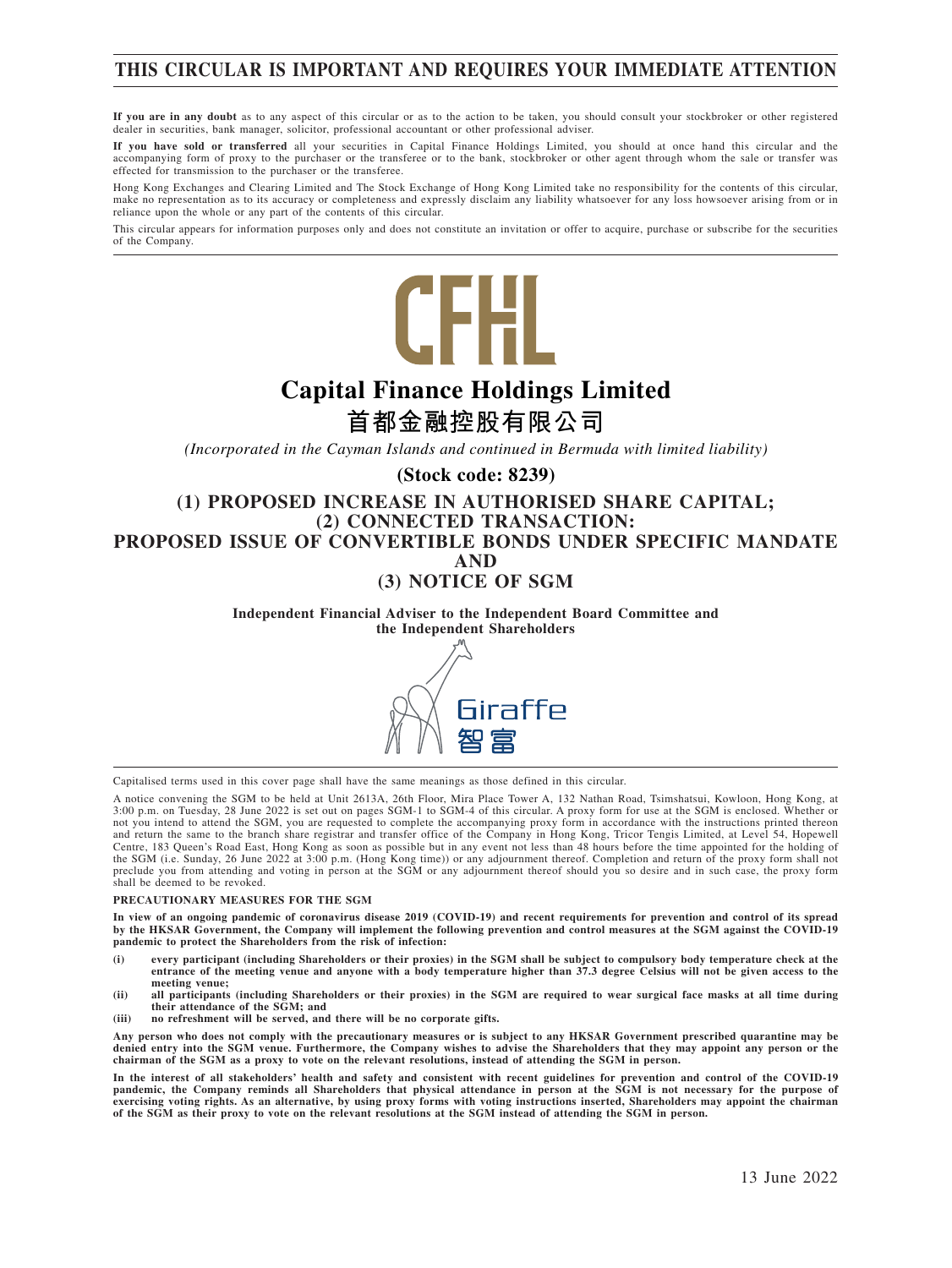## **CONTENTS**

### *Page*

|                                             | $\overline{1}$ |
|---------------------------------------------|----------------|
|                                             | 2              |
|                                             | $\tau$         |
| LETTER FROM THE INDEPENDENT BOARD COMMITTEE | 45             |
|                                             | 47             |
|                                             | 104            |
|                                             |                |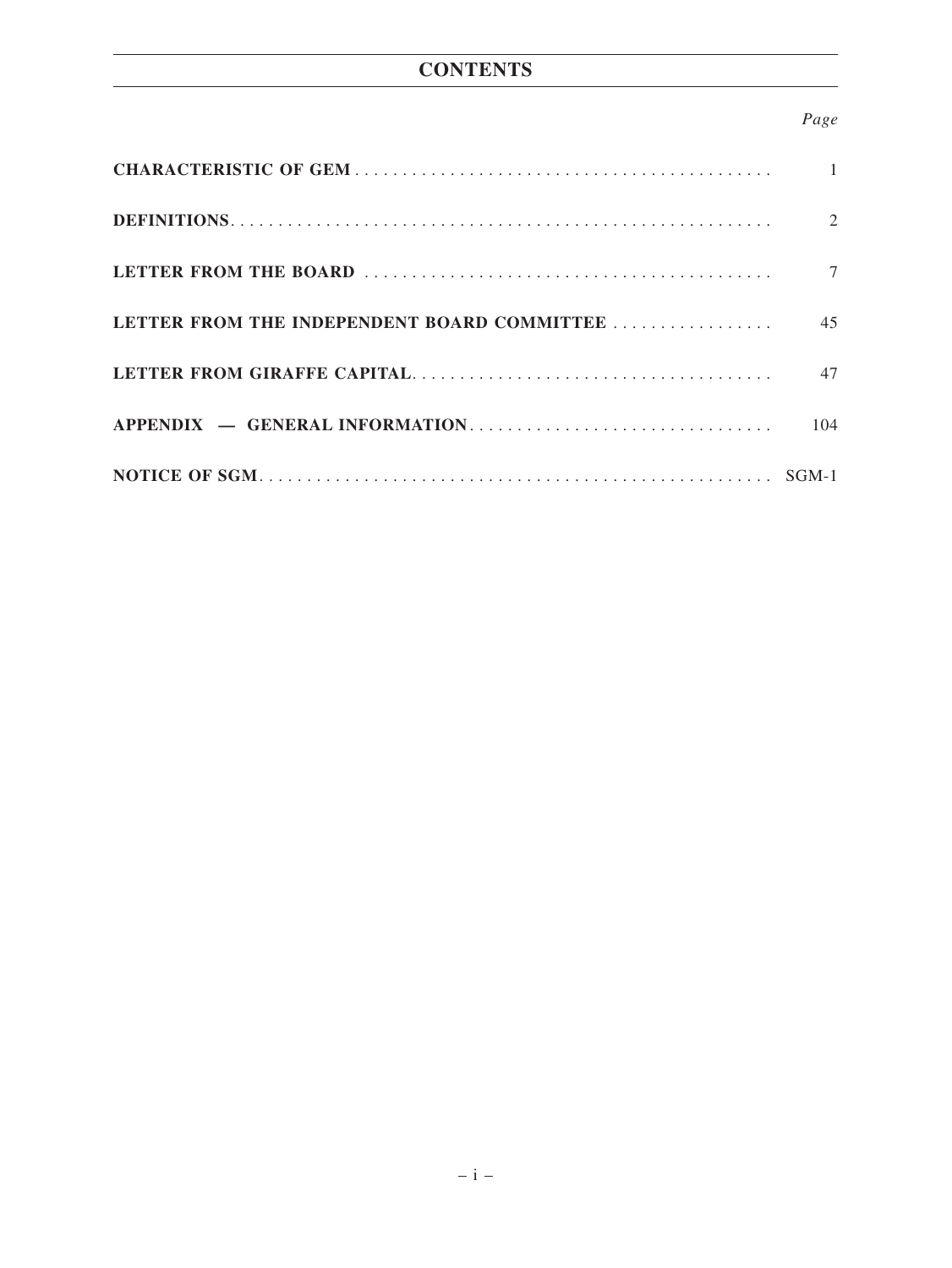### **CHARACTERISTIC OF GEM**

**GEM has been positioned as a market designed to accommodate small and mid-sized companies to which a higher investment risk may be attached than other companies listed on the Stock Exchange. Prospective investors should be aware of the potential risks of investing in such companies and should make the decision to invest only after due and careful consideration.**

**Given that the companies listed on GEM are generally small and mid-sized companies, there is a risk that securities traded on GEM may be more susceptible to high market volatility than securities traded on the Main Board and no assurance is given that there will be a liquid market in the securities traded on GEM.**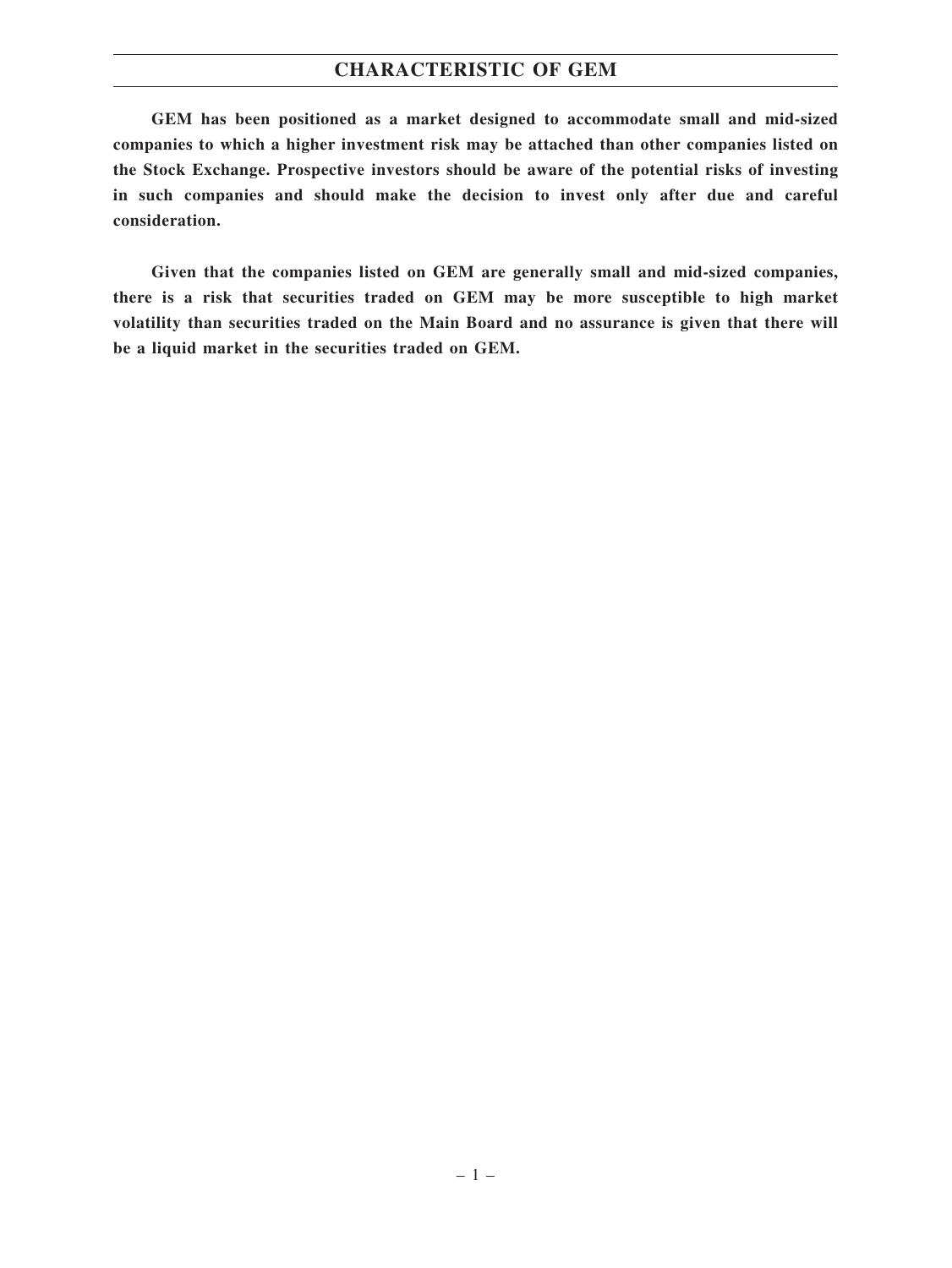*In this circular, the following expressions have the following meanings unless the context requires otherwise:*

| "2014 Bondholders"                   | the holders of the 2014 Convertible Bonds                                                                                                                                                                                                                                                   |
|--------------------------------------|---------------------------------------------------------------------------------------------------------------------------------------------------------------------------------------------------------------------------------------------------------------------------------------------|
| "2014 Convertible Bonds"             | the zero coupon convertible bonds due on 24 June 2022 in<br>an aggregate principal amount of HK\$420,200,000 issued<br>by the Company on 25 June 2014 and with outstanding<br>principal of HK\$99,840,000 as at the date of the<br>Announcement                                             |
| "2015 Bondholders"                   | the holders of the 2015 Convertible Bonds                                                                                                                                                                                                                                                   |
| "2015 Convertible Bonds"             | the zero coupon convertible bonds due on 5 February 2023<br>in an aggregate principal amount of HK\$236,000,000<br>issued by the Company on 6 February 2015 and with<br>outstanding principal of HK\$185,400,000 as at the date of<br>the Announcement                                      |
| "2022 CB Subscription"               | the subscription of the 2022 Convertible Bonds by the 2022<br>CB Subscribers                                                                                                                                                                                                                |
| "2022 CB Subscribers"                | together Bustling Capital and Choice Magic, which are also<br>2014 Bondholders and each a "2022 CB Subscriber"                                                                                                                                                                              |
| "2022 CB Subscription<br>Agreements" | the conditional subscription agreements dated 4 April 2022<br>(as amended and supplemented on 6 June 2022) entered<br>into between the Company as issuer and each of the 2022<br>CB Subscribers as subscriber respectively in relation to the<br>subscription of the 2022 Convertible Bonds |
| "2022 Convertible Bonds"             | the zero coupon convertible bonds due on 24 December<br>2023 in the aggregate principal amount of HK\$99,840,000<br>to be issued by the Company under the 2022 CB<br><b>Subscription Agreements</b>                                                                                         |
| "2023 CB Subscription"               | the subscription of the 2023 Convertible Bonds by the 2023<br>CB Subscribers                                                                                                                                                                                                                |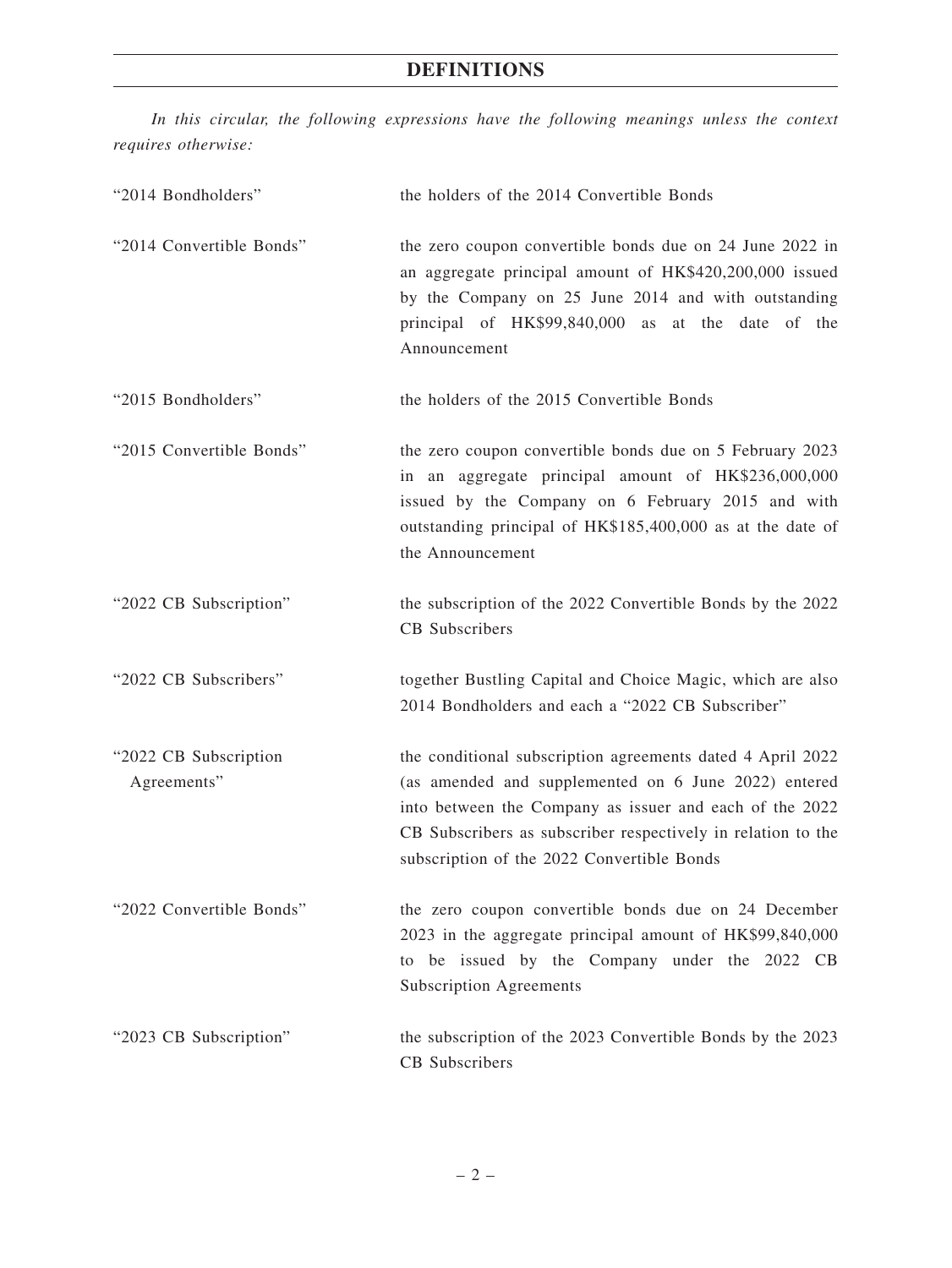| "2023 CB Subscribers"                | together Exuberant Global and Mr. Liu, who are also 2015<br>Bondholders and each a "2023 CB Subscriber"                                                                                                                                                                                     |
|--------------------------------------|---------------------------------------------------------------------------------------------------------------------------------------------------------------------------------------------------------------------------------------------------------------------------------------------|
| "2023 CB Subscription<br>Agreements" | the conditional subscription agreements dated 4 April 2022<br>(as amended and supplemented on 6 June 2022) entered<br>into between the Company as issuer and each of the 2023<br>CB Subscribers as subscriber respectively in relation to the<br>subscription of the 2023 Convertible Bonds |
| "2023 Convertible Bonds"             | the zero coupon convertible bonds due on 5 August 2024 in<br>the aggregate principal amount of HK\$185,400,000 to be<br>issued by the Company under the 2023 CB Subscription<br>Agreements                                                                                                  |
| "Announcement"                       | the announcement of the Company dated 4 April 2022 in<br>relation to the proposed Increase in Authorised Share<br>Capital and the proposed issue of the Convertible Bonds                                                                                                                   |
| "associate(s)"                       | has the meaning ascribed to it under the GEM Listing<br>Rules                                                                                                                                                                                                                               |
| "Board"                              | the board of Directors                                                                                                                                                                                                                                                                      |
| "Business Day"                       | any day on which licensed banks in Hong Kong are<br>generally open for business throughout their normal<br>business hours                                                                                                                                                                   |
| "Bustling Capital"                   | Bustling Capital Limited, a company incorporated in the<br>BVI with limited liability                                                                                                                                                                                                       |
| "BVI"                                | The British Virgin Islands                                                                                                                                                                                                                                                                  |
| "Choice Magic"                       | Choice Magic Limited, a company incorporated in the<br>Republic of Seychelles with limited liability together with<br>its ultimate beneficial owners are Independent Third Parties                                                                                                          |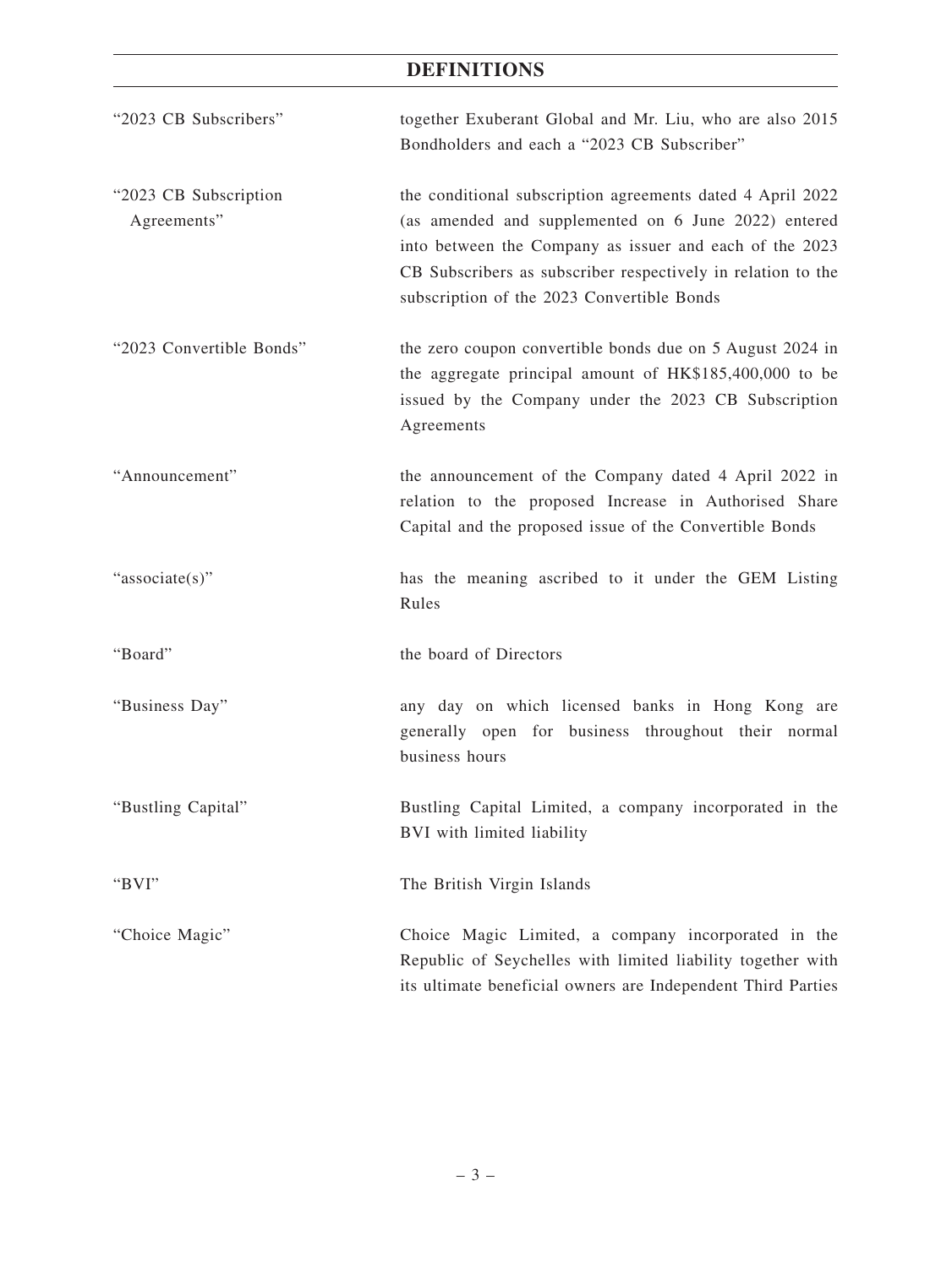| "Company"                     | Capital Finance Holdings Limited, a company incorporated<br>in the Cayman Islands and continued in Bermuda with<br>limited liability, the issued shares of which are listed on<br><b>GEM</b> |
|-------------------------------|----------------------------------------------------------------------------------------------------------------------------------------------------------------------------------------------|
| "connected person(s)"         | has the meaning ascribed to it under the GEM Listing<br>Rules                                                                                                                                |
| "Conversion Price"            | the conversion price per Conversion Share and initially at<br>HK\$0.05 per Conversion Share (subject to adjustments) of<br>the Convertible Bonds                                             |
| "Conversion Shares"           | the Shares to be issued and allotted upon conversion of the<br>Convertible Bonds                                                                                                             |
| "Convertible Bonds"           | together the 2022 Convertible Bonds and the 2023<br>Convertible Bonds                                                                                                                        |
| "Director(s)"                 | the director(s) of the Company                                                                                                                                                               |
| "Exuberant Global"            | Exuberant Global Limited, a company incorporated in the<br>BVI with limited liability                                                                                                        |
| "GEM"                         | GEM operated by the Stock Exchange                                                                                                                                                           |
| "GEM Listing Rules"           | the Rules Governing the Listing of Securities on GEM                                                                                                                                         |
| "Group"                       | the Company and its subsidiaries                                                                                                                                                             |
| "HK\$"                        | Hong Kong dollars, the lawful currency of Hong Kong                                                                                                                                          |
| "Hong Kong"                   | the Hong Kong Special Administrative Region of the PRC                                                                                                                                       |
| "Independent Board Committee" | the independent Board committee comprising all the<br>independent non-executive Directors                                                                                                    |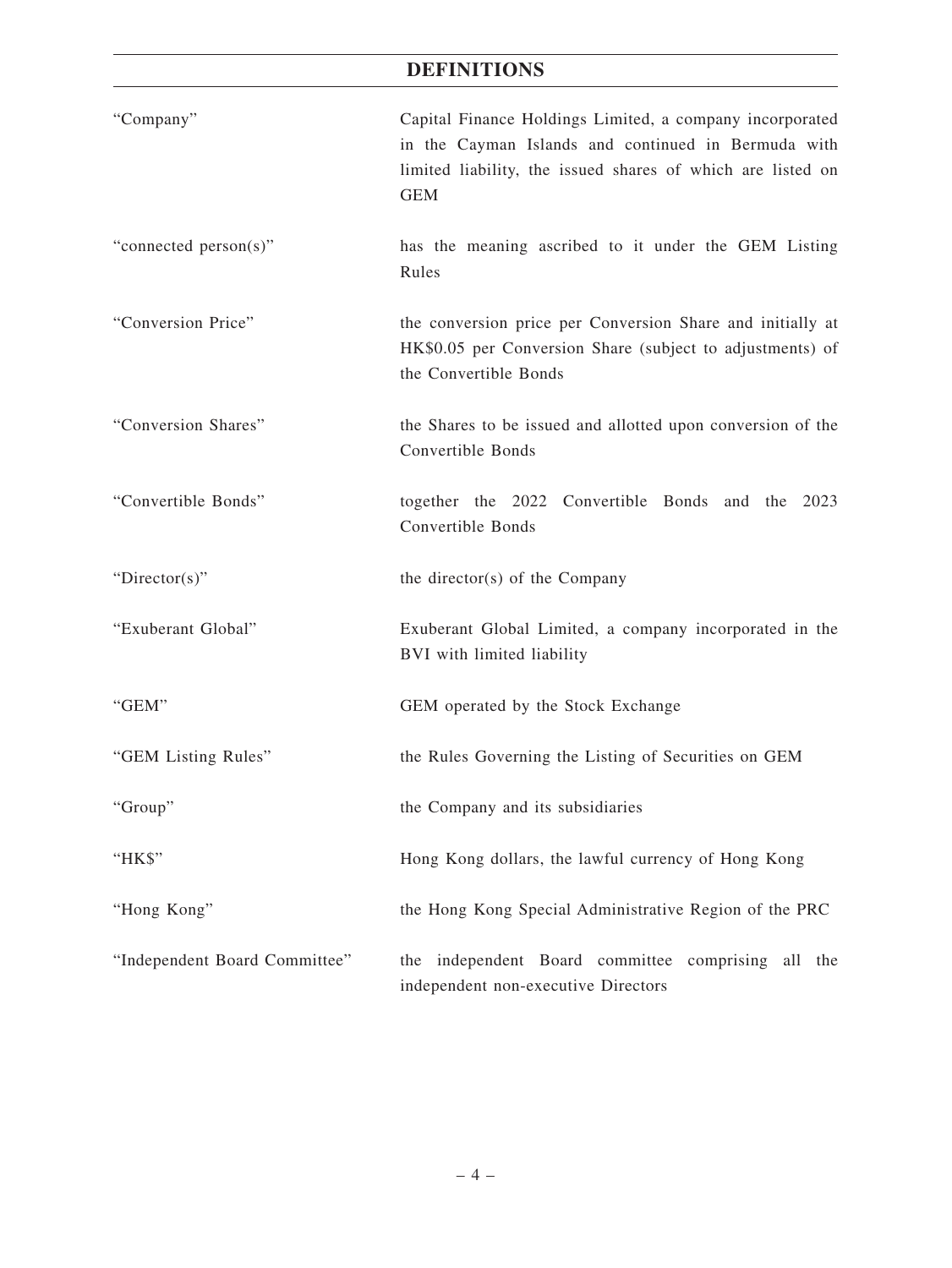| "Independent Financial Advisor" or<br>"Giraffe Capital" | Giraffe Capital Limited, a licensed corporation to carry on<br>Type 1 (dealing in securities) and Type 6 (advising on<br>corporate finance) regulated activities under the SFO, an<br>independent financial adviser appointed by the Company<br>for the purpose of advising the Independent Board<br>Committee in respect of the proposed issue of the<br>Convertible Bonds to the connected persons of the<br>at the<br>subsidiary level, the Subscription<br>Company<br>Agreements and the transactions contemplated thereunder<br>respectively |
|---------------------------------------------------------|---------------------------------------------------------------------------------------------------------------------------------------------------------------------------------------------------------------------------------------------------------------------------------------------------------------------------------------------------------------------------------------------------------------------------------------------------------------------------------------------------------------------------------------------------|
| "Independent Third Party(ies)"                          | third party(ies) who, to the best of the Directors'<br>knowledge, information and belief having made all<br>reasonable enquiries, are independent of and not acting in<br>concert or connected with the Company and its connected<br>persons or any of their respective associates                                                                                                                                                                                                                                                                |
| "Independent Shareholders"                              | Shareholders other than the Subscribers and their respective<br>associates                                                                                                                                                                                                                                                                                                                                                                                                                                                                        |
| "Increase in Authorised Share<br>Capital"               | the proposed increase in authorised share capital of the<br>from<br>HK\$100,000,000<br>divided<br>Company<br>into<br>2,000,000,000 Shares to HK\$1,000,000,000 divided into<br>20,000,000,000 Shares                                                                                                                                                                                                                                                                                                                                              |

"Latest Practicable Date" 8 June 2022, being the latest practicable date for ascertaining certain information contained in this circular

"Mr. Liu" Mr. Liu Yongli, an Independent Third Party

"PRC" The People's Republic of China and for the purpose of this

circular only, excludes Hong Kong, Macau Special Administrative Region of the PRC and Taiwan

"SFO" Securities and Futures Ordinance (Chapter 571 of the laws of Hong Kong)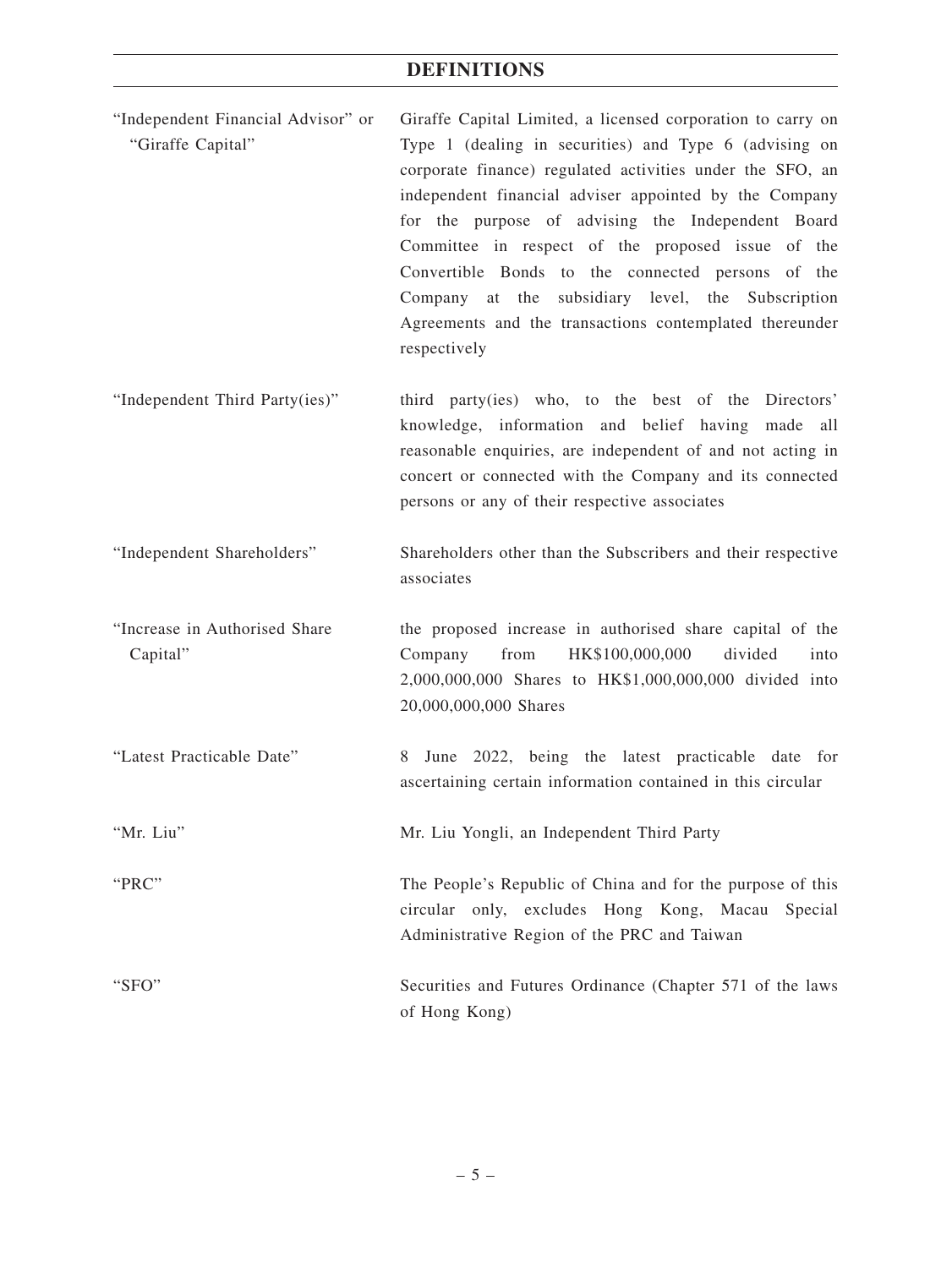| "SGM"                     | the special general meeting of the Company to be held on<br>Tuesday, 28 June 2022 at 3:00 p.m. for the purpose of<br>considering and, if thought fit, approving the Increase in<br>Authorised Share Capital and the Subscription Agreements |
|---------------------------|---------------------------------------------------------------------------------------------------------------------------------------------------------------------------------------------------------------------------------------------|
| "Share $(s)$ "            | ordinary share(s) of HK\$0.05 each in the share capital of<br>the Company                                                                                                                                                                   |
| "Shareholder(s)"          | $holder(s)$ of issued share(s) of the Company from time to<br>time                                                                                                                                                                          |
| "Specific Mandate"        | the specific mandate to be granted by the Independent<br>Shareholders at the SGM to allot and issue the Conversion<br><b>Shares</b>                                                                                                         |
| "Stock Exchange"          | The Stock Exchange of Hong Kong Limited                                                                                                                                                                                                     |
| "Subscribers"             | the 2022 CB Subscribers and the 2023 CB Subscribers                                                                                                                                                                                         |
| "Subscription"            | the subscription of the Convertible Bonds contemplated<br>under the Subscription Agreements                                                                                                                                                 |
| "Subscription Agreements" | the 2022 CB Subscription Agreements and the 2023 CB<br><b>Subscription Agreements</b>                                                                                                                                                       |
| "Substantial Shareholder" | has the meaning ascribed to it under the GEM Listing<br>Rules                                                                                                                                                                               |
| "Takeovers Code"          | The Hong Kong Code on Takeovers and Mergers (as<br>amended and supplemented from time to time)                                                                                                                                              |
| $``\%"$                   | percentage                                                                                                                                                                                                                                  |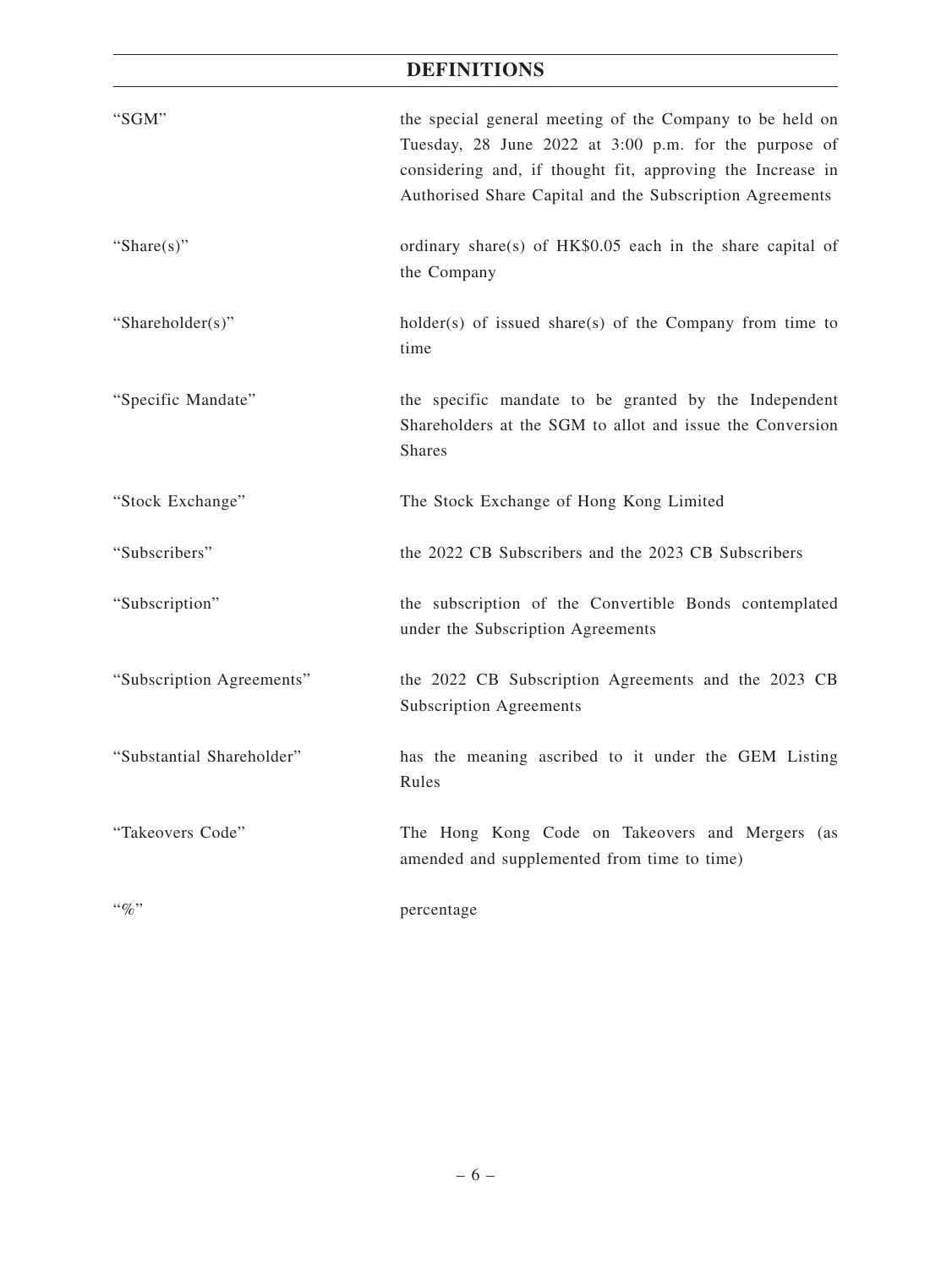| .                                       |  |
|-----------------------------------------|--|
| <b>Capital Finance Holdings Limited</b> |  |
| 首都金融控股有限公司                              |  |

*(Incorporated in the Cayman Islands and continued in Bermuda with limited liability)*

**(Stock code: 8239)**

*Executive Directors:* Mr. Zhang Wei *(Chairman and Chief Executive Officer)* Ms. Li Wei

*Independent non-executive Directors:* Mr. Chen Yihua Mr. Lee Zak Yuen Mr. Chan Ngai Fan

*Registered office:* Clarendon House 2 Church Street Hamilton HM 11 Bermuda

*Head office and principal place of business in Hong Kong:* Unit 2613A, 26th Floor Mira Place Tower A 132 Nathan Road Tsimshatsui Kowloon, Hong Kong

13 June 2022

*To the Shareholders,*

Dear Sir or Madam,

## **(1) PROPOSED INCREASE IN AUTHORISED SHARE CAPITAL; (2) CONNECTED TRANSACTION: PROPOSED ISSUE OF CONVERTIBLE BONDS UNDER SPECIFIC MANDATE AND (3) NOTICE OF SGM**

#### **INTRODUCTION**

Reference is made to the announcements of the Company dated 4 April 2022, 29 April 2022 and 31 May 2022, the supplemental announcement of the Company dated 3 May 2022 and the announcement of the Company dated 13 June 2022 in relation to, among others, the proposed Increase in Authorised Share Capital and the entering into of the Subscription Agreements involving the issue of the Convertible Bonds, which constitutes a connected transaction on the part of the Company under Chapter 20 of the GEM Listing Rules.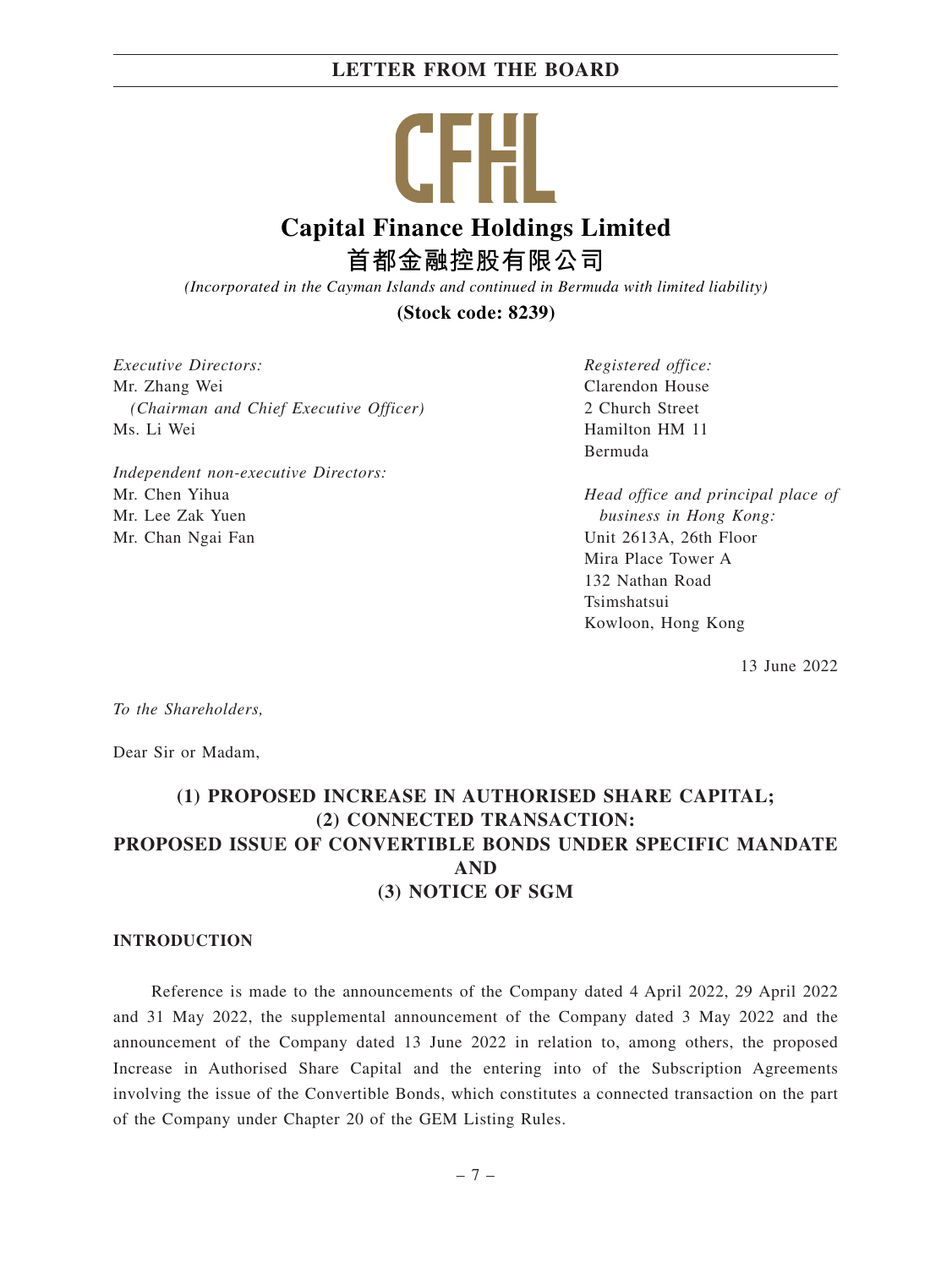The purpose of this circular is to give you, among other things, (i) details of the Increase in Authorised Share Capital, the Subscription Agreements and other information as required under the GEM Listing Rules; (ii) the recommendation of the Independent Board Committee to the Independent Shareholders in relation to the Subscription Agreements involving the issue of the Convertible Bonds; (iii) the letter of advice from Giraffe Capital to the Independent Board Committee and the Independent Shareholders in relation to the Subscription Agreements involving the issue of the Convertible Bonds; (iv) general information of the Group; and (v) a notice of the SGM.

#### **THE INCREASE IN AUTHORISED SHARE CAPITAL**

In order to accommodate the growth of the Group and to provide the Company with greater flexibility for the issue of the Conversion Shares under the Convertible Bonds and other possible fund-raising activities in the future as and when necessary, the Board proposes to increase the authorised share capital of the Company from HK\$100,000,000 divided into 2,000,000,000 Shares to HK\$1,000,000,000 divided into 20,000,000,000 Shares by the creation of an additional 18,000,000,000 Shares. Subject to the passing of an ordinary resolution by the Shareholders at the SGM to approve the Increase in Authorised Share Capital, the Increase in Authorised Share Capital will become effective on the date of the SGM.

The Increase in Authorised Share Capital is conditional upon the passing of ordinary resolution by the Shareholders at the SGM. The Directors are of the view that the Increase in Authorised Share Capital is in the interests of the Company and the Shareholders as a whole.

#### **BACKGROUND OF THE SUBSCRIPTION AGREEMENTS**

As at the Latest Practicable Date, the 2014 Convertible Bonds in the aggregate principal amount of HK\$99,840,000 remain outstanding as follows:

- a. Bustling Capital holds a 2014 Convertible Bond in the outstanding principal amount of HK\$89,840,000 maturing on 24 June 2022; and
- b. Choice Magic holds a 2014 Convertible Bond in the outstanding principal amount of HK\$10,000,000 maturing on 24 June 2022.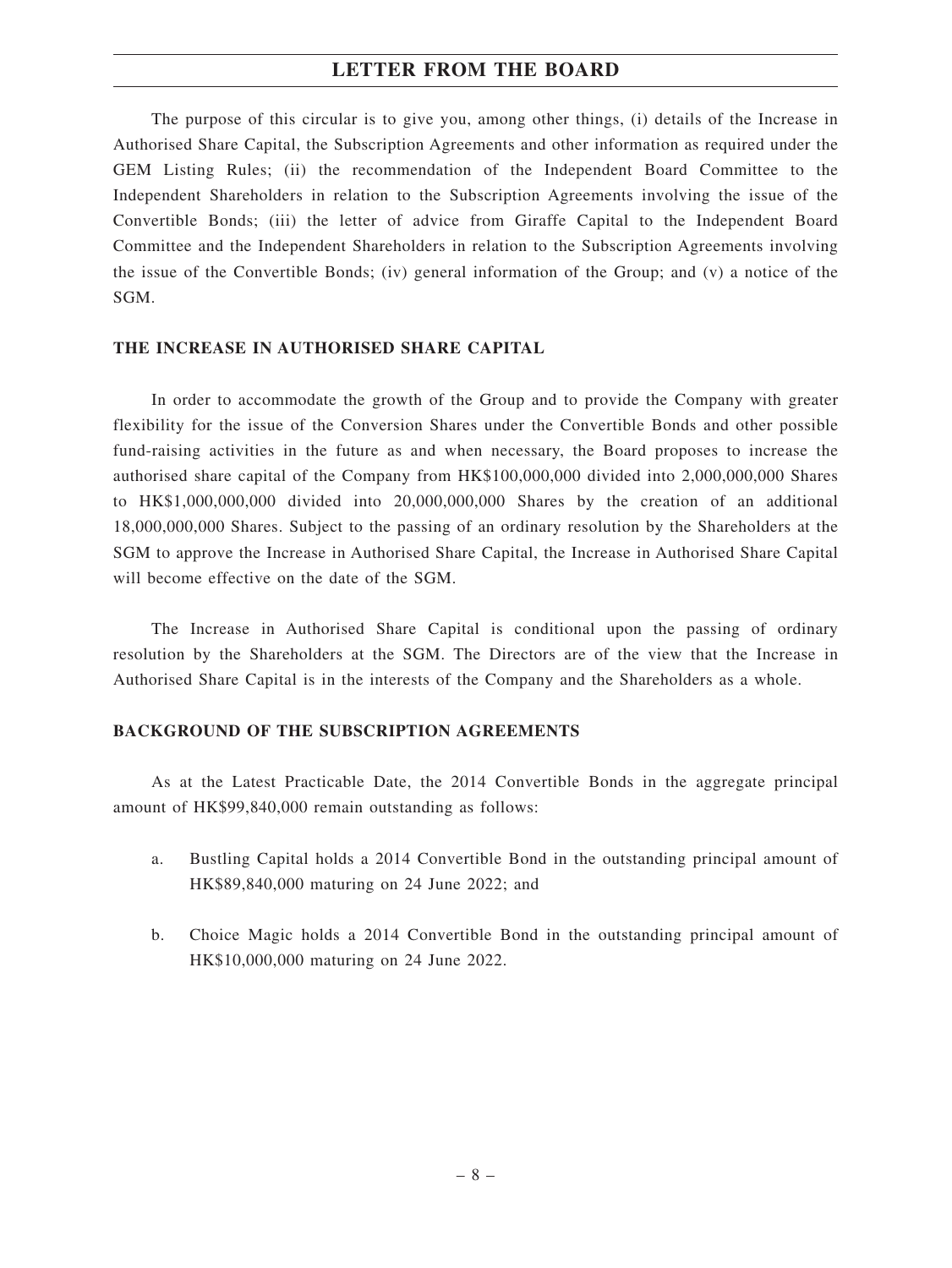As at the Latest Practicable Date, the 2015 Convertible Bonds in the aggregate principal amount of HK\$185,400,000 remain outstanding as follows:

- a. Exuberant Global holds a 2015 Convertible Bond in the outstanding principal amount of HK\$179,000,000 maturing on 5 February 2023; and
- b. Mr. Liu holds a 2015 Convertible Bond in the outstanding principal amount of HK\$6,400,000 maturing on 5 February 2023.

The Company does not intend to exercise the early redemption rights in relation to the outstanding 2014 Convertible Bonds and 2015 Convertible Bonds before completion of the 2022 CB Subscription Agreements and 2023 CB Subscription Agreements, and it is expected that the outstanding principal amount of the 2014 Convertible Bonds will not change before completion of the 2022 CB Subscription Agreements and the outstanding principal amount of the 2015 Convertible Bonds will not change before completion of the 2023 CB Subscription Agreements.

#### **THE SUBSCRIPTION AGREEMENTS**

On 4 April 2022 (after trading hours), the Company entered into the conditional Subscription Agreements with the Subscribers respectively, pursuant to which each of the Subscribers has conditionally agreed to subscribe for and the Company has conditionally agreed to issue the Convertible Bonds.

#### **(A) 2022 CB Subscription Agreements**

Date: 4 April 2022 (as amended and supplemented on 6 June 2022)

Parties: (i) the Company as issuer; and

(ii) Bustling Capital and Choice Magic as the 2022 CB Subscribers.

Subject to fulfilment of the conditions precedent to the 2022 CB Subscription Agreements below, the 2022 CB Subscribers shall subscribe for the 2022 Convertible Bonds in aggregate principal amount of HK\$99,840,000 (as to HK\$89,840,000 and HK\$10,000,000 to Bustling Capital and Choice Magic respectively) under the respective 2022 CB Subscription Agreements and the said amounts shall be satisfied by setting off the respective outstanding principal amounts of the 2014 Convertible Bonds held by the relevant Subscribers respectively which shall fall due on 24 June 2022. The Setting Off (as defined below) is based on the terms of the 2014 Convertible Bonds, which allows early repurchase by the Company and is essentially an early redemption of the 2014 Convertible Bonds and there is no alternation of the terms of the 2014 Convertible Bonds.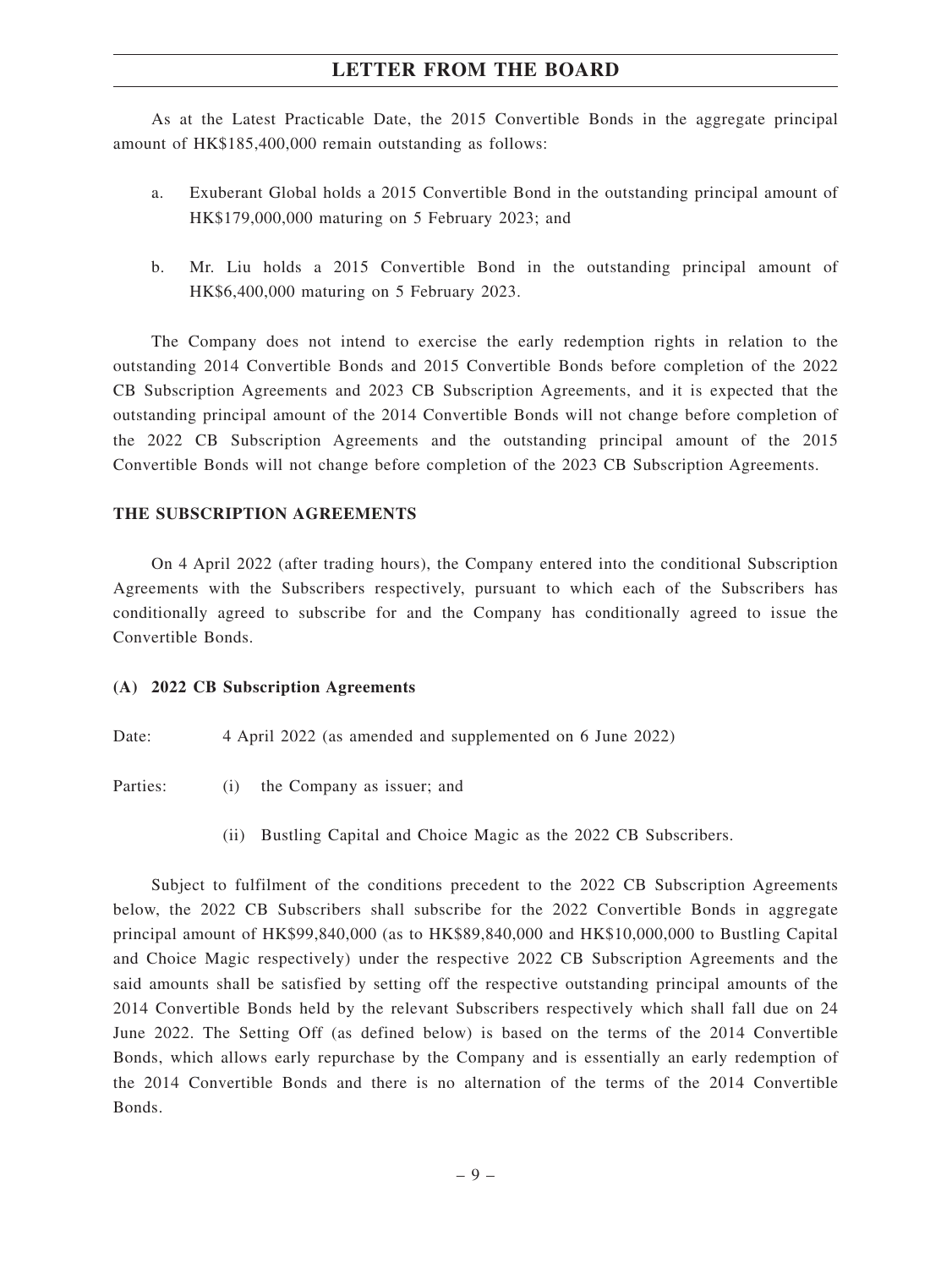Upon completion of the 2022 CB Subscription Agreements, all the outstanding 2014 Convertible Bonds shall be cancelled.

Save for the identity of the Subscribers and the amount of 2022 Convertibles Bonds to be subscribed, the substantial part of the salient terms of each 2022 CB Subscription Agreements are identical.

#### **Conditions precedent to the 2022 CB Subscription**

The 2022 CB Subscription is conditional upon:

- (i) the Stock Exchange having granted the approval for the listing of, and permission to deal in, the Conversion Shares;
- (ii) the Company having obtained all the required consents and approvals in respect of the 2022 CB Subscription Agreements and the transactions contemplated thereunder;
- (iii) the relevant Subscribers having obtained all the required consents and approvals in respect of the 2022 CB Subscription Agreements and the transactions contemplated thereunder;
- $(iv)$  the passing of the relevant resolution(s) by the Shareholders in SGM (other than those who are required to abstain from voting or to vote in favour of the relevant resolution(s) as required by the GEM Listing Rules) in respect of, among other things, to approve the 2022 CB Subscription Agreements and the transactions contemplated thereunder, if applicable; and
- (v) the Increase in Authorised Share Capital becoming effective.

As at the Latest Practicable Date, condition (iii) above has been fulfilled.

In the event that the conditions of the Subscription are not fulfilled on or before 30 June 2022 (the "**Long Stop Date**") or such other date as may be agreed between the parties to the 2022 CB Subscription Agreements, the 2022 CB Subscription Agreements shall cease and terminate and neither the Company nor the 2022 CB Subscribers shall have any obligations and liabilities under the 2022 CB Subscription Agreements.

The 2022 CB Subscribers have expressed that, in the event completion of the 2022 CB Subscription Agreements cannot be completed by 24 June 2022, each of them is willing to (a) grant forbearance to allow the Company to postpone repayment of the 2014 Convertible Bonds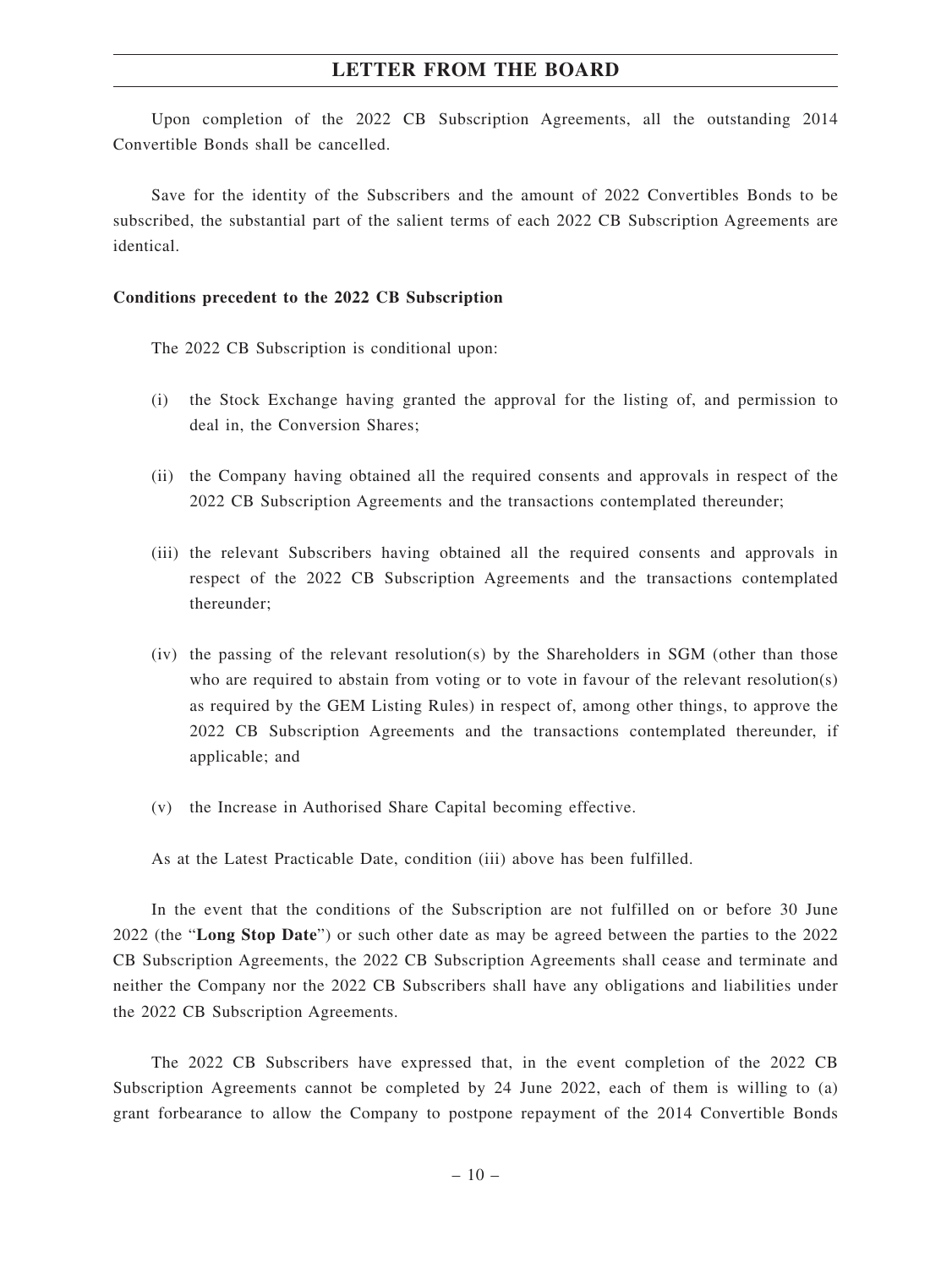from the original repayment date of 24 June 2022 to until the 2022 CB Subscription Agreements are completed or 31 August 2022, whichever is the earlier; and (b) extend the Long Stop Date to 31 August 2022 if the conditions of the Subscription are not fulfilled by 30 June 2022.

For the avoidance of doubt, the 2022 CB Subscription Agreements are not inter-conditional upon each other and are not inter-conditional upon the 2023 CB Subscription Agreements.

#### **Completion**

Completion will take place within the third business day after the conditions of the 2022 CB Subscription are fulfilled (or such other date as may be agreed between the respective parties).

The principal terms of the 2022 Convertible Bonds are as follows:

### **2022 Convertible Bonds**

| Issuer:                      | The Company                                                                                                                                                                                                                                                                                                                                                           |
|------------------------------|-----------------------------------------------------------------------------------------------------------------------------------------------------------------------------------------------------------------------------------------------------------------------------------------------------------------------------------------------------------------------|
| Aggregate principal amounts: | HK\$99,840,000                                                                                                                                                                                                                                                                                                                                                        |
| Interest:                    | Non-interest bearing                                                                                                                                                                                                                                                                                                                                                  |
| Maturity date:               | 24 December 2023                                                                                                                                                                                                                                                                                                                                                      |
| Security:                    | Unsecured                                                                                                                                                                                                                                                                                                                                                             |
| Conversion right:            | The holder(s) of the 2022 Convertible Bonds shall have the<br>rights to convert the whole or the part (in multiples of<br>HK\$1,000,000) of the outstanding principal amount of the<br>2022 Convertible Bonds into the Conversion Shares at any<br>time from the date of issue and up to the seventh day prior<br>to the maturity date of the 2022 Convertible Bonds. |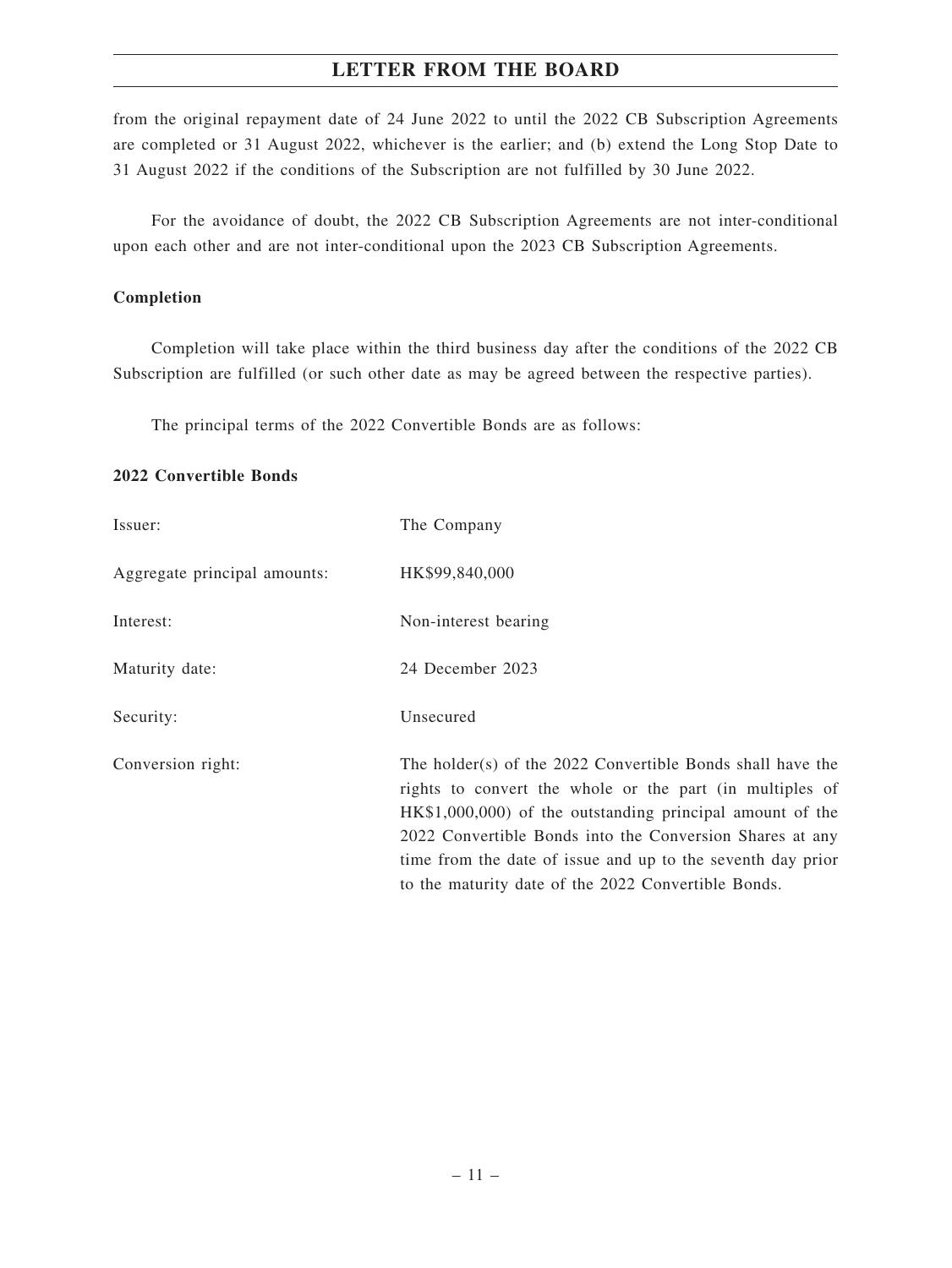| Conversion restriction: | The holder(s) of the 2022 Convertible Bonds shall not have      |
|-------------------------|-----------------------------------------------------------------|
|                         | the right to convert the 2022 Convertible Bonds to the          |
|                         | extent that immediately after such conversion (i) there will    |
|                         | not be sufficient public float of the Shares as required        |
|                         | under the GEM Listing Rules; or (ii) the holder(s) of the       |
|                         | 2022 Convertible Bonds together with parties acting in          |
|                         | concert with it will, in aggregate, control or be interested in |
|                         | 30% or such percentage of the voting rights of the              |
|                         | Company which the holder(s) of the 2022 Convertible             |
|                         | Bonds would be obliged to make a general offer under the        |
|                         | Takeovers Code.                                                 |
|                         |                                                                 |

Conversion price: HK\$0.05 per Conversion Share, subject to anti-dilutive adjustments.

Provision of adjustment to the Conversion Price:

The Conversion Price will be adjusted upon the occurrence of the following events:

(a) if and whenever there is an alternation of the number of issued Shares by reason of any consolidation, subdivision or reclassification, the Conversion Price shall be adjusted by multiplying the Conversion Price in force immediately prior to such alternation by the following fraction:

$$
\frac{\mathbf{A}}{\mathbf{B}}
$$

where:

 $A =$  the number of Shares in issue immediately before such alternation; and

 $B =$  the number of Shares in issue immediately after such alternation.

Such adjustment shall become effective from the close of business in Hong Kong on the business day immediately preceding the date on which the alternation takes effect.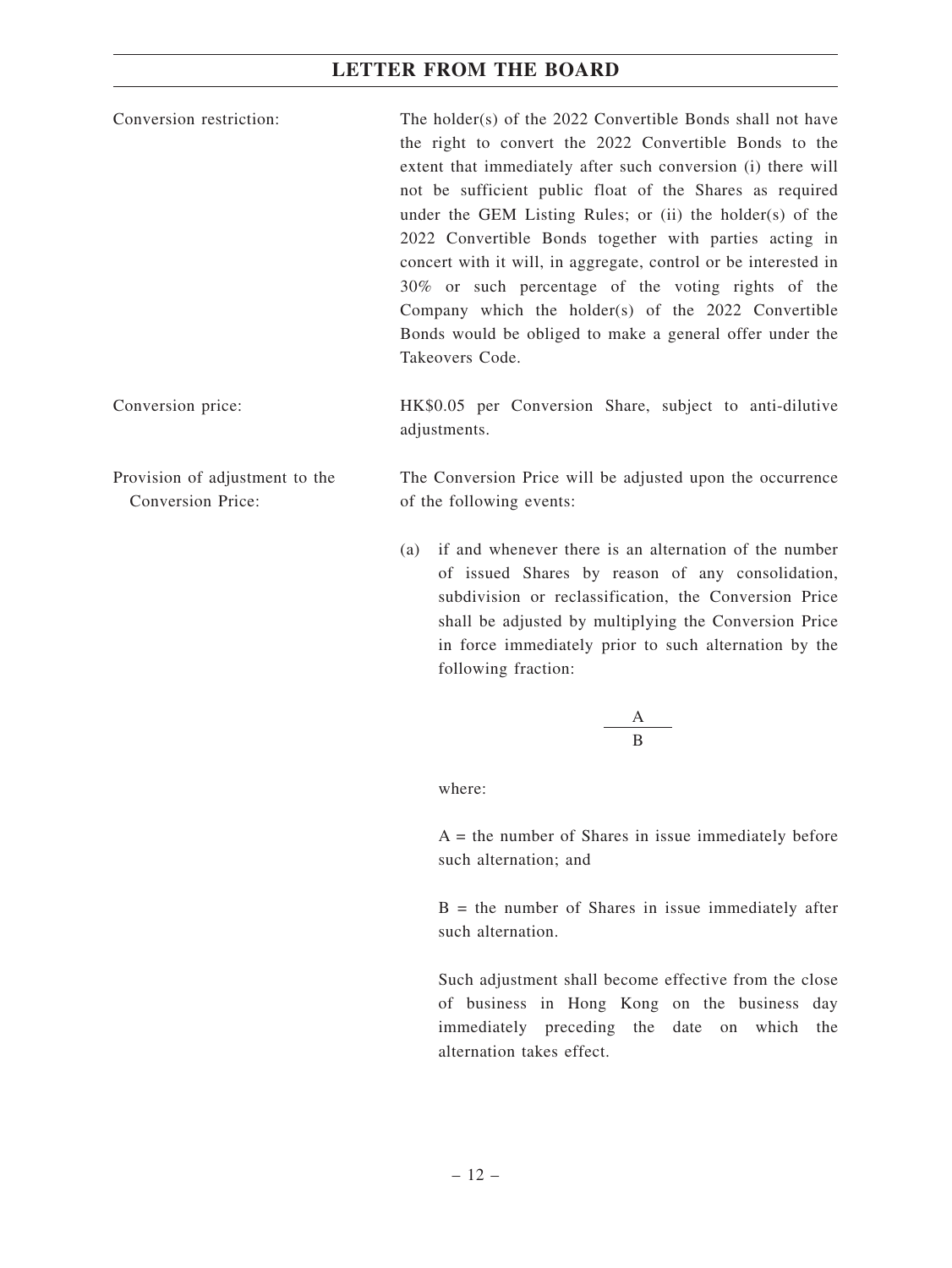(b) if and whenever the Company shall issue any Shares (excluding Shares paid up out of profits or reserves and issued in lieu in whole or in part of a cash dividend) credited as fully paid to the Shareholders by way of capitalisation of profits or reserves (including any share premium account or capital redemption reserve fund), the Conversion Price shall be adjusted by multiplying the Conversion Price in force immediately before such issue by the following fraction:

$$
\frac{C}{D}
$$

where:

 $C =$  the number of Shares in issue immediately before such issue; and

 $D =$  the number of Shares in issue immediately after such issue.

Each such adjustment shall become effective (if appropriate retroactively) from the commencement of the day next following the record date of such issue.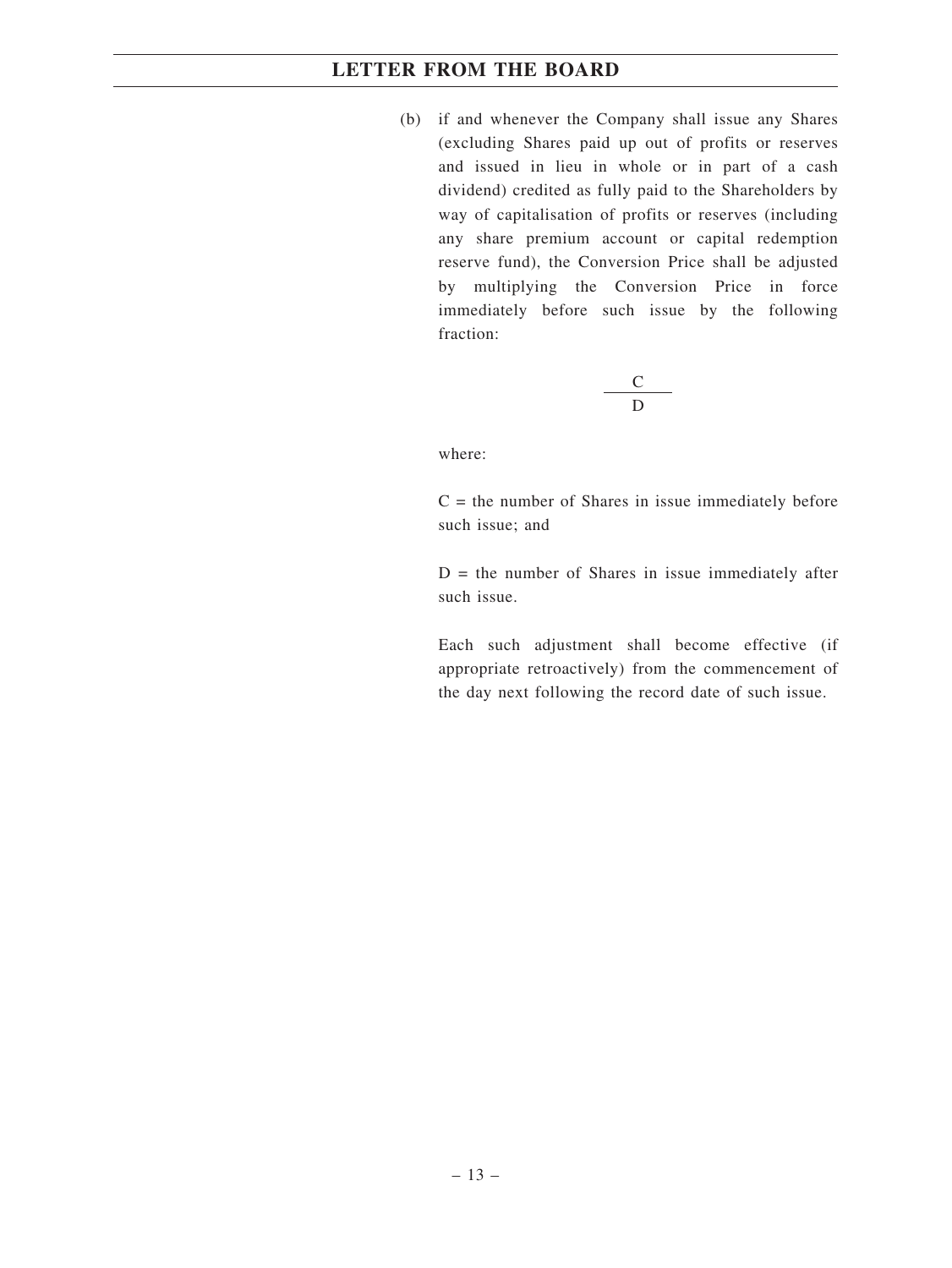(c) if and whenever the Company shall grant rights to Shareholder to acquire any cash assets of the Company or any subsidiaries of the Company, the Conversion Price shall be adjusted by multiplying the Conversion Price in force immediately before such grant of rights by the following fraction:

$$
\frac{E-F}{E}
$$

where:

 $E =$  the market price on the date on which the grant is publicly announced or (failing any such announcement) the date immediately preceding the date of such grant; and

 $F =$  the fair market value on the date of such announcement or (as the case may require) the immediately preceding date, as determined in good faith by an approved investment bank of such rights which is attributable to one Share.

Provided that:

- (i) if in opinion of the relevant approved investment bank, the use of the fair market value as aforesaid produces a result which is significantly inequitable, it may instead determine (and in such event the above formula shall be construed as if F meant) the amount of the said market price which should properly be attributed to the value of the rights; and
- (ii) the provisions of this sub-paragraph (c) shall not apply in relation to the issue of Shares paid out of profits or reserves and issued in lieu of a cash dividend.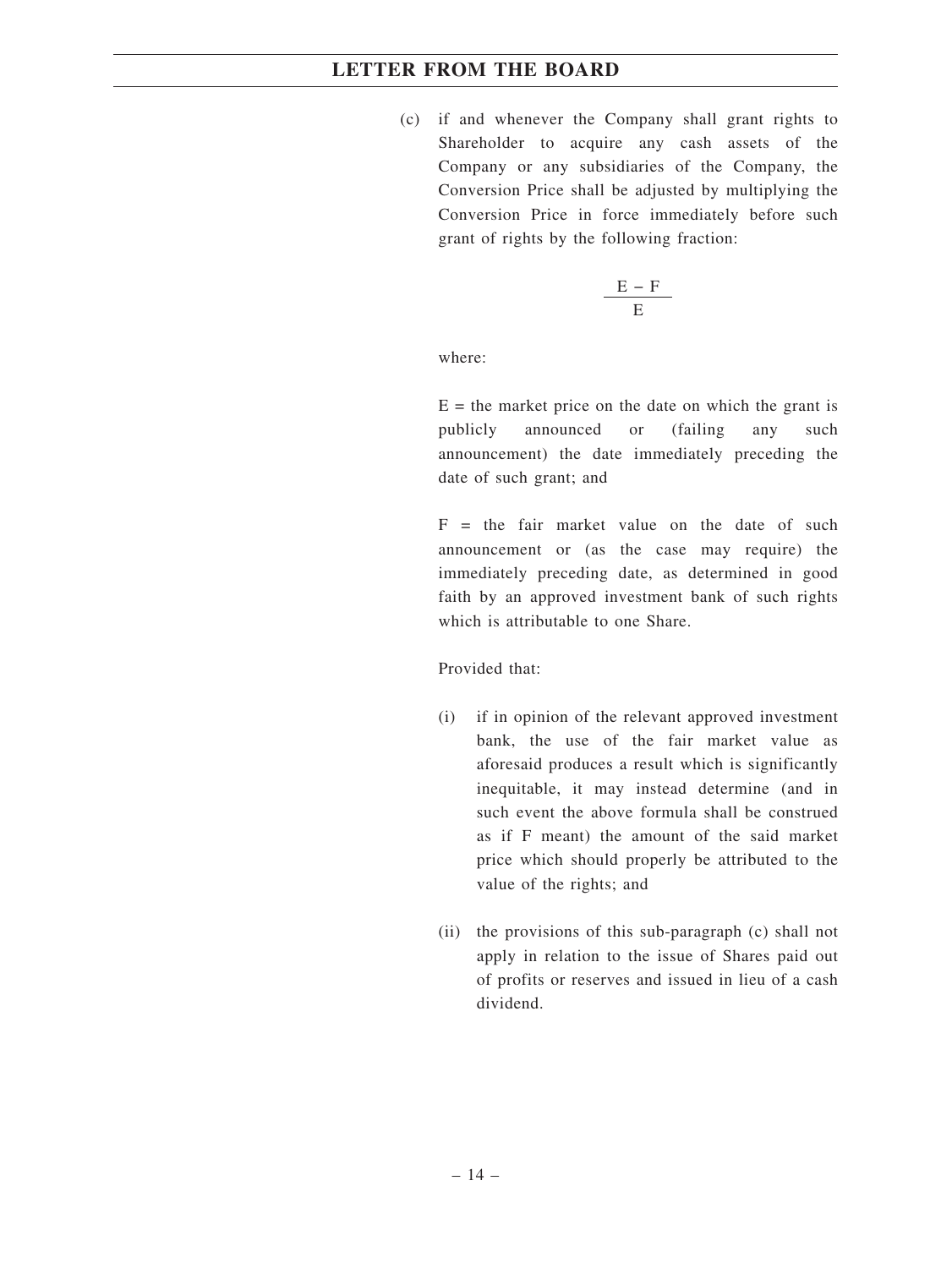Each such adjustment shall be effective (if appropriately retroactively) from the commencement of the day next following the record date for such grant.

(d) if and whenever the Company shall offer to the Shareholders new Shares for subscription by way of rights, or grant the Shareholders any options or warrants to subscribe for new Shares, at a price which is less than 80% of the market price at the date of the announcement of the terms of the offer or grant, the Conversion Price shall be adjusted by multiplying the Conversion Price in force immediately before the date of the announcement of such issue or grant by the following fraction:

$$
\frac{G + \frac{H \times I}{J}}{G + H}
$$

where:

 $G =$  the number of Shares in issue immediately before the date of such announcement;

 $H =$  the aggregate number of Shares so offered or granted for subscription; and

 $I =$  the sum of the amount (if any) payable for the right, option or warrant to subscribe for each new Share and the subscription price payable for each new Share; and

 $J =$  the market price of one Share on the trading day immediately prior to such announcement.

Such adjustment shall become effective (if appropriate retroactively) from the commencement date of the day next following the record date of such offer or grant.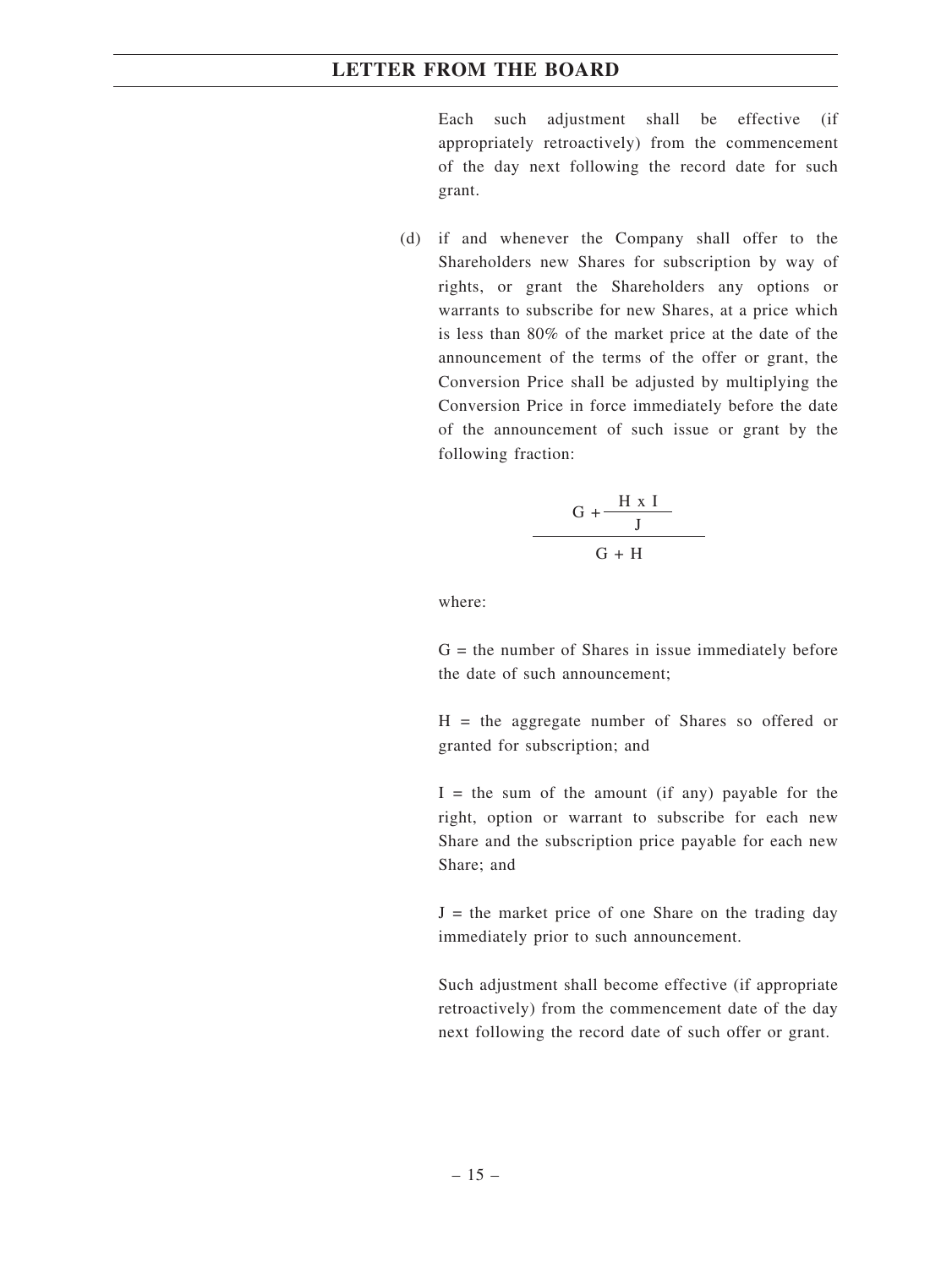(e) (i) if and whenever the Company shall issue wholly for cash any securities which by their terms are convertible into or exchangeable for or carry rights of subscription for new Shares, and the Total Effective Consideration per Share (as defined below) initially receivable for such securities is less than 80% of the market price at the date of the announcement of the terms of issue of such securities, the Conversion Price shall be adjusted by multiplying the Conversion Price in force immediately prior to the issue by the following fraction:

$$
\frac{A + B}{A + C}
$$

where:

 $A =$  the number of Shares in issue immediately before the date of the issue;

 $B =$  the number of Shares which the Total Effective Consideration for the securities issued would purchase at such market price; and

 $C =$  the number of Shares to be issued upon conversion or exchange of, or the exercise of the subscription right conferred by, such securities at the initial conversion or exchange rate or subscription price.

Such adjustment shall become effective (if appropriate retrospectively) from the close of business in Hong Kong on a business day next preceding whichever is the earlier of the date on which the issue is announced and the date on which the Company determines the conversion or exchange rate or subscription price.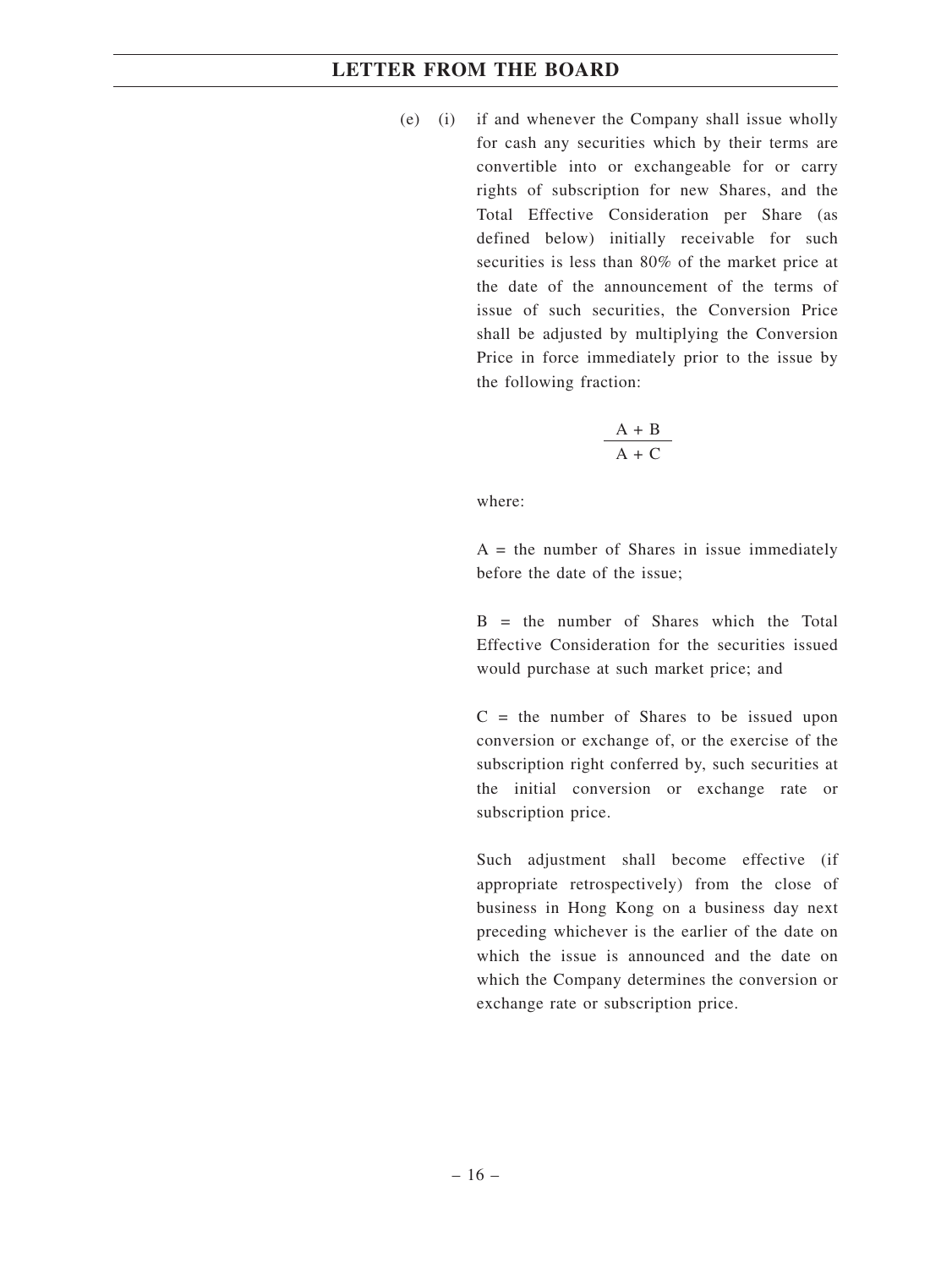(ii) if and whenever the rights of conversion or exchange or subscription attached to any such securities as mentioned in subparagraph (e)(i) above are modified so that the Total Effective Consideration per Share (as defined below) initially received for such securities shall be (1) reduced and (2) less than 80% of the market price at the date of the proposal to modify such rights of conversion or exchange or subscription, the Conversion Price shall be adjusted by multiplying the Conversion Price in force immediately prior to such modification by the following fraction:

$$
\frac{A+B}{A+C}
$$

where:

 $A =$  the sum of the number of Shares in issue immediately before the date of such modification;

 $B =$  the number of Shares which the Total Effective Consideration receivable for the securities issued at the modified conversion or exchange price would purchase at such market price; and

 $C =$  the number of Shares to be issued upon conversion or exchange of or the exercise of the subscription rights conferred by such securities at the modified conversion or exchange rate or subscription price.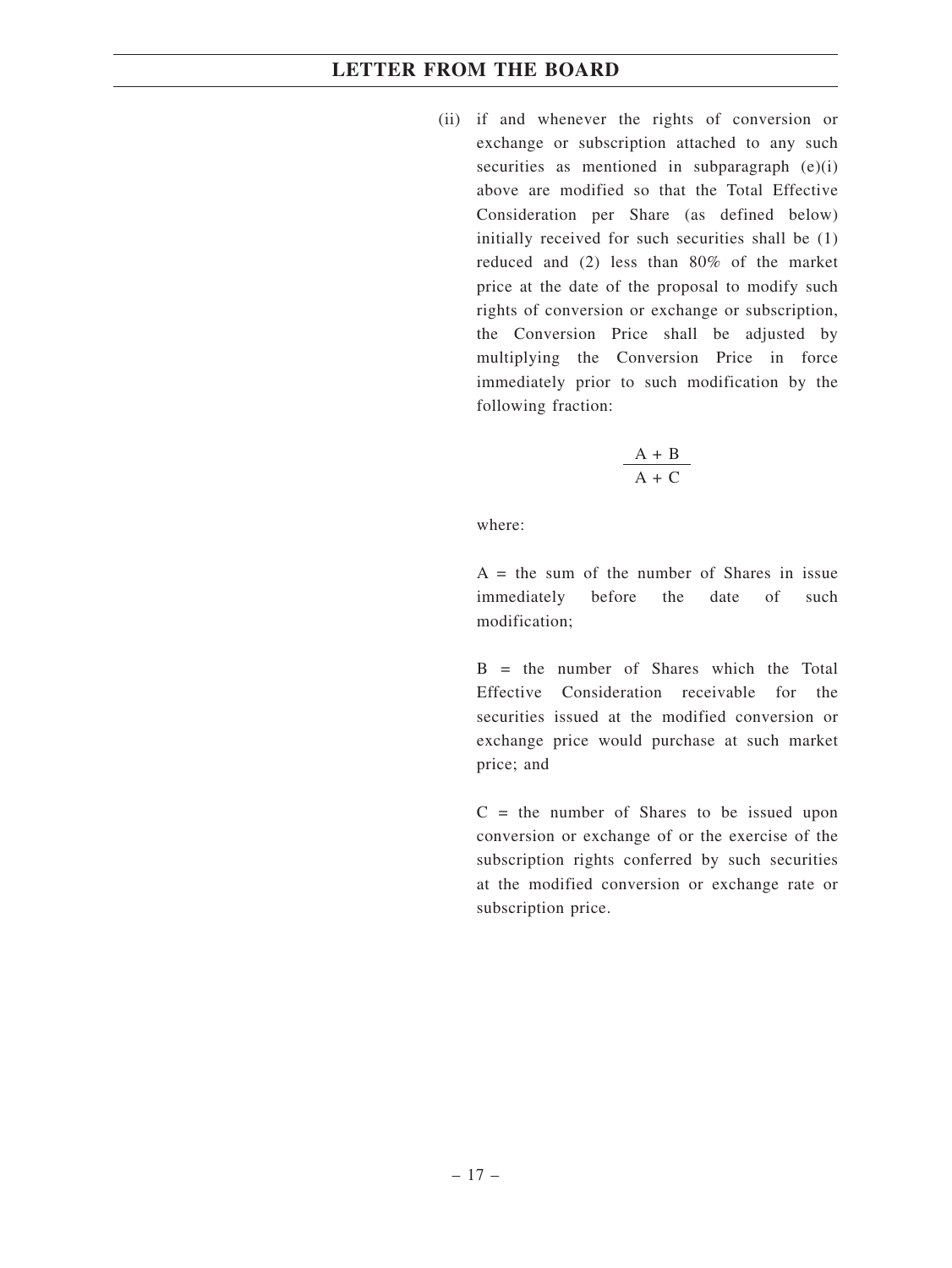Such adjustment shall become effective (if appropriate retrospectively) as at the date upon which such modification shall take effect. A right of conversion or exchange or subscription shall not be treated as modified for the foregoing purpose where it is adjusted to take into account of rights or capitalisation issues and other events normally giving rise to adjustment of conversion or exchange terms.

For the purpose of this sub-paragraph (e), the "**Total Effective Consideration**" receivable for the securities issued shall be deemed to be the consideration receivable by the Company for any such securities plus the additional minimum consideration (if any) to be received by the Company upon (and assuming) the conversion or exchange thereof or the exercise of such subscription rights, and the Total Effective Consideration per Share initially receivable for such securities shall be such aggregate consideration dividend by the number of Shares to be issued upon (and assuming) such conversion or exchange at the initial conversion or exchange rate or the exercise of such subscription rights at the initial subscription price, in each case without any deduction for any commissions, discounts or expenses paid, allowed or incurred in connection with the issue.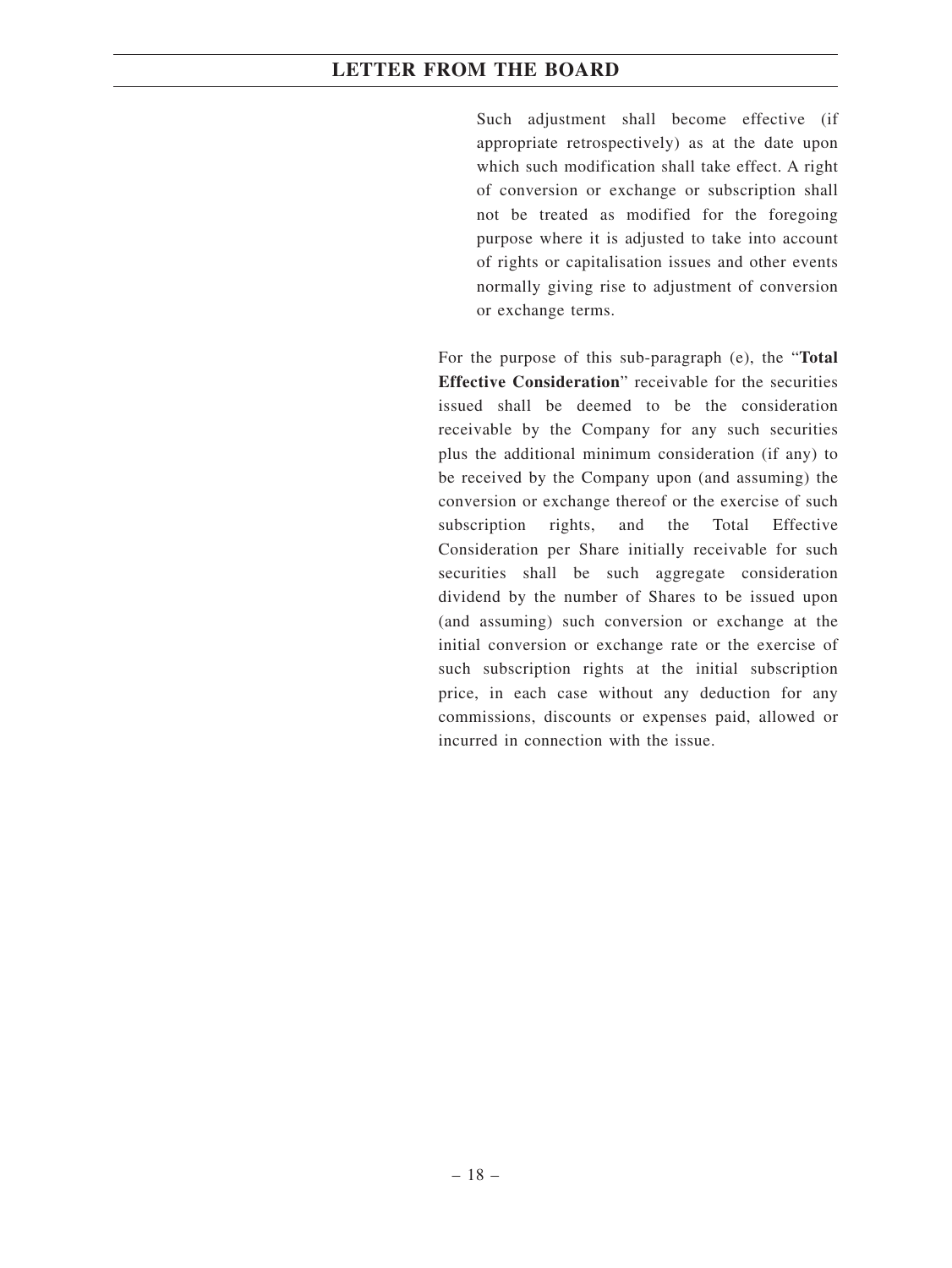(f) If and whenever the Company shall issue wholly for cash any Shares (excluding the circumstances as described under sub-paragraphs (d) and (e)) at a price per Share which is less than 80% of the market price at the date of the announcement of the terms of such issue, the Conversion Price shall be adjusted by multiplying the Conversion Price in force immediately before the date of such announcement by the following fraction:

$$
\frac{A + B}{A + C}
$$

where:

 $A =$  the number of Shares in issue immediately before the date of such announcement;

 $B =$  the number of Shares which the aggregate amount payable for the issue would purchase at such market price; and

 $C =$  the number of Shares so issued.

Such adjustment shall become effective on the date of the issue.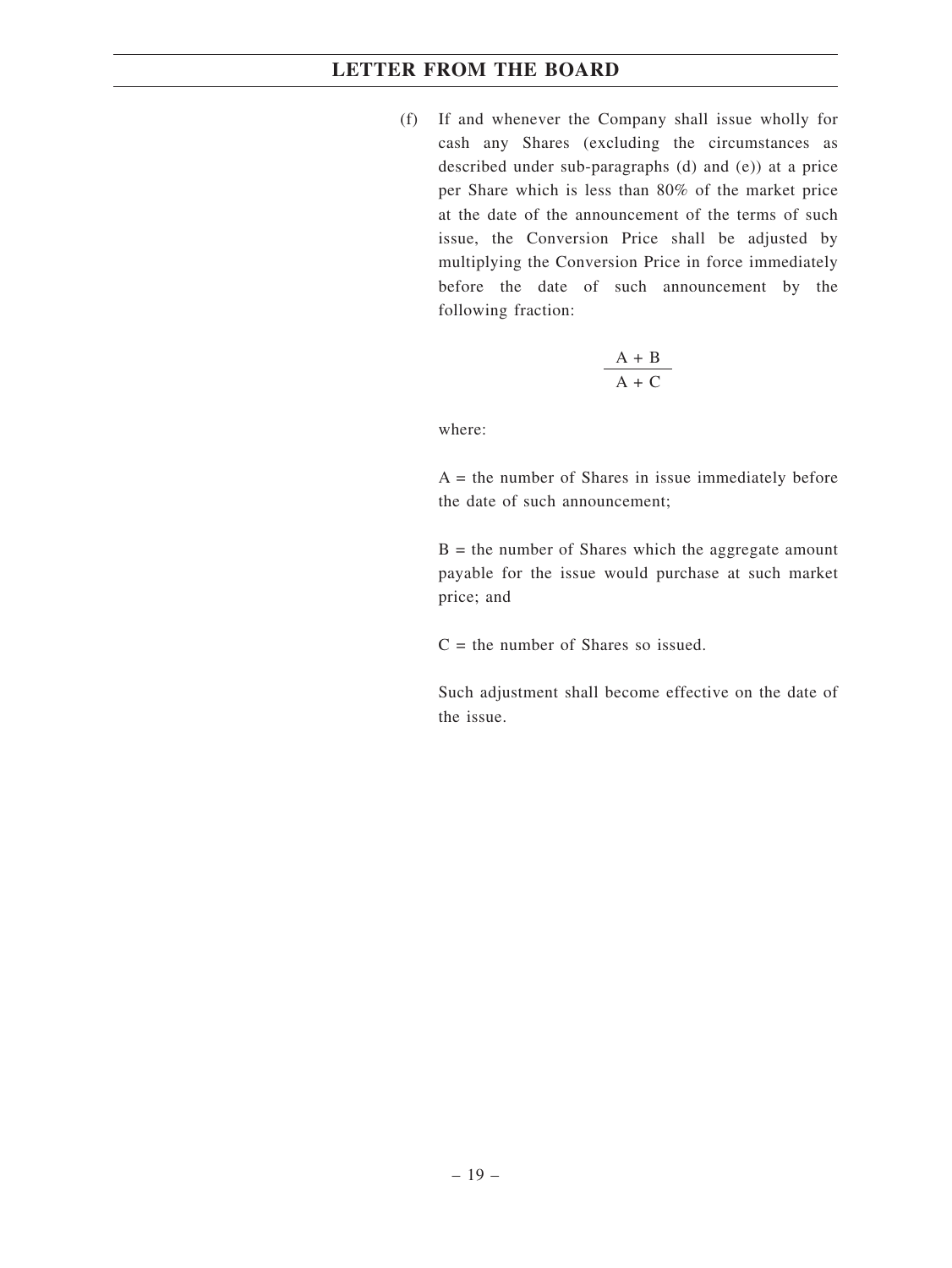- (g) if and whenever the Company shall issue Shares for the acquisition of assets at a Total Effective Consideration (as defined below) which is less than 80% of the market price (as defined below) at the date of the announcement of the terms of such issue, the Conversion Price shall be adjusted in such manner as may be determined by an approved investment bank. Such adjustment shall become effective on the date of issue. For the purpose of this subparagraph (g) "**Total Effective Consideration**" shall be the aggregate consideration credited as being paid for such Share by the Company on acquisition of the relevant asset without any deduction of any commission, discounts or expenses paid, allowed or incurred in connection with the issue thereof, and the "**Total Effective Consideration per Share**" shall be the Total Effective Consideration divided by the number of Shares issued as aforesaid.
- (h) if and whenever the Company shall make any capital distribution to the Shareholders (whether on a reduction of capital or otherwise), the Conversion Price in force immediately prior to such distribution shall be adjusted by multiplying it by the following fraction:

$$
\frac{E-F}{E}
$$

where:

 $E =$  the market price on the date on which the capital distribution or, as the case may be, the grant is publicly announced or (failing any such announcement) the date immediately preceding the date of the capital distribution; and

 $F =$  the fair market value on the day of such announcement or (as the case may require) the immediately preceding day, as determined in good faith by an approved investment bank of the capital distribution which is attributable to one Share.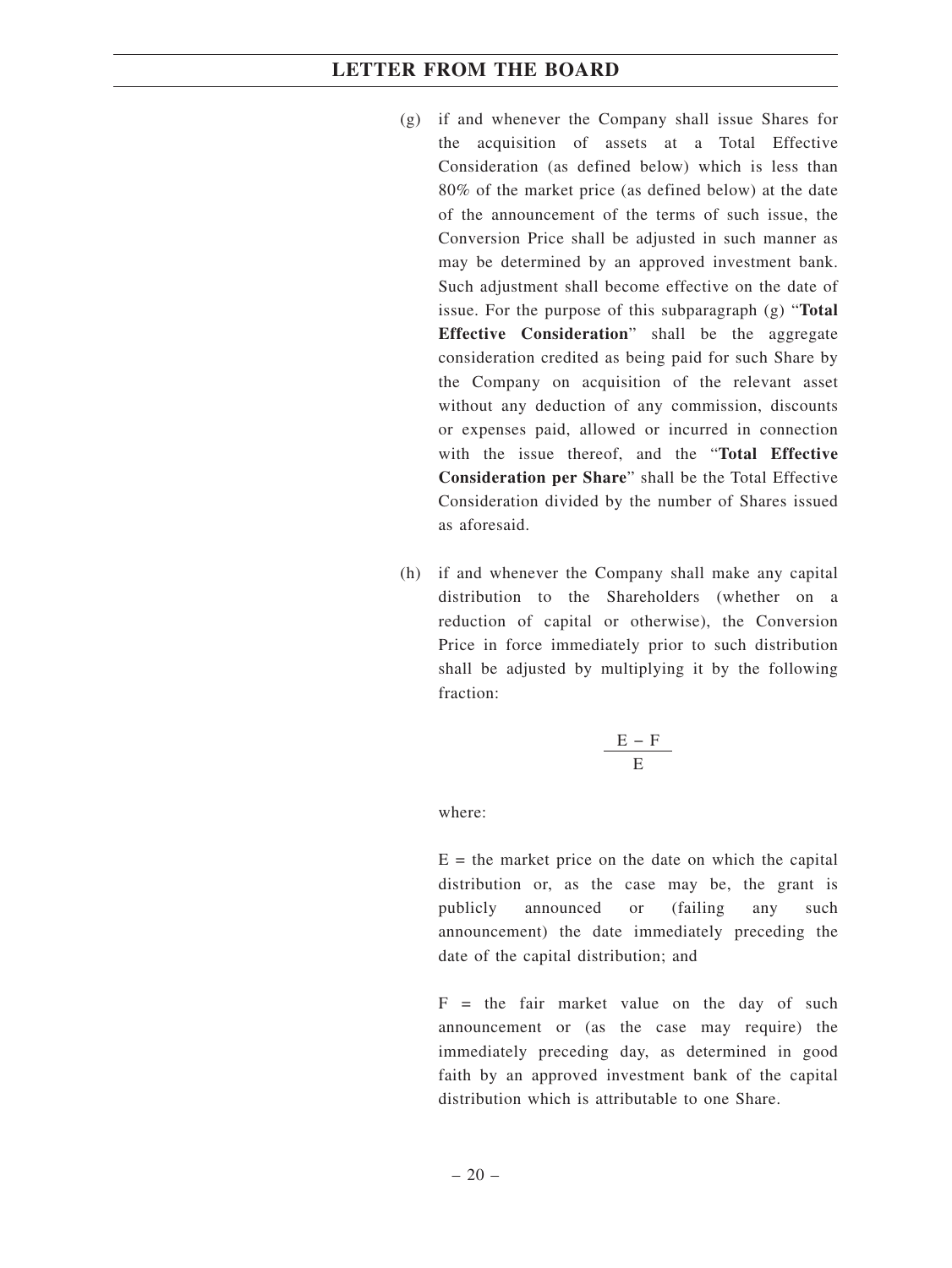Provided that:

(i) if in the opinion of the relevant approved investment bank, the use of the fair market value as aforesaid produces a result which is significantly inequitable, it may instead determine (and in such event the above formula shall be construed as if F meant) the amount of the said market price which should properly be attributed to the value of the capital distribution; and (ii) the provisions of this sub-paragraph (h) shall not apply in relation to the issue of Shares paid out of profits or reserves and issued in lieu of a cash dividend. Each such adjustment shall be effective (if appropriate retroactively) from the commencement of the day next following the record date for the capital distribution. Ranking: The Conversion Shares, when allotted and issued, shall rank *pari passu* in all respects with all other existing Shares in issue on the date of the conversion notice and shall be entitled to all dividends, other distributions, interests and entitlements. Transferability: Subject to the compliance with the GEM Listing Rules and other applicable laws and regulations, the 2022 Convertible Bonds may be transferred or assigned by the holder(s) of the 2022 Convertible Bonds in whole or in part in multiples of HK\$1,000,000 to any party provided that no transfer or assignment of the 2022 Convertible Bonds shall be made to any connected person of the Company (save and except for the associates of the holder(s) of the 2022 Convertible Bonds) without the prior consent of the Company. Redemption: Unless previously converted, the Company shall pay 105% of the outstanding principal amount under the 2022 Convertible Bonds to the holder(s) of the 2022 Convertible Bonds on the maturity date of the 2022 Convertible Bonds.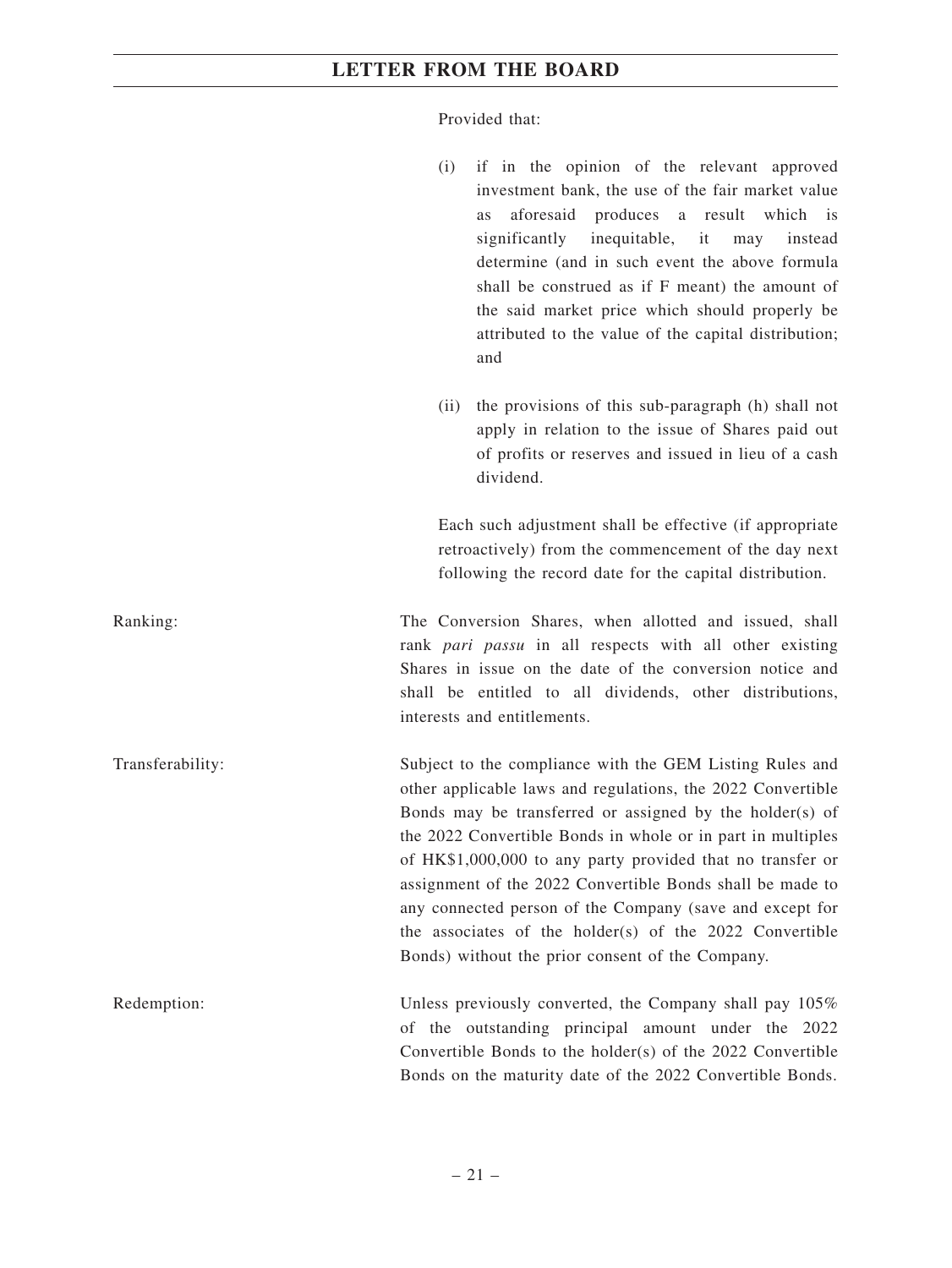| Early redemption: | The Company or any of its subsidiaries may at any time<br>prior to the maturity date redeem the 2022 Convertible<br>Bonds at any price as mutually agreed between the<br>Company or its relevant subsidiary and the holder(s) of the<br>2022 Convertible Bonds. The 2022 Convertible Bonds<br>redeemed will be cancelled forthwith.                                                                                                                                                                                                                                                                                              |
|-------------------|----------------------------------------------------------------------------------------------------------------------------------------------------------------------------------------------------------------------------------------------------------------------------------------------------------------------------------------------------------------------------------------------------------------------------------------------------------------------------------------------------------------------------------------------------------------------------------------------------------------------------------|
| Event of default: | Customary events of default                                                                                                                                                                                                                                                                                                                                                                                                                                                                                                                                                                                                      |
|                   | Upon the occurrence of an event of default, subject to a<br>special resolution passed by a majority of not less than<br>three-fourths of votes cast by the holder(s) of the 2022<br>Convertible Bonds at a meeting of the holder(s) of the 2022<br>Convertible Bonds or a written resolution signed by the<br>holder(s) of the 2022 Convertible Bonds which amounted<br>to three-fourths of the then outstanding principal amounts<br>of the 2022 Convertible Bonds, the 2022 Convertible Bonds<br>shall become immediately repayable at a redemption<br>premium calculated with reference to an annual rate of<br>return of 6%. |
|                   | Interest shall be chargeable on any amount outstanding<br>from the 2022 Convertible Bonds from the date of the<br>event of default until the actual date of payment.                                                                                                                                                                                                                                                                                                                                                                                                                                                             |
| Voting rights:    | The 2022 Convertible Bonds shall not carry any voting<br>rights.                                                                                                                                                                                                                                                                                                                                                                                                                                                                                                                                                                 |
| Listing:          | No application will be made by the Company for the listing<br>of the 2022 Convertible Bonds on the Stock Exchange.<br>Application will be made by the Company to the GEM<br>Listing Committee for the listing of, and permission to deal<br>in, the Conversion Shares.                                                                                                                                                                                                                                                                                                                                                           |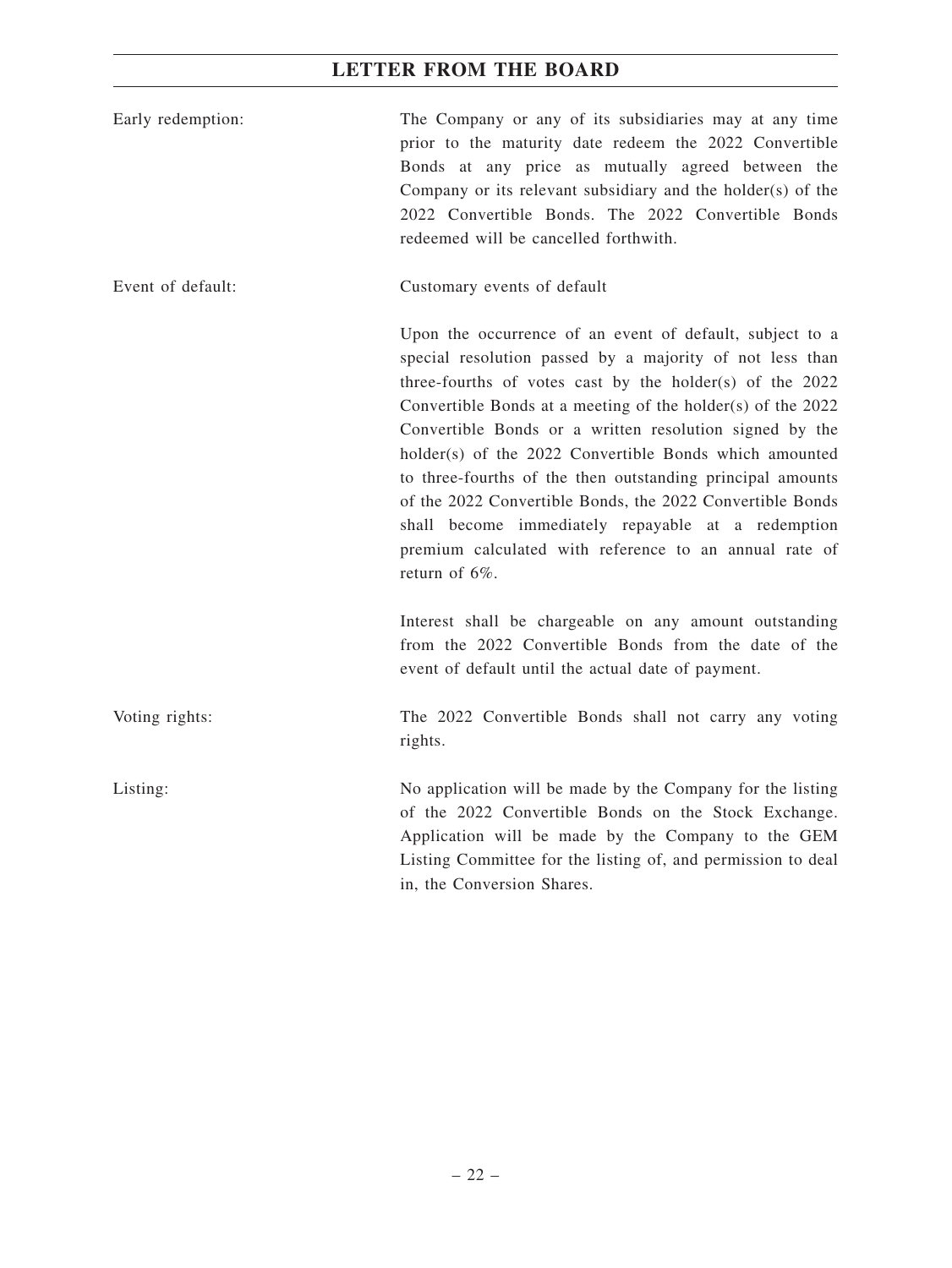Save as disclosed below, there is no other major changes in the terms of the 2014 Convertible Bonds as compared to the 2022 Convertible Bonds:

- (i) the maturity date of the 2014 Convertible Bonds shall be 24 June 2022 and the maturity date of the 2022 Convertible Bonds shall be 24 December 2023;
- (ii) the initial conversion price of the 2014 Convertible Bonds was HK\$0.35 per conversion share which has been adjusted to the current conversion price of HK\$1.75 per conversion share, and the initial Conversion Price of the 2022 Convertible Bonds shall be HK\$0.05 per Conversion Share; and
- (iii) the conversion period for the 2014 Convertible Bonds shall end on the seventh day prior to the maturity date of the 2014 Convertible Bonds, and the conversion period for the 2022 Convertible Bonds shall end on the seventh day prior to the maturity date of the 2022 Convertible Bonds.

On the assumption that the 2022 Convertible Bonds would be converted into Conversion Shares in full at the initial Conversion Price, 1,996,800,000 Conversion Shares will be issued, representing (1) approximately 197.35% of the existing issued share capital of the Company, (2) approximately 66.37% of the issued share capital of the Company as to be enlarged by the allotment and issue of the Conversion Shares upon full conversion of the 2022 Convertible Bonds (assuming that no Conversion Shares to be allotted and issued under the 2023 Convertible Bonds), and (3) approximately 29.73% of the issued share capital of the Company as to be enlarged by the allotment and issue of the Conversion Shares upon full conversion of the 2022 Convertible Bonds and the 2023 Convertible Bonds.

#### **(B) 2023 CB Subscription Agreements**

Date: 4 April 2022 (as amended and supplemented on 6 June 2022)

Parties: (i) the Company as issuer; and

(ii) Exuberant Global and Mr. Liu as the 2023 CB Subscribers.

Subject to fulfilment of the conditions precedent to the 2023 CB Subscription Agreements below, the 2023 CB Subscribers shall subscribe for the 2023 Convertible Bonds in aggregate principal amount of HK\$185,400,000 (as to HK\$179,000,000 and HK\$6,400,000 to Exuberant Global and Mr. Liu respectively) under the respective 2023 CB Subscription Agreements and the said amounts shall be satisfied by setting off the respective outstanding principal amounts of the 2015 Convertible Bonds held by the relevant Subscribers respectively which shall fall due on 5 February 2023. The Setting Off (as defined below) is based on the terms of the 2015 Convertible Bonds, which allows early repurchase by the Company and is essentially an early redemption of the 2015 Convertible Bonds and there is no alternation of the terms of the 2015 Convertible Bonds.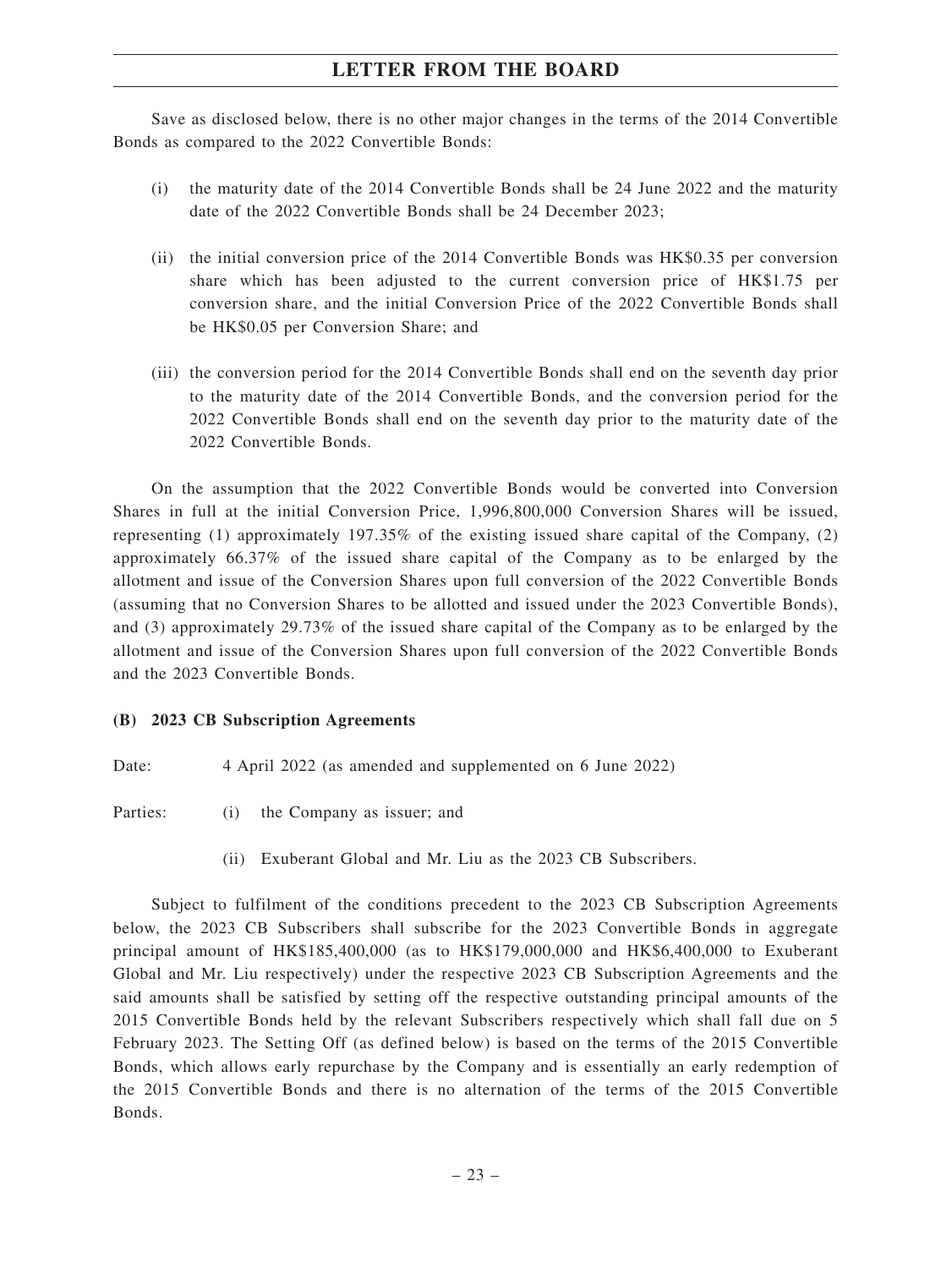Upon completion of the 2023 CB Subscription Agreements, all the outstanding 2015 Convertible Bonds shall be cancelled.

Save for the identity of the Subscribers and the amount of 2023 Convertibles Bonds to be subscribed, the substantial part of the salient terms of each 2023 CB Subscription Agreements are identical.

#### **Conditions precedent to the 2023 CB Subscription**

The 2023 CB Subscription is conditional upon:

- (i) the Stock Exchange having granted the approval for the listing of, and permission to deal in, the Conversion Shares;
- (ii) the Company having obtained all the required consents and approvals in respect of the 2023 CB Subscription Agreements and the transactions contemplated thereunder;
- (iii) the relevant Subscribers having obtained all the required consents and approvals in respect of the 2023 CB Subscription Agreements and the transactions contemplated thereunder;
- $(iv)$  the passing of the relevant resolution(s) by the Shareholders in SGM (other than those who are required to abstain from voting or to vote in favour of the relevant resolution(s) as required by the GEM Listing Rules) in respect of, among other things, to approve the 2023 CB Subscription Agreements and the transactions contemplated thereunder, if applicable; and
- (v) the Increase in Authorised Share Capital becoming effective.

As at the Latest Practicable Date, condition (iii) above has been fulfilled.

In the event that the conditions of the Subscription are not fulfilled on or before 30 June 2022 or such other date as may be agreed between the parties to the 2023 CB Subscription Agreements, the 2023 CB Subscription Agreements shall cease and terminate and neither the Company nor the 2023 CB Subscribers shall have any obligations and liabilities under the 2023 CB Subscription Agreements.

For the avoidance of doubt, the 2023 CB Subscription Agreements are not inter-conditional upon each other and are not inter-conditional upon the 2022 CB Subscription Agreements.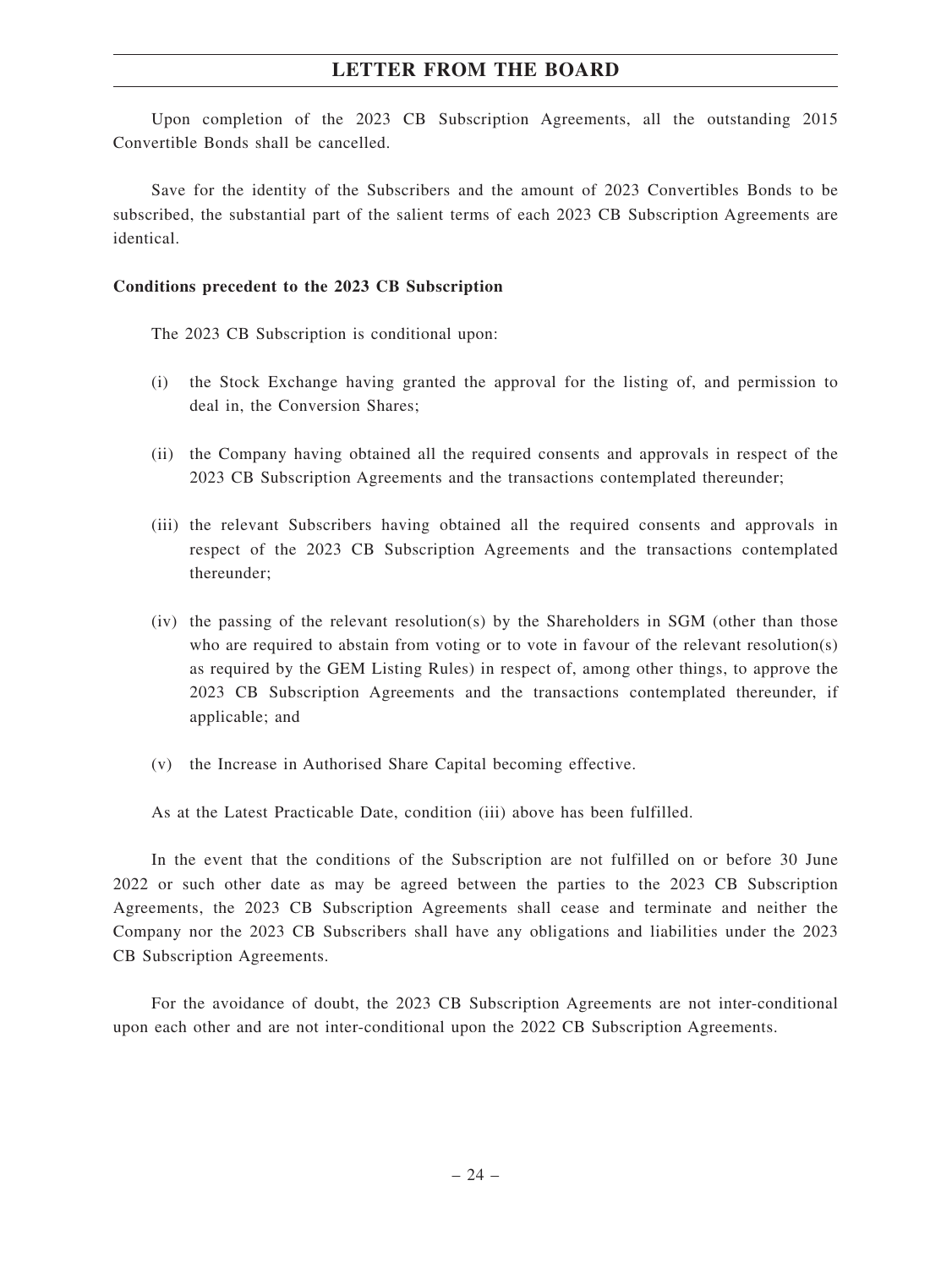### **Completion**

Completion will take place within the third business day after the conditions of the 2023 CB Subscription are fulfilled (or such other date as may be agreed between the respective parties).

The principal terms of the 2023 Convertible Bonds are as follows:

#### **2023 Convertible Bonds**

| Issuer:                      | The Company                                                                                                                                                                                                                                                                                                                                                                                                                                                                                                                                                                                                                         |
|------------------------------|-------------------------------------------------------------------------------------------------------------------------------------------------------------------------------------------------------------------------------------------------------------------------------------------------------------------------------------------------------------------------------------------------------------------------------------------------------------------------------------------------------------------------------------------------------------------------------------------------------------------------------------|
| Aggregate principal amounts: | HK\$185,400,000                                                                                                                                                                                                                                                                                                                                                                                                                                                                                                                                                                                                                     |
| Interest:                    | Non-interest bearing                                                                                                                                                                                                                                                                                                                                                                                                                                                                                                                                                                                                                |
| Maturity date:               | 5 August 2024                                                                                                                                                                                                                                                                                                                                                                                                                                                                                                                                                                                                                       |
| Security:                    | Unsecured                                                                                                                                                                                                                                                                                                                                                                                                                                                                                                                                                                                                                           |
| Conversion right:            | The holder(s) of the 2023 Convertible Bonds shall have the<br>rights to convert the whole or the part (in multiples of<br>HK\$1,000,000) of the outstanding principal amount of the<br>2023 Convertible Bonds into the Conversion Shares at any<br>time from the date of issue and up to the seventh day prior<br>to the maturity date of the 2023 Convertible Bonds.                                                                                                                                                                                                                                                               |
| Conversion restriction:      | The holder(s) of the 2023 Convertible Bonds shall not have<br>the right to convert the 2023 Convertible Bonds to the<br>extent that immediately after such conversion (i) there will<br>not be sufficient public float of the Shares as required<br>under the GEM Listing Rules; or (ii) the holder(s) of the<br>2023 Convertible Bonds together with parties acting in<br>concert with it will, in aggregate, control or be interested in<br>30% or such percentage of the voting rights of the<br>Company which the holder of the 2023 Convertible Bonds<br>would be obliged to make a general offer under the<br>Takeovers Code. |
| Conversion price:            | HK\$0.05 per Conversion Share, subject to anti-dilutive<br>adiustments.                                                                                                                                                                                                                                                                                                                                                                                                                                                                                                                                                             |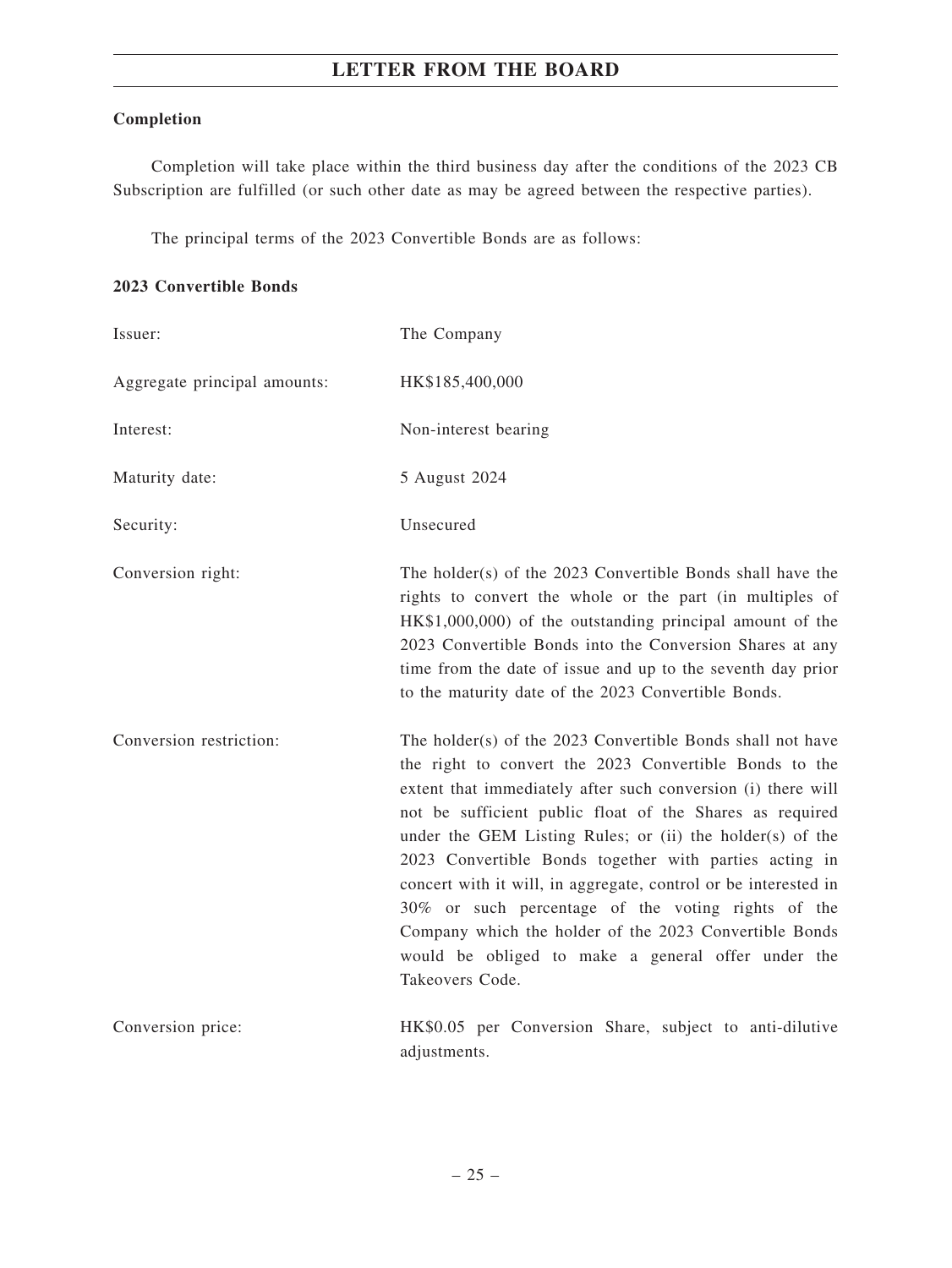Provision of adjustment to the Conversion Price:

The Conversion Price will be adjusted upon the occurrence of the following events:

(a) if and whenever there is an alternation of the number of issued Shares by reason of any consolidation, subdivision or reclassification, the Conversion Price shall be adjusted by multiplying the Conversion Price in force immediately prior to such alternation by the following fraction:

$$
\frac{\mathbf{A}}{\mathbf{B}}
$$

where:

 $A =$  the number of Shares in issue immediately before such alternation; and

 $B =$  the number of Shares in issue immediately after such alternation.

Such adjustment shall become effective from the close of business in Hong Kong on the business day immediately preceding the date on which the alternation takes effect.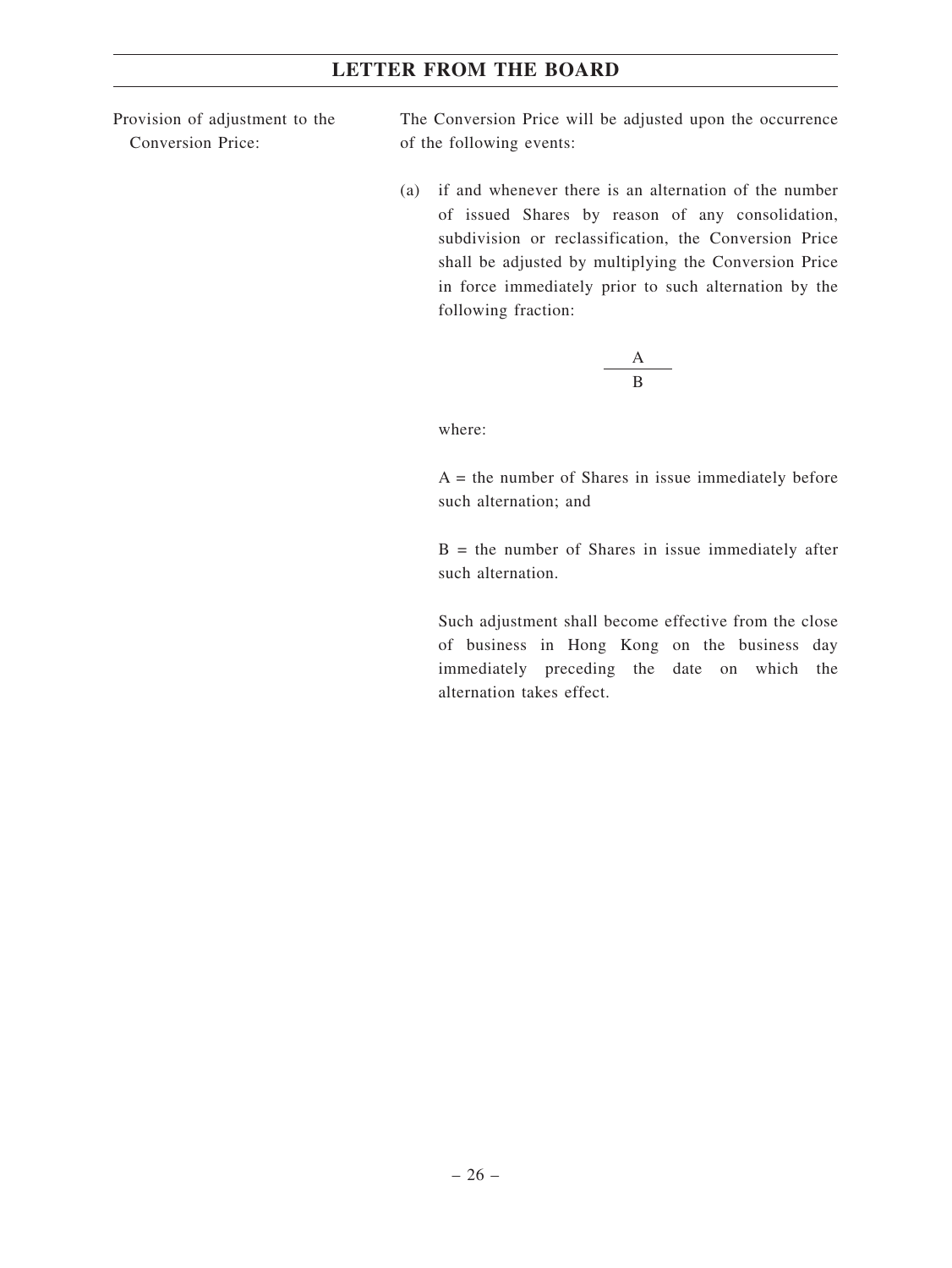(b) if and whenever the Company shall issue any Shares (excluding Shares paid up out of profits or reserves and issued in lieu in whole or in part of a cash dividend) credited as fully paid to the Shareholders by way of capitalisation of profits or reserves (including any share premium account or capital redemption reserve fund), the Conversion Price shall be adjusted by multiplying the Conversion Price in force immediately before such issue by the following fraction:

$$
\frac{C}{D}
$$

where:

 $C =$  the number of Shares in issue immediately before such issue; and

 $D =$  the number of Shares in issue immediately after such issue.

Each such adjustment shall become effective (if appropriate retroactively) from the commencement of the day next following the record date of such issue.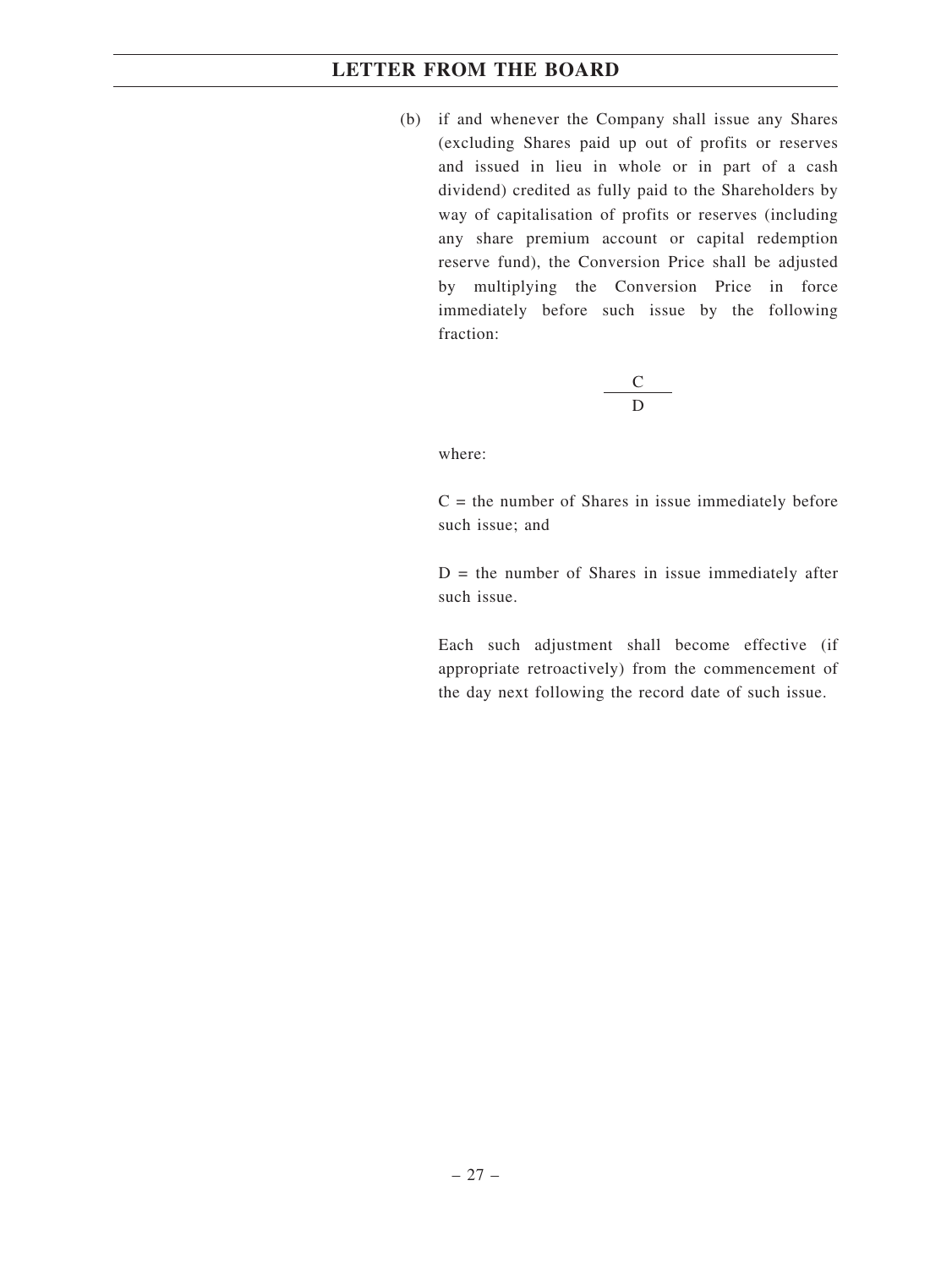(c) if and whenever the Company shall grant rights to Shareholder to acquire any cash assets of the Company or any subsidiaries of the Company, the Conversion Price shall be adjusted by multiplying the Conversion Price in force immediately before such grant of rights by the following fraction:

$$
\frac{E-F}{E}
$$

where:

 $E =$  the market price on the date on which the grant is publicly announced or (failing any such announcement) the date immediately preceding the date of such grant; and

 $F =$  the fair market value on the date of such announcement or (as the case may require) the immediately preceding date, as determined in good faith by an approved investment bank of such rights which is attributable to one Share.

Provided that:

- (i) if in opinion of the relevant approved investment bank, the use of the fair market value as aforesaid produces a result which is significantly inequitable, it may instead determine (and in such event the above formula shall be construed as if F meant) the amount of the said market price which should properly be attributed to the value of the rights; and
- (ii) the provisions of this sub-paragraph (c) shall not apply in relation to the issue of Share paid out of profits or reserves and issued in lieu of a cash dividend.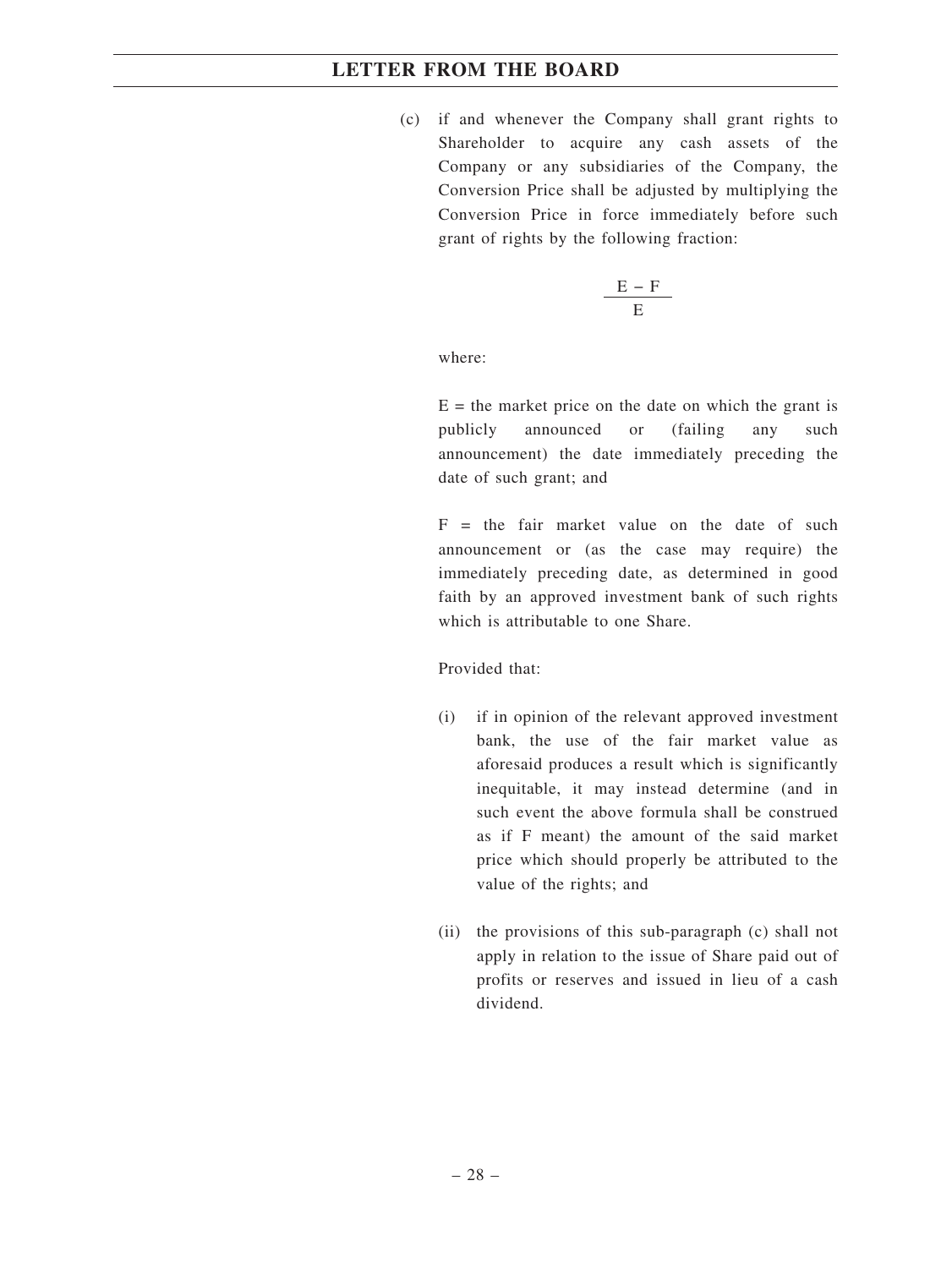Each such adjustment shall be effective (if appropriately retroactively) from the commencement of the day next following the record date for such grant.

(d) if and whenever the Company shall offer to the Shareholders new Shares for subscription by way of rights, or grant the Shareholders any options or warrants to subscribe for new Shares, at a price which is less than 80% of the market price at the date of the announcement of the terms of the offer or grant, the Conversion Price shall be adjusted by multiplying the Conversion Price in force immediately before the date of the announcement of such issue or grant by the following fraction:

$$
\frac{G + \frac{H \times I}{J}}{G + H}
$$

where:

 $G =$  the number of Shares in issue immediately before the date of such announcement;

 $H =$  the aggregate number of Shares so offered or granted for subscription; and

 $I =$  the sum of the amount (if any) payable for the right, option or warrant to subscribe for each new Share and the subscription price payable for each new Share; and

 $J =$  the market price of one Share on the trading day immediately prior to such announcement.

Such adjustment shall become effective (if appropriate retroactively) from the commencement date of the day next following the record date of such offer or grant.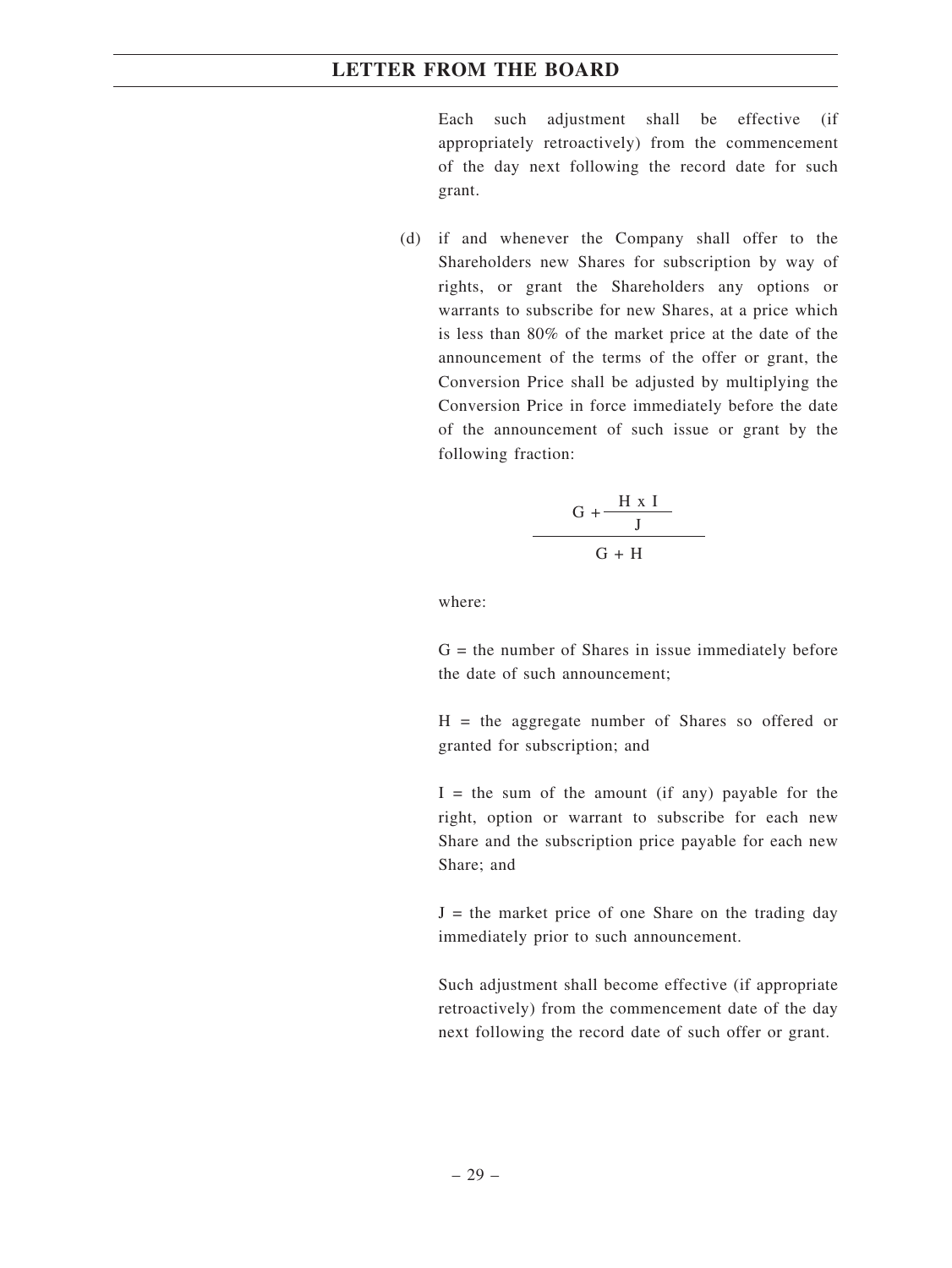(e) (i) if and whenever the Company shall issue wholly for cash any securities which by their terms are convertible into or exchangeable for or carry rights of subscription for new Shares, and the Total Effective Consideration per Share (as defined below) initially receivable for such securities is less than 80% of the market price at the date of the announcement of the terms of issue of such securities, the Conversion Price shall be adjusted by multiplying the Conversion Price in force immediately prior to the issue by the following fraction:

$$
\frac{A + B}{A + C}
$$

where:

 $A =$  the number of Shares in issue immediately before the date of the issue;

 $B =$  the number of Shares which the Total Effective Consideration for the securities issued would purchase at such market price; and

 $C =$  the number of Shares to be issued upon conversion or exchange of, or the exercise of the subscription right conferred by, such securities at the initial conversion or exchange rate or subscription price.

Such adjustment shall become effective (if appropriate retrospectively) from the close of business in Hong Kong on a business day next preceding whichever is the earlier of the date on which the issue is announced and the date on which the Company determines the conversion or exchange rate or subscription price.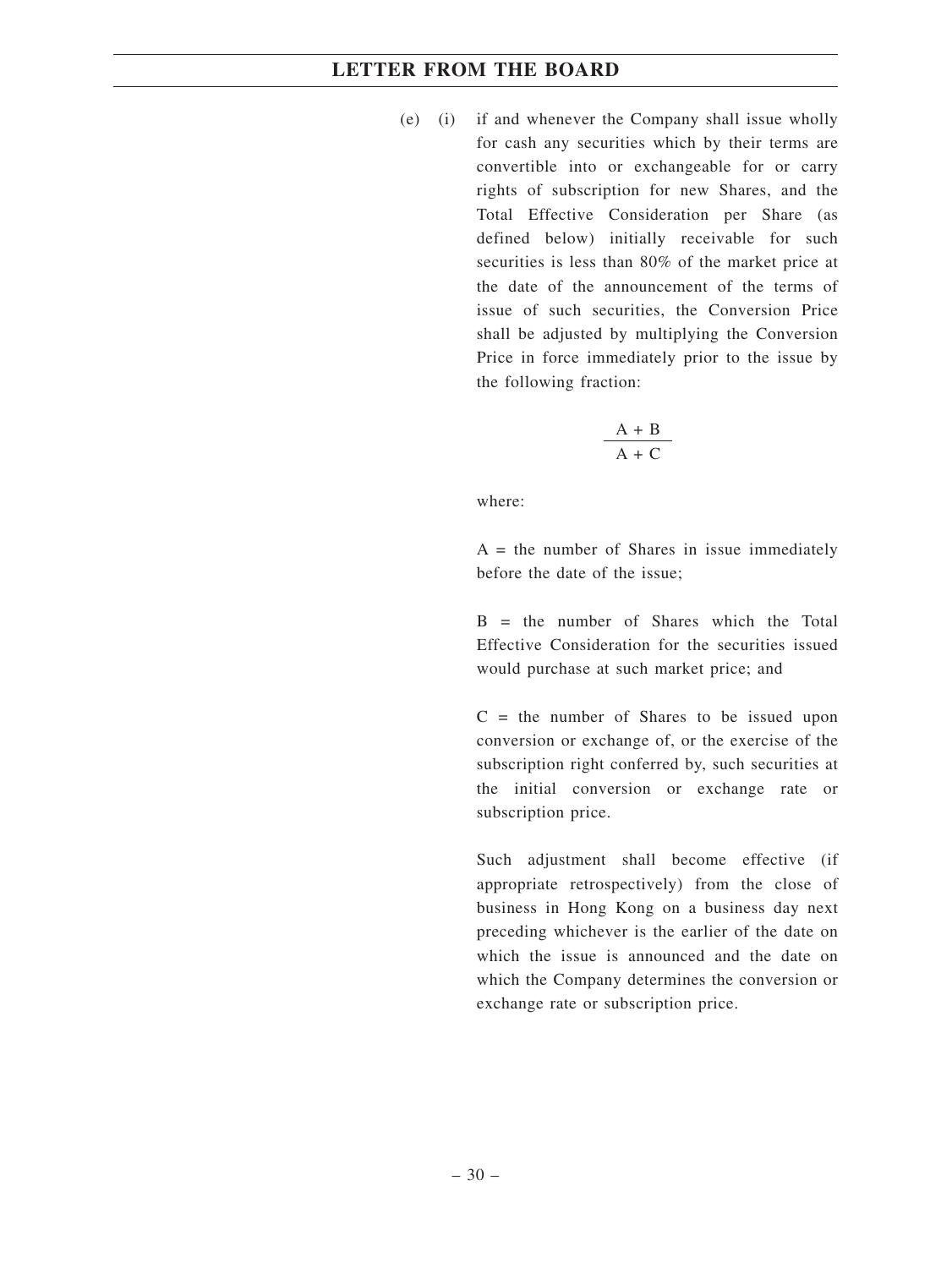(ii) if and whenever the rights of conversion or exchange or subscription attached to any such securities as mentioned in subparagraph (e)(i) above are modified so that the Total Effective Consideration per Share (as defined below) initially received for such securities shall be (1) reduced and (2) less than 80% of the market price at the date of the proposal to modify such rights of conversion or exchange or subscription, the Conversion Price shall be adjusted by multiplying the Conversion Price in force immediately prior to such modification by the following fraction:

$$
\frac{\text{A} + \text{B}}{\text{A} + \text{C}}
$$

where:

 $A =$  the sum of the number of Shares in issue immediately before the date of such modification;

 $B =$  the number of Shares which the Total Effective Consideration receivable for the securities issued at the modified conversion or exchange price would purchase at such market price; and

 $C =$  the number of Shares to be issued upon conversion or exchange of or the exercise of the subscription rights conferred by such securities at the modified conversion or exchange rate or subscription price.

Such adjustment shall become effective (if appropriate retrospectively) as at the date upon which such modification shall take effect. A right of conversion or exchange or subscription shall not be treated as modified for the foregoing purpose where it is adjusted to take into account of rights or capitalisation issues and other events normally giving rise to adjustment of conversion or exchange terms.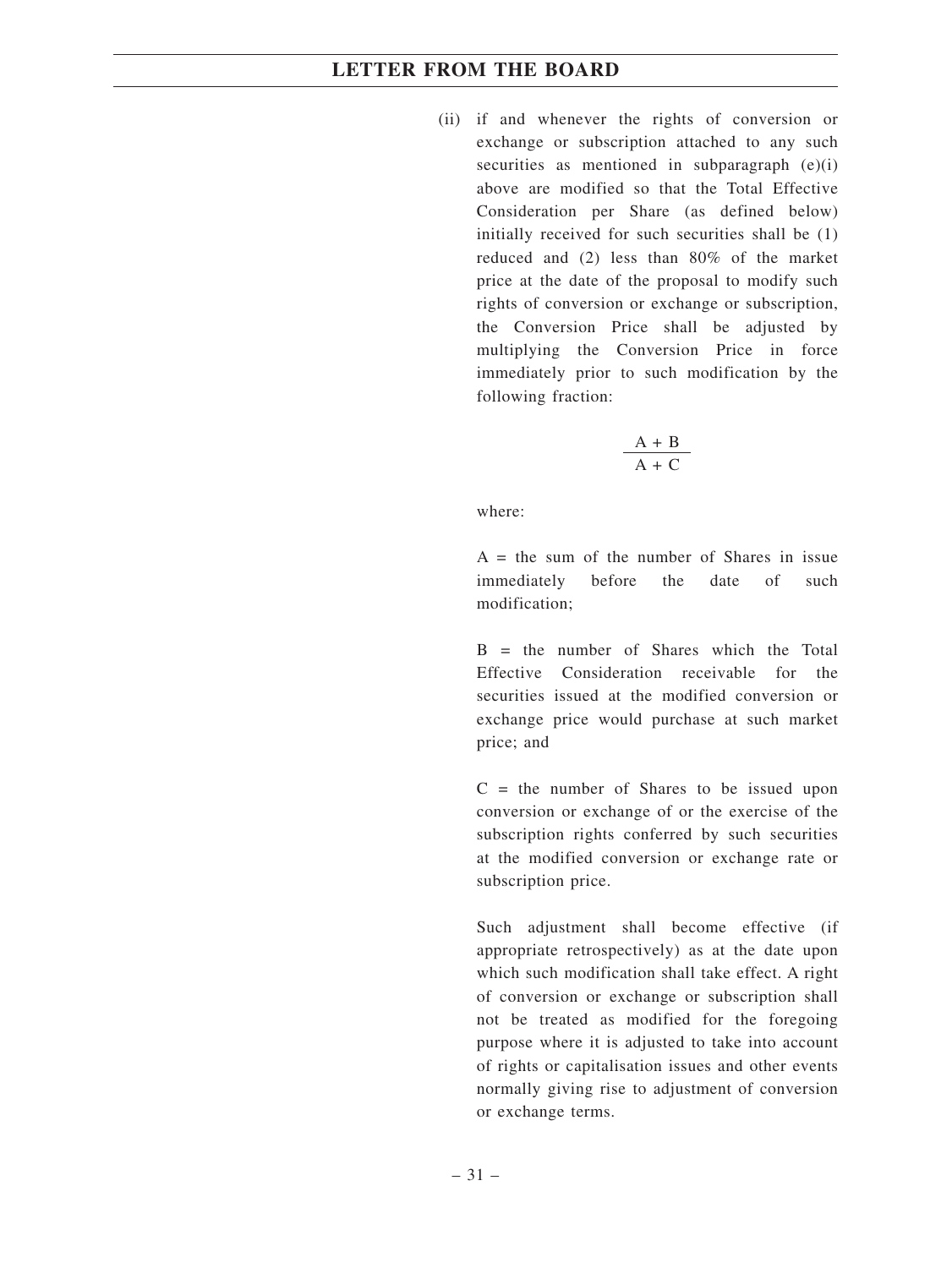For the purpose of this sub-paragraph (e), the "Total Effective Consideration" receivable for the securities issued shall be deemed to be the consideration receivable by the Company for any such securities plus the additional minimum consideration (if any) to be received by the Company upon (and assuming) the conversion or exchange thereof or the exercise of such subscription rights, and the Total Effective Consideration per Share initially receivable for such securities shall be such aggregate consideration dividend by the number of Shares to be issued upon (and assuming) such conversion or exchange at the initial conversion or exchange rate or the exercise of such subscription rights at the initial subscription price, in each case without any deduction for any commissions, discounts or expenses paid, allowed or incurred in connection with the issue.

(f) If and whenever the Company shall issue wholly for cash any Shares (excluding the circumstances as described under sub-paragraphs (d) and (e)) at a price per Share which is less than 80% of the market price at the date of the announcement of the terms of such issue, the Conversion Price shall be adjusted by multiplying the Conversion Price in force immediately before the date of such announcement by the following fraction:

$$
\frac{A+B}{A+C}
$$

where:

 $A =$  the number of Shares in issue immediately before the date of such announcement;

 $B =$  the number of Shares which the aggregate amount payable for the issue would purchase at such market price; and

 $C =$  the number of Shares so issued.

Such adjustment shall become effective on the date of the issue.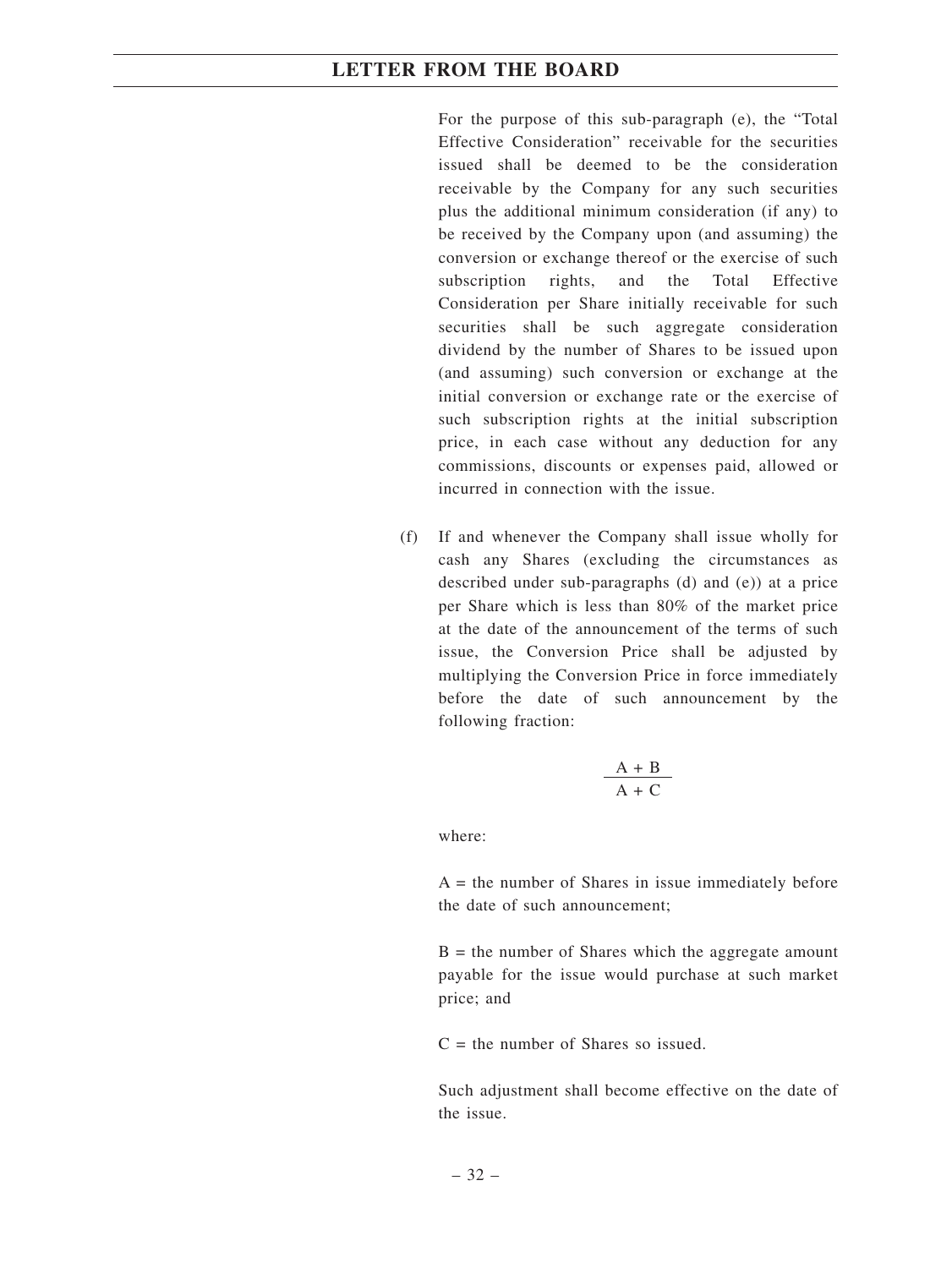- (g) if and whenever the Company shall issue Shares for the acquisition of assets at a Total Effective Consideration (as defined below) which is less than 80% of the market price (as defined below) at the date of the announcement of the terms of such issue, the Conversion Price shall be adjusted in such manner as may be determined by an approved investment bank. Such adjustment shall become effective on the date of issue. For the purpose of this subparagraph (g) "**Total Effective Consideration**" shall be the aggregate consideration credited as being paid for such Share by the Company on acquisition of the relevant asset without any deduction of any commission, discounts or expenses paid, allowed or incurred in connection with the issue thereof, and the "**Total Effective Consideration per Share**" shall be the Total Effective Consideration divided by the number of Shares issued as aforesaid.
- (h) if and whenever the Company shall make any capital distribution to the Shareholders (whether on a reduction of capital or otherwise), the Conversion Price in force immediately prior to such distribution shall be adjusted by multiplying it by the following fraction:

$$
\frac{E-F}{E}
$$

where:

 $E =$  the market price on the date on which the capital distribution is publicly announced or (failing any such announcement) the date immediately preceding the date of the capital distribution; and

 $F =$  the fair market value on the day of such announcement or (as the case may require) the immediately preceding day, as determined in good faith by an approved investment bank of the capital distribution which is attributable to one Share.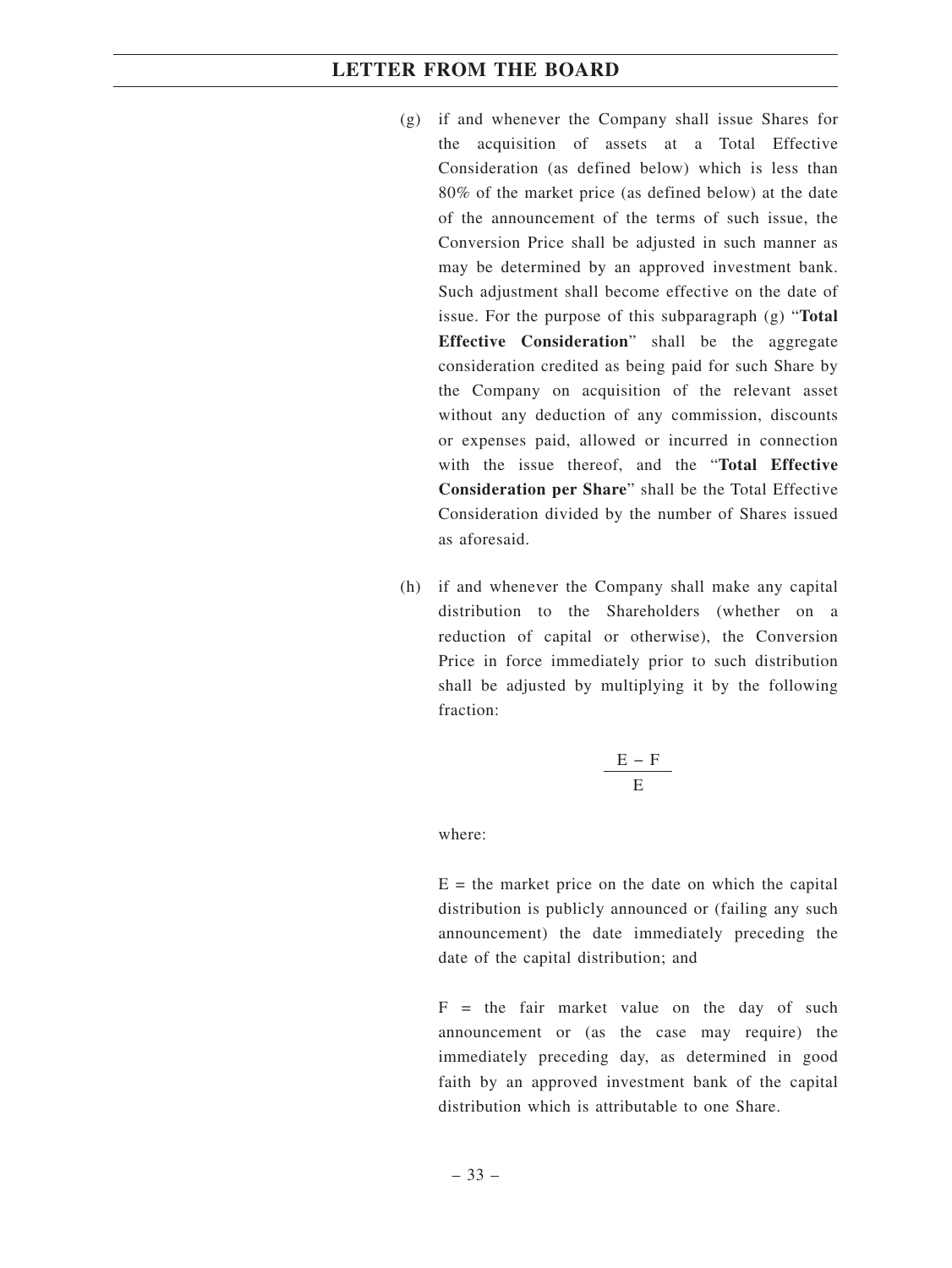Provided that:

- (i) if in the opinion of the relevant approved investment bank, the use of the fair market value as aforesaid produces a result which is significantly inequitable, it may instead determine (and in such event the above formula shall be construed as if F meant) the amount of the said market price which should properly be attributed to the value of the capital distribution; and
- (ii) the provisions of this sub-paragraph (h) shall not apply in relation to the issue of Shares paid out of profits or reserves and issued in lieu of a cash dividend.

Each such adjustment shall be effective (if appropriate retroactively) from the commencement of the day next following the record date for the capital distribution.

Ranking: The Conversion Shares, when allotted and issued, shall rank *pari passu* in all respects with all other existing Shares in issue on the date of the conversion notice and shall be entitled to all dividends, other distributions, interests and entitlements.

Transferability: Subject to the compliance with the GEM Listing Rules and other applicable laws and regulations, the 2023 Convertible Bonds may be transferred or assigned by the holder(s) of the 2023 Convertible Bonds in whole or in part in multiples of HK\$1,000,000 to any party provided that no transfer or assignment of the 2023 Convertible Bonds shall be made to any connected person of the Company (save and except for the associates of the holder(s) of the 2023 Convertible Bonds) without the prior consent of the Company.

Redemption: Unless previously converted, the Company shall pay 105% of the outstanding principal amount under the 2023 Convertible Bonds to the holder(s) of the 2023 Convertible Bonds on the maturity date of the 2023 Convertible Bonds.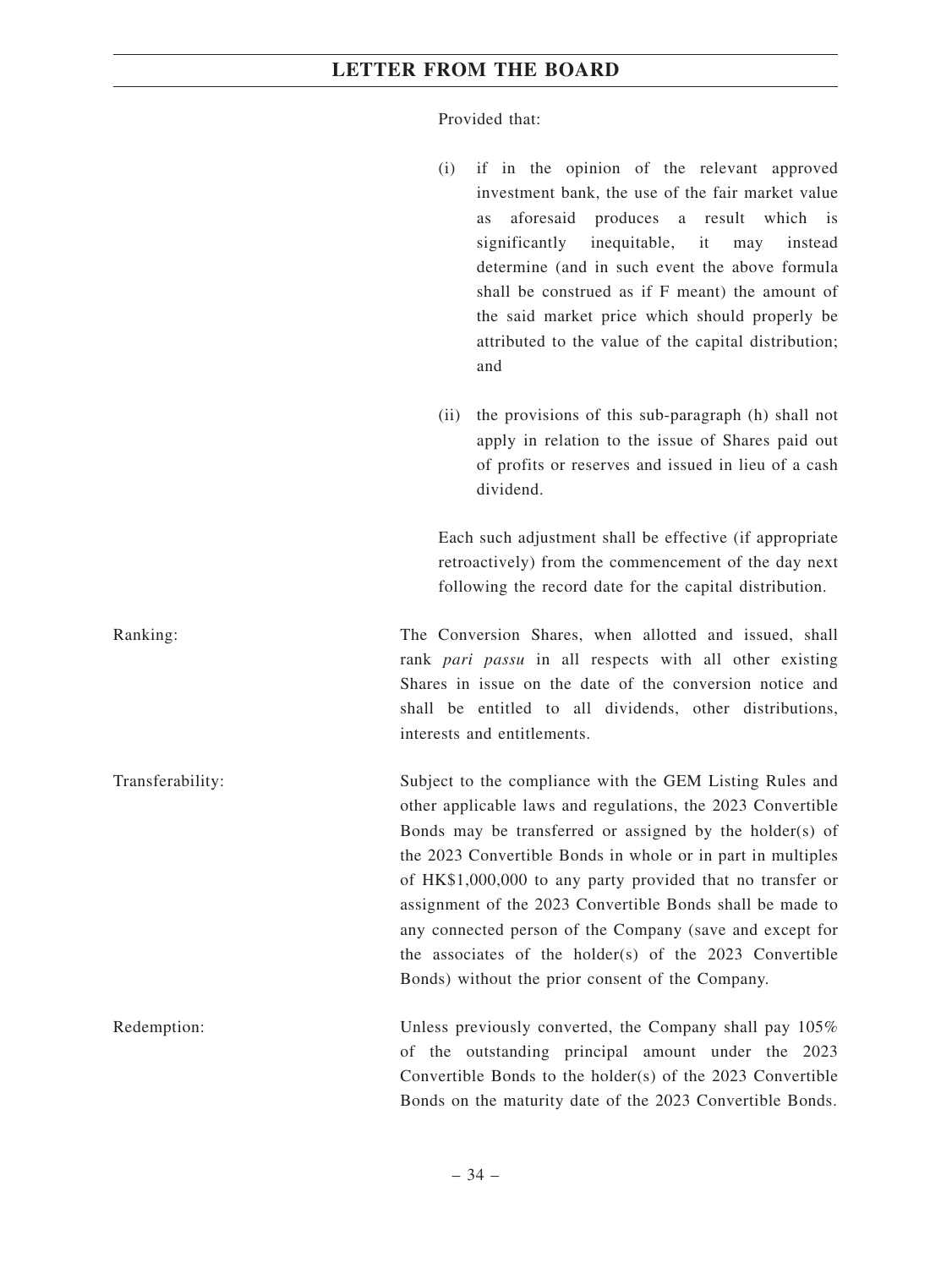| Early redemption: | The Company or any of its subsidiaries may at any time<br>prior to the maturity date redeem the 2023 Convertible<br>Bonds at any price as mutually agreed between the<br>Company or its relevant subsidiary and the holder(s) of the<br>2023 Convertible Bonds. The 2023 Convertible Bonds<br>redeemed will be cancelled forthwith.                                                                                                                                                                                                                                                                                                  |
|-------------------|--------------------------------------------------------------------------------------------------------------------------------------------------------------------------------------------------------------------------------------------------------------------------------------------------------------------------------------------------------------------------------------------------------------------------------------------------------------------------------------------------------------------------------------------------------------------------------------------------------------------------------------|
| Event of default: | Customary events of default                                                                                                                                                                                                                                                                                                                                                                                                                                                                                                                                                                                                          |
|                   | Upon the occurrence of an event of default, subject to a<br>special resolution passed by a majority of not less than<br>three-fourths of votes cast by the holder(s) of the 2023<br>Convertible Bonds at a meeting of the holder(s) of the 2023<br>Convertible Bonds or a written resolution signed by the<br>holder(s) of the 2023 Convertible Bonds which amounted<br>to three-fourths of the then outstanding principal amounts<br>of the 2023 Convertible Bonds, the 2023 Convertible Bonds<br>shall become immediately repayable at a redemption<br>premium calculated with reference to an annual rate of<br>return of $6\%$ . |
|                   | Interest shall be chargeable on any amount outstanding<br>from the 2023 Convertible Bonds from the date of the<br>event of default until the actual date of payment.                                                                                                                                                                                                                                                                                                                                                                                                                                                                 |
| Voting rights:    | The 2023 Convertible Bonds shall not carry any voting<br>rights.                                                                                                                                                                                                                                                                                                                                                                                                                                                                                                                                                                     |
| Listing:          | No application will be made by the Company for the listing<br>of the 2023 Convertible Bonds on the Stock Exchange.<br>Application will be made by the Company to the GEM<br>Listing Committee for the listing of, and permission to deal<br>in, the Conversion Shares.                                                                                                                                                                                                                                                                                                                                                               |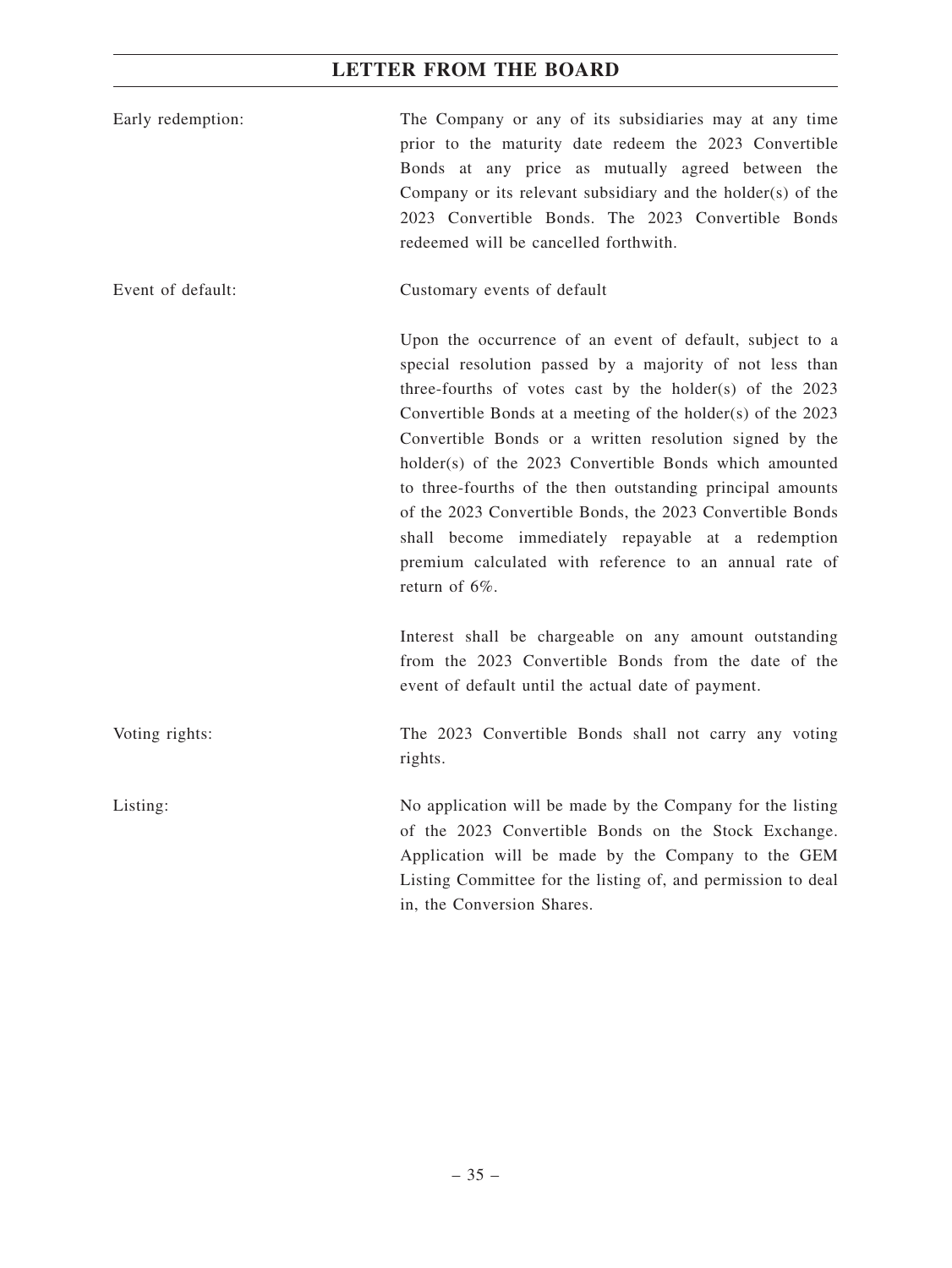Save as disclosed below, there is no other major changes in the terms of the 2015 Convertible Bonds as compared to the 2023 Convertible Bonds:

- (i) the maturity date of the 2015 Convertible Bonds shall be 5 February 2023 and the maturity date of the 2023 Convertible Bonds shall be 5 August 2024;
- (ii) the initial conversion price of the 2015 Convertible Bonds was HK\$0.35 per conversion share which has been adjusted to the current conversion price of HK\$1.75 per conversion share, and the initial Conversion Price of the 2023 Convertible Bonds shall be HK\$0.05 per Conversion Share; and
- (iii) the conversion period for the 2015 Convertible Bonds shall end on the seventh day prior to the maturity date of the 2015 Convertible Bonds, and the conversion period for the 2023 Convertible Bonds shall end on the seventh day prior to the maturity date of the 2023 Convertible Bonds.

On the assumption that the 2023 Convertible Bonds would be converted into Conversion Shares in full at the initial Conversion Price, 3,708,000,000 Conversion Shares will be issued, representing (1) approximately 366.47% of the existing issued share capital of the Company, (2) approximately 78.56% of the issued share capital of the Company as to be enlarged by the allotment and issue of the Conversion Shares upon full conversion of the 2023 Convertible Bonds (assuming that no Conversion Shares to be allotted and issued under the 2022 Convertible Bonds), and (3) approximately 55.21% of the issued share capital of the Company as to be enlarged by the allotment and issue of the Conversion Shares upon full conversion of the 2022 Convertible Bonds and the 2023 Convertible Bonds.

# **(C) Conversion Price**

The initial Conversion Price of HK\$0.05 per Conversion Share represents:

- (i) a premium of approximately 61.29% over the closing price of HK\$0.031 per Share as quoted on the Stock Exchange on 4 April 2022, being the date of the Subscription Agreements;
- (ii) a premium of approximately 60.26% over the average of the closing prices of HK\$0.0312 per Share as quoted on the Stock Exchange for the five (5) consecutive trading days up to and including 4 April 2022, being the date of the Subscription Agreements;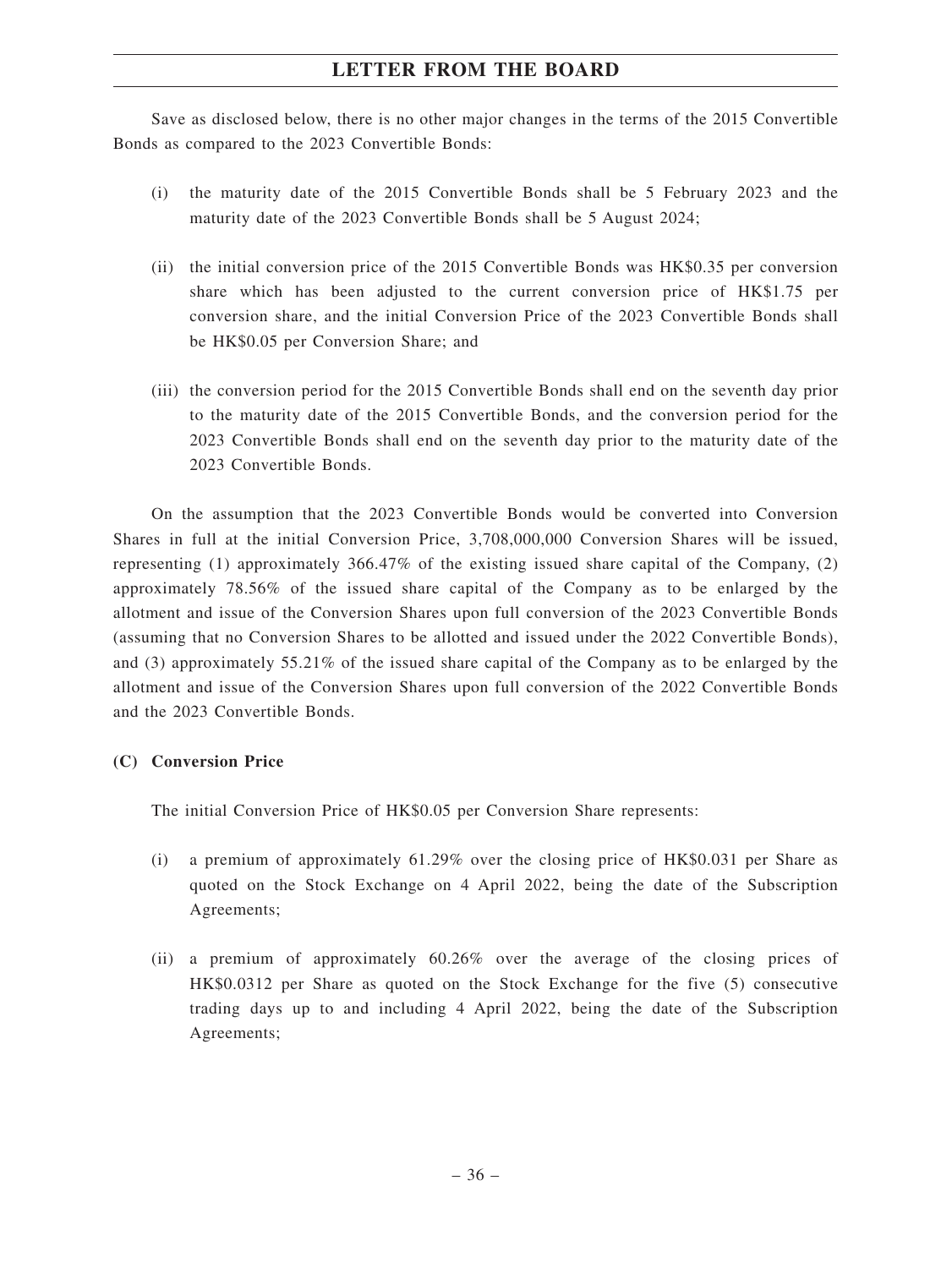- (iii) a premium of approximately 59.24% to the average closing prices of HK\$0.0314 per Share for the thirty (30) consecutive trading days up to and including the date of the Subscription Agreements;
- (iv) a premium of approximately 16.28% over the closing price of HK\$0.043 per Share as quoted on the Stock Exchange on the Latest Practicable Date; and
- (v) a discount of approximately 32.43% to the net asset value of approximately HK\$0.074 per Share based on the audited consolidated net asset value attributable to owners of the Company of approximately HK\$75,002,000 as at 31 December 2021 and 1,011,829,233 Shares in issue.

The Conversion Price was arrived at after arm's length negotiations between the Company and the Subscribers, taking into account of, among others, the recent trading performance of the Shares including the closing price of the Shares as at the date of the Subscription Agreements, the averages of the closing prices of the Shares for the five consecutive trading days up to and including the date of the Subscription Agreements and the average of the closing prices of the Shares for the thirty consecutive trading days up to and including the date of the Subscription Agreements. Although the Conversion Price represents a discount of approximately 32.43% to the net asset value of approximately HK\$0.074 per Share attributable to owners of the Company as at 31 December 2021, having considered that it represents a premium of approximately 16.28% to 61.29% over the above-mentioned closing price or average closing prices and the Share had been consistently traded at discount to the net asset value per share since early January 2022, as such, the Directors consider that the Conversion Price and the terms and conditions of the Subscription Agreements as well as the Convertible Bonds are fair and reasonable and in the interests of the Company and the Shareholders as a whole.

### **(D) Mandate to issue the Conversion Shares**

The Conversion Shares will be allotted and issued pursuant to the Specific Mandate to be sought from the Independent Shareholders at the SGM.

### **(E) Application for listing**

Application will be made by the Company to the Stock Exchange for the listing of, and permission to deal in, the Conversion Shares. No application will be made for listing of, or permission to deal in, the Convertible Bonds on the Stock Exchange or any other stock exchange.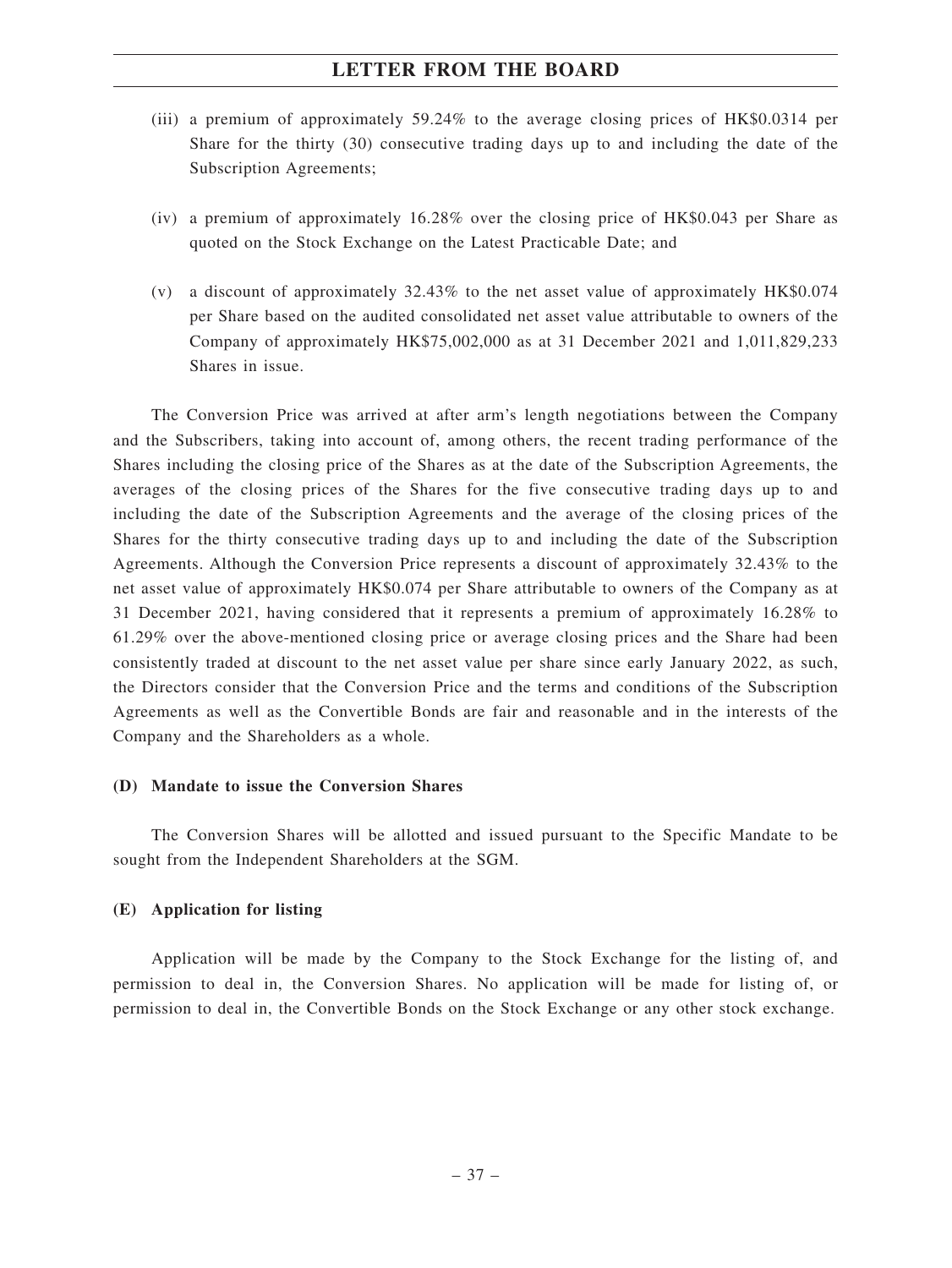# **REASONS FOR AND BENEFITS OF THE PROPOSED ISSUE OF THE CONVERTIBLE BONDS**

The Company is an investment holding company. The Group is principally engaged in short-term financing services in the PRC and Hong Kong.

The 2014 Convertible Bonds and the 2015 Convertible Bonds (collectively, the "**Existing CBs**") would mature in June 2022 and February 2023 respectively and it is not expected that the Company would have sufficient internal resources to redeem all the Existing CBs upon maturity given that the aggregate outstanding principal amount of the Existing CBs is HK\$285,240,000 and the cash and cash equivalents of the Group amounted to only HK\$95,905,000 as at 31 December 2021. The 2022 Convertible Bonds and the 2023 Convertible Bonds are unsecured and non-interest bearing with the initial conversion price representing a substantial premium over the closing price of the Shares as at the date of the Subscription Agreements. It is unlikely for the Company being able to obtain other debt financing from financial institutions or otherwise with acceptable terms or terms better than those 2022 Convertible Bonds and the 2023 Convertible Bonds taking into account of their unsecured and non-interest bearing nature in view of (i) the outstanding principal amount of the 2014 Convertible Bonds and the 2015 Convertible Bonds of HK\$285.24 million; (ii) the loss-making financial performance of the Group; (iii) the lack of collateral acceptable to the banks; (iv) the nature of the Group's principal business — provision of short-term financing services, which would require certain level of working capital; and (v) the absence of positive feedback from financial institutions for further debt financing. It is also extremely unlikely for the Company to obtain any equity financing with such huge premium over the market price of the Shares. Taking into account the financial position of the Group and given the size of the outstanding principal amounts of the Existing CBs and the terms of the 2022 Convertible Bonds and the 2023 Convertible Bonds, the Directors consider that it is impracticable to secure third party financing on the terms that are favourable to the Company to settle them when they fall due.

In light of the current market circumstances, the holders of the Existing CBs have no intention to exercise the conversion rights attached to the Existing CBs taking into account of that the prevailing conversion price of the Existing CBs per Share is significantly higher than the current market price per Share. The Convertible Bonds bear similar salient features as the Existing CBs such as conversion restriction and essentially is an extension of the Existing CBs, except that the conversion price is adjusted to reflect the prevailing market price of the Shares which provides the Subscribers a better opportunity to convert the Convertible Bonds before the respective maturity date.

As such the Company considers that the entering into of the Subscription Agreements would be an effective way to settle the Existing CBs and the lower Conversion Price would be an incentive for the Subscribers to convert the Convertible Bonds into Shares.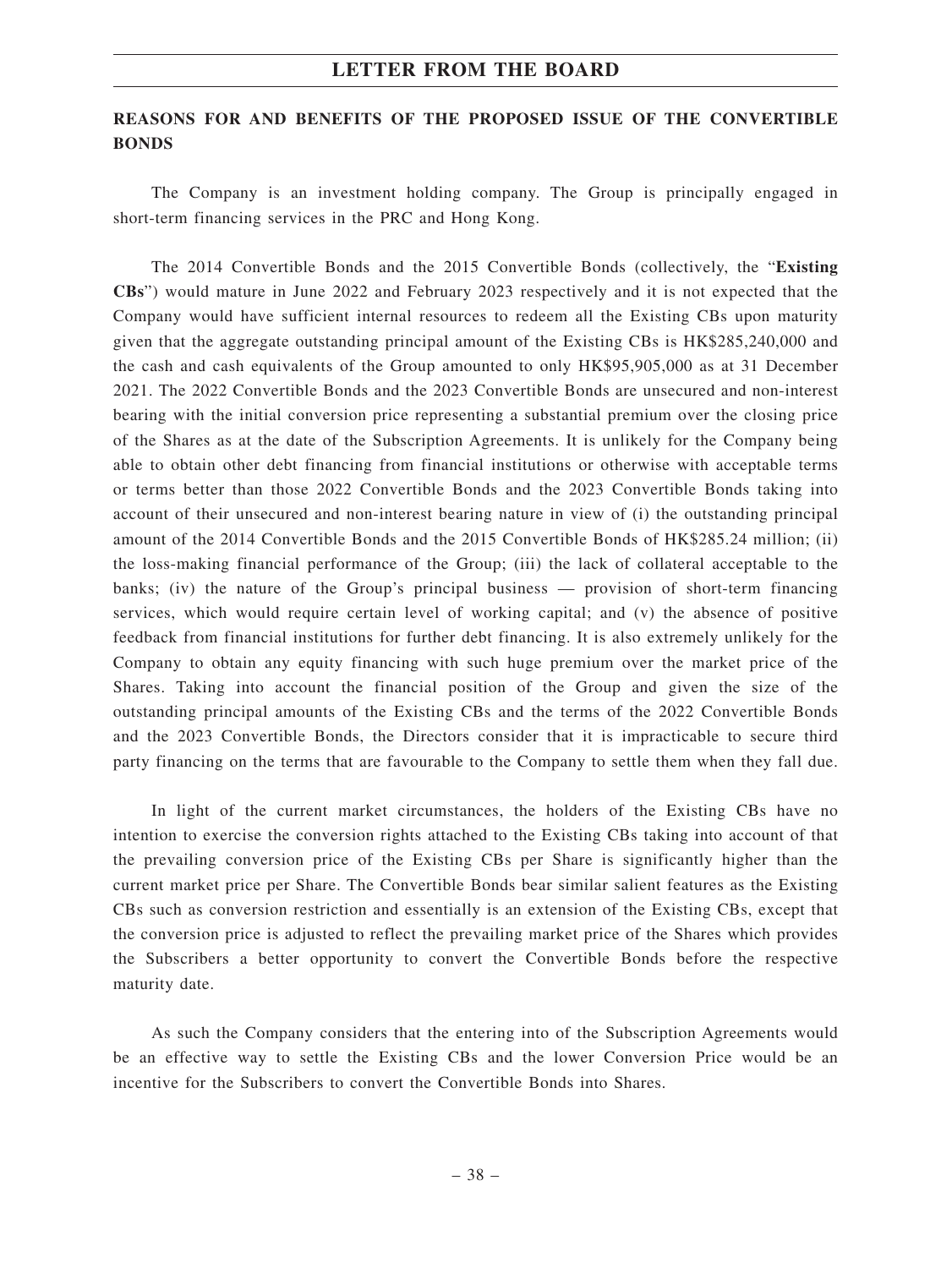As the consideration payable by the Subscribers under the Subscription Agreements will be satisfied by setting off the aggregate outstanding principal amounts of the Existing CBs, there will be no proceeds arising from the issue of the Convertible Bonds. The Directors are of the view that the entering into of the Subscription Agreements in effect enables the Company to relieve the impact on the Company's cash flow position from the Existing CBs upon respective maturity date and retain its internal funds for general working capital and to finance any potential investments opportunities as and when such opportunities arise.

Based on the above, the Directors (including the independent non-executive Directors) consider that the Subscription Agreements are entered into upon normal commercial terms following arm's length negotiations between the Company and the Subscribers and that the terms and conditions of the Subscription Agreements are fair and reasonable so far as the Independent Shareholders are concerned and is in the interests of the Company and the Shareholders as a whole.

### **CHANGE IN THE SHAREHOLDING STRUCTURE OF THE COMPANY**

On the assumption that there is no other change in the shareholding structure, set out below is the shareholding structure of the Company (i) as at the Latest Practicable Date; (ii) immediately after full conversion of the 2022 Convertible Bonds (assuming no conversion of the 2023 Convertible Bonds); (iii) immediately after full conversion of the 2023 Convertible Bonds (assuming no conversion of the 2022 Convertible Bonds); and (iv) immediately after full conversion of the 2022 Convertible Bonds and the 2023 Convertible Bonds:

|                                           | (i) As at the Latest<br><b>Practicable Date</b> |       | (ii) immediately after<br>full conversion of the<br>2022 Convertible Bonds<br>(assuming no conversion<br>of the 2023 Convertible<br><b>Bonds</b> ) |       | (iii) immediately after<br>full conversion of the<br>2023 Convertible Bonds<br>(assuming no conversion<br>of the 2022 Convertible<br><b>Bonds</b> ) |       | (iv) immediately after<br>full conversion of the<br>2022 Convertible Bonds<br>and the 2023<br><b>Convertible Bonds</b> |       |
|-------------------------------------------|-------------------------------------------------|-------|----------------------------------------------------------------------------------------------------------------------------------------------------|-------|-----------------------------------------------------------------------------------------------------------------------------------------------------|-------|------------------------------------------------------------------------------------------------------------------------|-------|
|                                           |                                                 |       |                                                                                                                                                    |       |                                                                                                                                                     |       |                                                                                                                        |       |
|                                           | Number of                                       |       | Number of                                                                                                                                          |       | Number of                                                                                                                                           |       | Number of                                                                                                              |       |
|                                           | <i>Shares</i>                                   | $\%$  | <b>Shares</b>                                                                                                                                      | $\%$  | <b>Shares</b>                                                                                                                                       | $\%$  | <b>Shares</b>                                                                                                          | $\%$  |
| Mr. Zhang Wei (Note 1)                    | 127,377,920                                     | 12.59 | 127,377,920                                                                                                                                        | 4.23  | 127,377,920                                                                                                                                         | 2.70  | 127,377,920                                                                                                            | 1.90  |
| Ms. Li Wei (Note 1)                       | 72,652,800                                      | 7.18  | 72,652,800                                                                                                                                         | 2.42  | 72,652,800                                                                                                                                          | 1.54  | 72,652,800                                                                                                             | 1.08  |
| Exuberant Global<br>(Note 2)              |                                                 |       |                                                                                                                                                    |       | 3,580,000,000                                                                                                                                       | 75.85 | 3,580,000,000                                                                                                          | 53.30 |
| <b>Bustling Capital</b>                   |                                                 |       |                                                                                                                                                    |       |                                                                                                                                                     |       |                                                                                                                        |       |
| (Note 3)                                  | 10,000,000                                      | 0.99  | 1,806,800,000                                                                                                                                      | 60.05 | 10,000,000                                                                                                                                          | 0.21  | 1,806,800,000                                                                                                          | 26.90 |
| Ms. Yip Sze Pui Fione<br>and Mr. Hui Kwan |                                                 |       |                                                                                                                                                    |       |                                                                                                                                                     |       |                                                                                                                        |       |
| Wah Hugo                                  | 155,330,000                                     | 15.35 | 155,330,000                                                                                                                                        | 5.16  | 155,330,000                                                                                                                                         | 3.29  | 155,330,000                                                                                                            | 2.31  |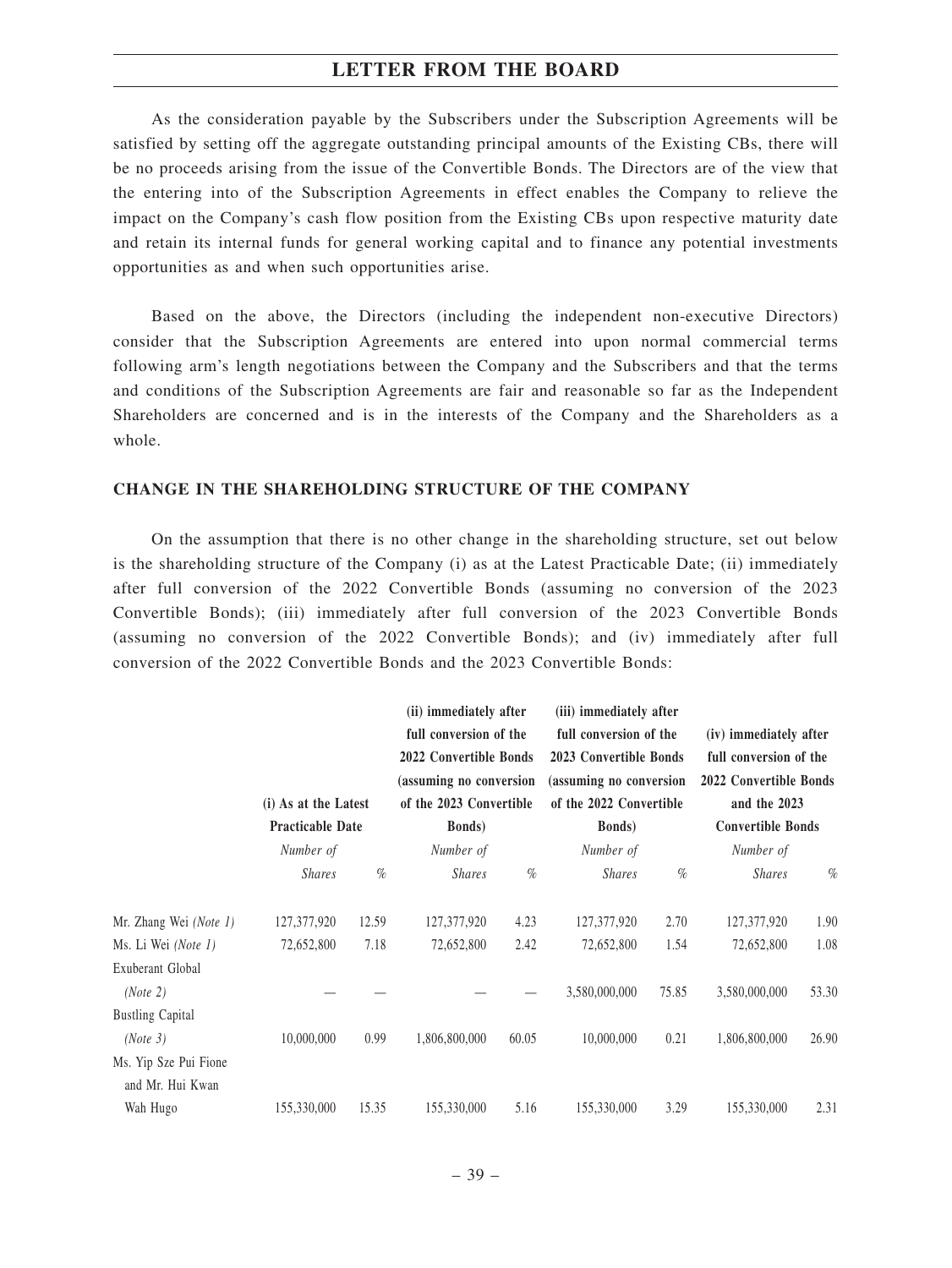|                            | (i) As at the Latest<br><b>Practicable Date</b> |        | (ii) immediately after<br>full conversion of the<br>2022 Convertible Bonds<br>(assuming no conversion<br>of the 2023 Convertible<br><b>Bonds</b> ) |        | (iii) immediately after<br>full conversion of the<br>2023 Convertible Bonds<br>(assuming no conversion<br>of the 2022 Convertible<br><b>Bonds</b> ) |        | (iv) immediately after<br>full conversion of the<br>2022 Convertible Bonds<br>and the 2023<br><b>Convertible Bonds</b> |        |
|----------------------------|-------------------------------------------------|--------|----------------------------------------------------------------------------------------------------------------------------------------------------|--------|-----------------------------------------------------------------------------------------------------------------------------------------------------|--------|------------------------------------------------------------------------------------------------------------------------|--------|
|                            | Number of<br><i>Shares</i>                      | $\%$   | Number of<br><b>Shares</b>                                                                                                                         | $\%$   | Number of<br><b>Shares</b>                                                                                                                          | $\%$   | Number of<br><b>Shares</b>                                                                                             | $\%$   |
| <b>Public Shareholders</b> |                                                 |        |                                                                                                                                                    |        |                                                                                                                                                     |        |                                                                                                                        |        |
| Choice Magic               |                                                 |        | 200,000,000                                                                                                                                        | 6.65   |                                                                                                                                                     |        | 200,000,000                                                                                                            | 2.98   |
| Mr. Liu                    |                                                 |        |                                                                                                                                                    |        | 128,000,000                                                                                                                                         | 2.71   | 128,000,000                                                                                                            | 1.90   |
| Other public               |                                                 |        |                                                                                                                                                    |        |                                                                                                                                                     |        |                                                                                                                        |        |
| Shareholders               | 646, 468, 513                                   | 63.89  | 646, 468, 513                                                                                                                                      | 21.49  | 646, 468, 513                                                                                                                                       | 13.70  | 646, 468, 513                                                                                                          | 9.63   |
| Subtotal of public         |                                                 |        |                                                                                                                                                    |        |                                                                                                                                                     |        |                                                                                                                        |        |
| Shareholders               | 646, 468, 513                                   | 63.89  | 846, 468, 513                                                                                                                                      | 28.14  | 774,468,513                                                                                                                                         | 16.41  | 974,468,513                                                                                                            | 14.51  |
| <b>Total</b>               | 1,011,829,233                                   | 100.00 | 3,008,629,233                                                                                                                                      | 100.00 | 4,719,829,233                                                                                                                                       | 100.00 | 6,716,629,233                                                                                                          | 100.00 |

*Note 1:* Mr. Zhang Wei and Ms. Li Wei are executive Directors.

- *Note 2:* Exuberant Global is wholly and beneficially owned by Mr. Dai Di. Accordingly, Mr. Dai Di is deemed to be interested in the Shares held by Exuberant Global. Mr. Dai Di is the brother of Mr. Dai Hao.
- *Note 3:* Bustling Capital is wholly and beneficially owned by Ms. Jin Yu, the spouse of Mr. Dai Hao. Accordingly, Ms. Jin Yu is deemed to be interested in the Shares held by Bustling Capital.
- *Note 4:* In addition, by virtue of being the spouse of Ms. Jin Yu, Mr. Dai Hao is also deemed to be interested in the Shares held by Bustling Capital. Mr. Dai Di, Mr. Dai Hao and Ms. Jin Yu is classified as the "*Dai Family".*
- *Note 5:* These scenarios are for illustrative purpose only. Pursuant to the terms of the Convertible Bonds, the holder(s) of the Convertible Bonds shall not have the right to convert the Convertible Bonds to the extent that immediately after such conversion (i) there will not be sufficient public float of the Shares as required under the GEM Listing Rules; or (ii) the holder(s) of the Convertible Bonds together with parties acting in concert with it will, in aggregate, control or be interested in 30% or such percentage of the voting rights of the Company which the holder(s) of the Convertible Bonds would be obliged to make a general offer under the Takeovers Code.
- *Note 6:* Certain percentage figures included in the above tables have been subject to rounding adjustments. Accordingly, figures shown as totals may not be an arithmetic aggregation of the figures preceding them.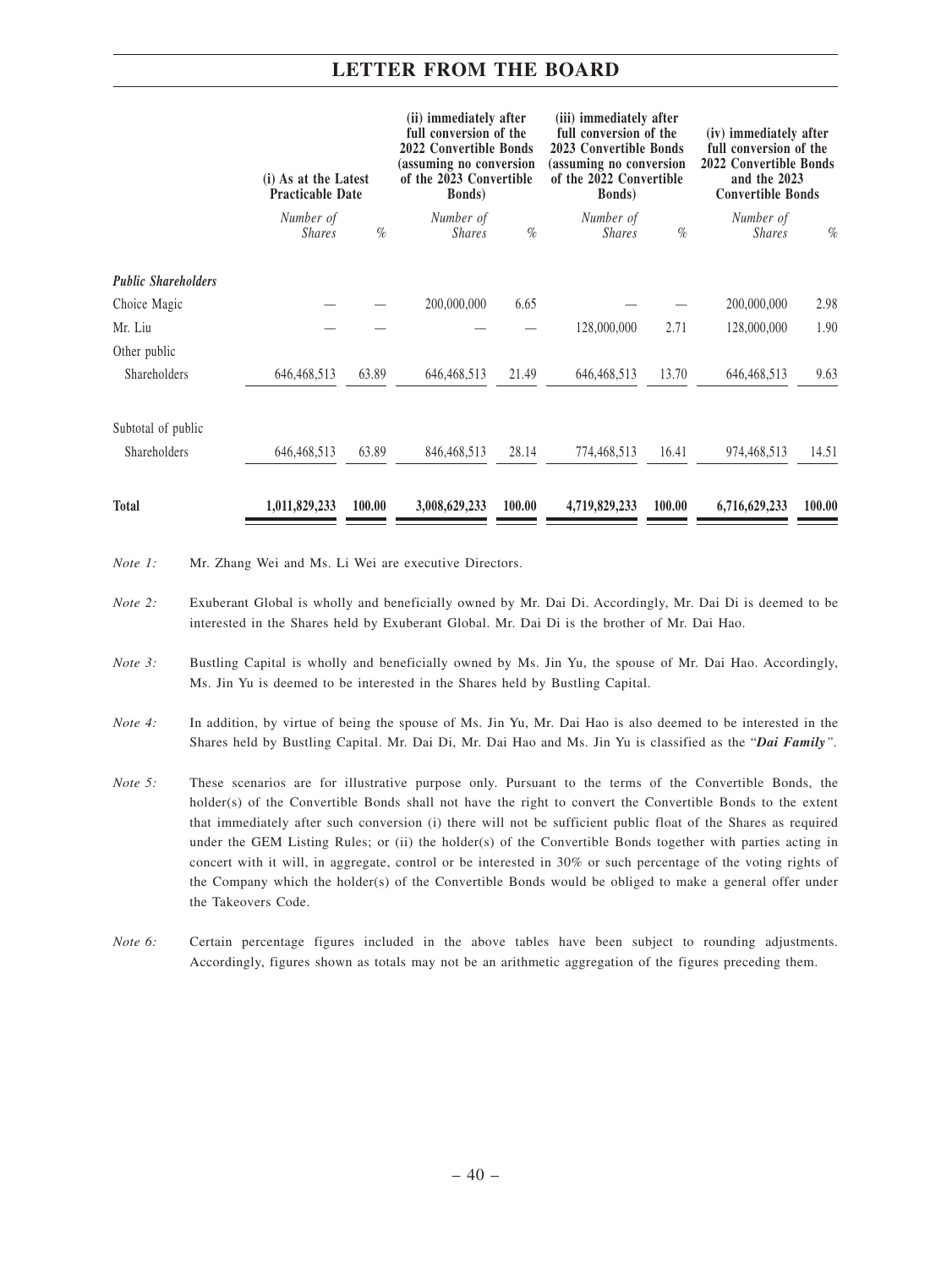### **FUND RAISING EXERCISE OF THE COMPANY IN THE PAST 12 MONTHS**

Save as disclosed below, the Company had not conducted any fund raising activities involving issue of its securities in the past twelve months immediately preceding the date of this circular.

| Date of         |                                                                                                          | Net proceeds and<br>intended use of                                                                                                                                  | Actual use of net             |
|-----------------|----------------------------------------------------------------------------------------------------------|----------------------------------------------------------------------------------------------------------------------------------------------------------------------|-------------------------------|
| announcement    | Event                                                                                                    | proceeds                                                                                                                                                             | proceeds                      |
| 1 December 2021 | Placing of<br>168,000,000 placing<br>shares at the<br>placing price of<br>HK\$0.155 per<br>placing share | Approximately<br>HK\$25.2 million for<br>settlement of<br>outstanding<br>short-term liabilities<br>of the Company and<br>general working<br>capital of the<br>Group. | Fully utilised as<br>intended |

### **GEM LISTING RULES IMPLICATIONS**

Under the current practice, foreign investors are not allowed to invest by means of equity investment in any pawn loan companies in the PRC or micro-financing companies in Beijing, as such the Company's indirect wholly-owned subsidiary, 北京萬馳科技有限公司 (Beijing Wanchi Technology Company Limited\*, "**Beijing Wanchi**"), has entered into a series of structured agreements (the "**Structured Agreements**") with certain PRC entities (the "**PRC Pawnbroker Entities**") and their respective legal owners such that those PRC Pawnbroker Entities will be classified as subsidiaries of the Group under the relevant accounting standards.

The registered shareholders of those PRC Pawnbroker Entities are 中金福(北京)投資管理有 限責任公司 (Zhong Jinfu (Beijing) Investment Management Company Limited\*), a company established in the PRC with limited liability ("**ZJF Investment**") and 雲水月投資管理(北京)有限  $\triangle$ 司 (Yun Shui Yue Investment Management (Beijing) Company Limited\*), a company established in the PRC with limited liability ("**YSY Investment**") respectively. ZJF Investment and YSY Investment are owned or controlled by the Dai Family, which are also the ultimate beneficial owners of Exuberant Global and Bustling Capital. As such, each of Exuberant Global and Bustling Capital would be deemed as a connected person of the Company at its subsidiary level under Chapter 20 of the GEM Listing Rules. The entering into of the Subscription Agreements with Exuberant Global and Bustling Capital will be classified as connected transactions at the

<sup>\*</sup> *English name is for identification purpose only.*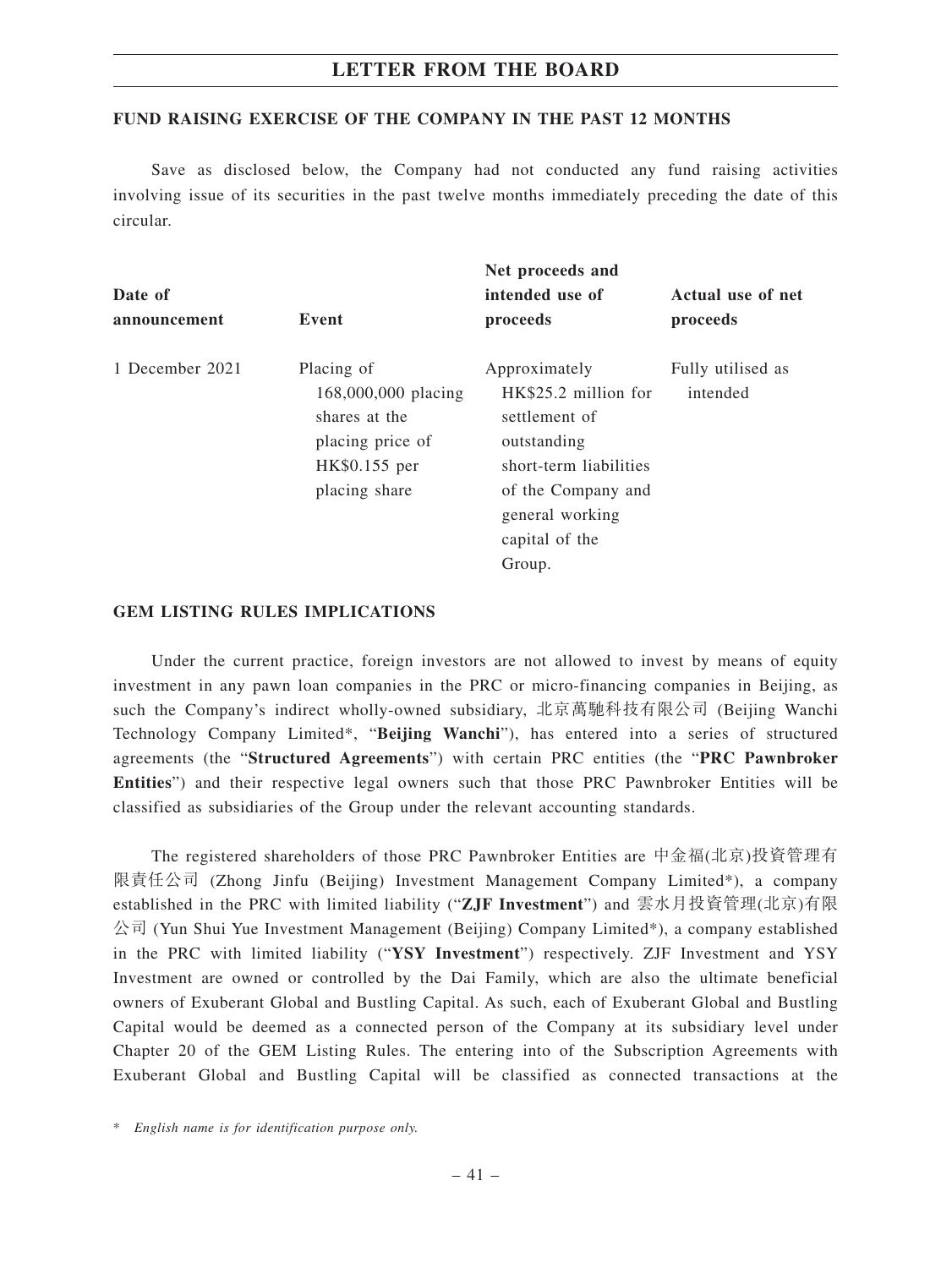subsidiary level on the part of the Company under Chapter 20 of the GEM Listing Rules and is subject to the announcement, circular and Independent Shareholders' approval requirements under Chapter 20 of the GEM Listing Rules.

Pursuant to FAQ Series 28 issued by the Stock Exchange, transactions or arrangements involving issuance of new shares by a listed issuer to its connected person are exempt from the connected transaction Rules only if they fall under the circumstances described in Rule 20.90 of the GEM Listing Rules. Accordingly, since the Conversion Shares will be allotted and issued under the Specific Mandate to be sought at the SGM, the Subscription Agreements and the transactions contemplated thereunder shall be subject to announcement, circular and Independent Shareholders' approval requirements under Chapter 20 of the GEM Listing Rules.

The subscription monies of the Subscription will be set off against the outstanding principal amounts of the 2014 Convertible Bonds and the 2015 Convertible Bonds (the "**Setting Off**"). The Setting Off is based on the terms of the 2014 Convertible Bonds and the 2015 Convertible Bonds, which allows early repurchase by the Company and is essentially an early redemption of the 2014 Convertible Bonds and the 2015 Convertible Bonds and there is no alternation of the terms to the 2014 Convertible Bonds and/or the 2015 Convertible Bonds except for the new Conversion Price and maturity dates of the Convertible Bonds.

Rule 13.12 of the GEM Listing Rules provides that a GEM issuer may not make a new issue of shares or announce a proposed new issue of shares for a period of 30 days after any purchase by it of shares, whether on the Stock Exchange or otherwise, without the prior approval of the Stock Exchange and shares for such purpose include shares of all classes and securities which carry a right to subscribe or purchase shares, of the issuer. As the Setting Off will occur concurrently upon completion of the issue of the Convertible Bonds, the Company has therefore applied for and has received approval from the Stock Exchange pursuant to Rule 13.12 of the GEM Listing Rules for the issue of the Convertible Bonds to be undertaken concurrently with the Setting Off.

To the best of the Directors' knowledge, information and belief having made all reasonable enquiries, no Director has a material interest in the issue of the Convertible Bonds and none of them was required to abstain from voting on the board resolutions approving the Subscription Agreements and the issue of the Convertible Bonds.

### **SGM**

The SGM will be held and convened for the Shareholders to consider, and if thought fit, approve the Increase in Authorised Share Capital and for the Independent Shareholders to consider, and if thought fit, approve the Subscription Agreements and the transactions contemplated thereunder (including the issue of the Convertible Bonds and the grant of the Specific Mandate).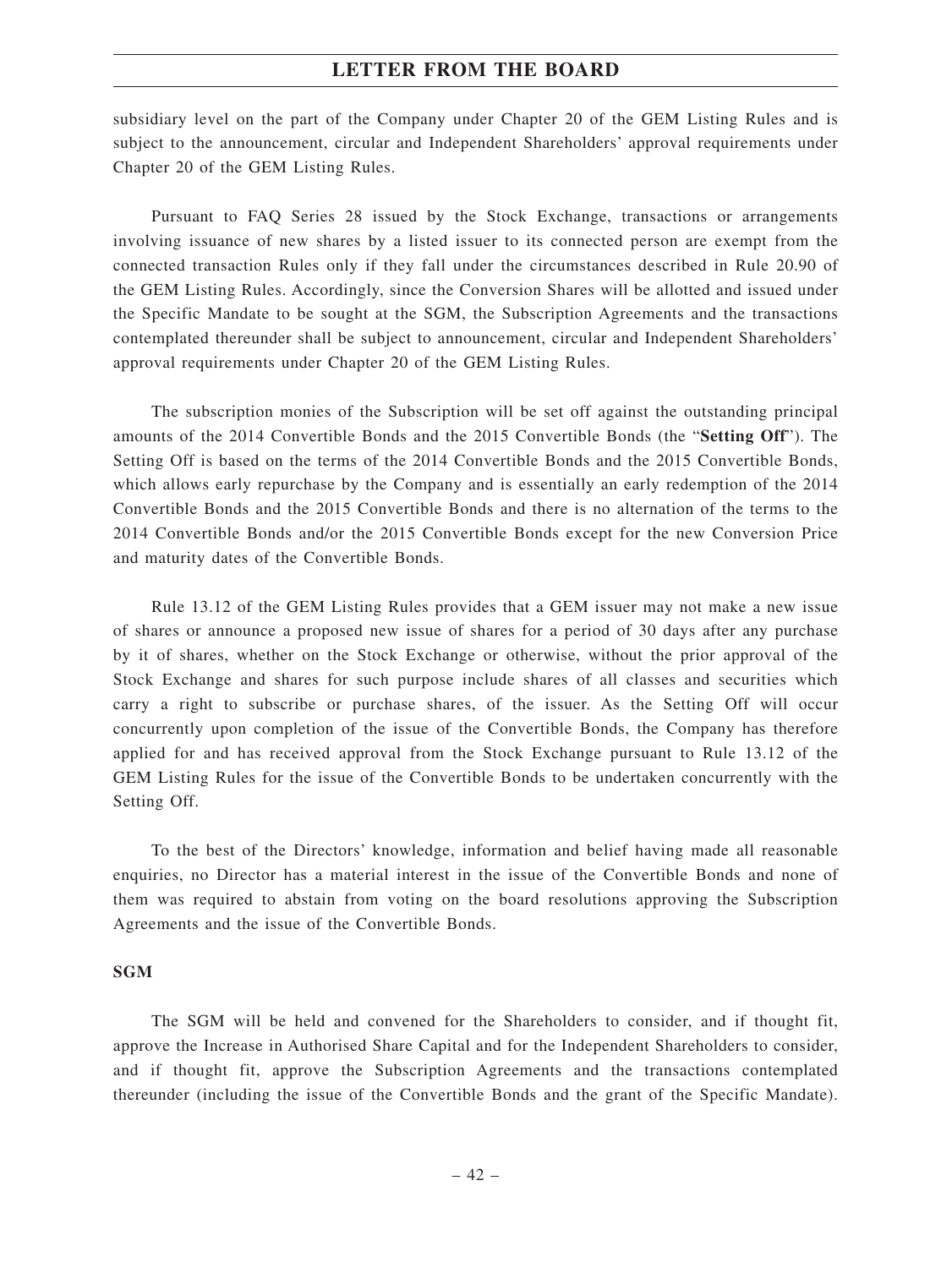Any Shareholder who is interested in the Subscription shall abstain from voting on the resolution(s) to approve the Subscription Agreements and the transactions contemplated thereunder at the SGM.

To the best of the Directors' knowledge, information and belief after having made all reasonable enquiries, save for Bustling Capital, no Shareholder is interested in the Subscription Agreements and will be required to abstain from voting on the resolution(s) to approve the Subscription Agreements and the transactions contemplated thereunder at the SGM. As at the Latest Practicable Date, to the best of the Director's knowledge, information and belief after having made all reasonable enquiries, (i) Exuberant Global did not hold any Shares; and (ii) Bustling Capital holds 10,000,000 Shares, representing approximately 0.99% of the issued share capital of the Company; and (iii) Exuberant Global's and Bustling Capital's associates including but not limited to Mr. Dai Di, Ms. Jin Yu and Mr. Dai Hao did not hold any Shares. Bustling Capital, which is wholly and beneficially owned by Ms. Jin Yu, controls the voting rights in respect of 10,000,000 Shares held by it.

To the best of the Directors' knowledge, information and belief having made all reasonable enquiries, no Shareholders have a material interest in the Increase in Authorised Share Capital and no Shareholders is required to abstain from voting at the SGM approving the Increase in Authorised Share Capital.

A notice for convening the SGM to be held at Unit 2613A, 26th Floor, Mira Place Tower A, 132 Nathan Road, Tsimshatsui, Kowloon, Hong Kong at 3:00 p.m. on Tuesday, 28 June 2022 is set out on pages SGM-1 to SGM-4 of this circular. A form of proxy for the SGM is also enclosed with this circular. Whether or not you intend to be present at the SGM, you are requested to complete the form of proxy and return it to the Company's branch share registrar in Hong Kong, Tricor Tengis Limited, Level 54, Hopewell Centre, 183 Queen's Road East, Hong Kong not less than 48 hours before the time fixed for the SGM (i.e. Sunday, 26 June 2022 at 3:00 p.m.). The completion of a form of proxy will not preclude you from attending and voting at the SGM in person.

### **CLOSURE OF REGISTER OF MEMBERS**

In order to determine members who are entitled to attend the SGM, the transfer books and register of members will be closed from Thursday, 23 June 2022 to Tuesday, 28 June 2022, both days inclusive, during which period no share transfers can be registered. In order to be eligible to attend and vote at the SGM, all registered holders of shares of the Company should ensure that all transfers accompanied by the relevant share certificates must be lodged with the Company's branch share registrar in Hong Kong, Tricor Tengis Limited, Level 54, Hopewell Centre, 183 Queen's Road East, Hong Kong, not later than 4.30 p.m. on Wednesday, 22 June 2022.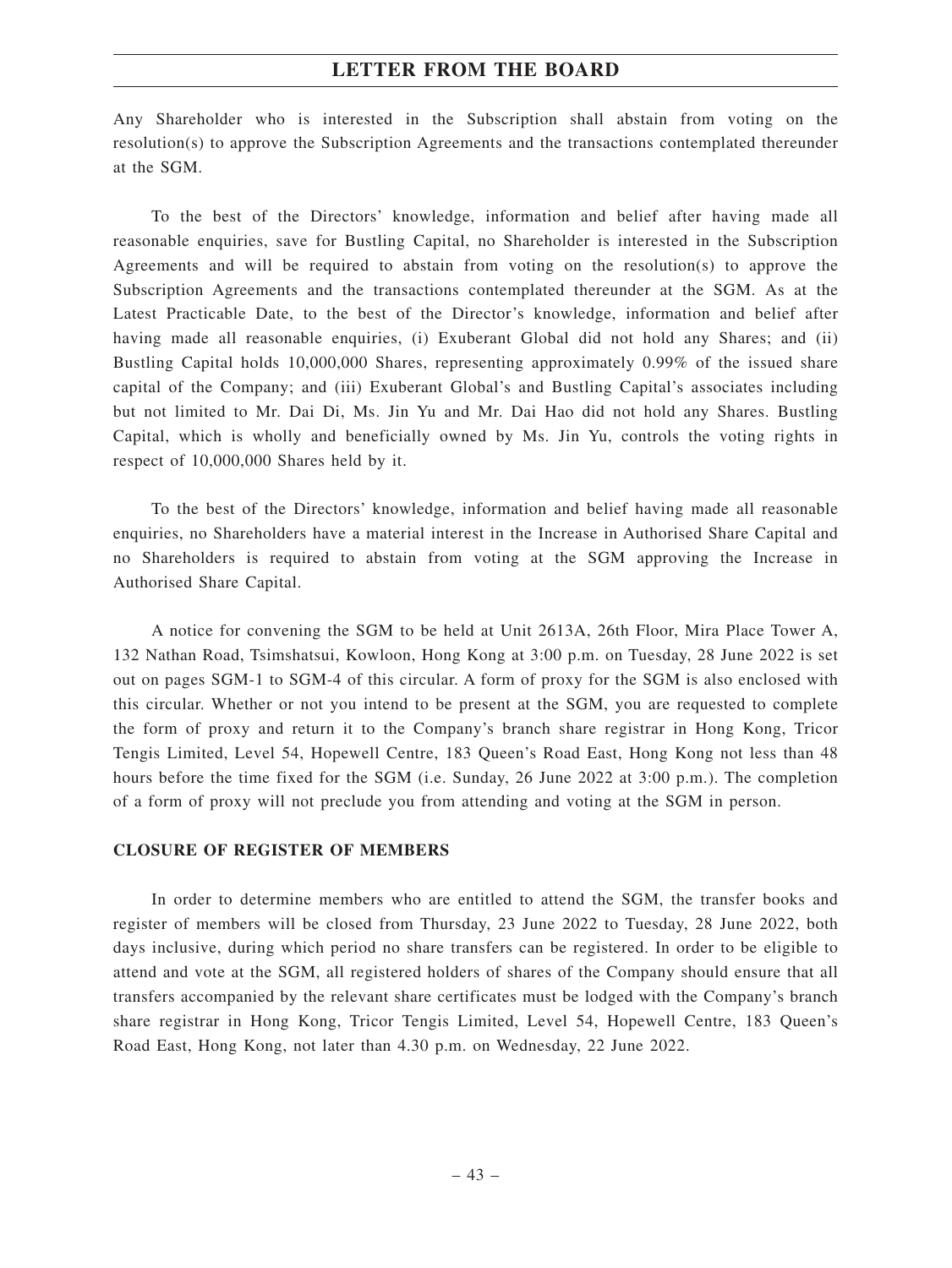### **RECOMMENDATION**

The Board are of the view that the terms of the Subscription Agreements and the transactions contemplated thereunder, which have been agreed after arm's length negotiations are on normal commercial terms and such terms are fair and reasonable and are in the interests of the Company and the Shareholders as a whole. The Board also considers that the proposed Increase in Authorised Share Capital is in the interests of the Company and its Shareholders as a whole. Accordingly, the Directors (including the independent non-executive Directors) recommend the Independent Shareholders to vote in favour of the resolutions for approving the proposed Increase in Authorised Share Capital, the Subscription Agreements and the transactions contemplated thereunder to be proposed at the SGM.

### **ADDITIONAL INFORMATION**

Your attention is also drawn to the letter from the Independent Board Committee, the letter of advice from Giraffe Capital to the Independent Board Committee and the Independent Shareholders, the additional information as set out in the appendix to this circular and the notice of the SGM.

> By order of the Board **Capital Finance Holdings Limited Zhang Wei** *Chairman and Executive Director*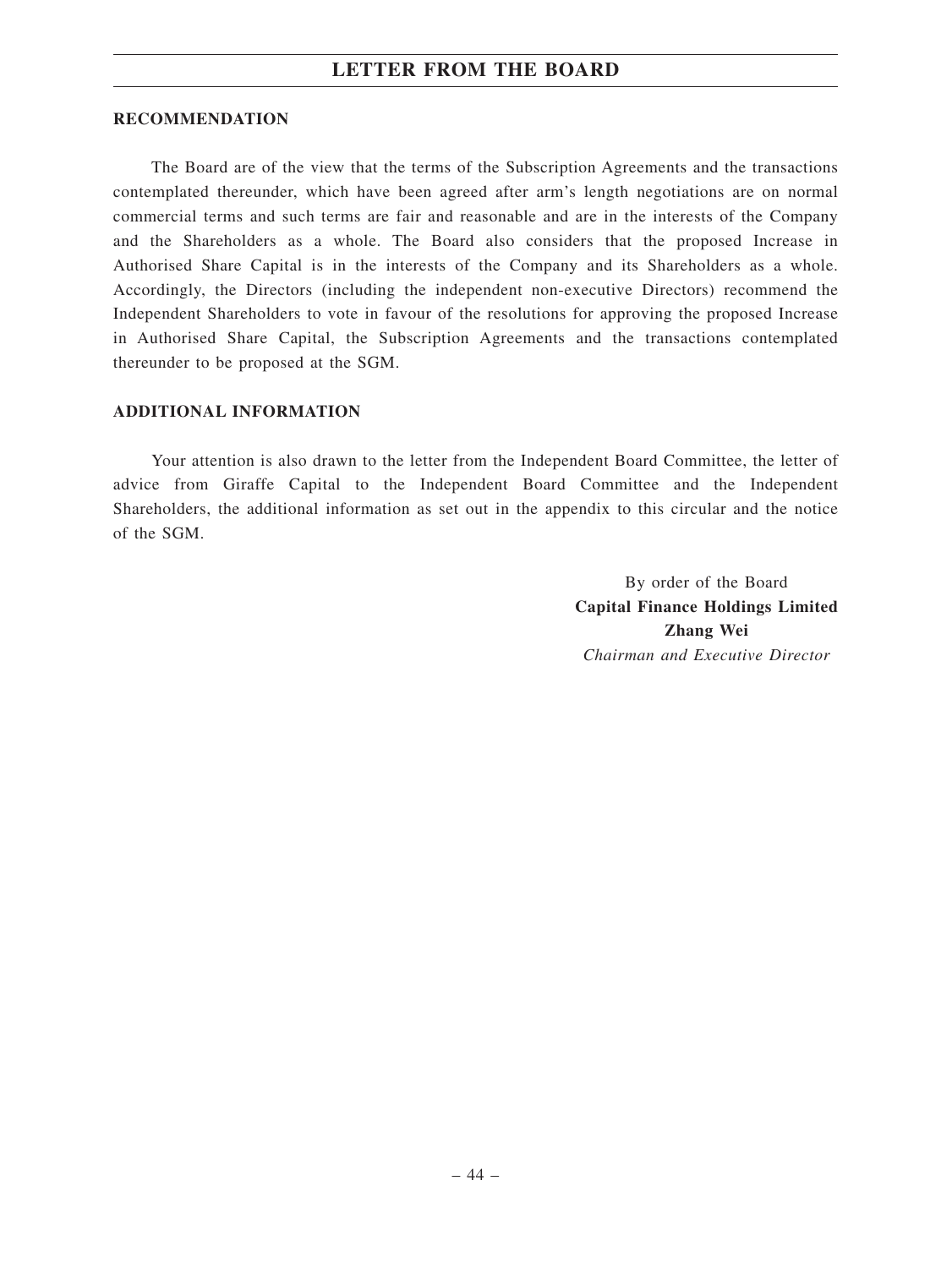# **LETTER FROM THE INDEPENDENT BOARD COMMITTEE**

CFH. **Capital Finance Holdings Limited 首都金融控股有限公司**

*(Incorporated in the Cayman Islands and continued in Bermuda with limited liability)*

**(Stock code: 8239)**

13 June 2022

*To the Independent Shareholders,*

Dear Sir or Madam,

# **CONNECTED TRANSACTION PROPOSED ISSUE OF CONVERTIBLE BONDS UNDER SPECIFIC MANDATE**

We refer to the circular dated 13 June 2022 (the "**Circular**") issued by the Company to its Shareholders of which this letter forms part. Terms defined in the Circular shall have the same meanings herein unless the context otherwise requires.

We have been appointed as the Independent Board Committee to consider and to advise the Independent Shareholders on the terms of the Subscription Agreements and the transactions contemplated thereunder as set out in the Circular as to the fairness and reasonableness and to recommend whether or not the Independent Shareholders should approve the Subscription Agreements and the transactions contemplated thereunder as set out in the Circular. Giraffe Capital has been appointed as the Independent Financial Adviser to provide advice and recommendation to the Independent Board Committee and the Independent Shareholders in this regard. Details of the independent advice of Giraffe Capital, together with the principal factors and reasons Giraffe Capital has taken into consideration, are set out on pages 47 to 103 of the Circular.

We wish to draw your attention to the Letter from the Board and the Letter from Giraffe Capital to the Independent Board Committee and the Independent Shareholders which contains its advice to us in respect of the Subscription Agreements and the transactions contemplated thereunder. Your attention is also drawn to the additional information set out in the appendix to the Circular.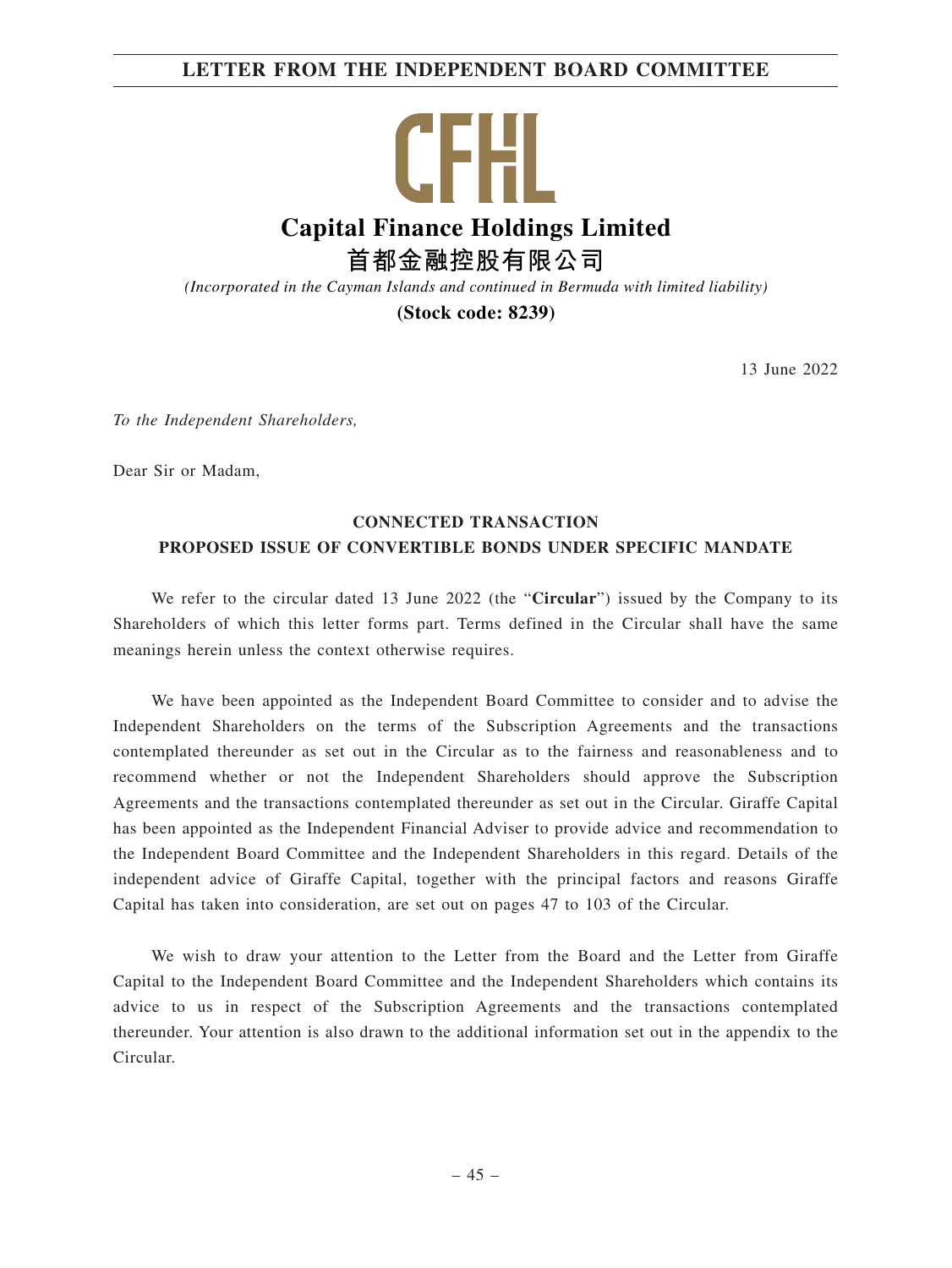# **LETTER FROM THE INDEPENDENT BOARD COMMITTEE**

Having considered the terms of the Subscription Agreements and the transactions contemplated thereunder, the advice of Giraffe Capital and the relevant information contained in the Letter from the Board, we consider that although the entering into of the Subscription Agreements is not in the ordinary and usual course of business of the Group, the proposed issue of the Convertible Bonds to the connected persons of the Company at the subsidiary level, the Subscription Agreements and the transactions contemplated thereunder are on normal commercial terms, fair and reasonable so far as the Independent Shareholders are concerned and the Subscription is in the interests of the Company and the Shareholders as a whole.

Accordingly, we recommend the Independent Shareholders to vote in favour of the resolutions for approving the Subscription Agreements and the transactions contemplated thereunder to be proposed at the SGM.

> Yours faithfully, The Independent Board Committee of **Capital Finance Holdings Limited**

**Mr. Chen Yihua** *Independent Non-executive Director*

**Mr. Lee Zak Yuen** *Independent Non-executive Director*

**Mr. Chan Ngai Fan** *Independent Non-executive Director*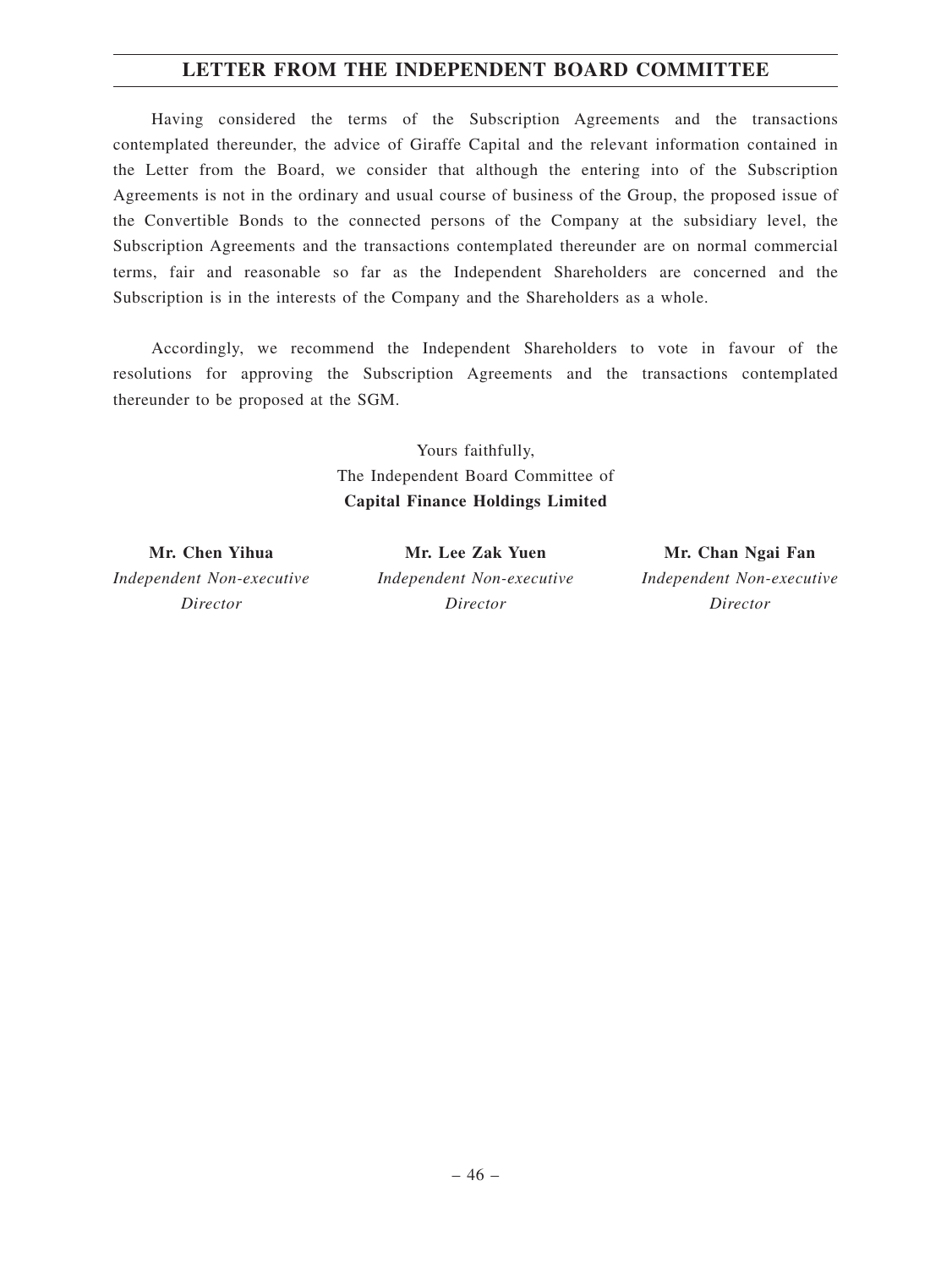*The following is the full text of the letter received from Giraffe Capital Limited, the Independent Financial Adviser to the Independent Board Committee and the Independent Shareholders prepared for the purpose of inclusion in this circular.*



13 June 2022

*To the Independent Board Committee and the Independent Shareholders*

Dear Sirs or Madams,

# **CONNECTED TRANSACTION PROPOSED ISSUE OF CONVERTIBLE BONDS UNDER SPECIFIC MANDATE**

### **INTRODUCTION**

We refer to our appointment as the Independent Financial Adviser to advise the Independent Board Committee and the Independent Shareholders in respect of the proposed issue of the Convertible Bonds to the connected persons of the Company at the subsidiary level, the Subscription Agreements and the transactions contemplated thereunder, details of which are set out in the letter from the Board (the "**Letter from the Board**") contained in the circular of the Company dated 13 June 2022 (the "**Circular**"), of which this letter forms part. Capitalised terms used in this letter shall have the same meanings as those defined in the Circular unless the context otherwise requires.

As set out in the Letter from the Board, on 4 April 2022 (after trading hours), the Company entered into the conditional Subscription Agreements with the respective Subscribers, pursuant to which each of the Subscribers has conditionally agreed to subscribe for and the Company has conditionally agreed to issue the Convertible Bonds.

The Conversion Shares will be allotted and issued under the Specific Mandate to be approved by the Independent Shareholders at the SGM.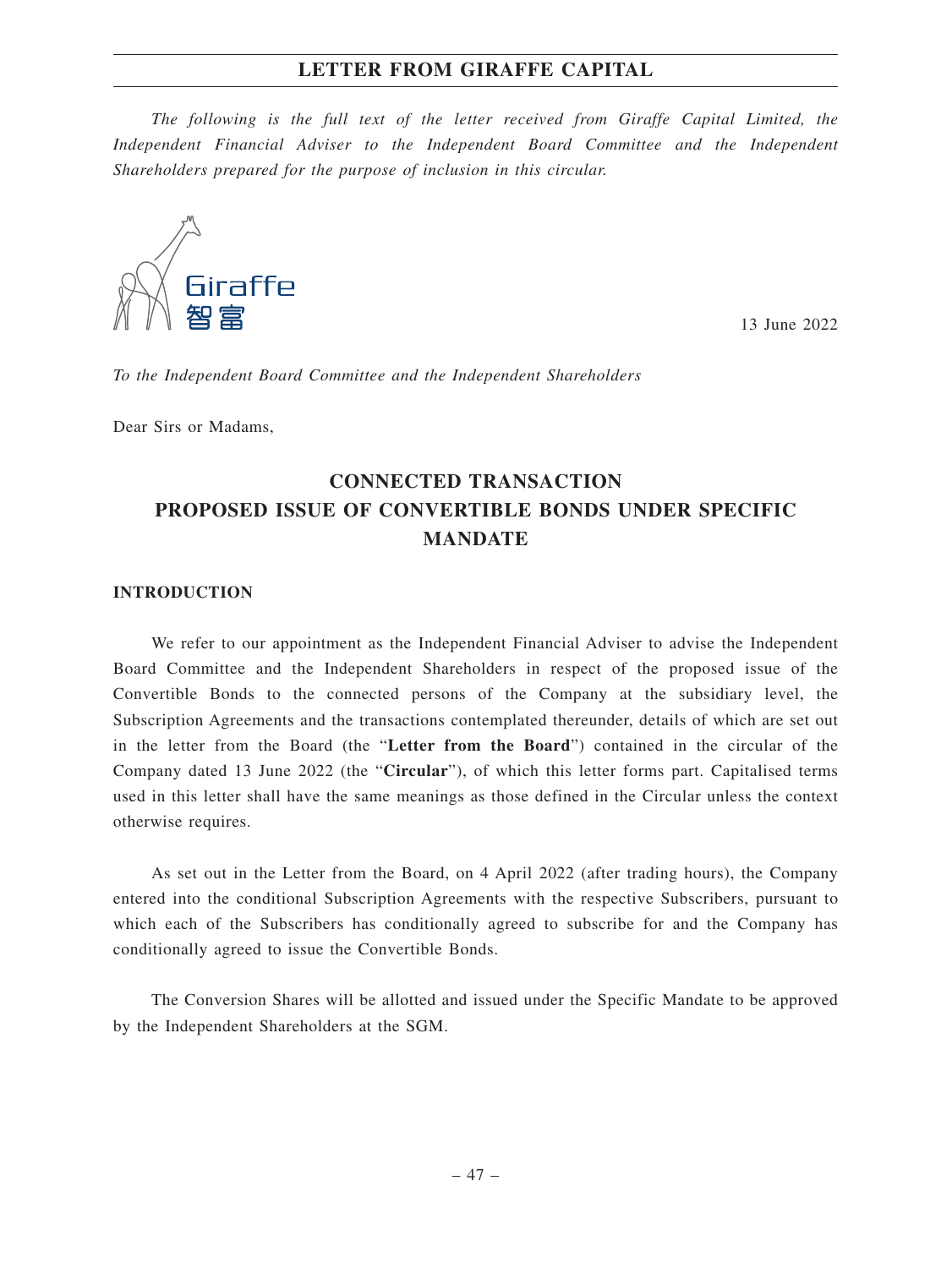As set out in the Letter from the Board, under the current practice, foreign investors are not allowed to invest by means of equity investment in any pawn loan companies in the PRC or micro-financing companies in Beijing, as such the Company's indirect wholly-owned subsidiary, 北京萬馳科技有限公司 (Beijing Wanchi Technology Company Limited\*, "**Beijing Wanchi**"), has entered into a series of structured agreements (the "**Structured Agreements**") with certain PRC entities (the "**PRC Pawnbroker Entities**") and their respective legal owners such that those PRC Pawnbroker Entities will be classified as subsidiaries of the Group under the relevant accounting standards. The registered shareholders of those PRC Pawnbroker Entities are 中金福(北京)投資管 理有限責任公司 (Zhong Jinfu (Beijing) Investment Management Company Limited\*), a company established in the PRC with limited liability ("**ZJF Investment**") and 雲水月投資管理(北京)有限  $\triangle$ 司 (Yun Shui Yue Investment Management (Beijing) Company Limited\*), a company established in the PRC with limited liability ("**YSY Investment**") respectively. ZJF Investment and YSY Investment are owned or controlled by the Dai Family, which are also the ultimate beneficial owners of Exuberant Global and Bustling Capital. As such, each of Exuberant Global and Bustling Capital would be deemed as a connected person of the Company at its subsidiary level under Chapter 20 of the GEM Listing Rules. The entering into of the Subscription Agreements with Exuberant Global and Bustling Capital will be classified as connected transactions at the subsidiary level on the part of the Company under Chapter 20 of the GEM Listing Rules and is subject to the reporting, announcement and Independent Shareholders' approval requirements under Chapter 20 of the GEM Listing Rules.

To the best of the Directors' knowledge, information and belief after having made all reasonable enquiries, save for Bustling Capital, no Shareholder is interested in the Subscription Agreements and will be required to abstain from voting on the resolution(s) to approve the Subscription Agreements and the transactions contemplated thereunder at the SGM. As at the Latest Practicable Date, to the best of the Director's knowledge, information and belief after having made all reasonable enquiries, (i) Exuberant Global did not hold any Shares; (ii) Bustling Capital holds 10,000,000 Shares, representing approximately 0.99% of the issued share capital of the Company; and (iii) Exuberant Global's and Bustling Capital's associates including but not limited to Mr. Dai Di, Ms. Jin Yu and Mr. Dai Hao did not hold any Shares. Bustling Capital, which is wholly and beneficially owned by Ms. Jin Yu, controls the voting rights in respect of 10,000,000 Shares held by it.

### **THE INDEPENDENT BOARD COMMITTEE**

The Company has established the Independent Board Committee, comprising all the independent non-executive Directors (namely Mr. Chen Yihua, Mr. Lee Zak Yuen and Mr. Chan Ngai Fan), to advise the Independent Shareholders in respect of the proposed issue of the

*<sup>\*</sup> for identification purpose only*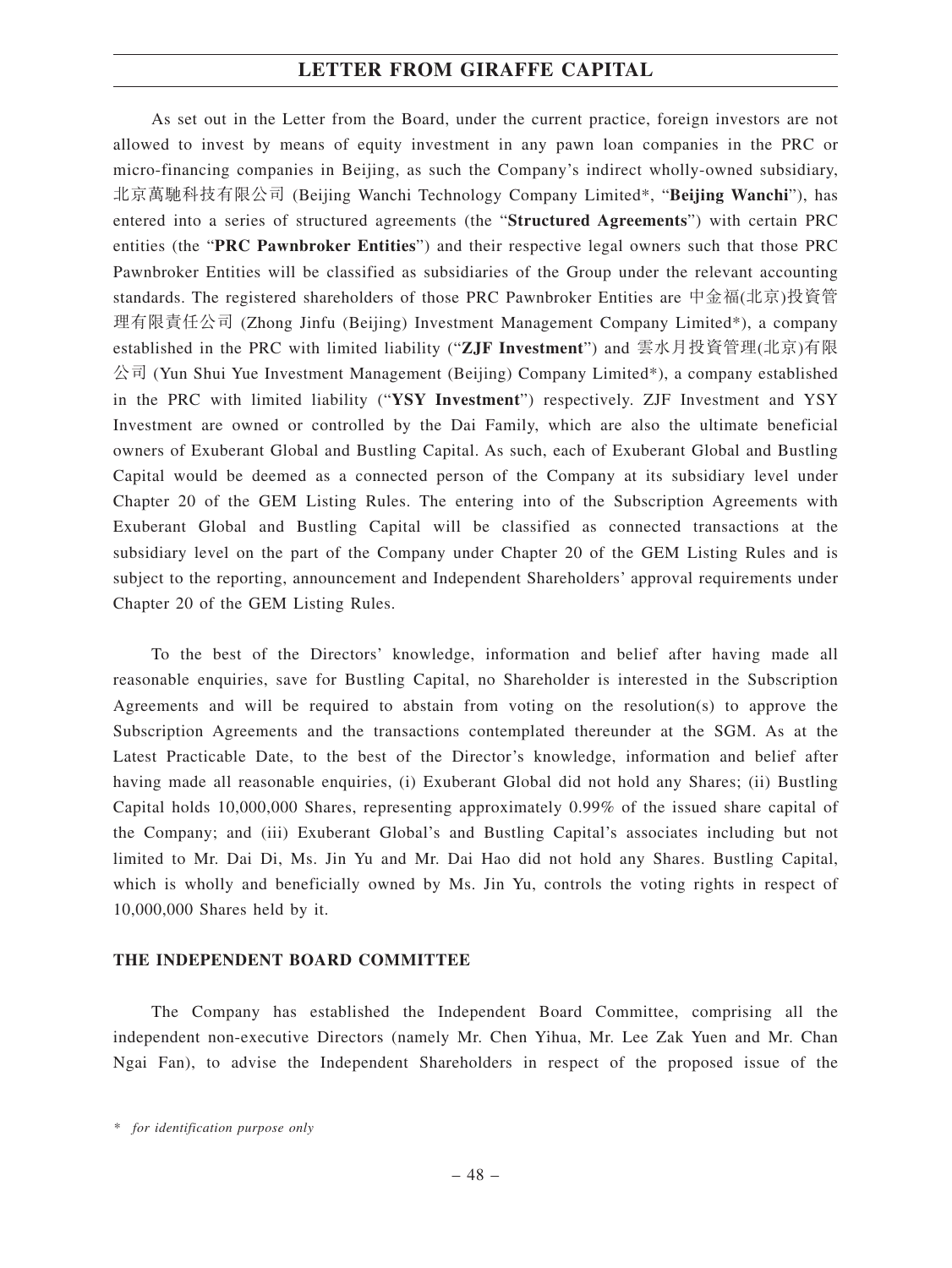Convertible Bonds to the connected persons of the Company at the subsidiary level, the Subscription Agreements and the transactions contemplated thereunder. We have been appointed as the Independent Financial Adviser for the purpose of advising the Independent Board Committee and the Independent Shareholders in this regard.

### **OUR INDEPENDENCE**

During the past two years immediately preceding and up to the date of our appointment as the Independent Financial Adviser, we acted as the independent financial adviser to the independent board committee and independent shareholders of the Company in respect of the rights issue on the basis of two rights shares for every one existing share held on record date on a non-underwritten basis as detailed in the circular of the Company dated 7 January 2021. Notwithstanding the above engagement, as at the Latest Practicable Date, we were independent from and not connected with the Group in accordance with Rule 17.96 of the GEM Listing Rules, and accordingly, are qualified to act as the Independent Financial Adviser to the Independent Board Committee and the Independent Shareholders.

Besides, apart from the advisory fee and expenses payable to us in connection with our appointment as the Independent Financial Adviser to the Independent Board Committee and the Independent Shareholders, no arrangement exists whereby we shall receive any other fees or benefits from the Company.

### **BASIS OF OUR OPINION**

In formulating our opinion and recommendation, we have reviewed, among others, the Announcement, the supplemental announcement of the Company dated 3 May 2022, the Subscription Agreements, the supplemental agreements dated 6 June 2022 entered into between the Subscribers and the Company, the annual report of the Company for the year ended 31 December 2021 (the "**Annual Report 2021**"), the announcement of the Company dated 10 March 2022 relating to the expected improvement in loss position, the announcement of the Company dated 6 April 2020 on adjustments relating to 2014 Convertible Bonds and 2015 Convertible Bonds (the "**Existing CBs**"), the circular of the Company dated 30 March 2019 on connected transaction in relation to the proposed extension of maturity date of convertible bonds under the specific mandate, the circular of the Company dated 30 May 2014 on the very substantial acquisition in relation to the acquisition of the entire equity interests in and shareholder's loans to Prima Finance Holdings Limited involving issuing the Existing CBs as partial consideration, and have enquired with and reviewed the information, opinions and representations contained or referred to in the Circular and/or provided to us by the Company. We have also discussed with the management of the Company (the "**Management**") with respect to the terms of and reasons for the Subscription Agreements, and the business and future outlook of the Group.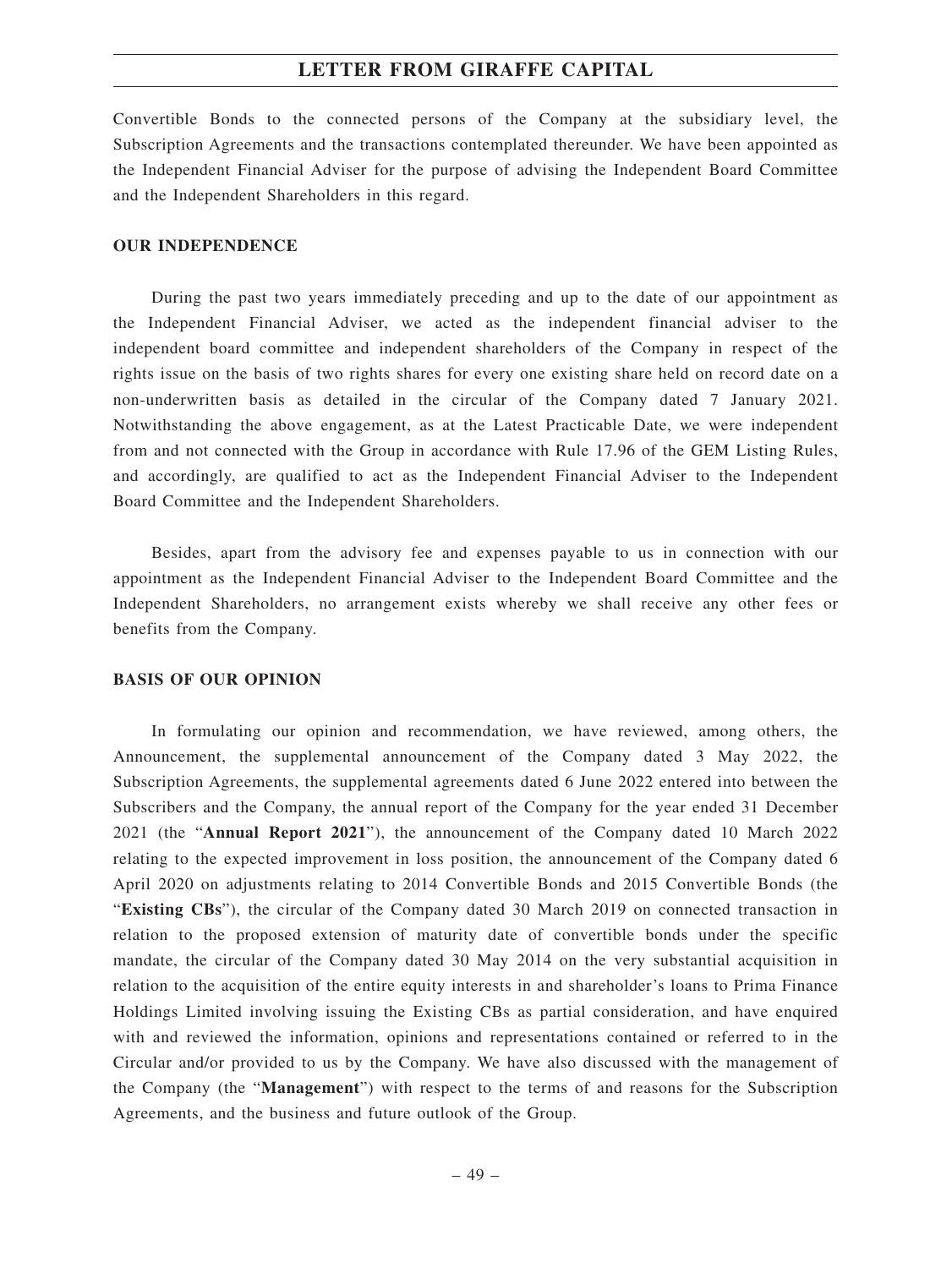We have relied on the statements, information, opinions and representations contained or referred to in the Circular and the information, opinions and representations provided to us by the Group and/or its management and/or the Directors. We have assumed that all such statements, information, opinions and representations contained or referred to in the Circular and the information, opinions and representations provided to us by the Group and/or its management and/or the Directors were true and accurate at the time when they were made and continue to be true up to the date of SGM. We have no reason to believe that any statements, information, opinions and representations relied on by us in forming our opinion is untrue, inaccurate or misleading, nor are we aware of any material facts the omission of which would render the information provided and the representations made to us untrue, inaccurate or misleading. We have not, however, conducted any independent verification and in-depth investigation into the information provided by the Company as well as the business and affairs of the Group, the Subscribers or their respective subsidiaries or associates (if applicable), nor have we considered the taxation implication on the Group or the Shareholders as a result of the Subscription Agreements. Our opinion is necessarily based on the market, financial, economic, industry-specific and other conditions in effect and the information made available to us as at the date of SGM. Shareholders should note that subsequent developments (including any change in market and economic conditions) may affect and/or change our opinion and we have no obligation to update this opinion to take into account events occurring after the date of SGM or to update, revise or reaffirm our opinion. Nothing contained in this letter of advice should be construed as a recommendation to hold, sell or buy any Shares or any other securities of the Company.

The Directors collectively and individually accept full responsibility, including particulars given in compliance with the GEM Listing Rules for the purpose of giving information with regard to the Group. The Directors, having made all reasonable enquiries and careful consideration, confirm that to the best of their knowledge and belief, the information contained in the Circular is accurate and complete in all material respects and not misleading or deceptive, and there are no other matters the omission of which would make any statement in the Circular misleading. We, as the Independent Financial Adviser, take no responsibility for the contents of any part of the Circular, save and except for this letter of advice.

This letter is issued for the information of the Independent Board Committee and the Independent Shareholders solely in connection with their consideration of the terms of the Subscription Agreements and the transactions contemplated thereunder and, except for its inclusion in the Circular, is not to be quoted or referred to, in whole or in part, nor shall this letter be used for any other purposes, without our prior written consent.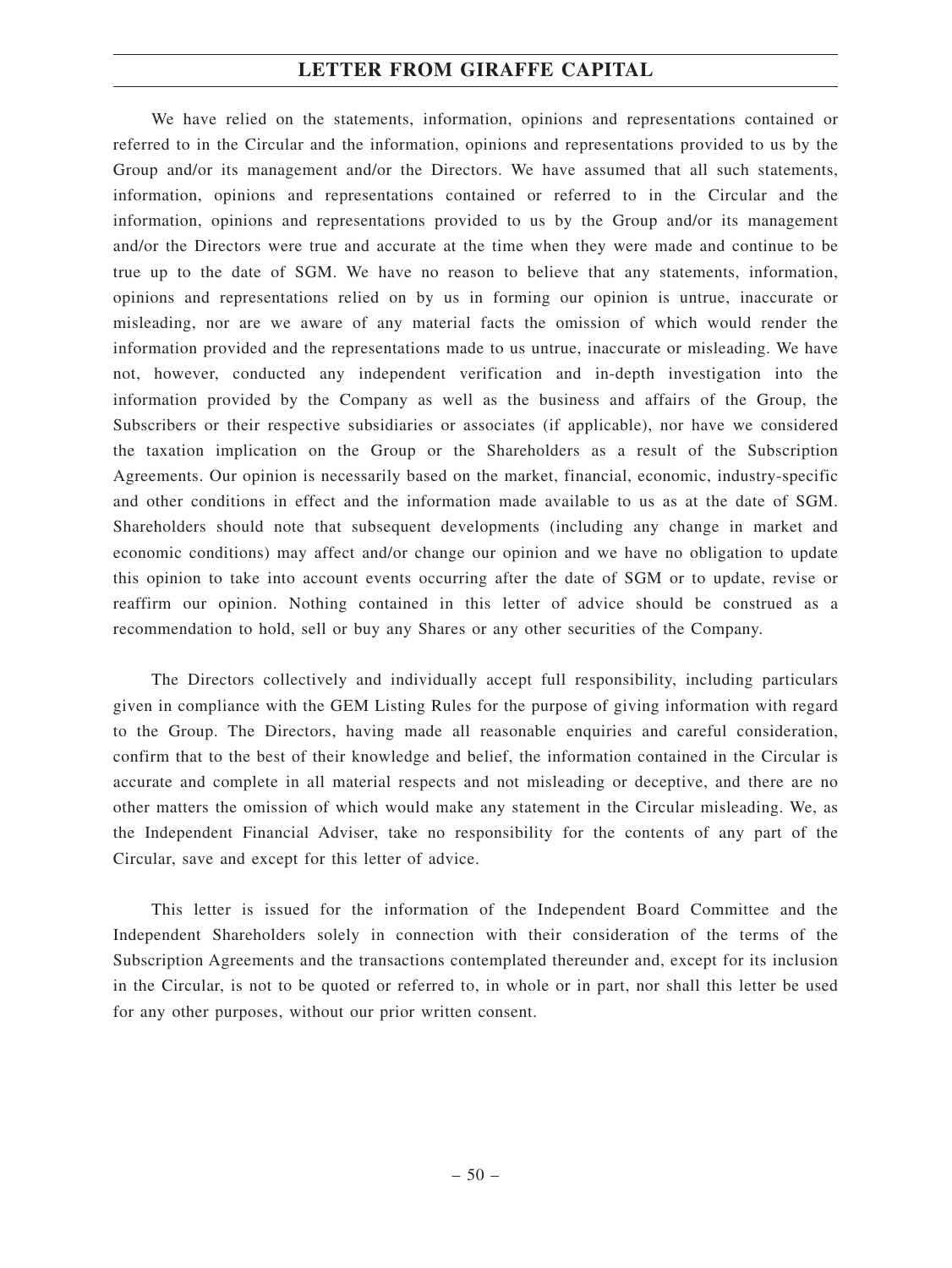### **PRINCIPAL FACTORS AND REASONS CONSIDERED**

In arriving at our opinion and recommendation to the Independent Board Committee and the Independent Shareholders in respect of the proposed issue of the Convertible Bonds to the connected persons of the Company at the subsidiary level, the Subscription Agreements and the transactions contemplated thereunder, we have taken into consideration, inter alia, the following principal factors and reasons:

### **1. Information on the Group**

### *1.1 Business of the Group*

As disclosed in the Letter from the Board and the Annual Report 2021, the Group principally engages in short-term financing services in the PRC and Hong Kong. The Group's provision of short-term financing services mainly comprises pawn loan business, micro-financing business, distressed debt asset management business, and financial consultancy business.

According to the Annual Report 2021, the Group acquired 25% equity interest in 宣威瑞草生 物科技有限公司 (Xuan Wei Rui Cao Biological Technology Company Limited\*), which is principally engaged in the bio-organic fertilizer and biopesticide research and development and plant extract production in the PRC. The related output products include bio-organic fertilizer, biopesticide, biological insecticide and plant extracts etc. The Directors considered that the acquisition would enable the Group to enter green production, technological innovation and agricultural industry in the PRC and help the Group to diversify its income stream and business risks.

*<sup>\*</sup> for identification purpose only*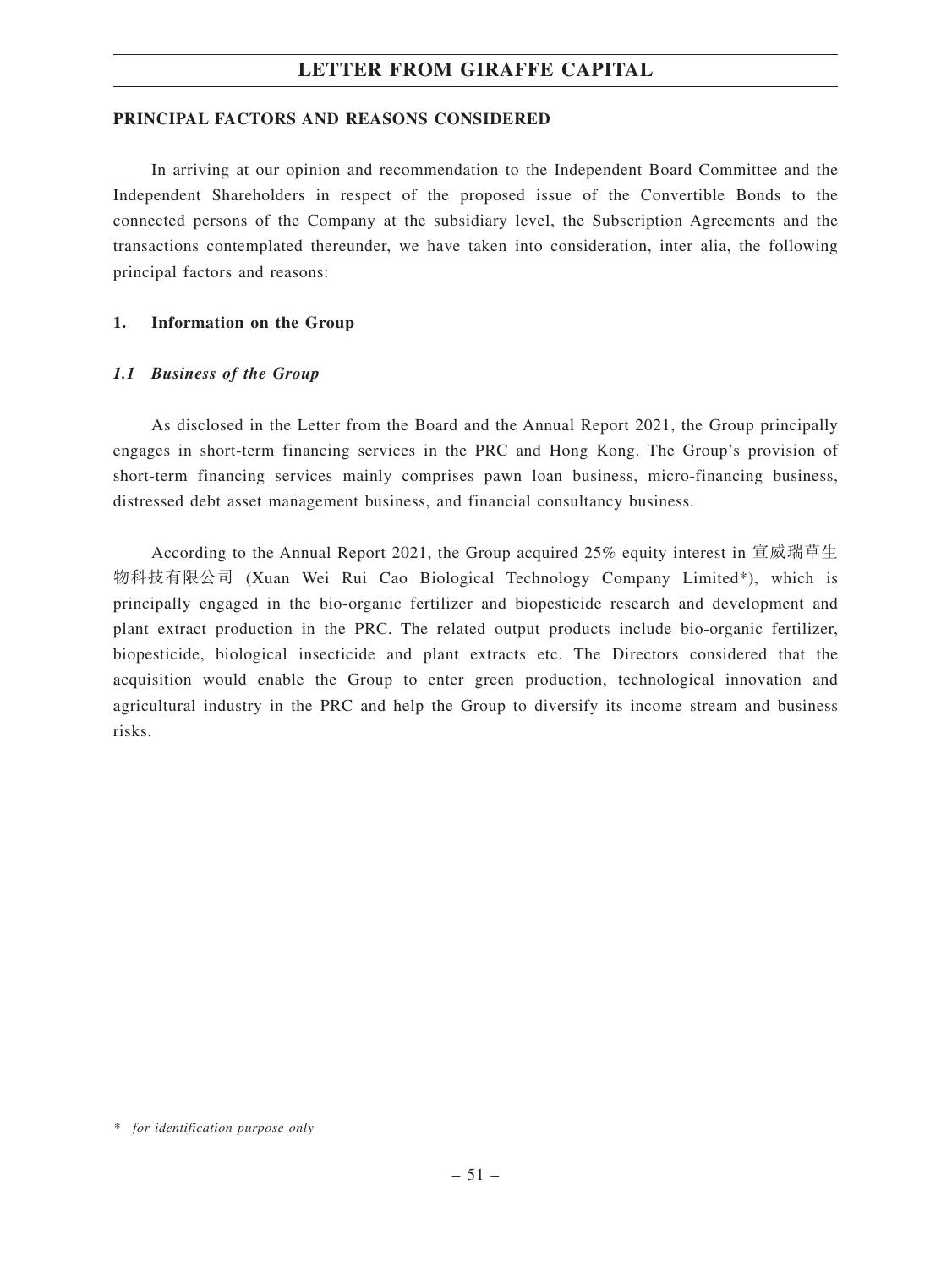### *1.2 Financial performance of the Group*

Set out below is a summary of the Group's operating results as extracted from the Annual Report 2021:

|                                                             | For the year ended |                |  |
|-------------------------------------------------------------|--------------------|----------------|--|
|                                                             | 31 December        |                |  |
|                                                             | 2020               | 2021           |  |
|                                                             | <b>HK\$000</b>     | <b>HK\$000</b> |  |
|                                                             | (audited)          | (audited)      |  |
| Revenue                                                     |                    |                |  |
| - Interest income from loans to customers                   | 38,840             | 44,531         |  |
| - Settlement gain from distressed debt assets classified in |                    |                |  |
| loans to customers                                          | 1,586              | 114            |  |
| - Financial consultancy income                              | 1,169              | 731            |  |
|                                                             | 41,595             | 45,376         |  |
| Finance costs                                               | (49, 125)          | (39, 565)      |  |
| Loss before income tax                                      | (77, 963)          | (8, 413)       |  |
| Loss attributable to owners of the Company                  | (75, 952)          | (19,017)       |  |

For the years ended 31 December 2020 and 2021, the Group generated revenue from short-term financing services including (i) interest income from loans to customers, (ii) settlement gain from distressed debt assets classified in loans to customers, and (iii) financial consultancy income. Interest income from loans to customers mainly represents the interest income from pawn loans and micro-credit loans. Settlement gain from distressed debt assets classified in loans to customers represents gain from settlement of receivable from obligors of non-performing loans. Financial consultancy income is generated from the provision of customised financial consultancy services. The Group designs financing structures and solutions based on the credit portfolios of its customers, seeks the most optimal source of funding to its customer and matches its customers with the financial institution.

#### *Comparison of financial performance between the years ended 31 December 2020 and 2021*

According to the Annual Report 2021, the Group's revenue increased from approximately HK\$41.6 million for the year ended 31 December 2020 ("**FY2020**") to approximately HK\$45.4 million for the year ended 31 December 2021 ("**FY2021**"), primarily attributable to the increase in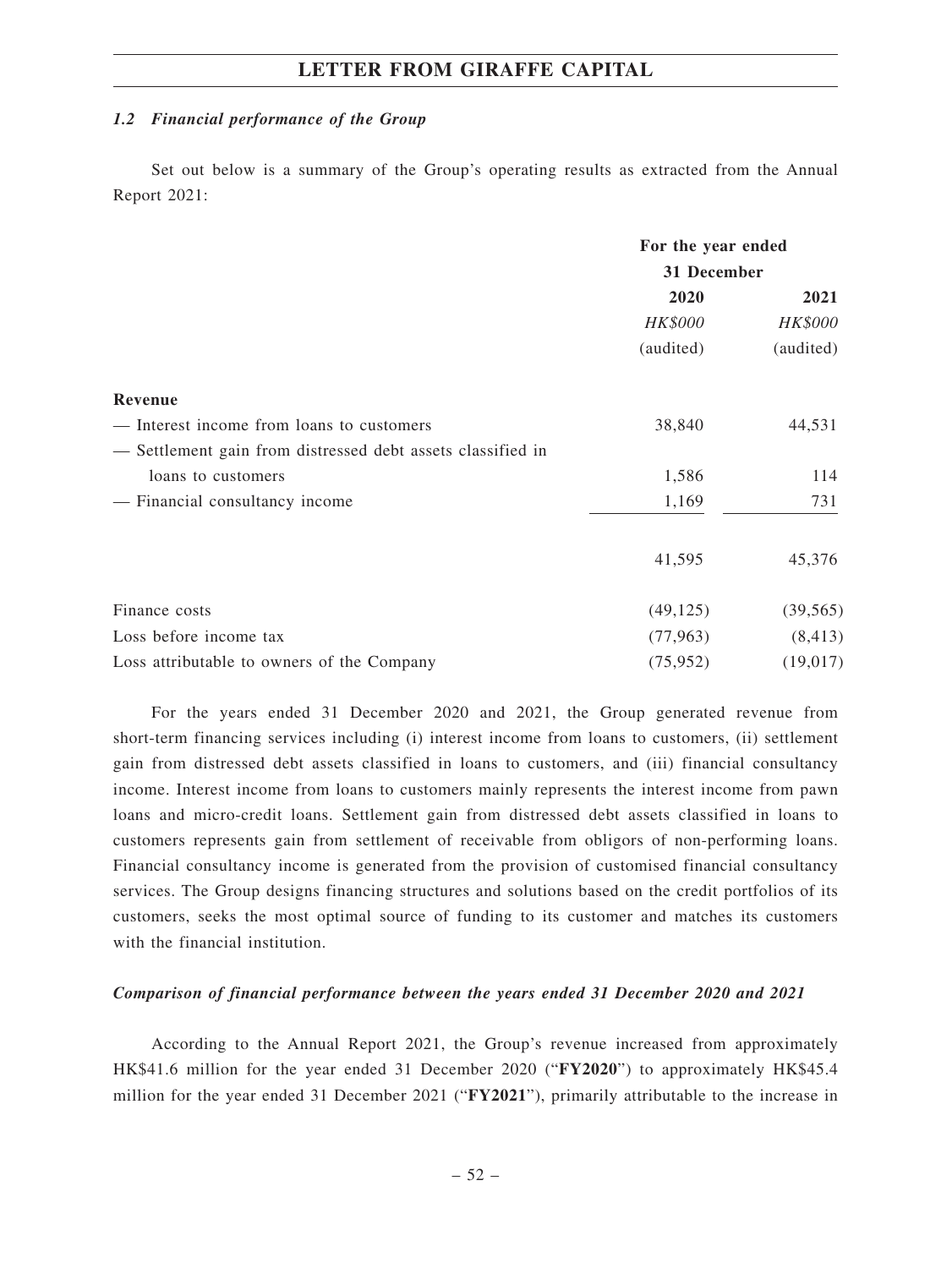interest income from short-term financing services during FY2021. As advised by the Management, the increase in interest income from loans to customers was mainly due to the interest income received from a customer relating to a long outstanding loan.

The Group's finance costs decreased from approximately HK\$49.1 million in FY2020 to approximately HK\$39.6 million in FY2021, primarily attributable to partial redemption of convertible bonds and redemption of promissory note made by the Group.

The Group's loss attributable to the owners of the Company decreased from approximately HK\$76.0 million in FY2020 to approximately HK\$19.0 million in FY2021, primarily attributable to (i) the increase in total revenue; (ii) the reversal of loss allowance for expected credit losses ("**ECLs**") on loans to customers of approximately HK\$25.6 million in FY2021 as compared to the charge of loss allowance for ECLs on loans to customers of approximately HK\$31.5 million in FY2020 mainly due to the improvement on the customers' ageing after the containment of COVID-19 pandemic in the PRC; and (iii) the decrease in finance costs.

#### *1.3 Financial position of the Group*

Set out below is a summary of the Group's financial position as extracted from the Annual Report 2021:

|                                           | As at 31 December                        |           |  |
|-------------------------------------------|------------------------------------------|-----------|--|
|                                           | 2020<br><b>HK\$000</b><br><b>HK\$000</b> |           |  |
|                                           |                                          |           |  |
|                                           | (audited)                                | (audited) |  |
| <b>Assets</b>                             |                                          |           |  |
| — Loans to customers, net                 | 254,062                                  | 247,252   |  |
| - Cash and cash equivalents               | 139,193                                  | 95,905    |  |
| Liabilities                               |                                          |           |  |
| — Convertible bonds — liability component | 422,921                                  | 281,198   |  |
| Net current assets                        | 398,240                                  | 254,744   |  |
| <b>Total equity</b>                       | 26,019                                   | 117,864   |  |
| Gearing ratio (Note)                      | $-20.4$ times                            | 3.7 times |  |

*Note:*

The gearing ratio is calculated by dividing the total debts by the shareholder's equity as at the end of respective year.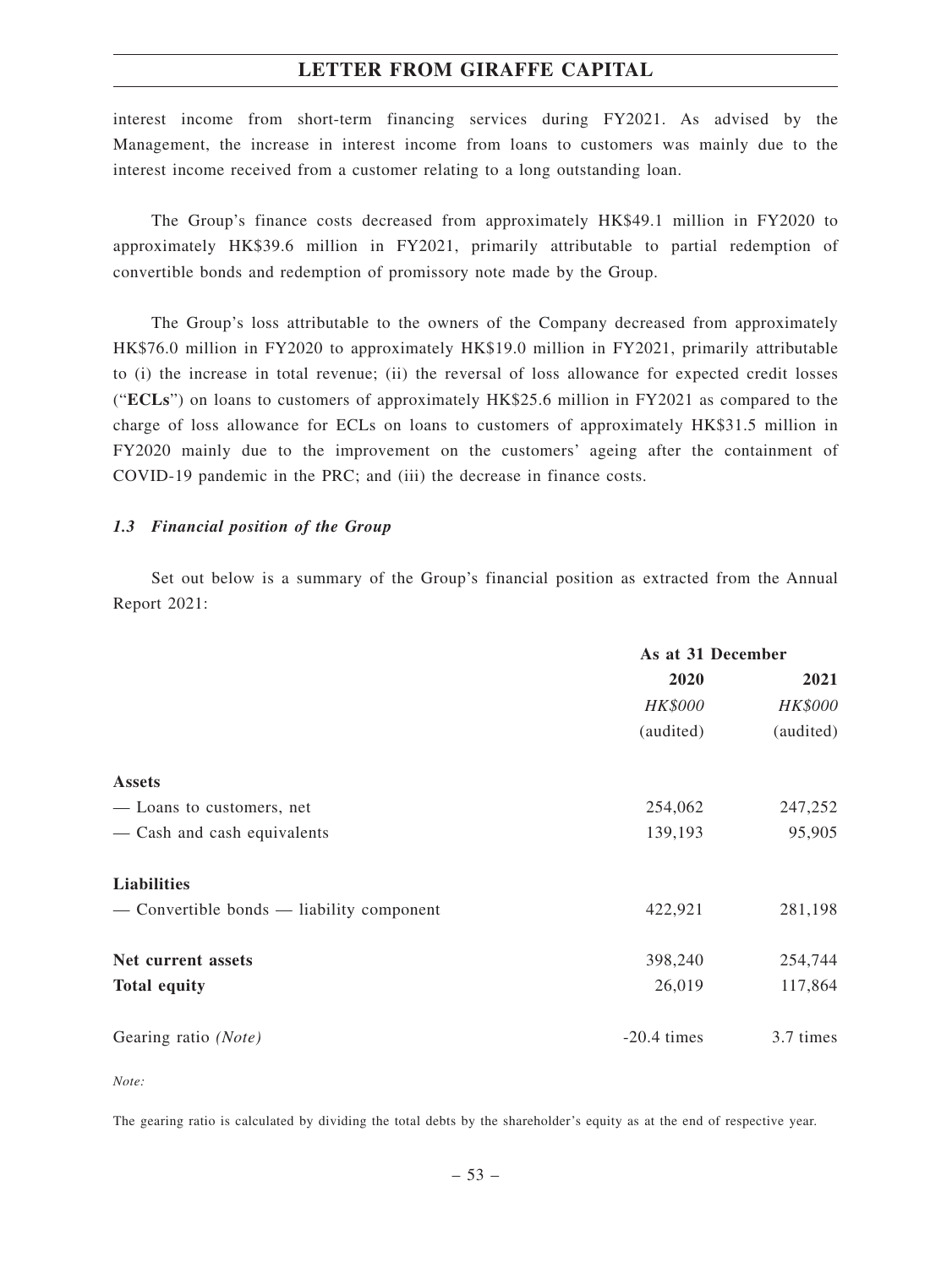#### *Loans to customers, net*

The loans to customers were arising from the Group's pawn loans, micro-credit loans, entrusted loans and distressed debt assets. The Group's balance of loans to customers remained relatively stable at approximately HK\$254.1 million and HK\$247.3 million as at 31 December 2020 and 2021, respectively. Among the gross loans to customers before loss allowance for ECLs, approximately 43.3% and 38.3% of the balances were overdue more than 90 days as at 31 December 2020 and 2021, respectively. As at 31 December 2020 and 2021, approximately 92.0% and 95.0% of the Group's total gross loans to customers were from pawn loans and micro-credit loans. For the pawn loans to customers, the customers are obliged to settle the amounts according to the terms set out in the relevant contracts, and the Group has a sole discretion to approve the renewal of loan for a period of up to 180 days. As at 31 December 2020 and 2021, pawn loans advanced to customers bore interest at fixed rates ranging from 0.1% per month to 0.3% per month and are all collaterals-backed. For micro-credit loans to customers, the loan periods generally range from 120 to 365 days, and the Group has a sole discretion to approve the renewal of loan for another certain period, usually within one year. As at 31 December 2020 and 2021, micro-credit loans advanced to customers bore interest at fixed rates ranging from 1.3% per month to 2.0% per month. Micro-credit loans to customers are backed either by real estate collaterals or by personal/corporate guarantees.

#### *Cash and cash equivalents*

The Group recorded a decreasing balance of cash and cash equivalents of approximately HK\$139.2 million and HK\$95.9 million as at 31 December 2020 and 2021, respectively, mainly attributable to the partial redemption of convertible bonds. According to the Letter from the Board, the Directors are of the view that the entering into of the Subscription Agreements in effect enables the Company to relieve the impact on the Company's cash flow position from the Existing CBs upon respective maturity date and retain its internal funds for general working capital and to finance any potential investments opportunities as and when such opportunities arise.

### *Convertible bonds — liability component*

The Group's liabilities mainly comprised the convertible bonds. The Group recorded outstanding convertible bonds as liability component of approximately HK\$422.9 million and HK\$281.2 million as at 31 December 2020 and 2021, respectively. According to the Annual Report 2021, the Company has entered redemption agreements with several holders of the convertible bonds for early redemption of the zero-coupon convertible bonds with aggregate principal amount of approximately HK\$188.5 million by cash settlement of approximately HK\$180.8 million in FY2021. According to the Letter from the Board, as at the Latest Practicable Date, the Company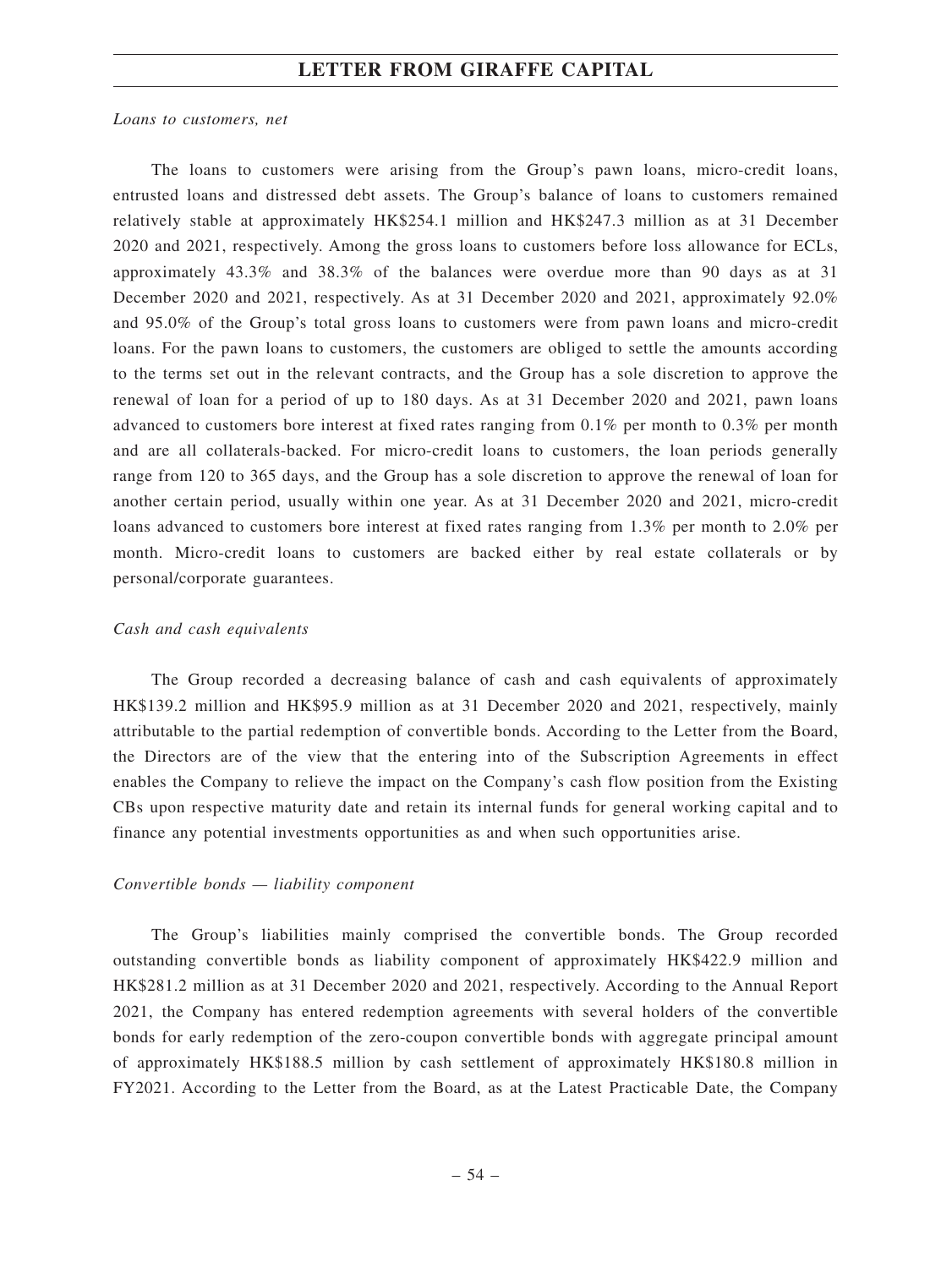has outstanding convertible bonds with principal amount, in aggregate, of HK\$285.24 million, which will be set off against the subscription amount of HK\$99.84 million for the 2022 Convertible Bonds and HK\$185.40 million for the 2023 Convertible Bonds.

#### *Net current assets*

The Group's net current assets decreased from approximately HK\$398.2 million as at 31 December 2020 to approximately HK\$254.7 million as at 31 December 2021, mainly attributable to (i) the decrease in cash and cash equivalents, (ii) the decrease in financial assets at fair value through profit or loss, (iii) the decrease in loans to customers, and (iv) the reclassification of the current portion of convertible bonds — liability component from non-current liabilities as at 31 December 2021.

#### *Gearing ratio*

Calculated based on the total debts over shareholder's equity, the Group recorded a negative gearing ratio as at 31 December 2020, which indicated that the Group was in a net liability position where the total assets attributable to owners being insufficient to cover the respective total liabilities. The Group's gearing ratio increased from approximately -20.4 as at 31 December 2020 to approximately 3.7 as at 31 December 2021 as the Group recorded a turnaround from net liability position to net asset position as at 31 December 2021, mainly attributable to the increase in the Group's equity attributable to owners of the Company as a result of the issue of new Shares upon the completion of rights issue and placing in FY2021. The Group recorded equity attributable to owners of the Company of approximately HK\$75.0 million as at 31 December 2021 while negative equity attributable to owners of the Company of approximately HK\$21.0 million as at 31 December 2020 mainly due to accumulated losses.

In view of the historical financial information and financial position of the Group, in particular, (i) the Group has recorded losses for each of the years ended 31 December 2020 and 2021, (ii) there was a drop in cash and cash equivalents and net current assets from 2020 to 2021, and (iii) the outstanding principal amount of the Existing CBs is large compared with the cash position of the Group, there would be an imminent need to alleviate the capital needs to repay the Existing CBs when they fall due and at the same time to allow the Group to retain liquidity and financial flexibility to develop its business.

### *1.4 Business outlook*

According to *China Monetary Policy Report Q4 2021* published in February 2022 by Monetary Policy Analysis Group of the People's Bank of China ("**PBC**"), through the PBC's forward guidance, financial institutions enhanced the stability of credit growth, coordinated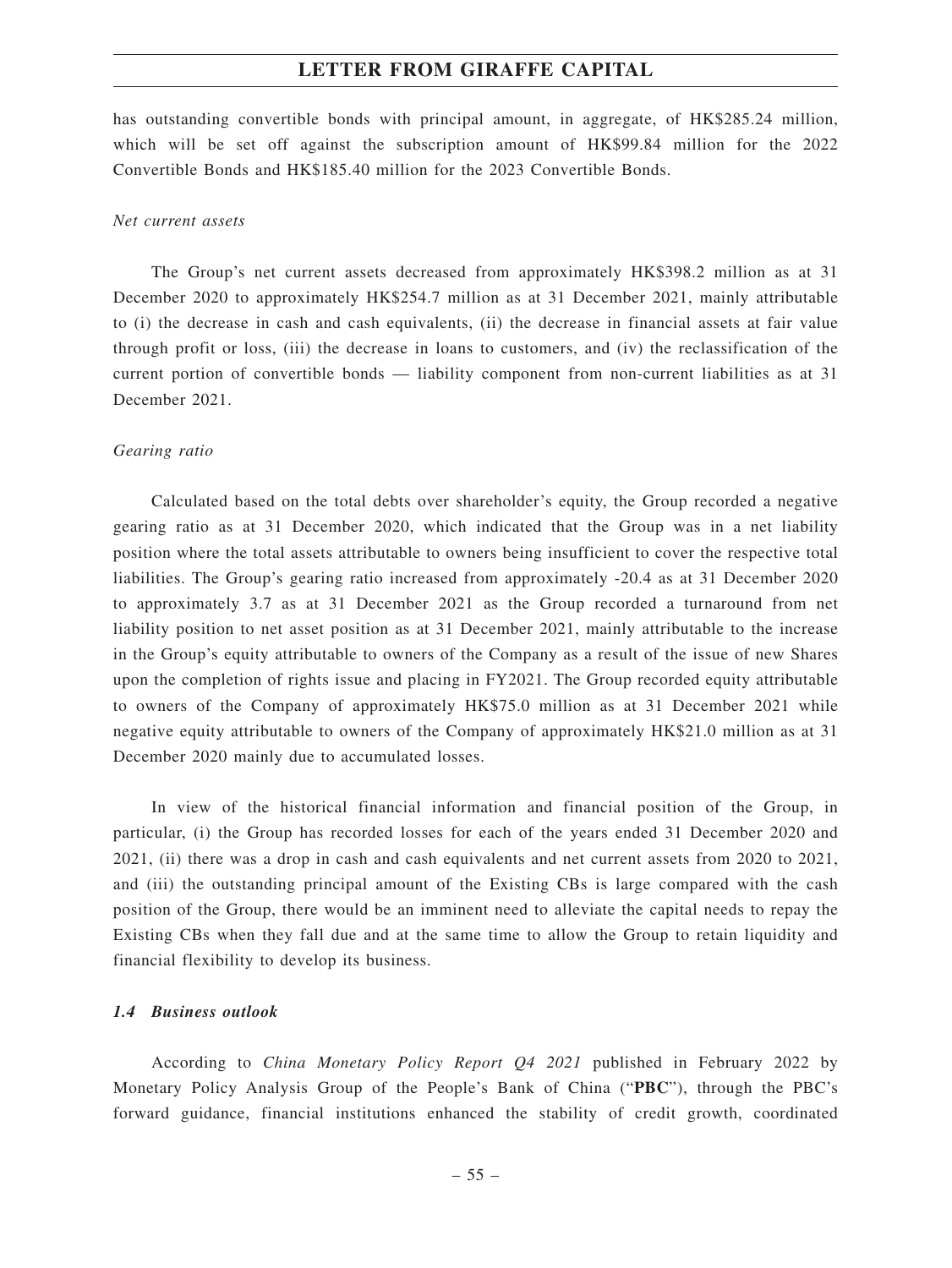cross-year credit policies, and consolidated financial support for the real economy in the second half of 2021. Thus, RMB loans achieved a stronger year-on-year increase in 2021. At the end of 2021, outstanding loans issued by financial institutions in domestic and foreign currencies increased by approximately 11.3% to approximately RMB198.5 trillion from approximately RMB178.4 trillion at the beginning of 2021. Outstanding RMB-denominated loans increased by approximately 11.6% to approximately RMB192.7 trillion from approximately RMB172.7 trillion at the beginning of 2021. At the same time, new RMB loans made by Chinese-funded large-sized banks, Chinese-funded small and medium-sized banks, small-sized rural financial institutions, and foreign-funded financial institutions increased from approximately RMB19.64 trillion in 2020 to approximately RMB19.95 trillion in 2021.

According to the Notice on Strengthening the Supervision of Pawn Shops\* (《關於加强典當 行監督管理的通知》) and the Notice on Strengthening the Supervision of Micro-credit Companies\* (《關於加强小額貸款公司監督管理的通知》) published by China Banking and Insurance Regulatory Commission in May and September 2020 respectively, tighter rules have been introduced for short-term financing service companies in the PRC to provide better financial services for individuals, micro, small and medium-sized enterprises by mitigating the financial and economic risk.

As discussed with the Management, the tightened rules may cause difficulties on the Group's money lending business as the tightened rules imposed limitations on the flexibility on, among others, (i) interest rates to be charged on loans; and (ii) the size of individual loans, which may in turns affect the profitability of the Group.

### **2. Reasons for and benefits of the Subscription**

### *2.1 Imminent needs to alleviate the capital needs to repay the Existing CBs*

According to the Annual Report 2021, we noted that the cash and cash equivalent of the Group decreased from approximately HK\$139.2 million as at 31 December 2020 to approximately HK\$95.9 million as at 31 December 2021. The current balance of cash and cash equivalents is insufficient to fully settle the aggregate outstanding amount of HK\$285.24 million for the Existing CBs. Besides, the administrative and other expenses of the Group amounted to approximately HK\$38.5 million for the year ended 31 December 2021, which represented an average monthly administrative and other expenses of approximately HK\$3.2 million. Given the above and the nature of the principal business of the Group, it is understood from the Management that the Group need to maintain sufficient working capital to maintain its daily operation, which mainly cover staff costs, rental expenses, and other legal or professional expenses, and also to capture

*<sup>\*</sup> for identification purpose only*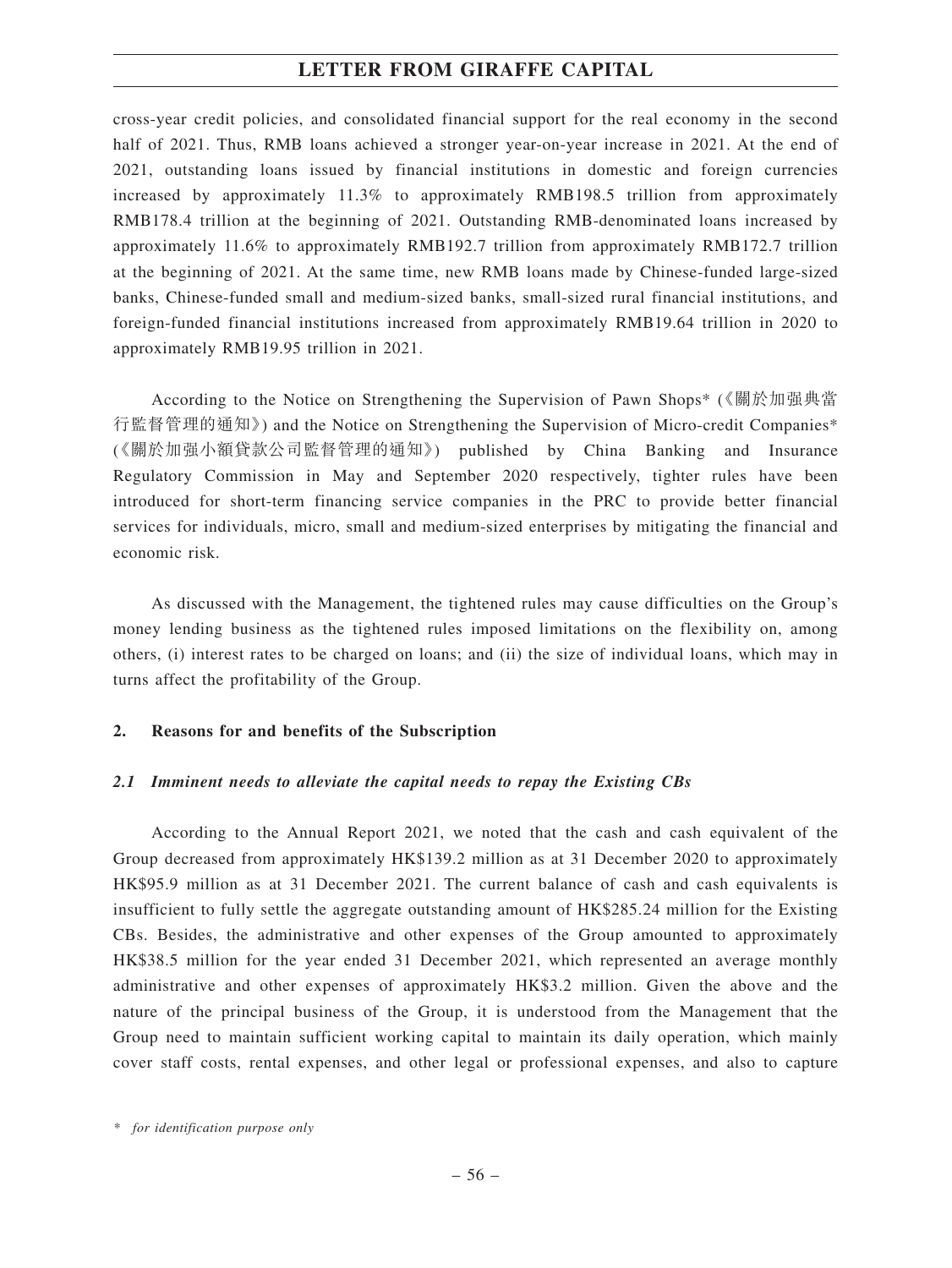business opportunities in its short-term financing services. As stated in the Letter from the Board, the Existing CBs would mature in June 2022 and February 2023 respectively and it is not expected that the Company would have sufficient internal resources to redeem all the Existing CBs upon maturity. Since the subscription monies of the Subscription will be set off against the outstanding principal amounts of the Existing CBs, the Directors are of the view that the entering into of the Subscription Agreements in effect enables the Company to relieve the impact on the Company's cash flow position from the Existing CBs upon respective maturity date and retain its internal funds for general working capital and to finance any potential investments opportunities as and when such opportunities arise.

Based on the aforesaid, in particular, considering the financial position of the Group and its working capital requirements, we concurred with the Management that there is a need for the Company to issue the Convertible Bonds to settle the respective outstanding principal amount of the Existing CBs, which will relieve the impact on the Group's cash flow at the respective maturity date and the proposed issue of Convertible Bond is beneficial to the Group to retain sufficient level of liquidity and financial flexibility for future business development.

#### *2.2 Alternative sources of financing*

As stated in the Letter from the Board, taking into account the financial position of the Group and given the size of the outstanding principal amounts of the Existing CBs and the terms of the Convertible Bonds, the Management consider that it is unlikely to secure third party financing on the terms that are favourable to the Company to settle the outstanding principal amounts of the Existing CBs when they fall due. As discussed with the Management, other than the Subscription, the Company has considered other alternative means of fund raising, such as borrowing from financial institutions, placing of new Shares, rights issue, and open offer as detailed below:

### *Borrowing from financial institutions*

As advised by the Management, in respect of borrowing from financial institutions, in view of (i) the outstanding principal amount of the Existing CBs of HK\$285.24 million; (ii) the loss-making financial performance of the Group; (iii) the lack of collateral acceptable to the banks, (iv) the nature of the Group's principal business — provision of short-term financing services, which would require certain level of working capital; and (v) the absence of positive feedback from financial institutions for further debt financing, the Management considered that it would be unlikely for the Company to obtain financing from financial institutions to settle the outstanding principal amounts of the Existing CBs at terms acceptable to the Company.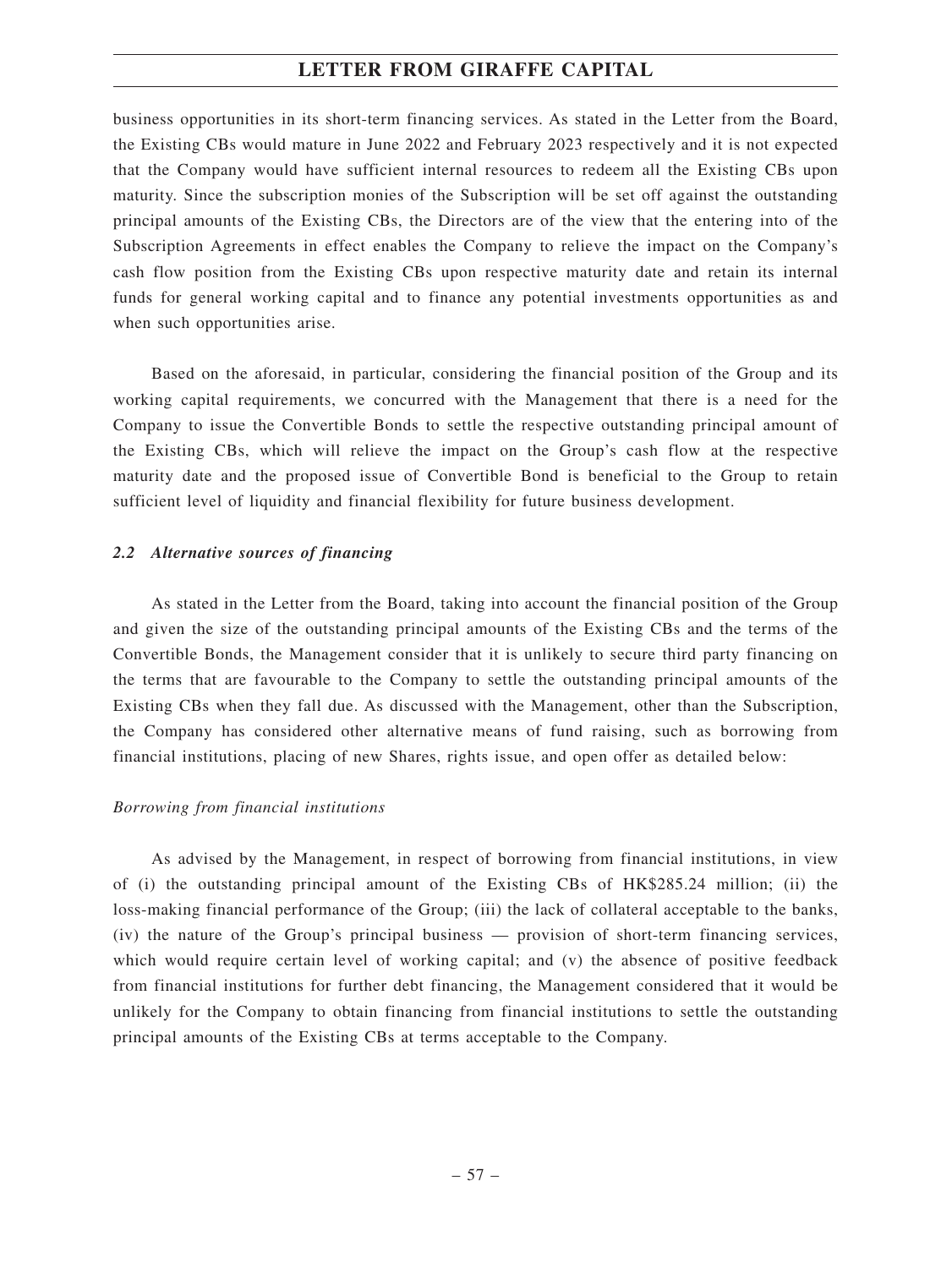We have reviewed the Annual Report 2021 and noted that (i) the Group had been loss making in the past five years; (ii) the Company did not have material tangible asset which may be used as collaterals for borrowing; and (iii) the Group's gearing ratio was at a high level of 3.7 times as at 31 December 2021.

In light of the above, we concur with the Management that it will be unlikely for the Company to obtain financing from financial institutions to settle the outstanding principal amounts of the Existing CBs at terms acceptable to the Company.

### *Placing of new Shares*

The 2014 Convertible Bonds will be due on 24 June 2022 and the outstanding principal amount is too large to be settled by placing of new Shares under the general mandate. The Company would then have to seek a specific mandate from the Shareholders for the placing of new Shares at a special general meeting. Taking into account (i) the market capitalisation of the Company of merely around HK\$31 million as at the date of the Subscription Agreements, it is contemplated that there will be substantial dilution to the existing shareholdings in the event that the Company would raise the same amount of net proceeds, being the outstanding principal amount of the Existing CBs of HK\$285.24 million, by way of placing of new Shares; (ii) the historical trading volume of the Group, as discussed in sub-section headed "6.3 Historical trading volume of the Shares", the Shares were generally illiquid in the open market, with minimal average daily trading volume during most of the time of the Review Period (as defined below); (iii) the downward trend in the share price of the Company, and (iv) the recent deteriorating market sentiment caused by the impacts of the COVID-19 pandemic and macroeconomic situations, we are of the view that it would be difficult for the Company to negotiate with placing agent with acceptable terms to seek independent third parties to subscribe for new Shares without a large discount as compared with the Subscription Price.

#### *Rights issue and open offer*

As advised by the Management, besides the possibility of conducting private placement as discussed above, they have also considered the feasibility of conducting rights issue and open offer. However, considering that (i) rights issue or open offer may involve existing Shareholders increasing their investment in the Company or otherwise being diluted, which may not be their intention given the financial performance of the Group; (ii) rights issue or open offer may involve additional costs and works including identifying underwriter(s) with favorable terms, and preparing and despatch of prospectus involving unaudited *pro forma* financial information; (iii) the current market capitalisation of the Company was far smaller than the size of the outstanding principal amount of the Existing CBs, and (iv) in order to raise the same amount of net proceeds to repay the outstanding principal amount of the Existing CBs, the rights issue or open offer would require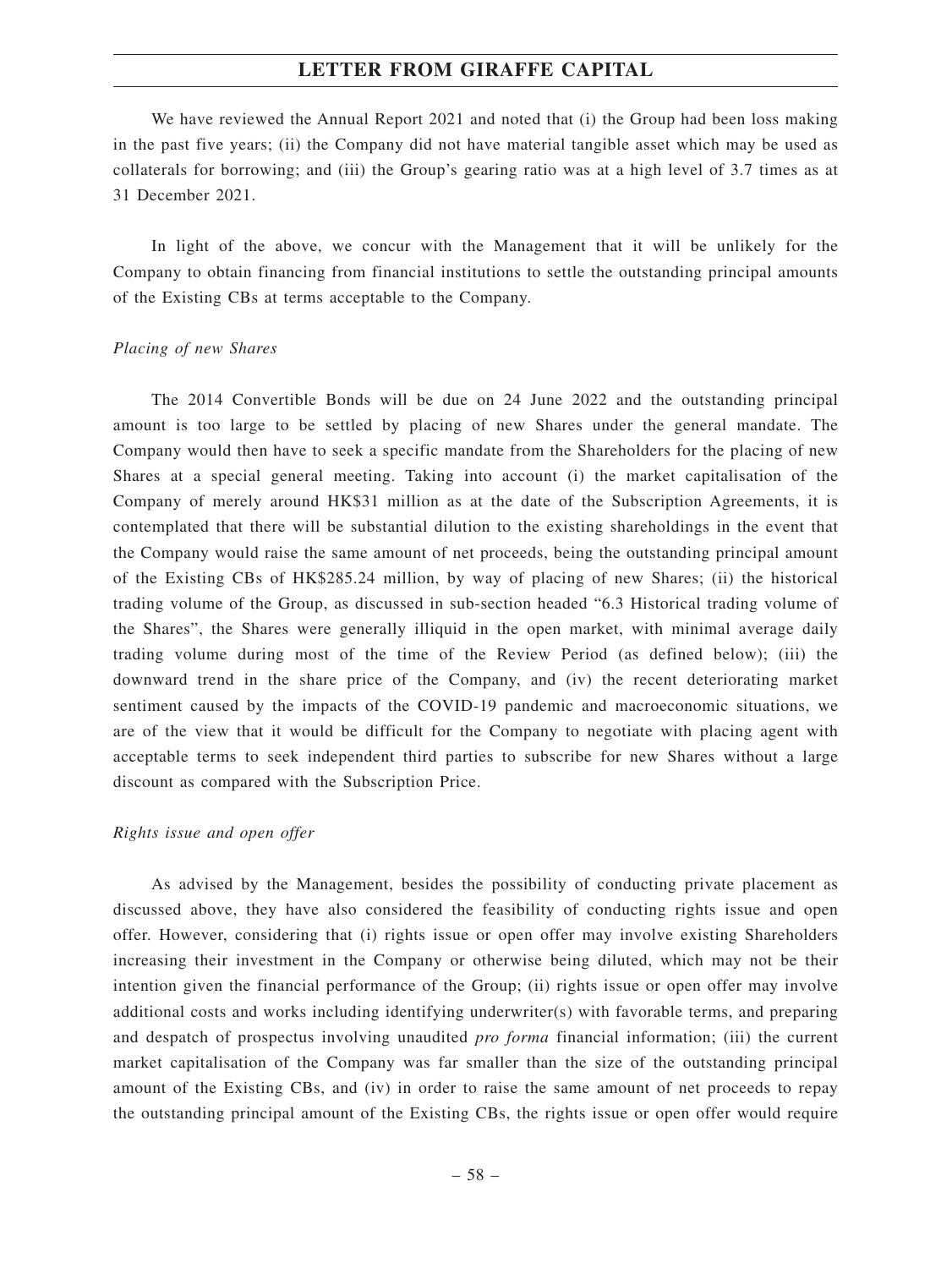the Company to either issue new Shares for subscription at premium of the market price of Shares or issue a substantial amount of new Shares which would result in huge dilution effect on the shareholding of non-participating Shareholders, while it is also not likely for the Company and the underwriters to perform rights issue or open offer with the subscription price at premium over share price, we concur with the Management that it is unlikely for the Company to repay the outstanding principal amount of the Existing CBs by way of rights issue or open offer.

Taking into account of the above factors, we concur with the Management that the issue of the Convertible Bonds is preferable than other equity and debt financing methods as discussed above.

### *2.3 Other benefits of issuing Convertible Bonds*

According to the Letter from the Board, in light of the current market circumstances, the holders of the Existing CBs have no intention of exercising the conversion rights attached to the Existing CBs taking into account of that the prevailing conversion price of the Existing CBs per Share is significantly higher than the current market price per Share. According to the Annual Report 2021, the prevailing conversion price of the Existing CBs was HK\$1.75 per Share (adjusted from HK\$0.35 per ordinary share to HK\$1.75 per ordinary share after taking into account the effect of the share consolidation with effective on 8 April 2020 as detailed in the circular of the Company dated 28 February 2020) while the closing price as at 4 April 2022, being the date of the Subscription Agreements, was HK\$0.031 per Share, representing a deep discount of approximately 98% to the prevailing conversion price. It is unlikely for the holders of the Existing CBs to exercise the conversion rights attached.

According to the Letter from the Board, the Convertible Bonds bear similar salient features to the Existing CBs such as conversion restriction and essentially is an extension of the Existing CBs, except that the conversion price is adjusted to reflect the prevailing market price of the Shares which provides the Subscribers a better opportunity to convert the Convertible Bonds before the respective maturity date. As such the Company considers that the entering into of the Subscription Agreements would be an effective way to settle the Existing CBs and the lower Conversion Price would be an incentive for the Subscribers to convert the Convertible Bonds into Shares.

Having considered (i) the issue of Convertible Bonds would enable the Company to relieve the impact on the Company's cash flow position from the Existing CBs upon respective maturity date given the insufficient cash and cash equivalent balance of the Group; (ii) the impracticality and unfavourable effects brought by the alternative source of financing; and (iii) the benefits of issuing Convertible Bonds, we concur with the Management that the entering into of the Subscription Agreements is fair and reasonable so far as the Independent Shareholders are concerned and in the interests of the Company and the Shareholders as a whole.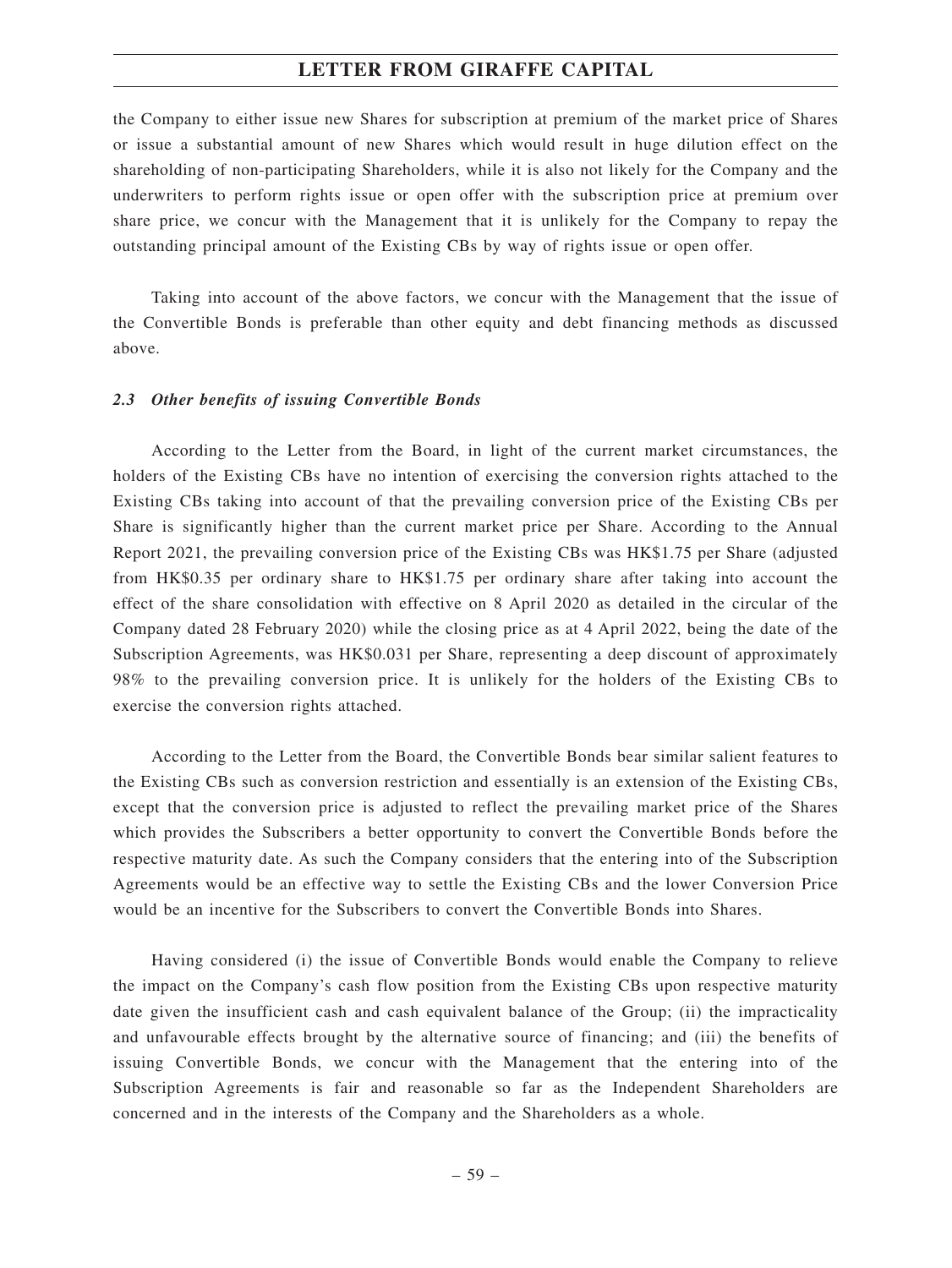### **3. Information of the Subscribers**

According to the Letter from the Board, as at the Latest Practicable Date, the 2014 Convertible Bonds in the aggregate principal amount of HK\$99,840,000 remain outstanding as follows:

- (i) Bustling Capital holds a 2014 Convertible Bond in the outstanding principal amount of HK\$89,840,000 maturing on 24 June 2022; and
- (ii) Choice Magic holds a 2014 Convertible Bond in the outstanding principal amount of HK\$10,000,000 maturing on 24 June 2022.

As at the Latest Practicable Date, the 2015 Convertible Bonds in the aggregate principal amount of HK\$185,400,000 remain outstanding as follows:

- (i) Exuberant Global holds a 2015 Convertible Bond in the outstanding principal amount of HK\$179,000,000 maturing on 5 February 2023; and
- (ii) Mr. Liu holds a 2015 Convertible Bond in the outstanding principal amount of HK\$6,400,000 maturing on 5 February 2023.

The Company does not intend to exercise the early redemption rights in relation to the outstanding Existing CBs before completion of the Subscription Agreements, and it is expected that the outstanding principal amount of the 2014 Convertible Bonds will not change before completion of the 2022 CB Subscription Agreements and the outstanding principal amount of the 2015 Convertible Bonds will not change before completion of the 2023 CB Subscription Agreements.

# **4. Principal terms of the Subscription Agreements**

Set out below are the principal terms and conditions of the Subscription Agreements. For details of the terms of the Subscription Agreements, please refer to section headed "The Subscription Agreements" in the Letter from the Board.

On 4 April 2022 (after trading hours), the Company entered into the conditional Subscription Agreements with the Subscribers respectively, pursuant to which each of the Subscribers has conditionally agreed to subscribe for and the Company has conditionally agreed to issue the Convertible Bonds.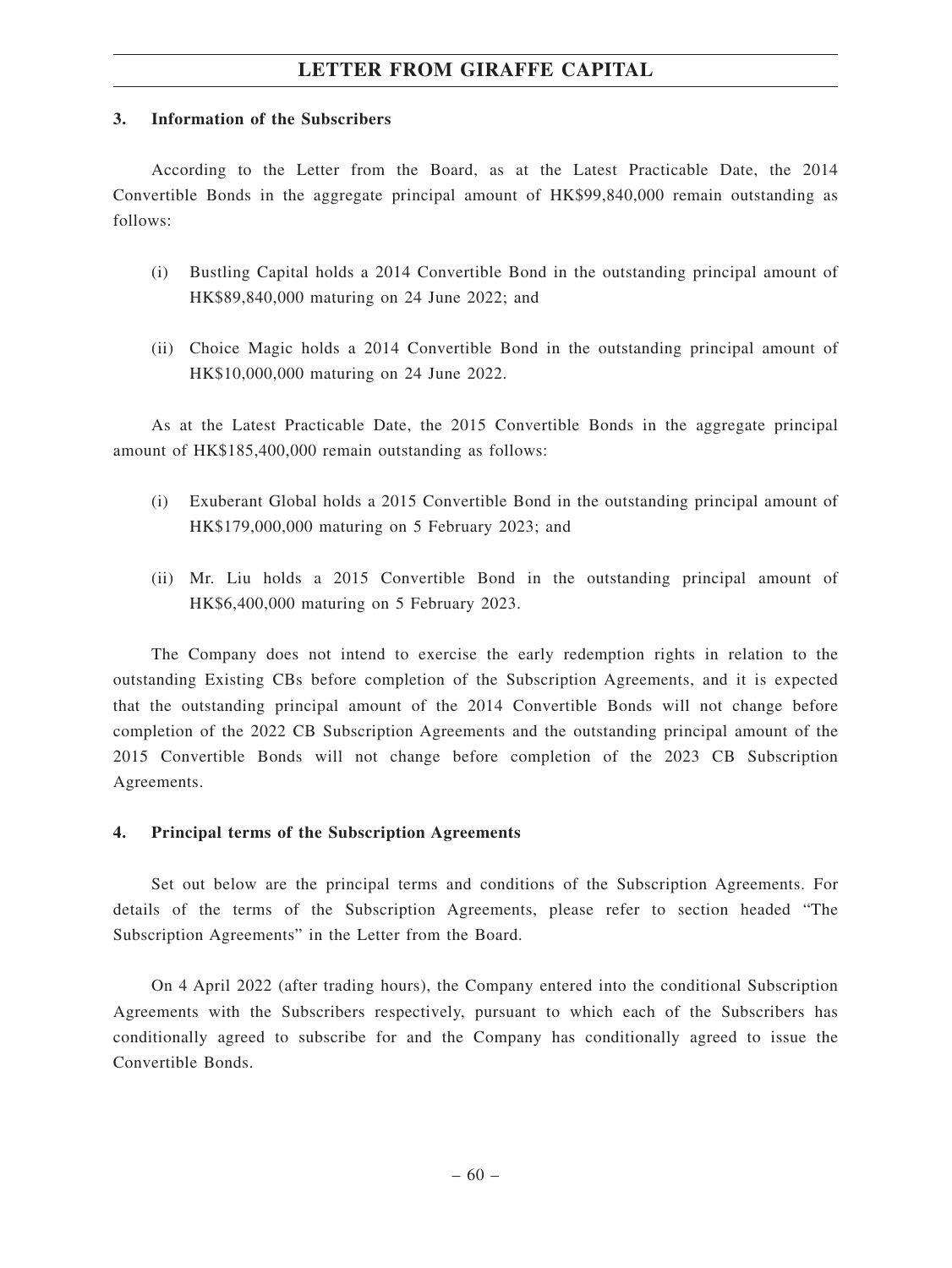### *4.1 2022 CB Subscription Agreements*

Date: 4 April 2022 (as amended and supplemented on 6 June 2022)

Parties: (i) the Company as issuer; and

(ii) Bustling Capital and Choice Magic as the 2022 CB Subscribers.

Subject to fulfilment of the conditions precedent to the 2022 CB Subscription Agreements below, the 2022 CB Subscribers shall subscribe for the 2022 Convertible Bonds in aggregate principal amount of HK\$99,840,000 (as to HK\$89,840,000 and HK\$10,000,000 to Bustling Capital and Choice Magic respectively) under the respective 2022 CB Subscription Agreements and the said amounts shall be satisfied by setting off the respective outstanding principal amounts of the 2014 Convertible Bonds held by the relevant Subscribers respectively which shall fall due on 24 June 2022. The Setting Off (as defined below) is based on the terms of the 2014 Convertible Bonds, which allow early repurchase by the Company and are essentially an early redemption of the 2014 Convertible Bonds and there is no alternation of the terms of the 2014 Convertible Bonds.

Upon completion of the 2022 CB Subscription Agreements, all the outstanding 2014 Convertible Bonds shall be cancelled.

Save for the identity of the Subscribers and the amount of 2022 Convertibles Bonds to be subscribed, the substantial part of the salient terms of each of 2022 CB Subscription Agreements are identical.

*Conditions precedent to the 2022 CB Subscription*

The 2022 CB Subscription is conditional upon:

- (i) the Stock Exchange having granted the approval for the listing of, and permission to deal in, the Conversion Shares;
- (ii) the Company having obtained all the required consents and approvals in respect of the 2022 CB Subscription Agreements and the transactions contemplated thereunder;
- (iii) the relevant Subscribers having obtained all the required consents and approvals in respect of the 2022 CB Subscription Agreements and the transactions contemplated thereunder;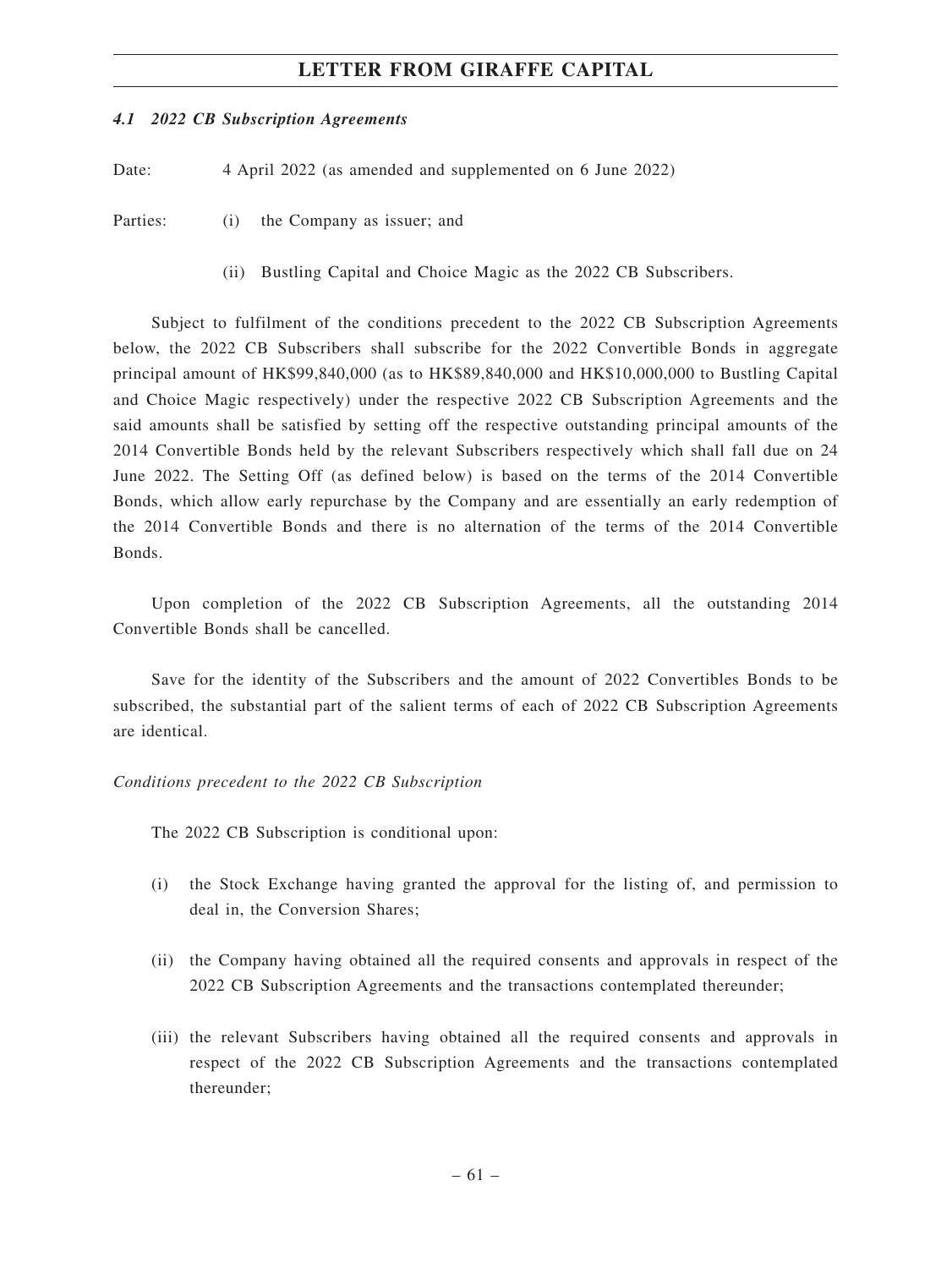- (iv) the passing of the relevant resolution(s) by the Shareholders in SGM (other than those who are required to abstain from voting or to vote in favour of the relevant resolution(s) as required by the GEM Listing Rules) in respect of, among other things, to approve the 2022 CB Subscription Agreements and the transactions contemplated thereunder, if applicable; and
- (v) the Increase in Authorised Share Capital becoming effective.

As at the Latest Practicable Date, condition (iii) above has been fulfilled.

In the event that the conditions of the Subscription are not fulfilled on or before 30 June 2022 (the "**Long Stop Date**") or such other date as may be agreed between the parties to the 2022 CB Subscription Agreements, the 2022 CB Subscription Agreements shall cease and terminate and neither the Company nor the 2022 CB Subscribers shall have any obligations and liabilities under the 2022 CB Subscription Agreements.

The 2022 CB Subscribers have expressed that, in the event completion of the 2022 CB Subscription Agreements cannot be completed by 24 June 2022, each of them is willing to (a) grant forbearance to allow the Company to postpone repayment of the 2014 Convertible Bonds from the original repayment date of 24 June 2022 to until the 2022 CB Subscription Agreements are completed or 31 August 2022, whichever is the earlier. ; and (b) extend the Long Stop Date to 31 August 2022 if the conditions of the Subscription are not fulfilled by 30 June 2022.

For the avoidance of doubt, the 2022 CB Subscription Agreements are not inter-conditional upon each other and are not inter-conditional upon the 2023 CB Subscription Agreements.

### *Completion*

Completion will take place within the third business day after the conditions of the 2022 CB Subscription are fulfilled (or such other date as may be agreed between the respective parties).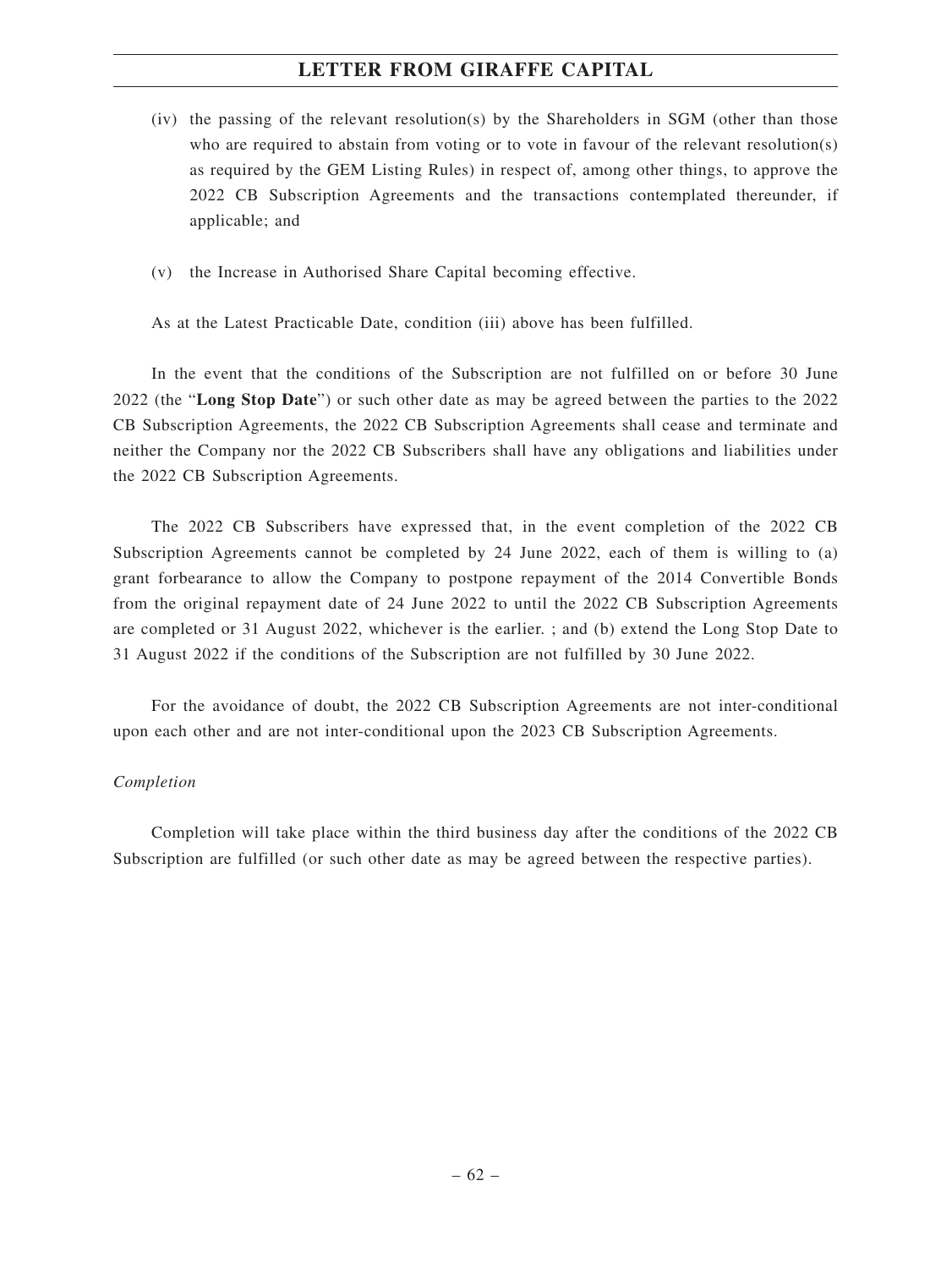### *4.2 2023 CB Subscription Agreements*

Date: 4 April 2022 (as amended and supplemented on 6 June 2022)

Parties: (i) the Company as issuer; and

(ii) Exuberant Global and Mr. Liu as the 2023 CB Subscribers.

Subject to fulfilment of the conditions precedent to the 2023 CB Subscription Agreements below, the 2023 CB Subscribers shall subscribe for the 2023 Convertible Bonds in aggregate principal amount of HK\$185,400,000 (as to HK\$179,000,000 and HK\$6,400,000 to Exuberant Global and Mr. Liu respectively) under the respective 2023 CB Subscription Agreements and the said amounts shall be satisfied by setting off the respective outstanding principal amounts of the 2015 Convertible Bonds held by the relevant Subscribers respectively which shall fall due on 5 February 2023. The Setting Off (as defined below) is based on the terms of the 2015 Convertible Bonds, which allow early repurchase by the Company and are essentially an early redemption of the 2015 Convertible Bonds and there is no alternation of the terms of the 2015 Convertible Bonds.

Upon completion of the 2023 CB Subscription Agreements, all the outstanding 2015 Convertible Bonds shall be cancelled.

Save for the identity of the Subscribers and the amount of 2023 Convertibles Bonds to be subscribed, the substantial part of the salient terms of each of 2023 CB Subscription Agreements are identical.

*Conditions precedent to the 2023 CB Subscription*

The 2023 CB Subscription is conditional upon:

- (i) the Stock Exchange having granted the approval for the listing of, and permission to deal in, the Conversion Shares;
- (ii) the Company having obtained all the required consents and approvals in respect of the 2023 CB Subscription Agreements and the transactions contemplated thereunder;
- (iii) the relevant Subscribers having obtained all the required consents and approvals in respect of the 2023 CB Subscription Agreements and the transactions contemplated thereunder;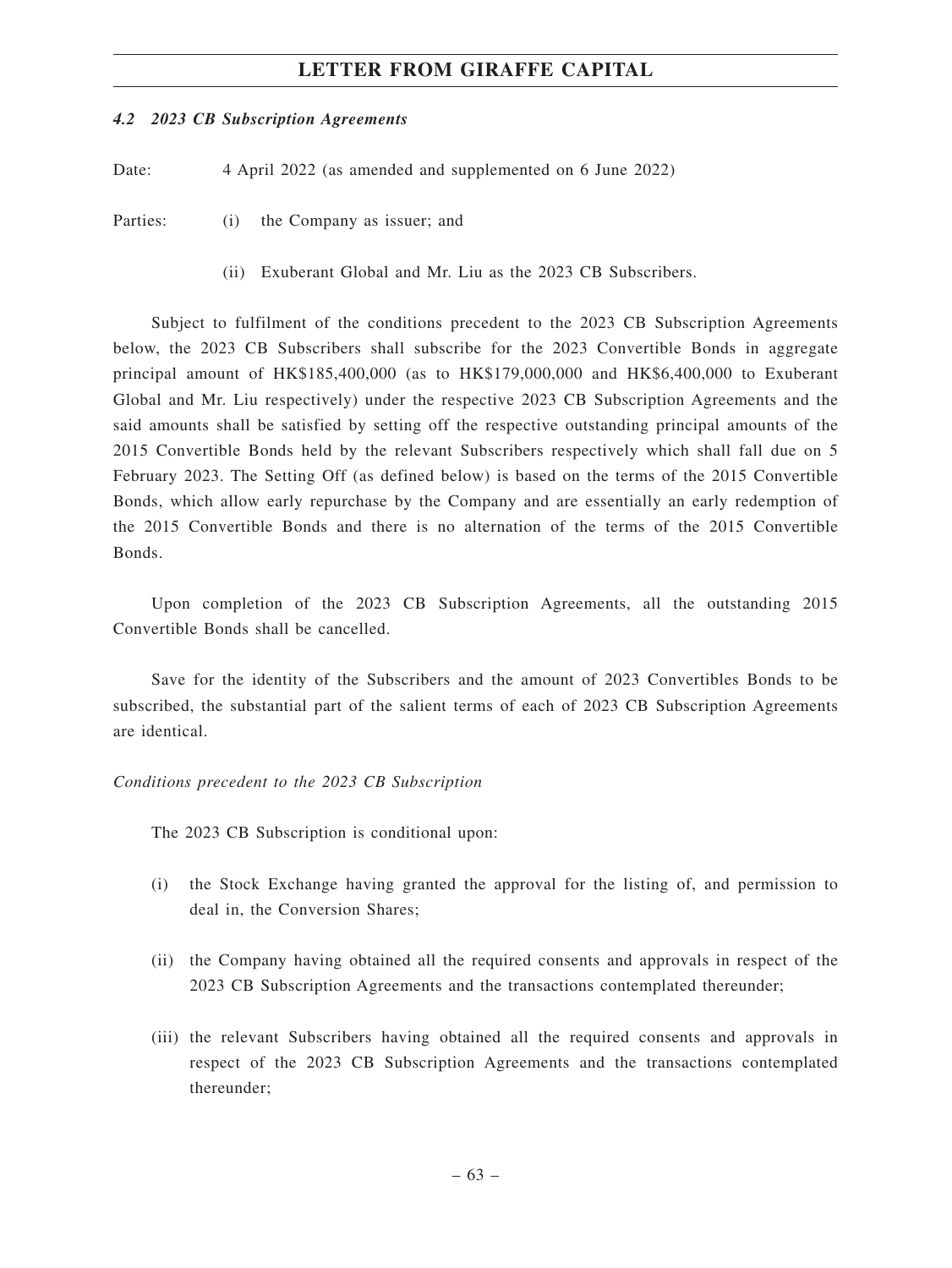- (iv) the passing of the relevant resolution(s) by the Shareholders in SGM (other than those who are required to abstain from voting or to vote in favour of the relevant resolution(s) as required by the GEM Listing Rules) in respect of, among other things, to approve the 2023 CB Subscription Agreements and the transactions contemplated thereunder, if applicable; and
- (v) the Increase in Authorised Share Capital becoming effective.

As at the Latest Practicable Date, condition (iii) above has been fulfilled.

In the event that the conditions of the Subscription are not fulfilled on or before 30 June 2022 or such other date as may be agreed between the parties to the 2023 CB Subscription Agreements, the 2023 CB Subscription Agreements shall cease and terminate and neither the Company nor the 2023 CB Subscribers shall have any obligations and liabilities under the 2023 CB Subscription Agreements.

For the avoidance of doubt, the 2023 CB Subscription Agreements are not inter-conditional upon each other and are not inter-conditional upon the 2022 CB Subscription Agreements.

#### *Completion*

Completion will take place within the third business day after the conditions of the 2023 CB Subscription are fulfilled (or such other date as may be agreed between the respective parties).

According to the Letter from the Board, the subscription monies of the Subscription will be set off against the outstanding principal amounts of the Existing CBs (the "**Setting Off**"). The Setting Off is based on the terms of the Existing CBs, which allows early repurchase by the Company and is essentially an early redemption of the Existing CBs and there is no alternation of the terms to the Existing CBs except for the new Conversion Price and maturity dates of the Convertible Bonds.

### **5. Principal terms of the Convertible Bonds**

Set out below are the principal terms and conditions of the Convertible Bonds. For details of the terms of the Convertible Bonds, please refer to section headed "the Subscription Agreements" in the Letter from the Board.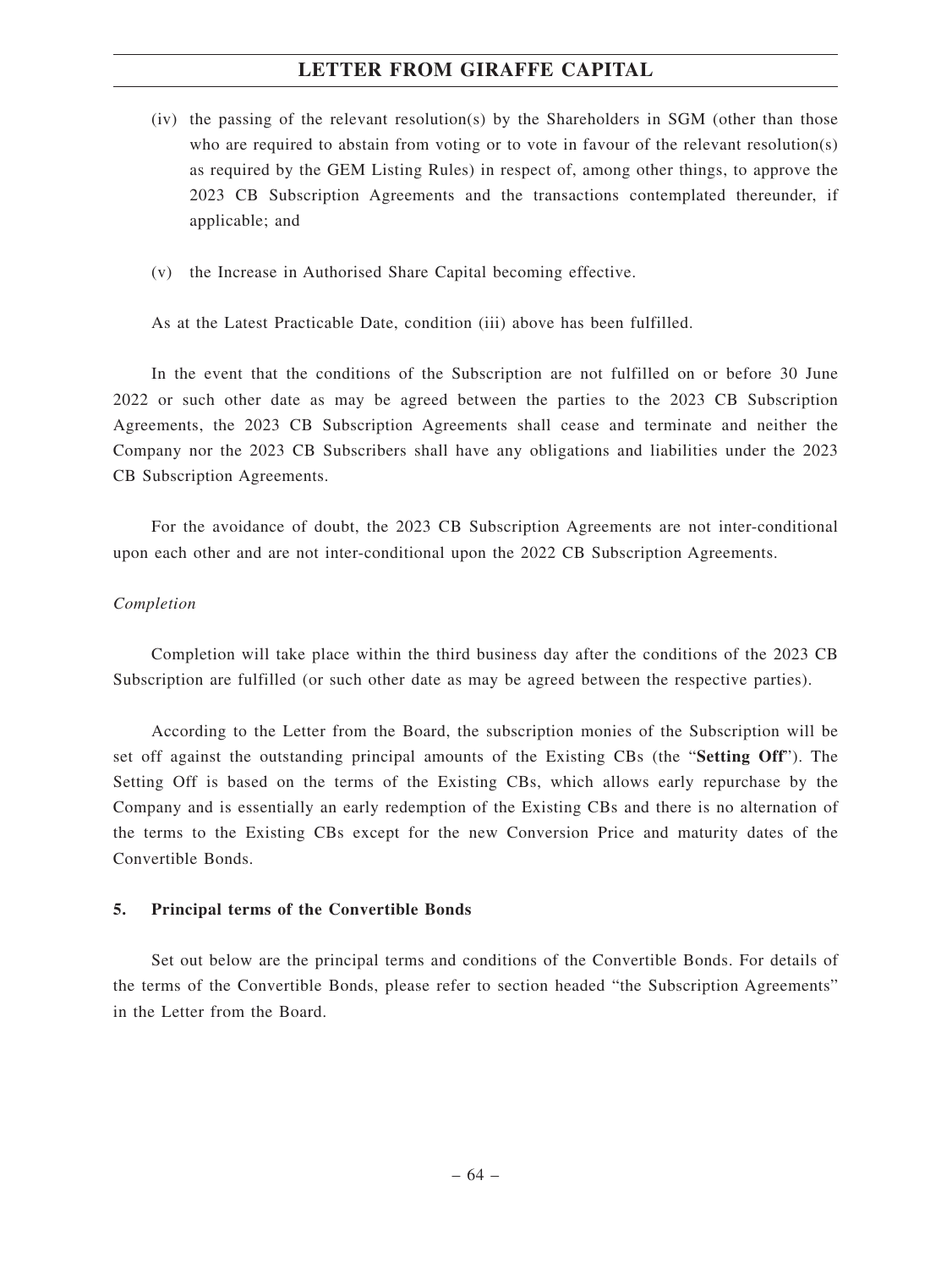# *5.1 2022 Convertible Bonds*

| Issuer:                      | The Company                                                                                                                                                                                                                                                                                                                                                                                                                                                                                                                                                                                                                            |
|------------------------------|----------------------------------------------------------------------------------------------------------------------------------------------------------------------------------------------------------------------------------------------------------------------------------------------------------------------------------------------------------------------------------------------------------------------------------------------------------------------------------------------------------------------------------------------------------------------------------------------------------------------------------------|
| Aggregate principal amounts: | HK\$99,840,000                                                                                                                                                                                                                                                                                                                                                                                                                                                                                                                                                                                                                         |
| Interest:                    | Non-interest bearing                                                                                                                                                                                                                                                                                                                                                                                                                                                                                                                                                                                                                   |
| Maturity date:               | 24 December 2023                                                                                                                                                                                                                                                                                                                                                                                                                                                                                                                                                                                                                       |
| Security:                    | Unsecured                                                                                                                                                                                                                                                                                                                                                                                                                                                                                                                                                                                                                              |
| Conversion right:            | The holder(s) of the 2022 Convertible Bonds shall have the<br>rights to convert the whole or the part (in multiples of<br>HK\$1,000,000) of the outstanding principal amount of the<br>2022 Convertible Bonds into the Conversion Shares at any<br>time from the date of issue and up to the seventh day prior<br>to the maturity date of the 2022 Convertible Bonds.                                                                                                                                                                                                                                                                  |
| Conversion restriction:      | The holder(s) of the 2022 Convertible Bonds shall not have<br>the right to convert the 2022 Convertible Bonds to the<br>extent that immediately after such conversion (i) there will<br>not be sufficient public float of the Shares as required<br>under the GEM Listing Rules; or (ii) the holder(s) of the<br>2022 Convertible Bonds together with parties acting in<br>concert with it will, in aggregate, control or be interested in<br>30% or such percentage of the voting rights of the<br>Company which the holder(s) of the 2022 Convertible<br>Bonds would be obliged to make a general offer under the<br>Takeovers Code. |
| Conversion price:            | HK\$0.05 per Conversion Share, subject to anti-dilutive<br>adjustments.                                                                                                                                                                                                                                                                                                                                                                                                                                                                                                                                                                |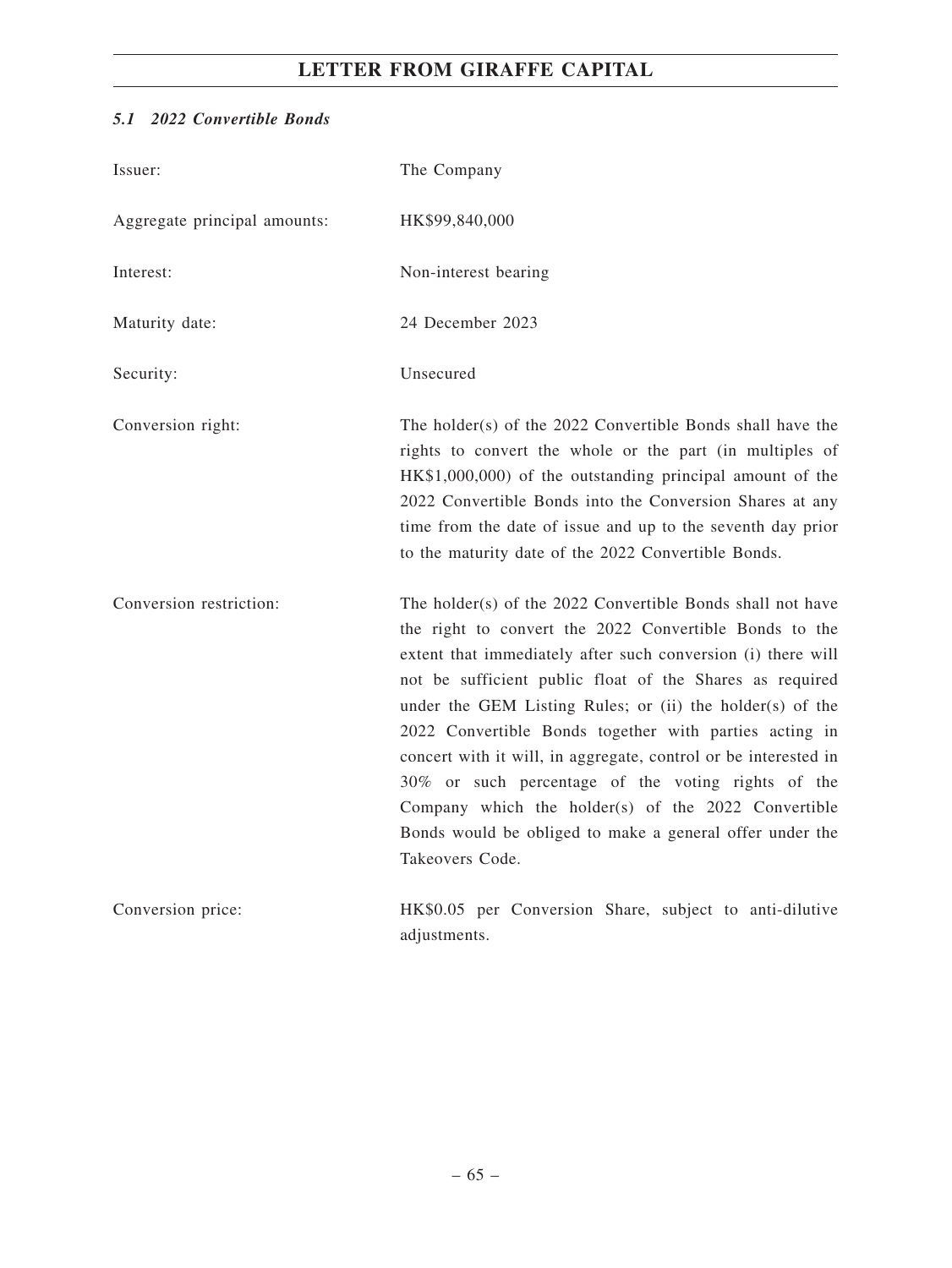Provision of adjustment to the Conversion Price:

The Conversion Price will be adjusted upon the occurrence of the following events:

(a) if and whenever there is an alternation of the number of issued Shares by reason of any consolidation, subdivision or reclassification, the Conversion Price shall be adjusted by multiplying the Conversion Price in force immediately prior to such alternation by the following fraction:

$$
\frac{A}{B}
$$

where:

 $A =$  the number of Shares in issue immediately before such alternation; and

 $B =$  the number of Shares in issue immediately after such alternation.

Such adjustment shall become effective from the close of business in Hong Kong on the business day immediately preceding the date on which the alternation takes effect.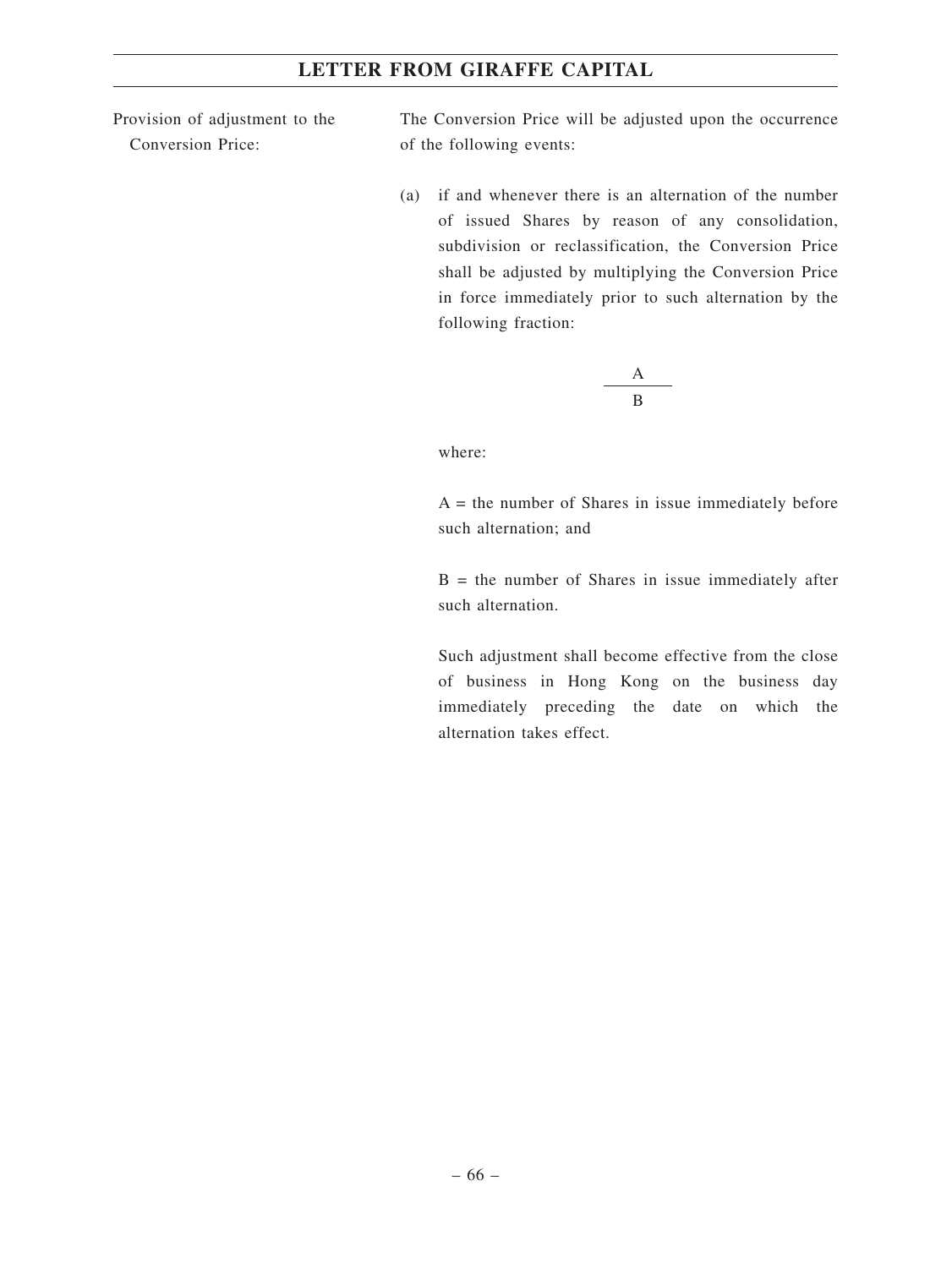(b) if and whenever the Company shall issue any Shares (excluding Shares paid up out of profits or reserves and issued in lieu in whole or in part of a cash dividend) credited as fully paid to the Shareholders by way of capitalisation of profits or reserves (including any share premium account or capital redemption reserve fund), the Conversion Price shall be adjusted by multiplying the Conversion Price in force immediately before such issue by the following fraction:

$$
\frac{\mathbf{C}}{\mathbf{D}}
$$

where:

 $C =$  the number of Shares in issue immediately before such issue; and

 $D =$  the number of Shares in issue immediately after such issue.

Each such adjustment shall become effective (if appropriate retroactively) from the commencement of the day next following the record date of such issue.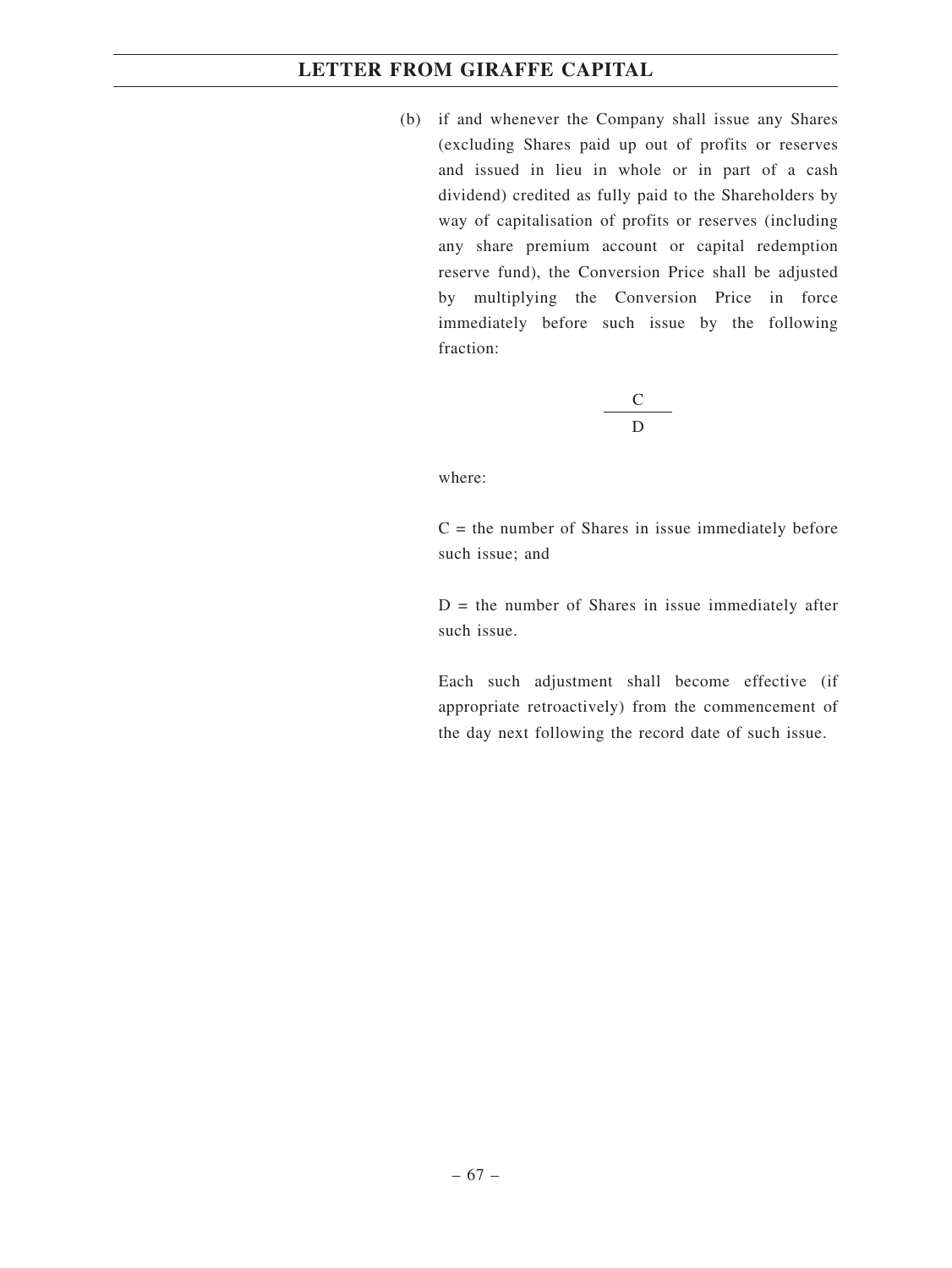(c) if and whenever the Company shall grant rights to Shareholder to acquire any cash assets of the Company or any subsidiaries of the Company, the Conversion Price shall be adjusted by multiplying the Conversion Price in force immediately before such grant of rights by the following fraction:

$$
\frac{E-F}{E}
$$

where:

 $E =$  the market price on the date on which the grant is publicly announced or (failing any such announcement) the date immediately preceding the date of such grant; and

 $F =$  the fair market value on the date of such announcement or (as the case may require) the immediately preceding date, as determined in good faith by an approved investment bank of such rights which is attributable to one Share.

Provided that:

- (i) if in opinion of the relevant approved investment bank, the use of the fair market value as aforesaid produces a result which is significantly inequitable, it may instead determine (and in such event the above formula shall be construed as if F meant) the amount of the said market price which should properly be attributed to the value of the rights; and
- (ii) the provisions of this sub-paragraph (c) shall not apply in relation to the issue of Shares paid out of profits or reserves and issued in lieu of a cash dividend.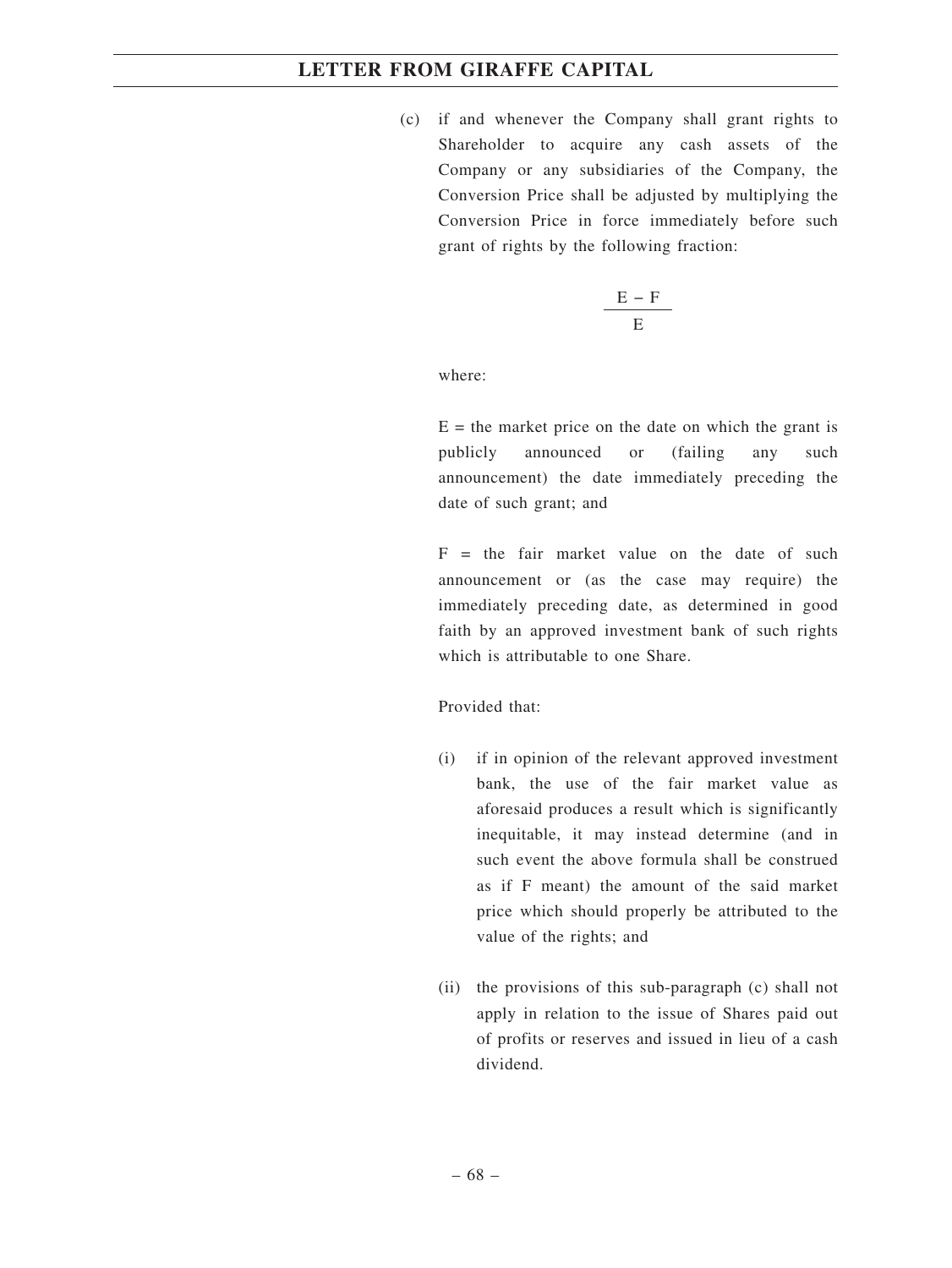Each such adjustment shall be effective (if appropriately retroactively) from the commencement of the day next following the record date for such grant.

(d) if and whenever the Company shall offer to the Shareholders new Shares for subscription by way of rights, or grant the Shareholders any options or warrants to subscribe for new Shares, at a price which is less than 80% of the market price at the date of the announcement of the terms of the offer or grant, the Conversion Price shall be adjusted by multiplying the Conversion Price in force immediately before the date of the announcement of such issue or grant by the following fraction:

$$
\frac{G + \frac{H \times I}{J}}{G + H}
$$

where:

 $G =$  the number of Shares in issue immediately before the date of such announcement;

H = the aggregate number of Shares so offered or granted for subscription; and

 $I =$  the sum of the amount (if any) payable for the right, option or warrant to subscribe for each new Share and the subscription price payable for each new Share; and

 $J =$  the market price of one Share on the trading day immediately prior to such announcement.

Such adjustment shall become effective (if appropriate retroactively) from the commencement date of the day next following the record date of such offer or grant.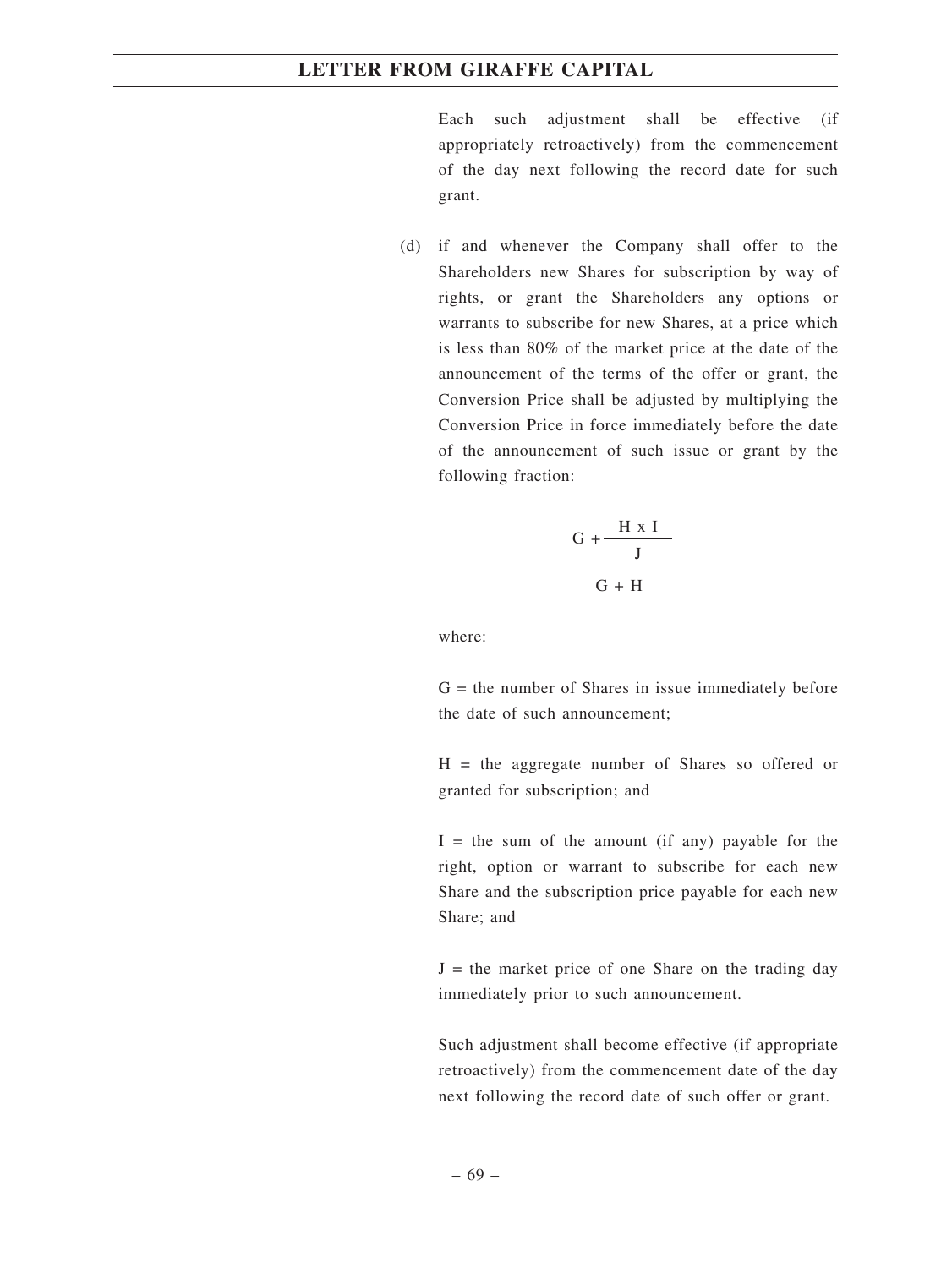(e) (i) if and whenever the Company shall issue wholly for cash any securities which by their terms are convertible into or exchangeable for or carry rights of subscription for new Shares, and the Total Effective Consideration per Share (as defined below) initially receivable for such securities is less than 80% of the market price at the date of the announcement of the terms of issue of such securities, the Conversion Price shall be adjusted by multiplying the Conversion Price in force immediately prior to the issue by the following fraction:

$$
\frac{A + B}{A + C}
$$

where:

 $A =$  the number of Shares in issue immediately before the date of the issue;

 $B =$  the number of Shares which the Total Effective Consideration for the securities issued would purchase at such market price; and

 $C =$  the number of Shares to be issued upon conversion or exchange of, or the exercise of the subscription right conferred by, such securities at the initial conversion or exchange rate or subscription price.

Such adjustment shall become effective (if appropriate retrospectively) from the close of business in Hong Kong on a business day next preceding whichever is the earlier of the date on which the issue is announced and the date on which the Company determines the conversion or exchange rate or subscription price.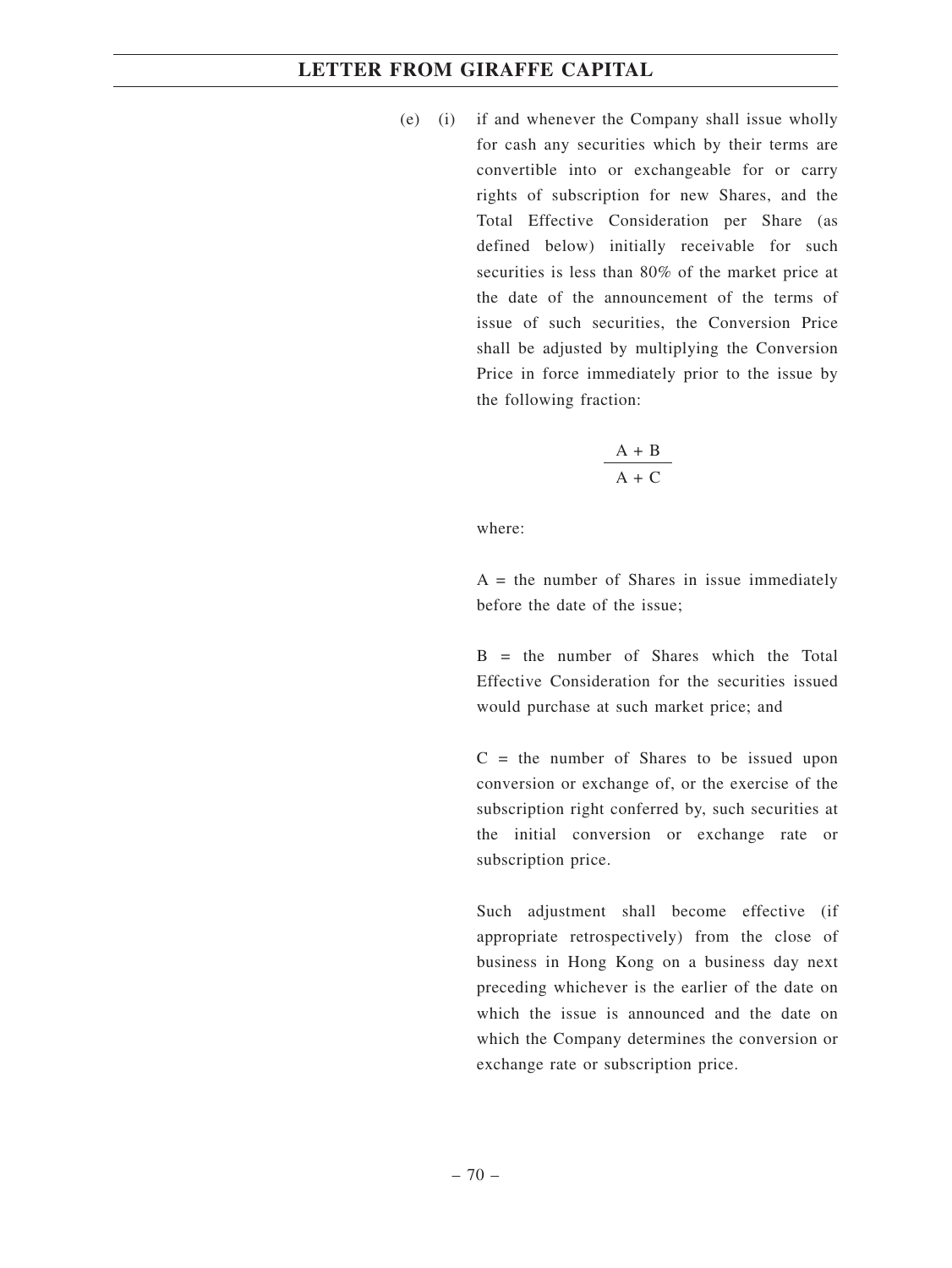(ii) if and whenever the rights of conversion or exchange or subscription attached to any such securities as mentioned in subparagraph  $(e)(i)$ above are modified so that the Total Effective Consideration per Share (as defined below) initially received for such securities shall be (1) reduced and (2) less than 80% of the market price at the date of the proposal to modify such rights of conversion or exchange or subscription, the Conversion Price shall be adjusted by multiplying the Conversion Price in force immediately prior to such modification by the following fraction:

$$
\frac{A + B}{A + C}
$$

where:

 $A =$  the sum of the number of Shares in issue immediately before the date of such modification;

 $B =$  the number of Shares which the Total Effective Consideration receivable for the securities issued at the modified conversion or exchange price would purchase at such market price; and

 $C =$  the number of Shares to be issued upon conversion or exchange of or the exercise of the subscription rights conferred by such securities at the modified conversion or exchange rate or subscription price.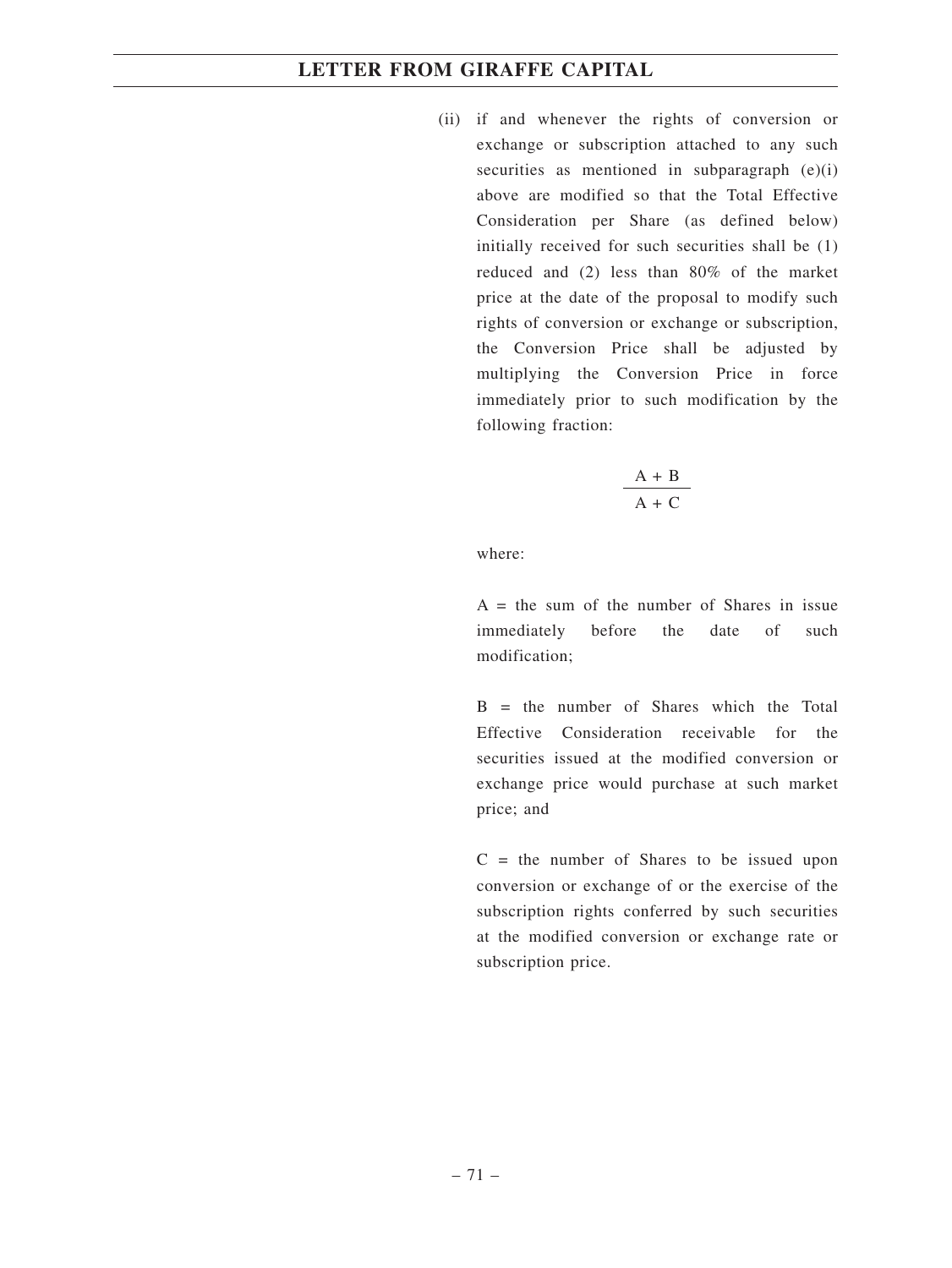Such adjustment shall become effective (if appropriate retrospectively) as at the date upon which such modification shall take effect. A right of conversion or exchange or subscription shall not be treated as modified for the foregoing purpose where it is adjusted to take into account of rights or capitalisation issues and other events normally giving rise to adjustment of conversion or exchange terms.

For the purpose of this sub-paragraph (e), the "**Total Effective Consideration**" receivable for the securities issued shall be deemed to be the consideration receivable by the Company for any such securities plus the additional minimum consideration (if any) to be received by the Company upon (and assuming) the conversion or exchange thereof or the exercise of such subscription rights, and the Total Effective Consideration per Share initially receivable for such securities shall be such aggregate consideration dividend by the number of Shares to be issued upon (and assuming) such conversion or exchange at the initial conversion or exchange rate or the exercise of such subscription rights at the initial subscription price, in each case without any deduction for any commissions, discounts or expenses paid, allowed or incurred in connection with the issue.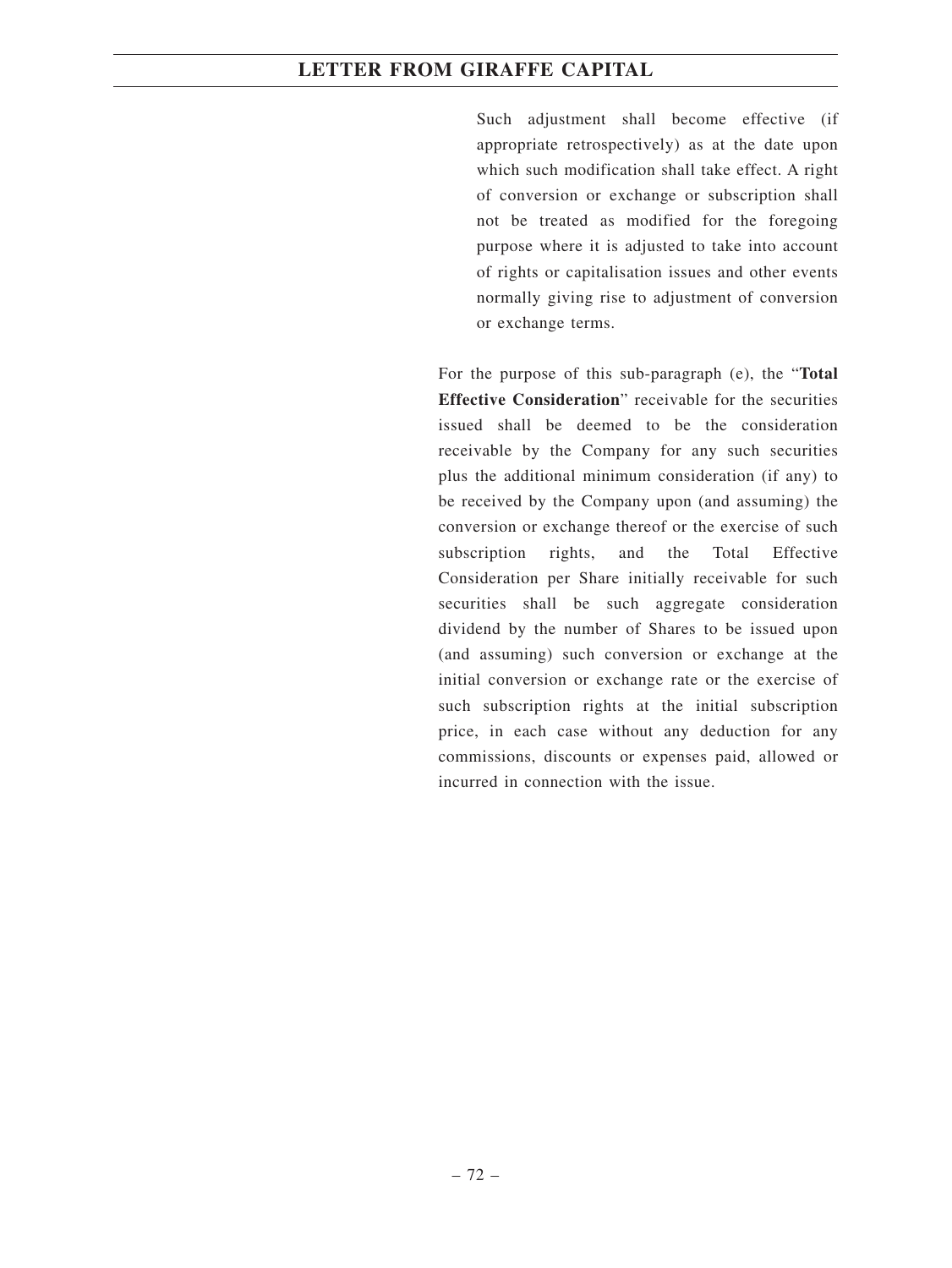(f) If and whenever the Company shall issue wholly for cash any Shares (excluding the circumstances as described under sub-paragraphs (d) and (e)) at a price per Share which is less than 80% of the market price at the date of the announcement of the terms of such issue, the Conversion Price shall be adjusted by multiplying the Conversion Price in force immediately before the date of such announcement by the following fraction:

$$
\frac{A + B}{A + C}
$$

where:

 $A =$  the number of Shares in issue immediately before the date of such announcement;

 $B =$  the number of Shares which the aggregate amount payable for the issue would purchase at such market price; and

 $C =$  the number of Shares so issued.

Such adjustment shall become effective on the date of the issue.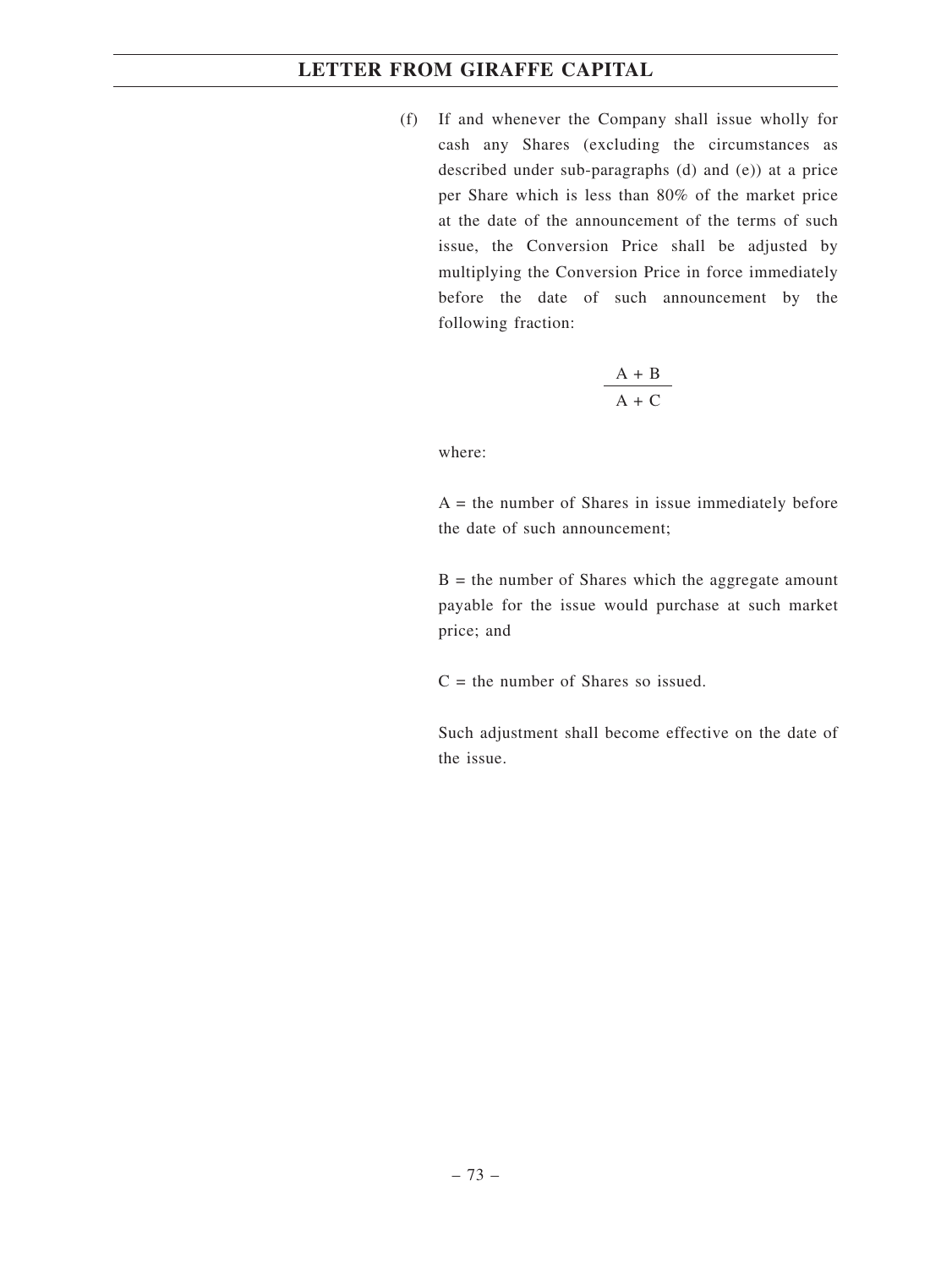- (g) if and whenever the Company shall issue Shares for the acquisition of assets at a Total Effective Consideration (as defined below) which is less than 80% of the market price (as defined below) at the date of the announcement of the terms of such issue, the Conversion Price shall be adjusted in such manner as may be determined by an approved investment bank. Such adjustment shall become effective on the date of issue. For the purpose of this subparagraph (g) "**Total Effective Consideration**" shall be the aggregate consideration credited as being paid for such Share by the Company on acquisition of the relevant asset without any deduction of any commission, discounts or expenses paid, allowed or incurred in connection with the issue thereof, and the "**Total Effective Consideration per Share**" shall be the Total Effective Consideration divided by the number of Shares issued as aforesaid.
- (h) if and whenever the Company shall make any capital distribution to the Shareholders (whether on a reduction of capital or otherwise), the Conversion Price in force immediately prior to such distribution shall be adjusted by multiplying it by the following fraction:

$$
\frac{E-F}{E}
$$

where:

 $E =$  the market price on the date on which the capital distribution or, as the case may be, the grant is publicly announced or (failing any such announcement) the date immediately preceding the date of the capital distribution; and

 $F =$  the fair market value on the day of such announcement or (as the case may require) the immediately preceding day, as determined in good faith by an approved investment bank of the capital distribution which is attributable to one Share.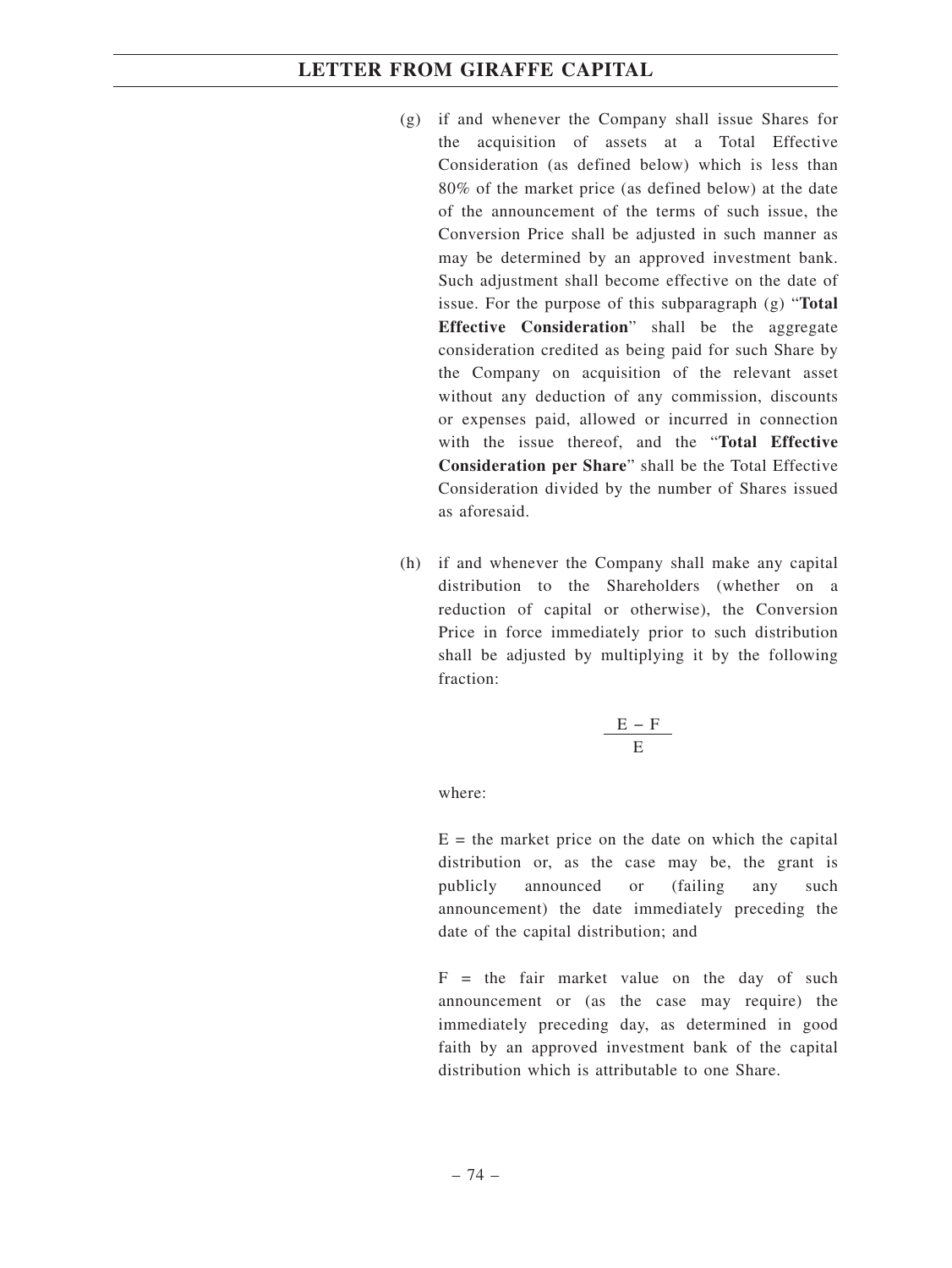Provided that:

- (i) if in the opinion of the relevant approved investment bank, the use of the fair market value as aforesaid produces a result which is significantly inequitable, it may instead determine (and in such event the above formula shall be construed as if F meant) the amount of the said market price which should properly be attributed to the value of the capital distribution; and
- (ii) the provisions of this sub-paragraph (h) shall not apply in relation to the issue of Shares paid out of profits or reserves and issued in lieu of a cash dividend.

Each such adjustment shall be effective (if appropriate retroactively) from the commencement of the day next following the record date for the capital distribution.

Ranking: The Conversion Shares, when allotted and issued, shall rank *pari passu* in all respects with all other existing Shares in issue on the date of the conversion notice and shall be entitled to all dividends, other distributions, interests and entitlements.

Transferability: Subject to the compliance with the GEM Listing Rules and other applicable laws and regulations, the 2022 Convertible Bonds may be transferred or assigned by the holder(s) of the 2022 Convertible Bonds in whole or in part in multiples of HK\$1,000,000 to any party provided that no transfer or assignment of the 2022 Convertible Bonds shall be made to any connected person of the Company (save and except for the associates of the holder(s) of the 2022 Convertible Bonds) without the prior consent of the Company.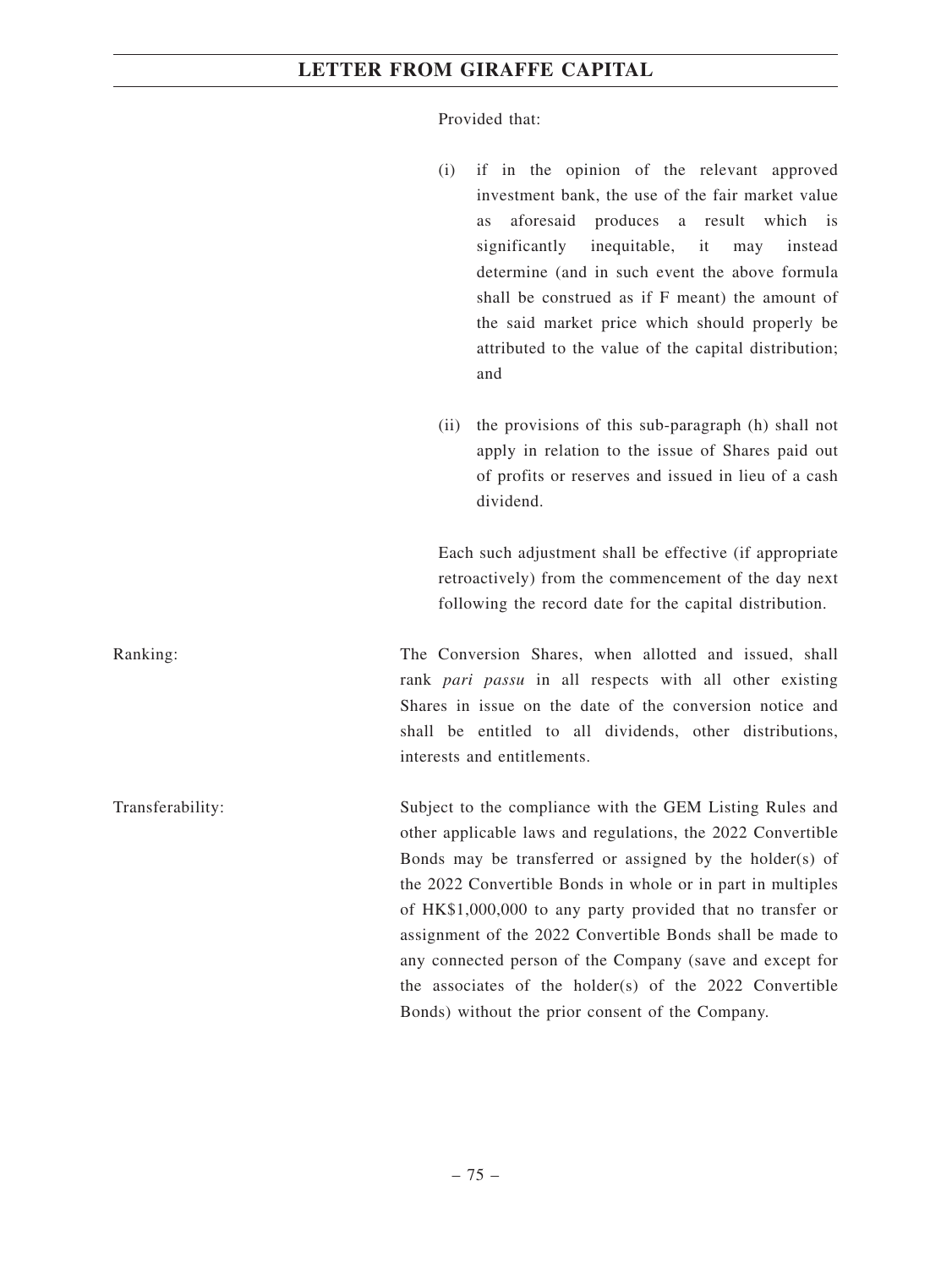| Redemption:       | Unless previously converted, the Company shall pay 105%<br>of the outstanding principal amount under the 2022<br>Convertible Bonds to the holder(s) of the 2022 Convertible<br>Bonds on the maturity date of the 2022 Convertible Bonds.                                                                                                                                                                                                                                                                                                                                                                                           |
|-------------------|------------------------------------------------------------------------------------------------------------------------------------------------------------------------------------------------------------------------------------------------------------------------------------------------------------------------------------------------------------------------------------------------------------------------------------------------------------------------------------------------------------------------------------------------------------------------------------------------------------------------------------|
| Early redemption: | The Company or any of its subsidiaries may at any time<br>prior to the maturity date redeem the 2022 Convertible<br>Bonds at any price as mutually agreed between the<br>Company or its relevant subsidiary and the holder(s) of the<br>2022 Convertible Bonds. The 2022 Convertible Bonds<br>redeemed will be cancelled forthwith.                                                                                                                                                                                                                                                                                                |
| Event of default: | Customary events of default                                                                                                                                                                                                                                                                                                                                                                                                                                                                                                                                                                                                        |
|                   | Upon the occurrence of an event of default, subject to a<br>special resolution passed by a majority of not less than<br>three-fourths of votes cast by the holder(s) of the $2022$<br>Convertible Bonds at a meeting of the holder(s) of the 2022<br>Convertible Bonds or a written resolution signed by the<br>holder(s) of the 2022 Convertible Bonds which amounted<br>to three-fourths of the then outstanding principal amounts<br>of the 2022 Convertible Bonds, the 2022 Convertible Bonds<br>shall become immediately repayable at a redemption<br>premium calculated with reference to an annual rate of<br>return of 6%. |
|                   | Interest shall be chargeable on any amount outstanding<br>from the 2022 Convertible Bonds from the date of the<br>event of default until the actual date of payment.                                                                                                                                                                                                                                                                                                                                                                                                                                                               |
| Voting rights:    | The 2022 Convertible Bonds shall not carry any voting<br>rights.                                                                                                                                                                                                                                                                                                                                                                                                                                                                                                                                                                   |
| Listing:          | No application will be made by the Company for the listing<br>of the 2022 Convertible Bonds on the Stock Exchange.<br>Application will be made by the Company to the GEM<br>Listing Committee for the listing of, and permission to deal<br>in, the Conversion Shares.                                                                                                                                                                                                                                                                                                                                                             |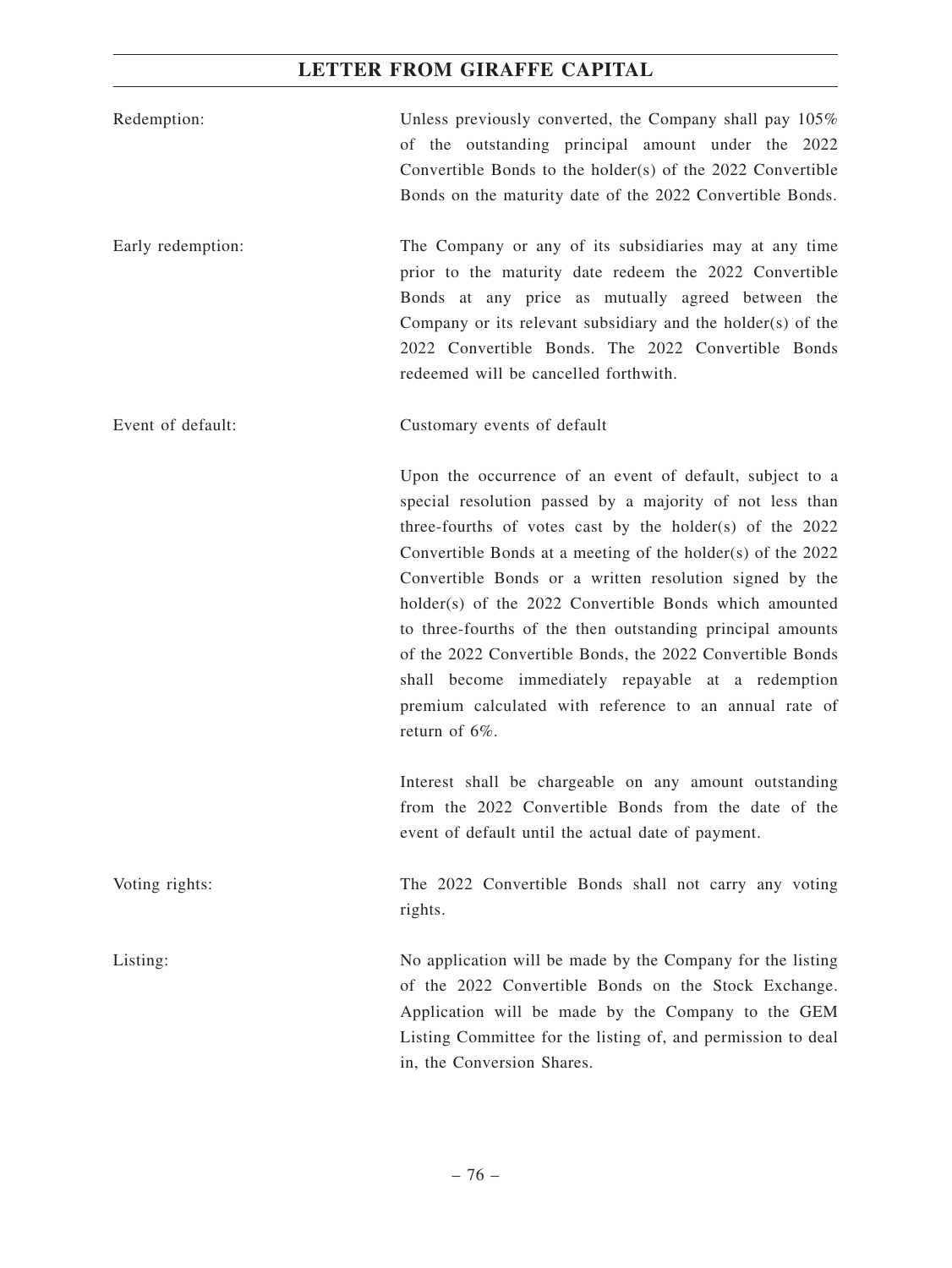Save as disclosed below, there is no other major changes in the terms of the 2014 Convertible Bonds as compared to the 2022 Convertible Bonds:

- (i) the maturity date of the 2014 Convertible Bonds shall be 24 June 2022 and the maturity date of the 2022 Convertible Bonds shall be 24 December 2023;
- (ii) the initial conversion price of the 2014 Convertible Bonds was HK\$0.35 per conversion share which has been adjusted to the current conversion price of HK\$1.75 per conversion share, and the initial Conversion Price of the 2022 Convertible Bonds shall be HK\$0.05 per Conversion Share; and
- (iii) the conversion period for the 2014 Convertible Bonds shall end on the seventh day prior to the maturity date of the 2014 Convertible Bonds, and the conversion period for the 2022 Convertible Bonds shall end on the seventh day prior to the maturity date of the 2022 Convertible Bonds.

On the assumption that the 2022 Convertible Bonds would be converted into Conversion Shares in full at the initial Conversion Price, 1,996,800,000 Conversion Shares will be issued, representing (1) approximately 197.35% of the existing issued share capital of the Company, (2) approximately 66.37% of the issued share capital of the Company as to be enlarged by the allotment and issue of the Conversion Shares upon full conversion of the 2022 Convertible Bonds (assuming that no Conversion Shares to be allotted and issued under the 2023 Convertible Bonds), and (3) approximately 29.73% of the issued share capital of the Company as to be enlarged by the allotment and issue of the Conversion Shares upon full conversion of the 2022 Convertible Bonds and the 2023 Convertible Bonds.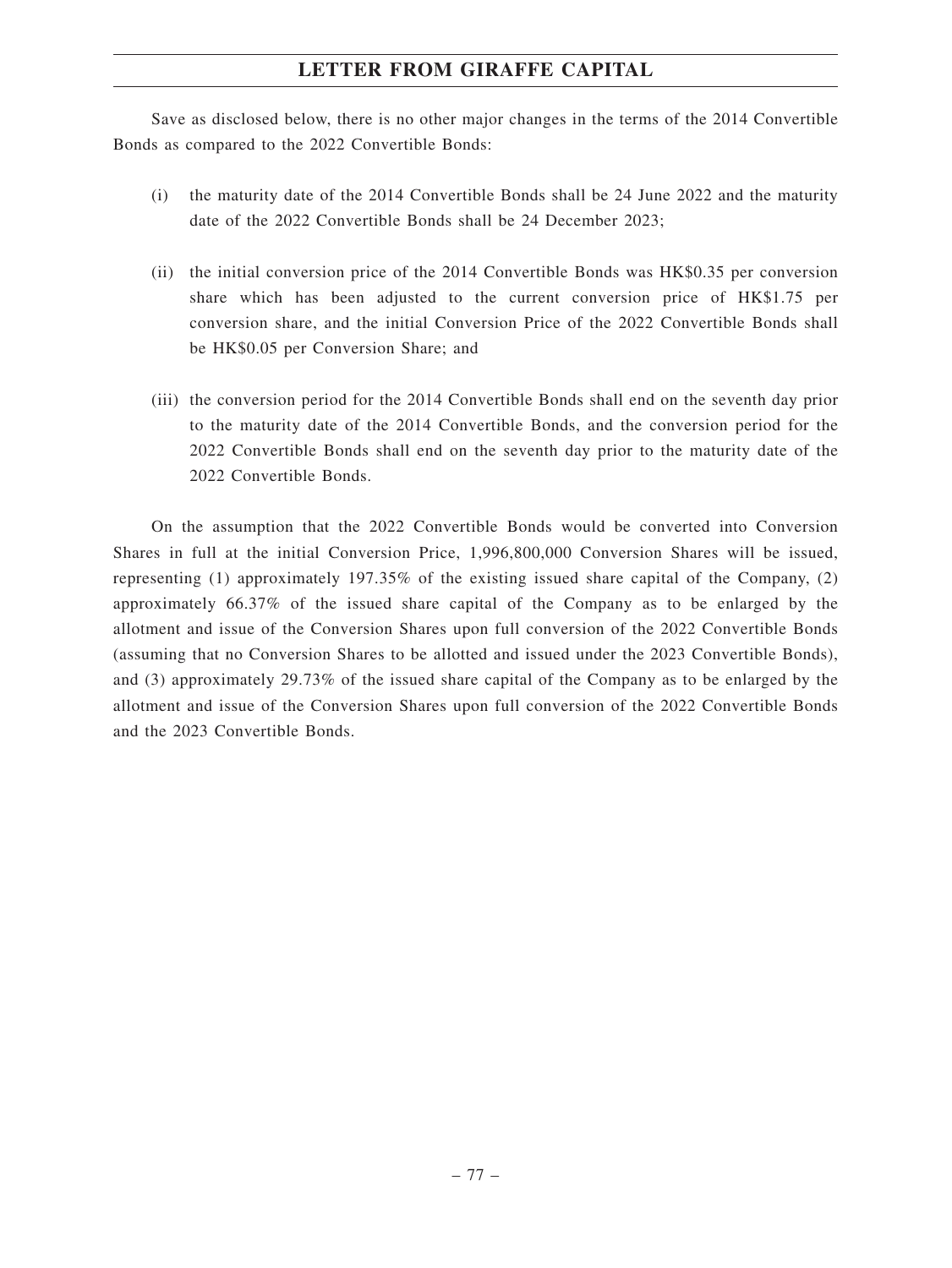# *5.2 2023 Convertible Bonds*

| Issuer:                      | The Company                                                                                                                                                                                                                                                                                                                                                                                                                                                                                                                                                                                                                         |
|------------------------------|-------------------------------------------------------------------------------------------------------------------------------------------------------------------------------------------------------------------------------------------------------------------------------------------------------------------------------------------------------------------------------------------------------------------------------------------------------------------------------------------------------------------------------------------------------------------------------------------------------------------------------------|
| Aggregate principal amounts: | HK\$185,400,000                                                                                                                                                                                                                                                                                                                                                                                                                                                                                                                                                                                                                     |
| Interest:                    | Non-interest bearing                                                                                                                                                                                                                                                                                                                                                                                                                                                                                                                                                                                                                |
| Maturity date:               | 5 August 2024                                                                                                                                                                                                                                                                                                                                                                                                                                                                                                                                                                                                                       |
| Security:                    | Unsecured                                                                                                                                                                                                                                                                                                                                                                                                                                                                                                                                                                                                                           |
| Conversion right:            | The holder(s) of the 2023 Convertible Bonds shall have the<br>rights to convert the whole or the part (in multiples of<br>HK\$1,000,000) of the outstanding principal amount of the<br>2023 Convertible Bonds into the Conversion Shares at any<br>time from the date of issue and up to the seventh day prior<br>to the maturity date of the 2023 Convertible Bonds.                                                                                                                                                                                                                                                               |
| Conversion restriction:      | The holder(s) of the 2023 Convertible Bonds shall not have<br>the right to convert the 2023 Convertible Bonds to the<br>extent that immediately after such conversion (i) there will<br>not be sufficient public float of the Shares as required<br>under the GEM Listing Rules; or (ii) the holder(s) of the<br>2023 Convertible Bonds together with parties acting in<br>concert with it will, in aggregate, control or be interested in<br>30% or such percentage of the voting rights of the<br>Company which the holder of the 2023 Convertible Bonds<br>would be obliged to make a general offer under the<br>Takeovers Code. |
| Conversion price:            | HK\$0.05 per Conversion Share, subject to anti-dilutive<br>adjustments.                                                                                                                                                                                                                                                                                                                                                                                                                                                                                                                                                             |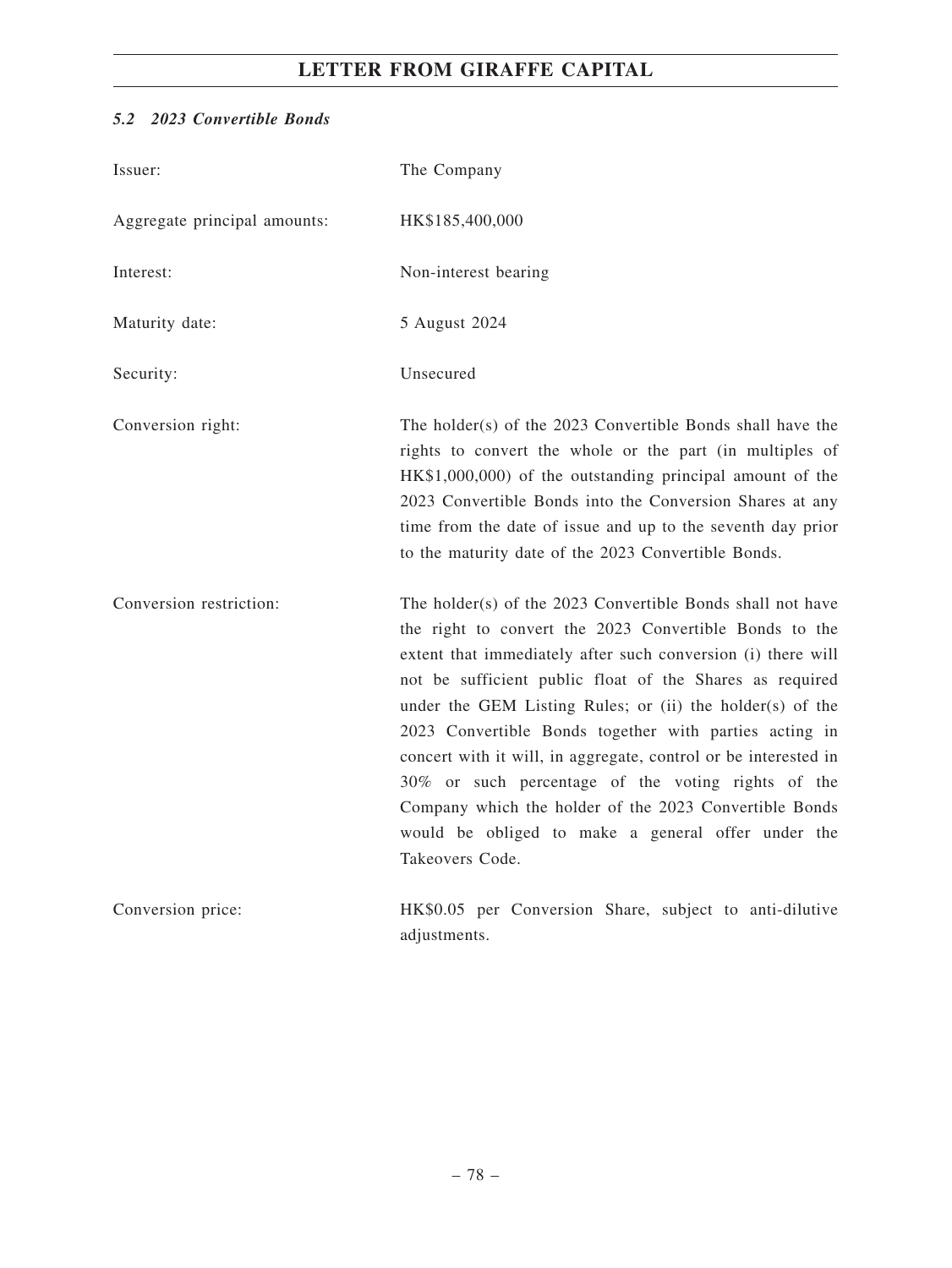Provision of adjustment to the Conversion Price:

The Conversion Price will be adjusted upon the occurrence of the following events:

(a) if and whenever there is an alternation of the number of issued Shares by reason of any consolidation, subdivision or reclassification, the Conversion Price shall be adjusted by multiplying the Conversion Price in force immediately prior to such alternation by the following fraction:

$$
\frac{A}{B}
$$

where:

 $A =$  the number of Shares in issue immediately before such alternation; and

 $B =$  the number of Shares in issue immediately after such alternation.

Such adjustment shall become effective from the close of business in Hong Kong on the business day immediately preceding the date on which the alternation takes effect.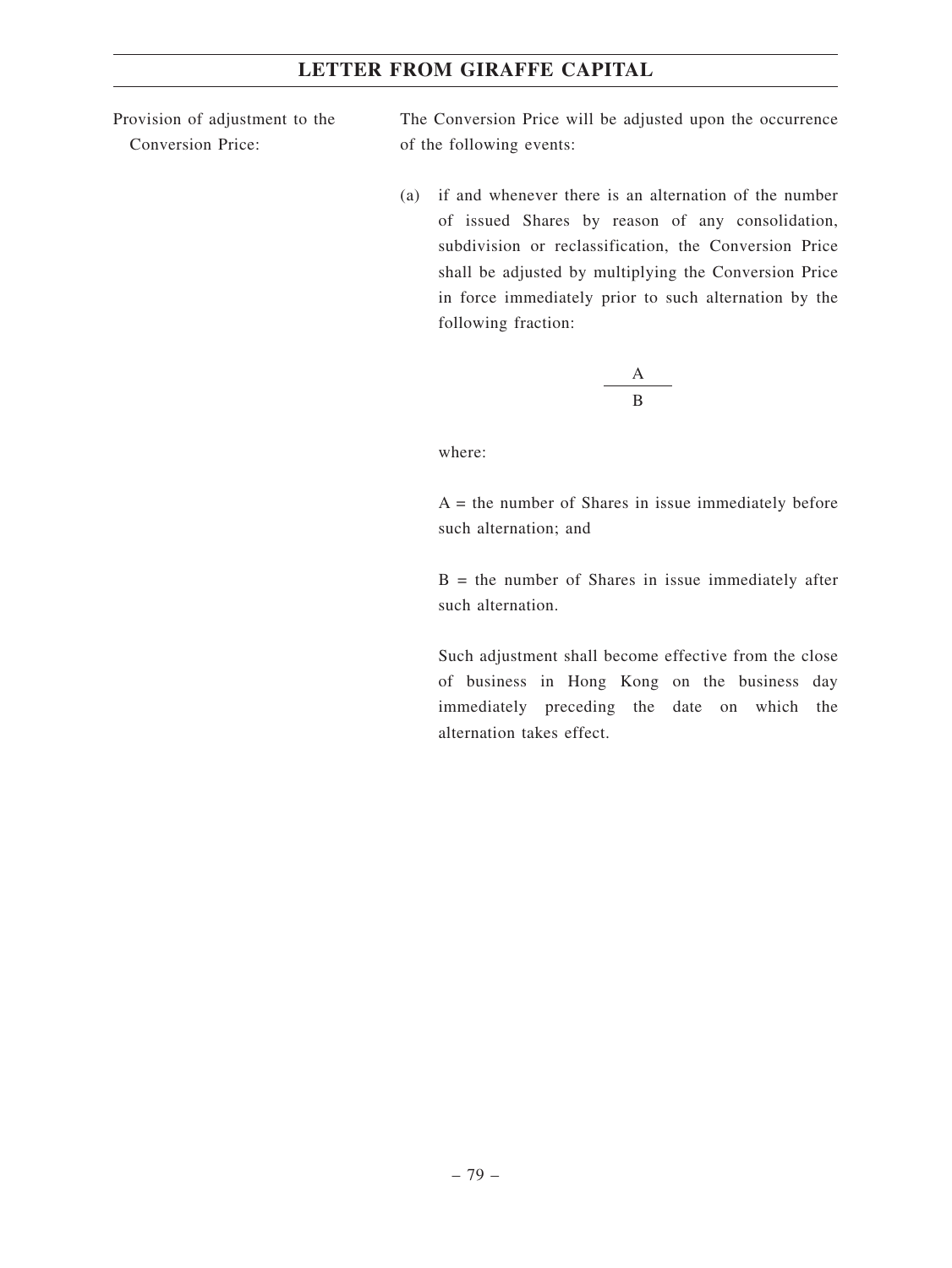(b) if and whenever the Company shall issue any Shares (excluding Shares paid up out of profits or reserves and issued in lieu in whole or in part of a cash dividend) credited as fully paid to the Shareholders by way of capitalisation of profits or reserves (including any share premium account or capital redemption reserve fund), the Conversion Price shall be adjusted by multiplying the Conversion Price in force immediately before such issue by the following fraction:

$$
\frac{\mathbf{C}}{\mathbf{D}}
$$

where:

 $C =$  the number of Shares in issue immediately before such issue; and

 $D =$  the number of Shares in issue immediately after such issue.

Each such adjustment shall become effective (if appropriate retroactively) from the commencement of the day next following the record date of such issue.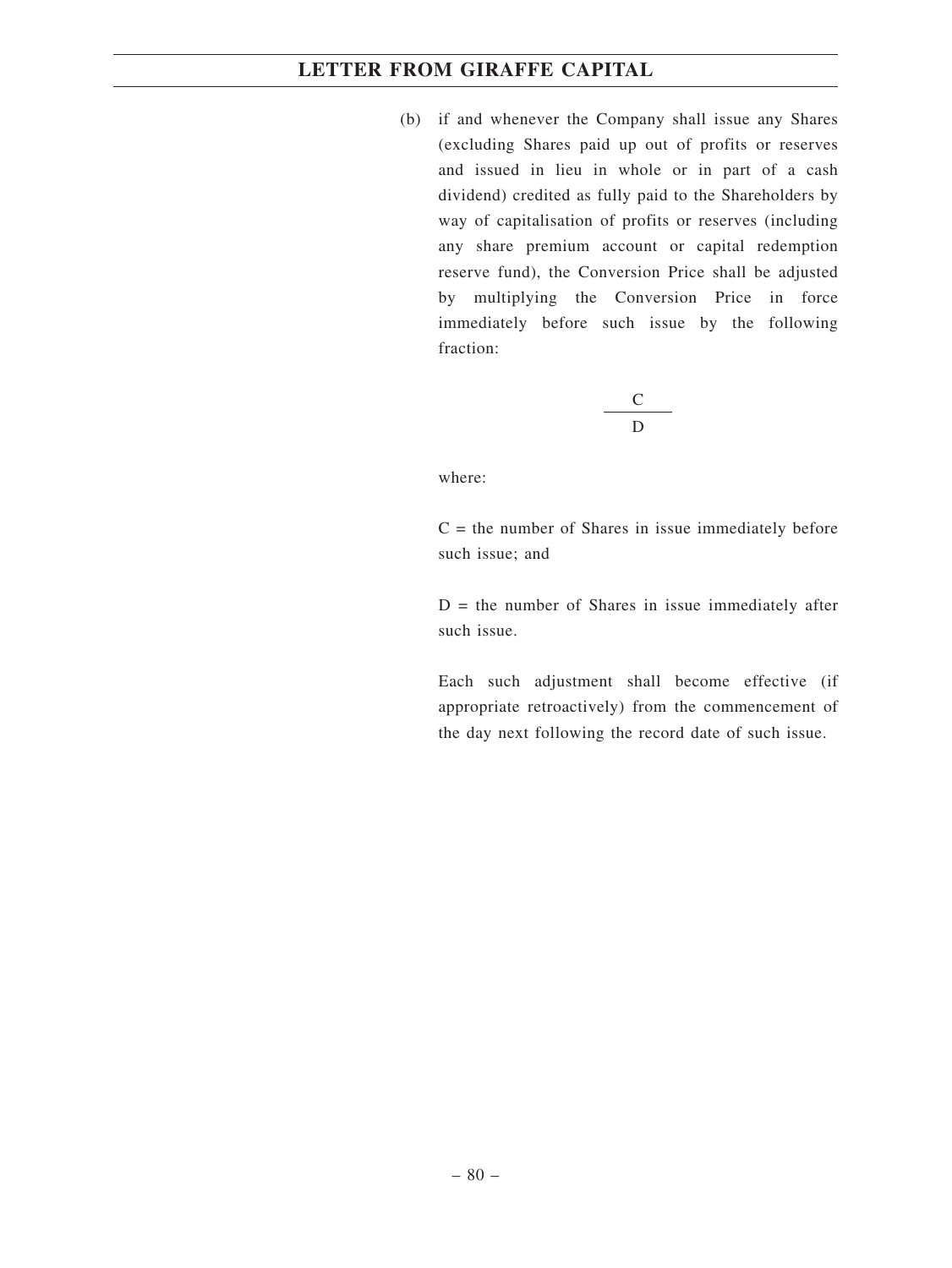(c) if and whenever the Company shall grant rights to Shareholder to acquire any cash assets of the Company or any subsidiaries of the Company, the Conversion Price shall be adjusted by multiplying the Conversion Price in force immediately before such grant of rights by the following fraction:

$$
\frac{E-F}{E}
$$

where:

 $E =$  the market price on the date on which the grant is publicly announced or (failing any such announcement) the date immediately preceding the date of such grant; and

 $F =$  the fair market value on the date of such announcement or (as the case may require) the immediately preceding date, as determined in good faith by an approved investment bank of such rights which is attributable to one Share.

Provided that:

- (i) if in opinion of the relevant approved investment bank, the use of the fair market value as aforesaid produces a result which is significantly inequitable, it may instead determine (and in such event the above formula shall be construed as if F meant) the amount of the said market price which should properly be attributed to the value of the rights; and
- (ii) the provisions of this sub-paragraph (c) shall not apply in relation to the issue of Shares paid out of profits or reserves and issued in lieu of a cash dividend.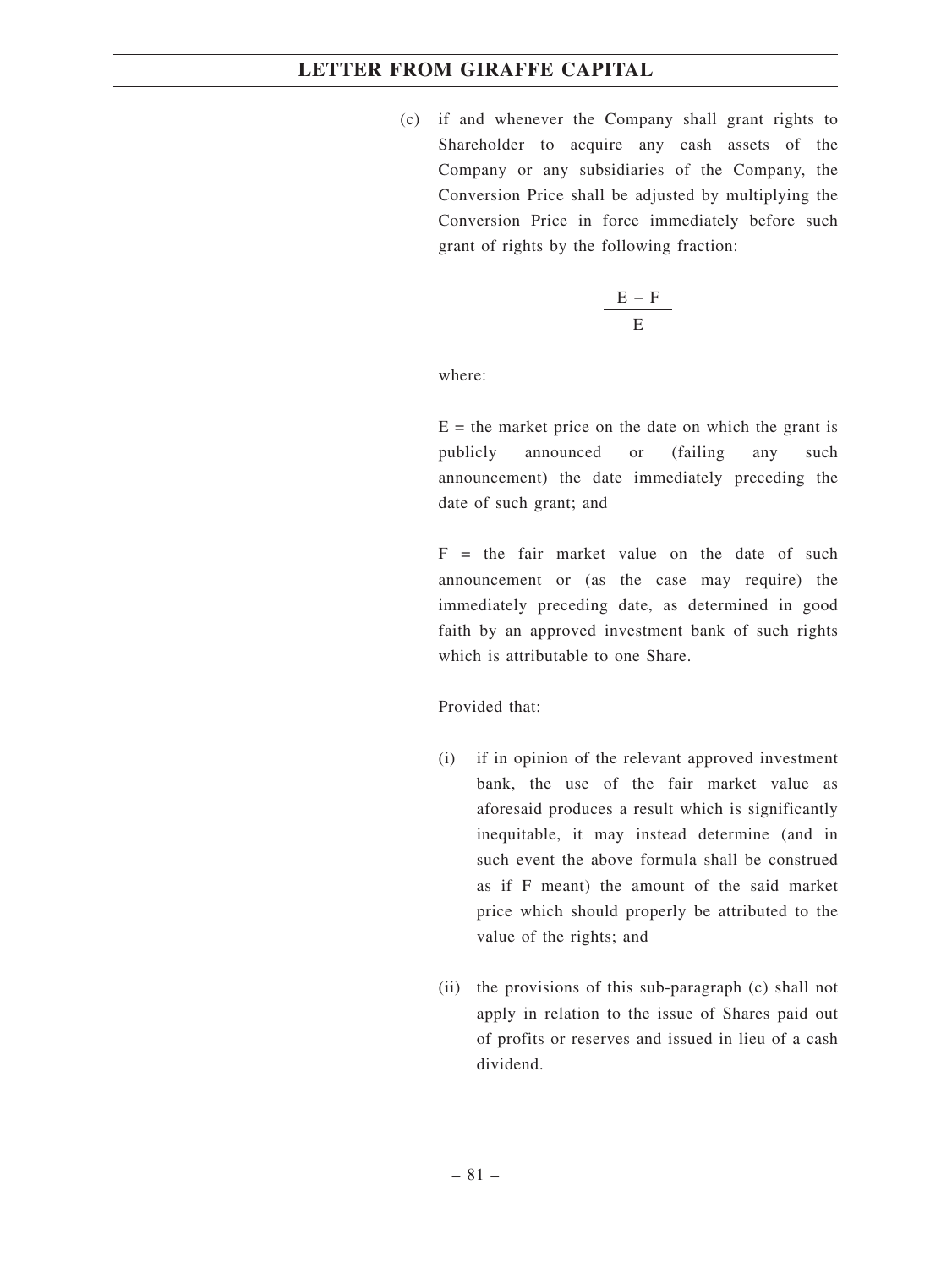Each such adjustment shall be effective (if appropriately retroactively) from the commencement of the day next following the record date for such grant.

(d) if and whenever the Company shall offer to the Shareholders new Shares for subscription by way of rights, or grant the Shareholders any options or warrants to subscribe for new Shares, at a price which is less than 80% of the market price at the date of the announcement of the terms of the offer or grant, the Conversion Price shall be adjusted by multiplying the Conversion Price in force immediately before the date of the announcement of such issue or grant by the following fraction:

$$
\frac{G + \frac{H \times I}{J}}{G + H}
$$

where:

 $G =$  the number of Shares in issue immediately before the date of such announcement;

H = the aggregate number of Shares so offered or granted for subscription; and

 $I =$  the sum of the amount (if any) payable for the right, option or warrant to subscribe for each new Share and the subscription price payable for each new Share; and

 $J =$  the market price of one Share on the trading day immediately prior to such announcement.

Such adjustment shall become effective (if appropriate retroactively) from the commencement date of the day next following the record date of such offer or grant.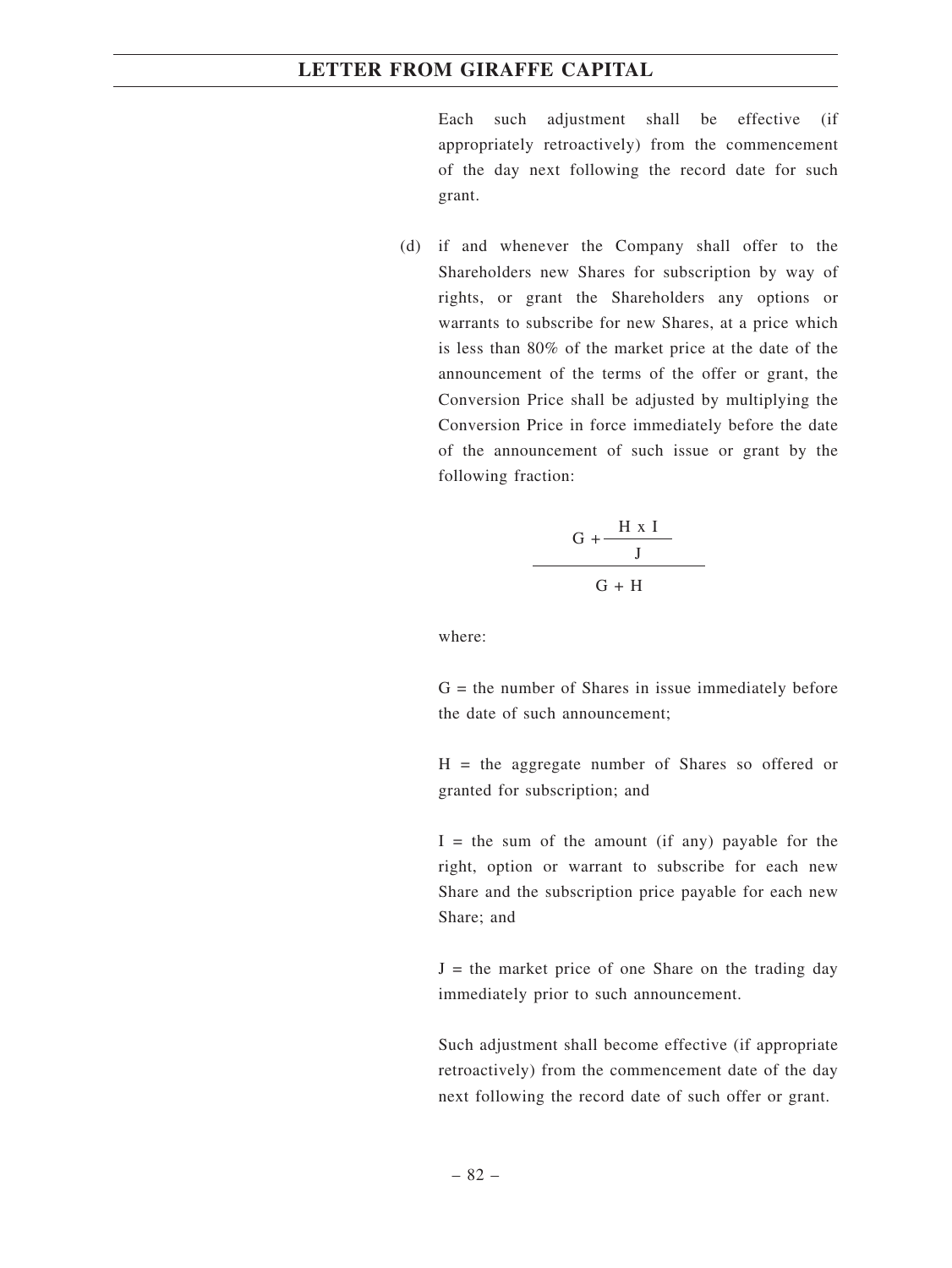(e) (i) if and whenever the Company shall issue wholly for cash any securities which by their terms are convertible into or exchangeable for or carry rights of subscription for new Shares, and the Total Effective Consideration per Share (as defined below) initially receivable for such securities is less than 80% of the market price at the date of the announcement of the terms of issue of such securities, the Conversion Price shall be adjusted by multiplying the Conversion Price in force immediately prior to the issue by the following fraction:

$$
\frac{A + B}{A + C}
$$

where:

 $A =$  the number of Shares in issue immediately before the date of the issue;

 $B =$  the number of Shares which the Total Effective Consideration for the securities issued would purchase at such market price; and

 $C =$  the number of Shares to be issued upon conversion or exchange of, or the exercise of the subscription right conferred by, such securities at the initial conversion or exchange rate or subscription price.

Such adjustment shall become effective (if appropriate retrospectively) from the close of business in Hong Kong on a business day next preceding whichever is the earlier of the date on which the issue is announced and the date on which the Company determines the conversion or exchange rate or subscription price.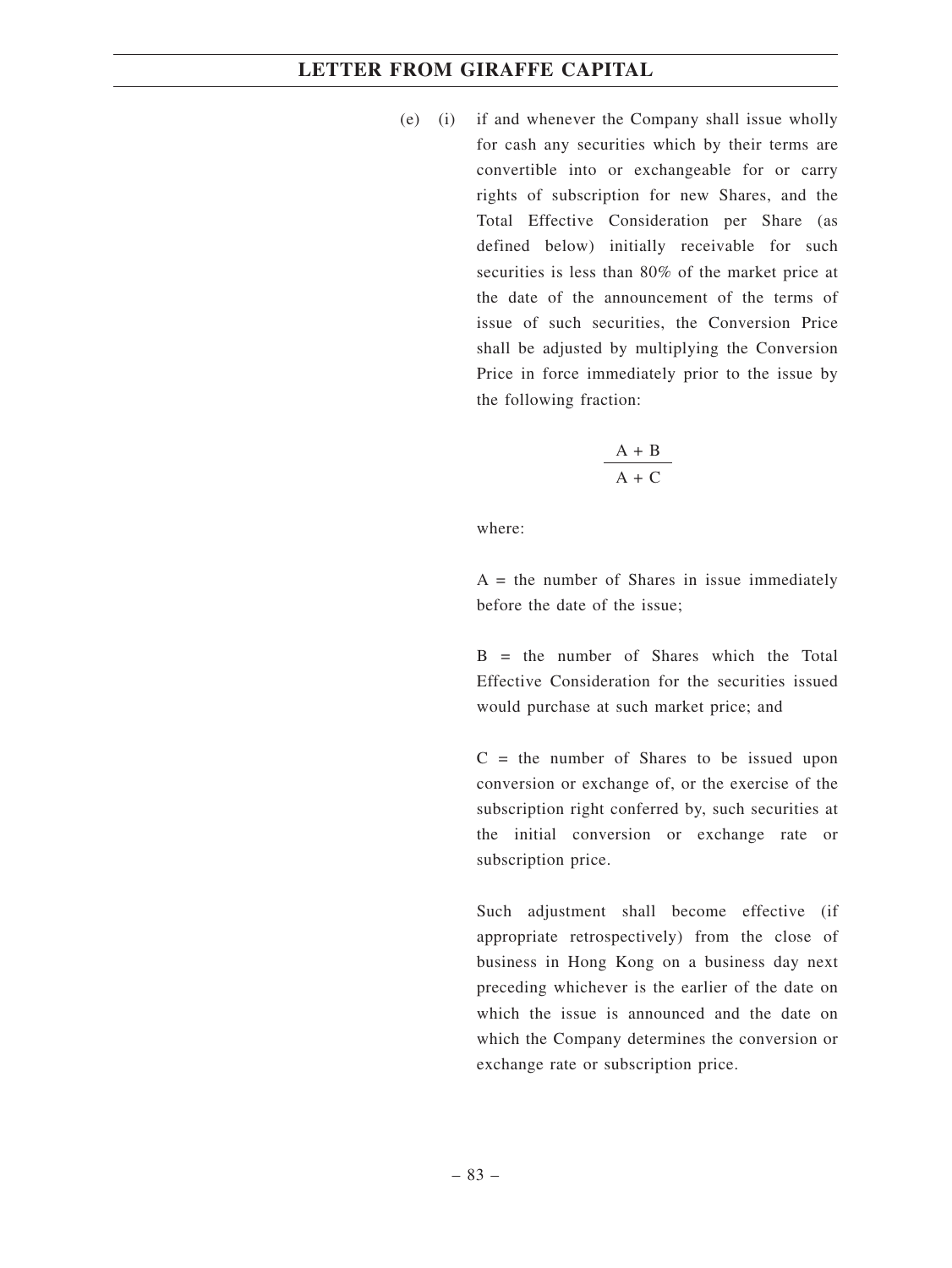(ii) if and whenever the rights of conversion or exchange or subscription attached to any such securities as mentioned in subparagraph  $(e)(i)$ above are modified so that the Total Effective Consideration per Share (as defined below) initially received for such securities shall be (1) reduced and (2) less than 80% of the market price at the date of the proposal to modify such rights of conversion or exchange or subscription, the Conversion Price shall be adjusted by multiplying the Conversion Price in force immediately prior to such modification by the following fraction:

$$
\frac{A + B}{A + C}
$$

where:

 $A =$  the sum of the number of Shares in issue immediately before the date of such modification;

 $B =$  the number of Shares which the Total Effective Consideration receivable for the securities issued at the modified conversion or exchange price would purchase at such market price; and

 $C =$  the number of Shares to be issued upon conversion or exchange of or the exercise of the subscription rights conferred by such securities at the modified conversion or exchange rate or subscription price.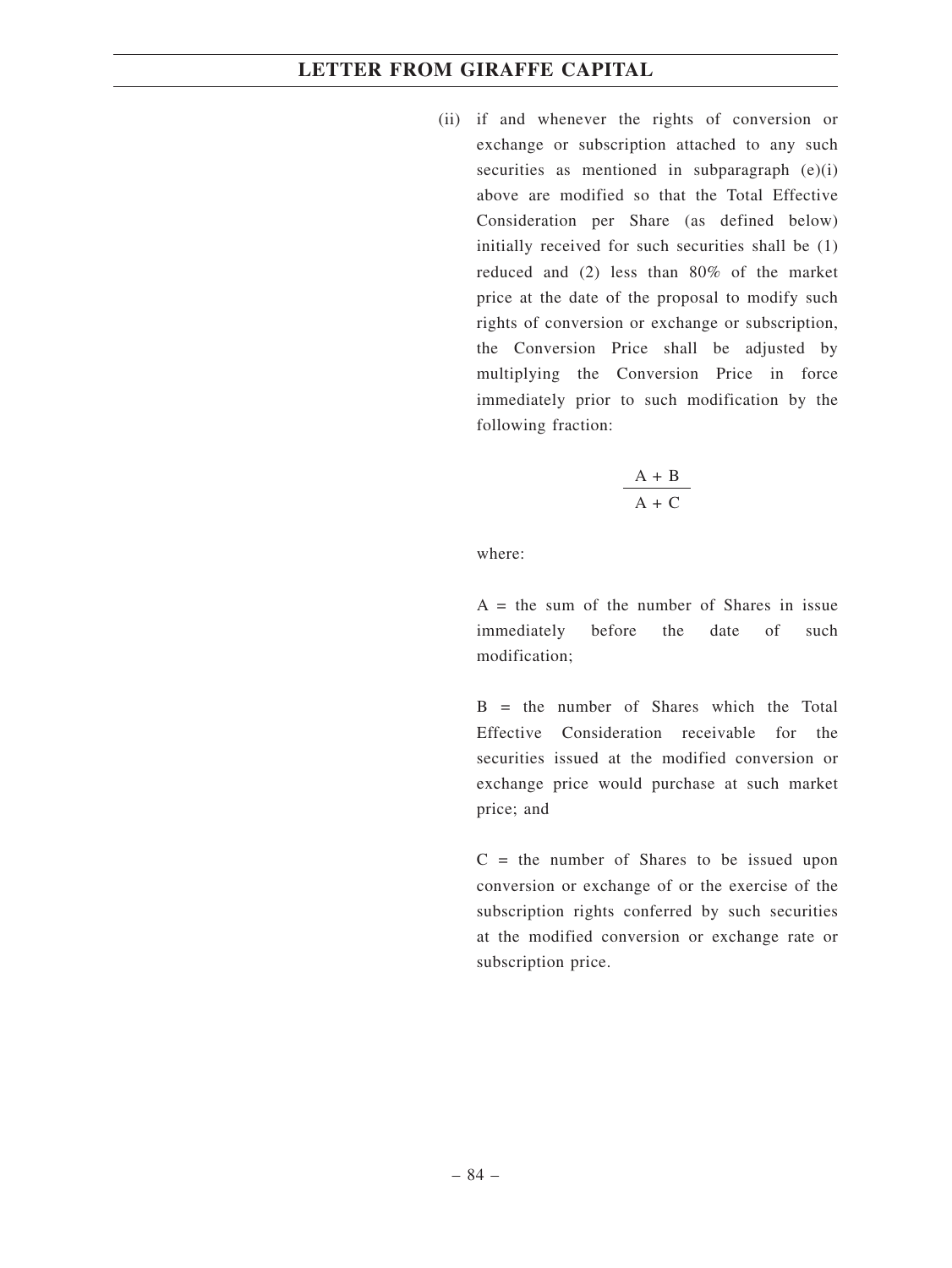Such adjustment shall become effective (if appropriate retrospectively) as at the date upon which such modification shall take effect. A right of conversion or exchange or subscription shall not be treated as modified for the foregoing purpose where it is adjusted to take into account of rights or capitalisation issues and other events normally giving rise to adjustment of conversion or exchange terms.

For the purpose of this sub-paragraph (e), the "**Total Effective Consideration**" receivable for the securities issued shall be deemed to be the consideration receivable by the Company for any such securities plus the additional minimum consideration (if any) to be received by the Company upon (and assuming) the conversion or exchange thereof or the exercise of such subscription rights, and the Total Effective Consideration per Share initially receivable for such securities shall be such aggregate consideration dividend by the number of Shares to be issued upon (and assuming) such conversion or exchange at the initial conversion or exchange rate or the exercise of such subscription rights at the initial subscription price, in each case without any deduction for any commissions, discounts or expenses paid, allowed or incurred in connection with the issue.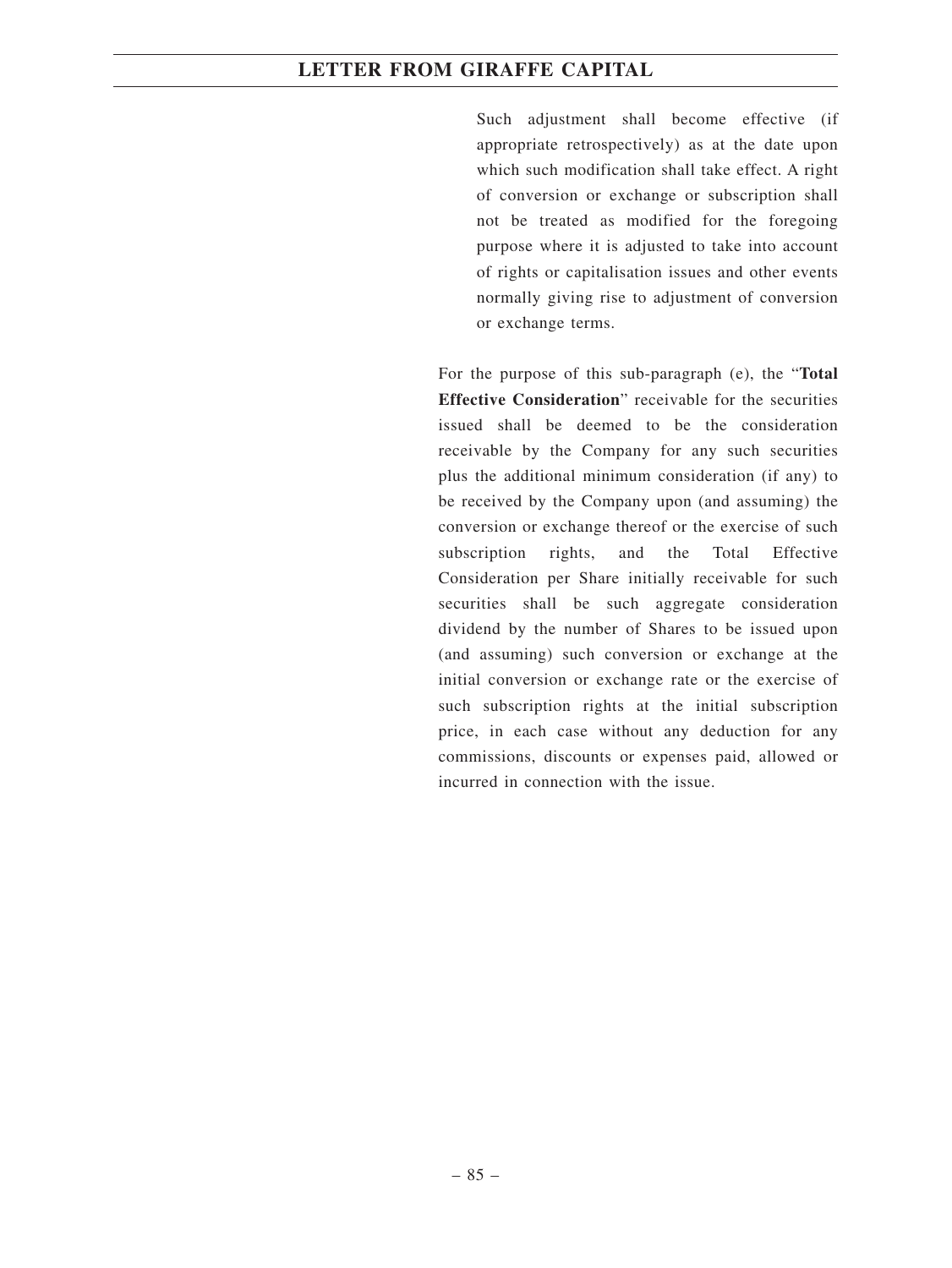(f) If and whenever the Company shall issue wholly for cash any Shares (excluding the circumstances as described under sub-paragraphs (d) and (e)) at a price per Share which is less than 80% of the market price at the date of the announcement of the terms of such issue, the Conversion Price shall be adjusted by multiplying the Conversion Price in force immediately before the date of such announcement by the following fraction:

$$
\frac{A + B}{A + C}
$$

where:

 $A =$  the number of Shares in issue immediately before the date of such announcement;

 $B =$  the number of Shares which the aggregate amount payable for the issue would purchase at such market price; and

 $C =$  the number of Shares so issued.

Such adjustment shall become effective on the date of the issue.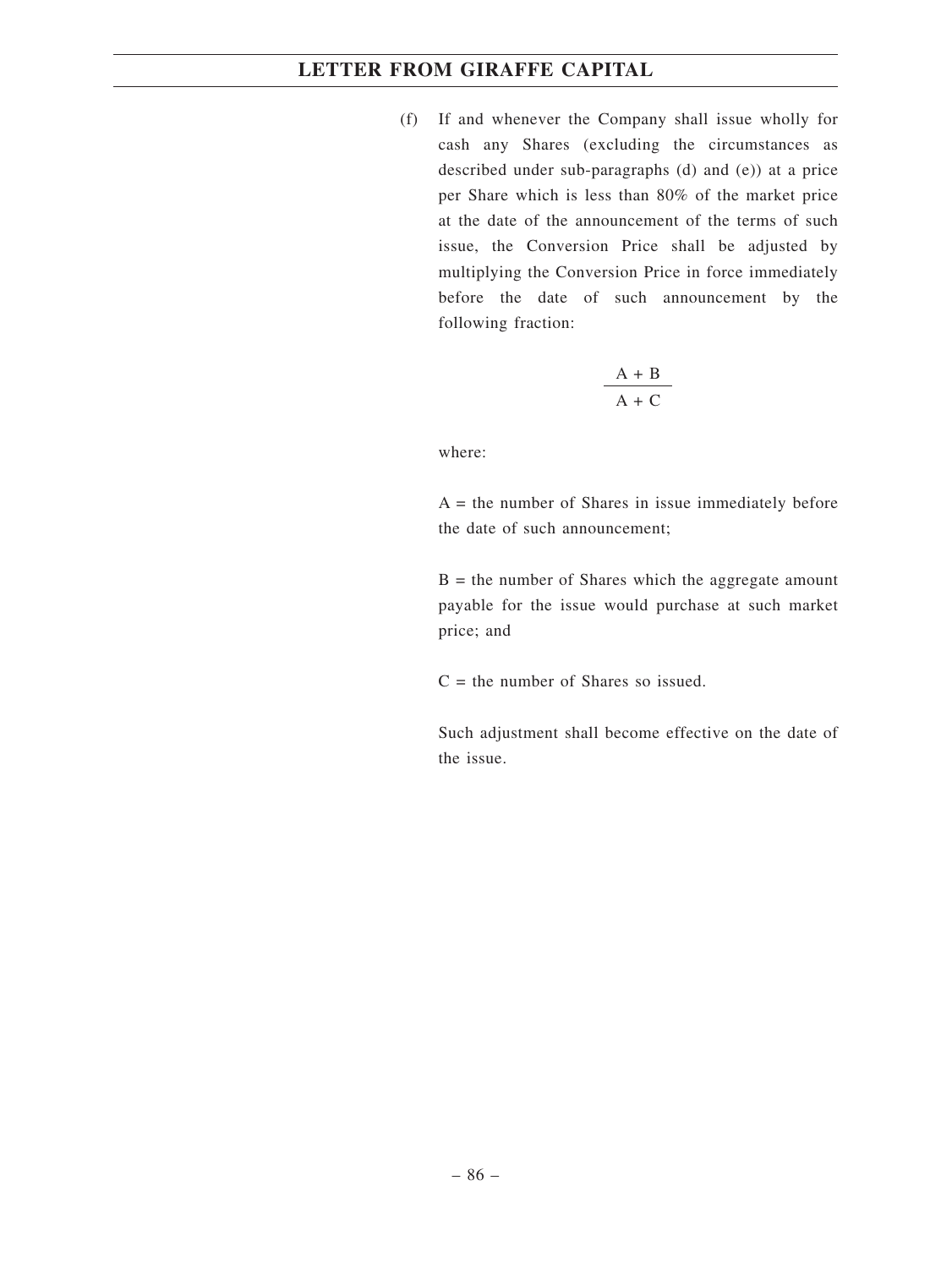- (g) if and whenever the Company shall issue Shares for the acquisition of assets at a Total Effective Consideration (as defined below) which is less than 80% of the market price (as defined below) at the date of the announcement of the terms of such issue, the Conversion Price shall be adjusted in such manner as may be determined by an approved investment bank. Such adjustment shall become effective on the date of issue. For the purpose of this subparagraph (g) "**Total Effective Consideration**" shall be the aggregate consideration credited as being paid for such Share by the Company on acquisition of the relevant asset without any deduction of any commission, discounts or expenses paid, allowed or incurred in connection with the issue thereof, and the "**Total Effective Consideration per Share**" shall be the Total Effective Consideration divided by the number of Shares issued as aforesaid.
- (h) if and whenever the Company shall make any capital distribution to the Shareholders (whether on a reduction of capital or otherwise), the Conversion Price in force immediately prior to such distribution shall be adjusted by multiplying it by the following fraction:

$$
\frac{E-F}{E}
$$

where:

 $E =$  the market price on the date on which the capital distribution is publicly announced or (failing any such announcement) the date immediately preceding the date of the capital distribution; and

 $F =$  the fair market value on the day of such announcement or (as the case may require) the immediately preceding day, as determined in good faith by an approved investment bank of the capital distribution which is attributable to one Share.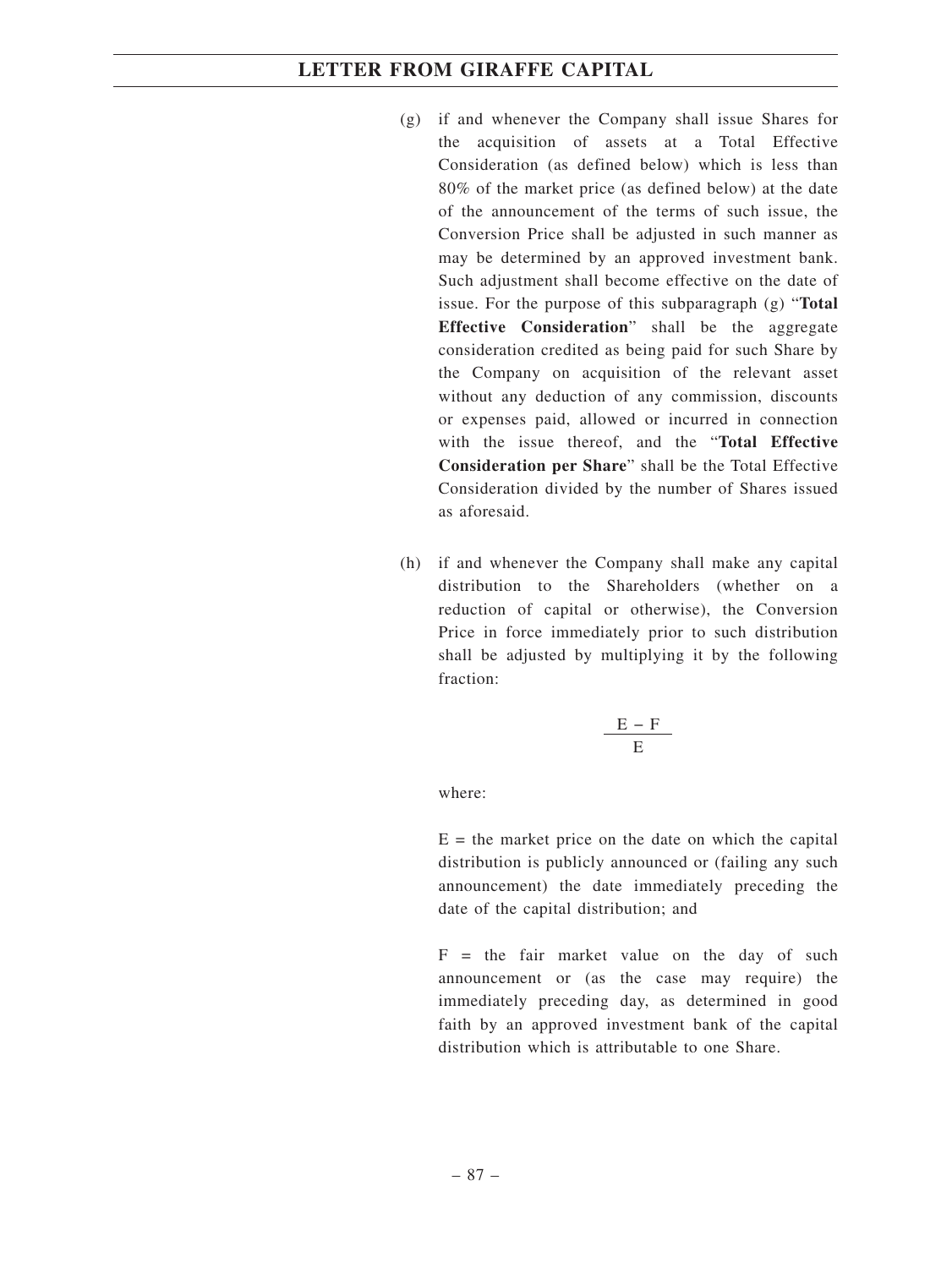Provided that:

- (i) if in the opinion of the relevant approved investment bank, the use of the fair market value as aforesaid produces a result which is significantly inequitable, it may instead determine (and in such event the above formula shall be construed as if F meant) the amount of the said market price which should properly be attributed to the value of the capital distribution; and
- (ii) the provisions of this sub-paragraph (h) shall not apply in relation to the issue of Shares paid out of profits or reserves and issued in lieu of a cash dividend.

Each such adjustment shall be effective (if appropriate retroactively) from the commencement of the day next following the record date for the capital distribution.

Ranking: The Conversion Shares, when allotted and issued, shall rank *pari passu* in all respects with all other existing Shares in issue on the date of the conversion notice and shall be entitled to all dividends, other distributions, interests and entitlements.

Transferability: Subject to the compliance with the GEM Listing Rules and other applicable laws and regulations, the 2023 Convertible Bonds may be transferred or assigned by the holder(s) of the 2023 Convertible Bonds in whole or in part in multiples of HK\$1,000,000 to any party provided that no transfer or assignment of the 2023 Convertible Bonds shall be made to any connected person of the Company (save and except for the associates of the holder(s) of the 2023 Convertible Bonds) without the prior consent of the Company.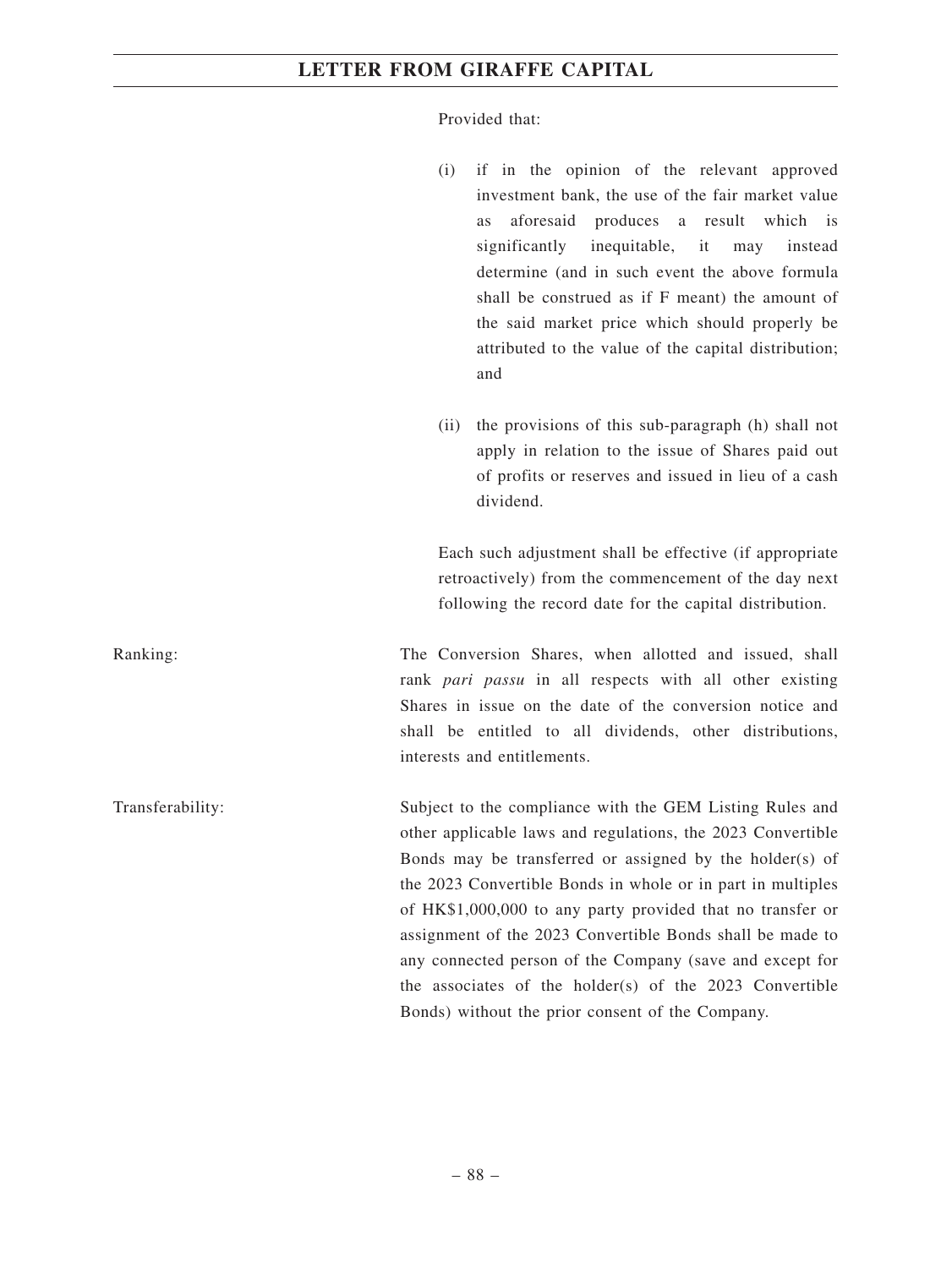| Redemption:       | Unless previously converted, the Company shall pay 105%<br>of the outstanding principal amount under the 2023<br>Convertible Bonds to the holder(s) of the 2023 Convertible<br>Bonds on the maturity date of the 2023 Convertible Bonds.                                                                                                                                                                                                                                                                                                                                                                                               |
|-------------------|----------------------------------------------------------------------------------------------------------------------------------------------------------------------------------------------------------------------------------------------------------------------------------------------------------------------------------------------------------------------------------------------------------------------------------------------------------------------------------------------------------------------------------------------------------------------------------------------------------------------------------------|
| Early redemption: | The Company or any of its subsidiaries may at any time<br>prior to the maturity date redeem the 2023 Convertible<br>Bonds at any price as mutually agreed between the<br>Company or its relevant subsidiary and the holder(s) of the<br>2023 Convertible Bonds. The 2023 Convertible Bonds<br>redeemed will be cancelled forthwith.                                                                                                                                                                                                                                                                                                    |
| Event of default: | Customary events of default                                                                                                                                                                                                                                                                                                                                                                                                                                                                                                                                                                                                            |
|                   | Upon the occurrence of an event of default, subject to a<br>special resolution passed by a majority of not less than<br>three-fourths of votes cast by the holder(s) of the $2023$<br>Convertible Bonds at a meeting of the holder(s) of the 2023<br>Convertible Bonds or a written resolution signed by the<br>holder(s) of the 2023 Convertible Bonds which amounted<br>to three-fourths of the then outstanding principal amounts<br>of the 2023 Convertible Bonds, the 2023 Convertible Bonds<br>shall become immediately repayable at a redemption<br>premium calculated with reference to an annual rate of<br>return of $6\%$ . |
|                   | Interest shall be chargeable on any amount outstanding<br>from the 2023 Convertible Bonds from the date of the<br>event of default until the actual date of payment.                                                                                                                                                                                                                                                                                                                                                                                                                                                                   |
| Voting rights:    | The 2023 Convertible Bonds shall not carry any voting<br>rights.                                                                                                                                                                                                                                                                                                                                                                                                                                                                                                                                                                       |
| Listing:          | No application will be made by the Company for the listing<br>of the 2023 Convertible Bonds on the Stock Exchange.<br>Application will be made by the Company to the GEM<br>Listing Committee for the listing of, and permission to deal<br>in, the Conversion Shares.                                                                                                                                                                                                                                                                                                                                                                 |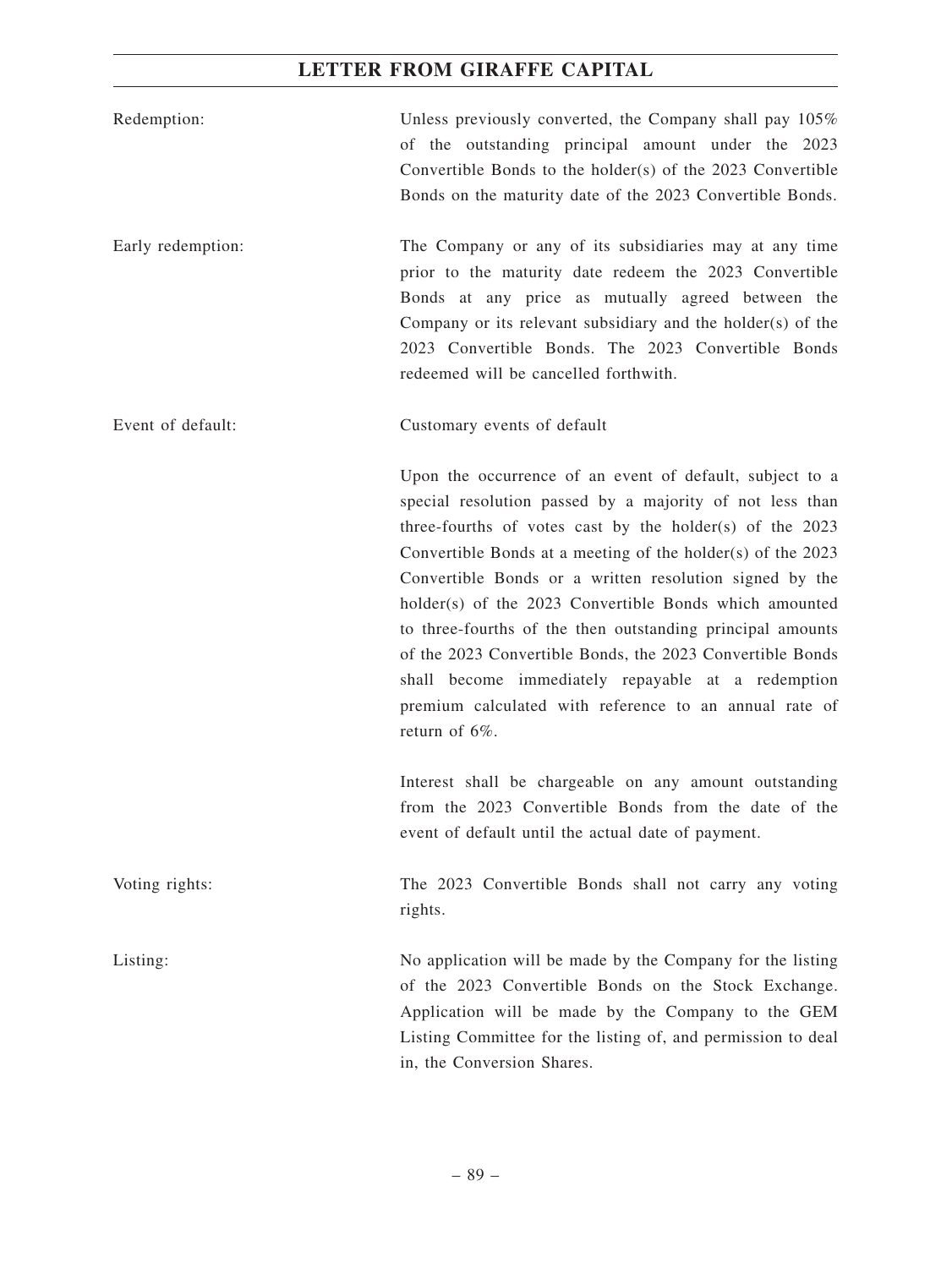Save as disclosed below, there is no other major changes in the terms of the 2015 Convertible Bonds as compared to the 2023 Convertible Bonds:

- (i) the maturity date of the 2015 Convertible Bonds shall be 5 February 2023 and the maturity date of the 2023 Convertible Bonds shall be 5 August 2024;
- (ii) the initial conversion price of the 2015 Convertible Bonds was HK\$0.35 per conversion share which has been adjusted to the current conversion price of HK\$1.75 per conversion share, and the initial Conversion Price of the 2023 Convertible Bonds shall be HK\$0.05 per Conversion Share; and
- (iii) the conversion period for the 2015 Convertible Bonds shall end on the seventh day prior to the maturity date of the 2015 Convertible Bonds, and the conversion period for the 2023 Convertible Bonds shall end on the seventh day prior to the maturity date of the 2023 Convertible Bonds.

On the assumption that the 2023 Convertible Bonds would be converted into Conversion Shares in full at the initial Conversion Price, 3,708,000,000 Conversion Shares will be issued, representing (1) approximately 366.47% of the existing issued share capital of the Company, (2) approximately 78.56% of the issued share capital of the Company as to be enlarged by the allotment and issue of the Conversion Shares upon full conversion of the 2023 Convertible Bonds (assuming that no Conversion Shares to be allotted and issued under the 2022 Convertible Bonds), and (3) approximately 55.21% of the issued share capital of the Company as to be enlarged by the allotment and issue of the Conversion Shares upon full conversion of the 2022 Convertible Bonds and the 2023 Convertible Bonds.

# **6. Assessment of the principal terms of the Convertible Bonds and the Subscription Agreements**

#### *6.1 The Conversion Price*

As disclosed in the Letter from the Board, the initial Conversion Price of HK\$0.05 per Conversion Share, which shall be subject to price adjustment, represents:

(i) a premium of approximately 61.29% over the closing price of HK\$0.031 per Share as quoted on the Stock Exchange on 4 April 2022, being the date of the Subscription Agreements;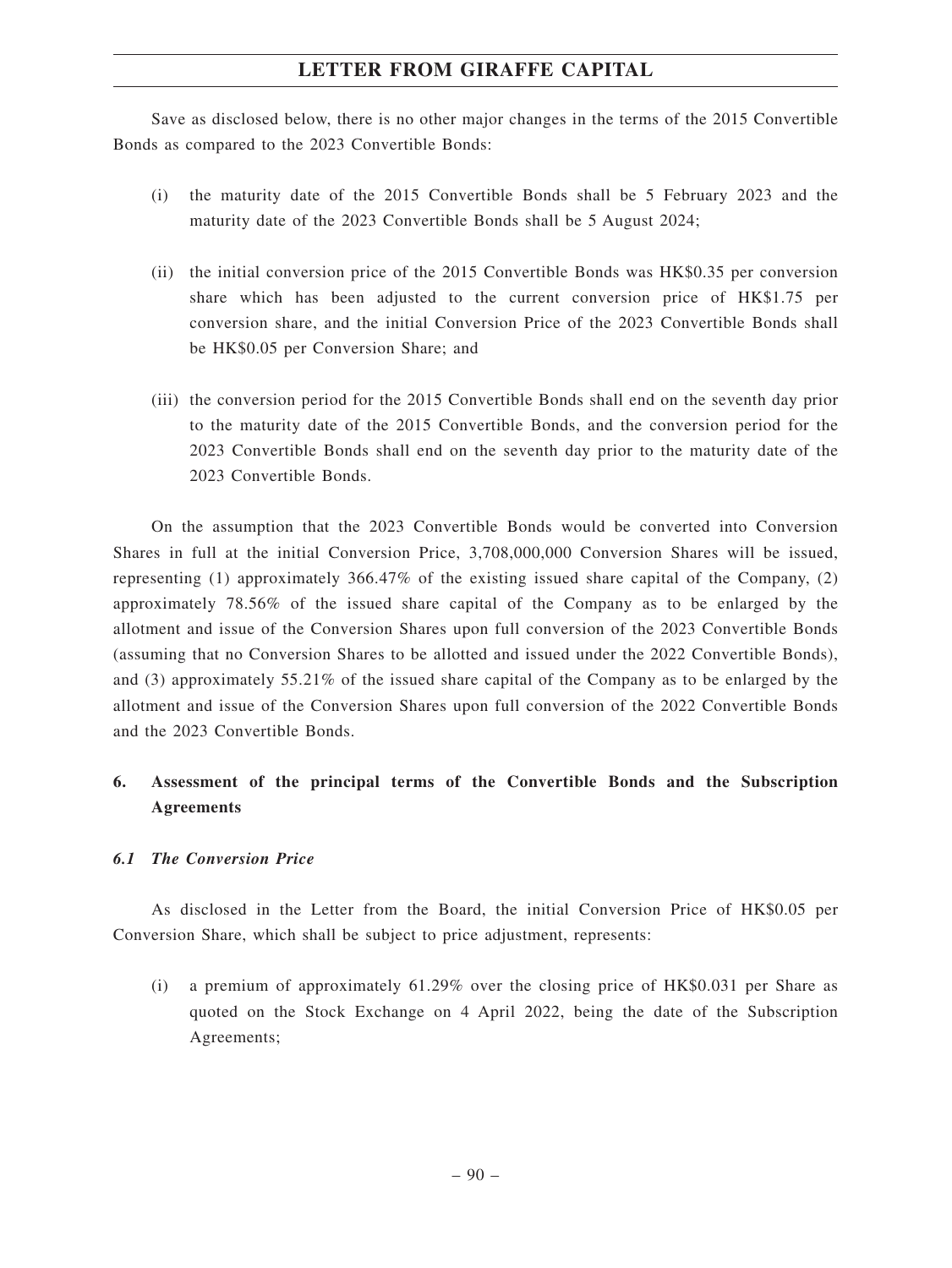- (ii) a premium of approximately 60.26% over the average of the closing prices of HK\$0.0312 per Share as quoted on the Stock Exchange for the last five (5) consecutive trading days up to and including 4 April 2022, being the date of the Subscription Agreements;
- (iii) a premium of approximately 59.24% to the average closing prices of HK\$0.0314 per Share for the thirty (30) consecutive trading days up to and including the date of the Subscription Agreements;
- (iv) a premium of approximately 16.28% over the closing price of HK\$0.043 per Share as quoted on the Stock Exchange on the Latest Practicable Date; and
- (v) a discount of approximately 32.43% to the net asset value of approximately HK\$0.074 per Share based on the audited consolidated net asset value attributable to owners of the Company of approximately HK\$75,002,000 as at 31 December 2021 and 1,011,829,233 Shares in issue.

As stated in the Letter from the Board, the Conversion Price was arrived at after arm's length negotiations between the Company and the Subscribers, taking into account of, among others, the recent trading performance of the Shares including the closing price of the Shares as at the date of the Subscription Agreements, the average of the closing prices of the Shares for the five consecutive trading days up to and including the date of the Subscription Agreements and the average of the closing prices of the Shares for the thirty consecutive trading days up to and including the date of the Subscription Agreements. Although the Conversion Price represents a discount of approximately 32.43% to the net asset value of approximately HK\$0.074 per Share attributable to owners of the Company as at 31 December 2021, having considered that (i) it represents a premium of approximately 16.28% to 61.29% over the above-mentioned closing price or average closing prices; (ii) the Share had been consistently traded at discount to the net asset value per share since January 2022; and (iii) the Group's net asset value fluctuated between negative and positive positions in the past few years, we are of the view that the recent market price of the Shares is more representative of the fair value of the Shares that is generally perceived by the market which has taken into account the prevailing market conditions, investor sentiment, and macroeconomic situations caused by the impacts of the COVID-19 pandemic. As such, the recent market price of the Shares is a more relevant factor in assessing the fairness and reasonableness of the Conversion Price. Accordingly, we concur with the Directors' view that the Conversion Price and the terms and conditions of the Subscription Agreements and the Convertible Bonds are fair and reasonable and in the interests of the Company and the Shareholders as a whole.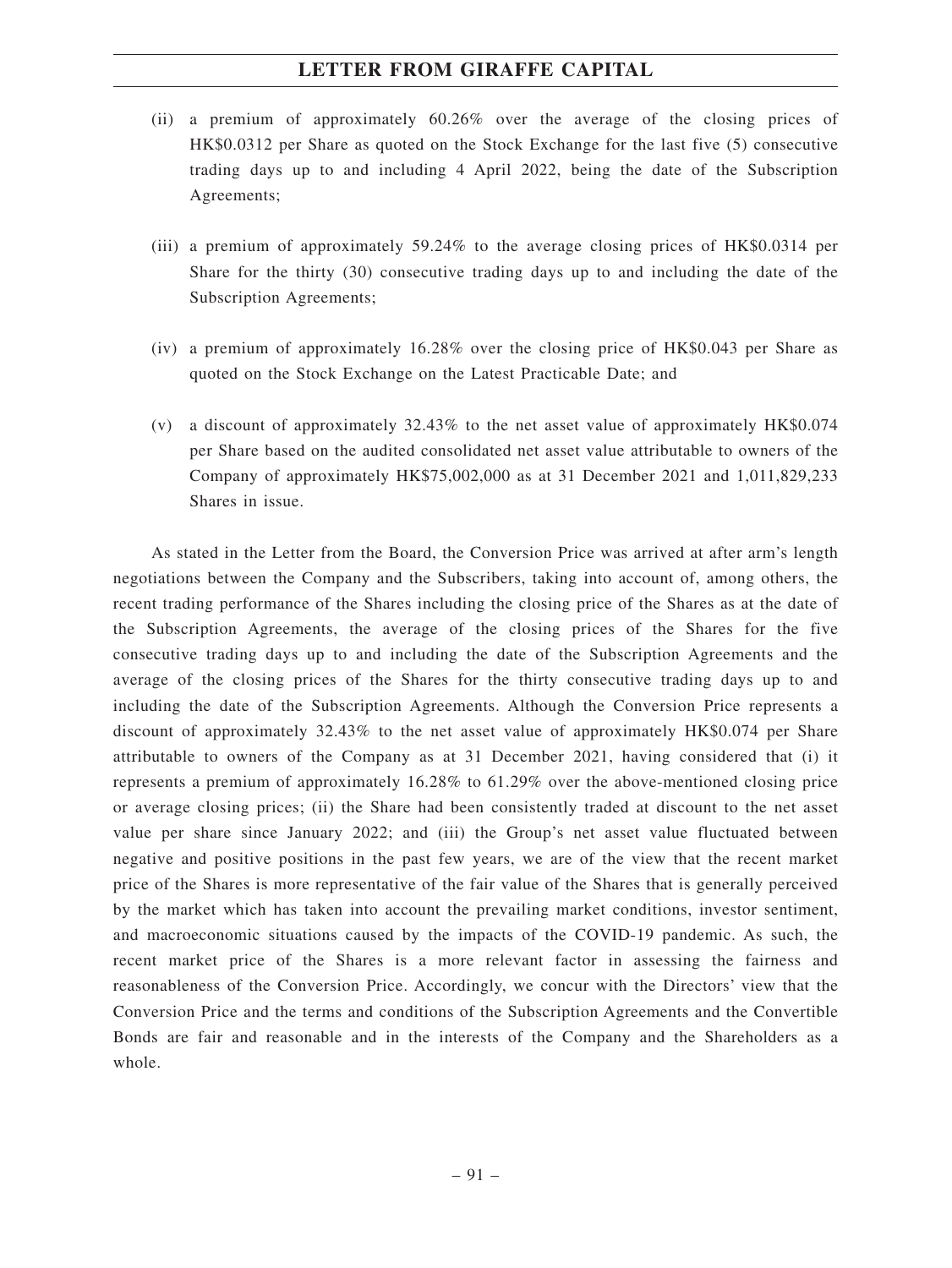#### *6.2 Historical price performance of the Shares*

To assess the fairness and reasonableness of the Conversion Price, we have performed a review on the daily closing price of the Shares from 5 April 2021 to and including 4 April 2022, the date of the Subscription Agreements (the "**Review Period**"), (being a period of one year, which is commonly used for analysis purpose to illustrate the general trend of the daily closing price and the level of movement of the Shares) and compared with the Conversion Price. We consider that a period of one year is representative and adequate to illustrate the price movements of the Shares to conduct a reasonable comparison between the daily closing price of the Shares and the Conversion Price.



*Data source: The website of the Stock Exchange*

During the Review Period, the average closing price was approximately HK\$0.136 per Share. The closing price ranged from HK\$0.023 per Share (the "**Lowest Closing Price**") recorded on 6 January 2022 to HK\$0.227 per Share (the "**Highest Closing Price**") recorded on 30 December 2021.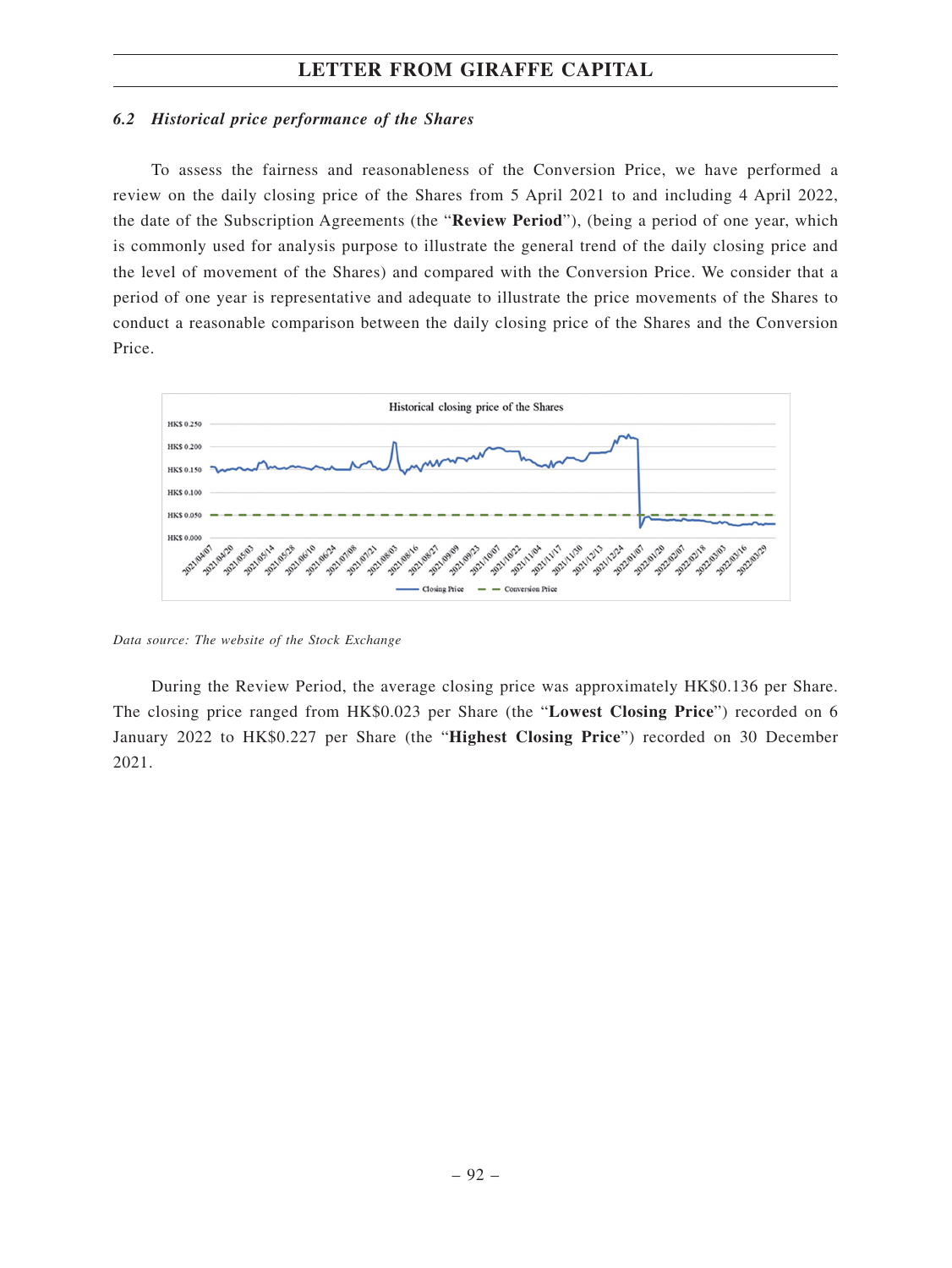Since the beginning of the Review Period, the closing price remained relatively stable and went up to the Highest Closing Price on 30 December 2021. We have enquired the Management regarding the rise of closing price and were advised that save for (i) the announcement of the Company dated 2 November 2021 relating to the expected improvement in loss position, and (ii) the release of third quarterly report of the Group for the three months and nine months ended 30 September 2021, they are not aware of any particular reason that may lead to the rise of the closing price. After staying around the Highest Closing Price till 5 January 2022, the Closing Price then exhibited a downward trend and hit the low point of HK\$0.023 per Share on 6 January 2022. We have enquired the Management regarding the downward trend of the closing price and were advised that, save for the recent downturn of stock prices of stock market globally and locally and low investors sentiment due to the recent volatility and market downturn of the global economy, in particular in Hong Kong and the PRC, as well as the deteriorating market sentiment caused by the impacts of the COVID-19 pandemic, they are not aware of any particular reasons that may lead to the downward trend of the closing price. Thereafter, the closing price closed at HK\$0.031 on the date of the Subscription Agreements (i.e. 4 April 2022).

As illustrated in the chart above, the Conversion Price of HK\$0.05 per Share falls within the range between the Lowest Closing Price and Highest Closing Price and it represents (i) a premium of approximately 117.4% over the Lowest Closing Price; (ii) a premium of approximately 61.3% over the closing price of HK\$0.031 per Share as quoted on the Stock Exchange on the date of the Subscription Agreements; (iii) a premium of approximately 60.3% over the average closing prices of HK\$0.0312 per Share for the 5 consecutive trading days up to and including the date of the Subscription Agreements; and (iv) a premium of approximately 59.2% to the average closing prices of HK\$0.0314 per Share for the 30 consecutive trading days up to and including the date of the Subscription Agreements. Although the Conversion Price was lower than the closing price of the Shares from April 2021 to early January 2022, considering that (i) the Conversion Price represents a premium over the closing price on the date of the Subscription Agreements and the average closing prices for the 5 and 30 consecutive trading days up to and including the date of the Subscription Agreements; and (ii) the closing price of the Shares has remained relatively stable since early January 2022 up to the date of Subscription Agreements and the Latest Practicable Date, we are of the view that the recent share prices are more representative of the latest market condition and sentiment, thus we concur with the Directors' view that the Conversion Price is fair and reasonable and in the interest of the Company and the Shareholders as a whole.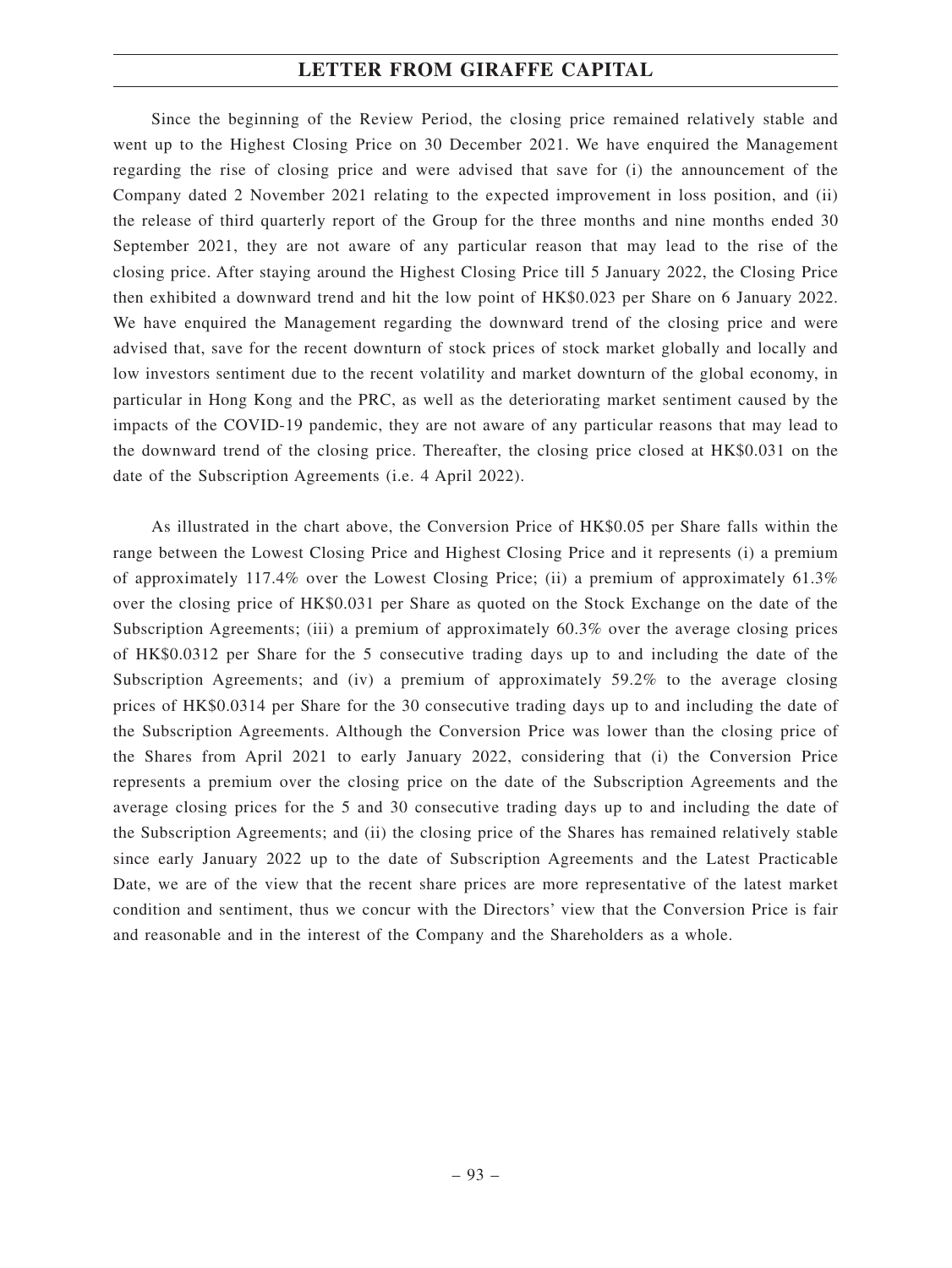#### *6.3 Historical trading volume of the Shares*

The following table sets out the trading volume of the Shares during the Review Period:

|                                           |                      |              |               | Percentage of |
|-------------------------------------------|----------------------|--------------|---------------|---------------|
|                                           |                      |              |               | the average   |
|                                           |                      |              |               | daily trading |
|                                           |                      |              |               | volume over   |
|                                           |                      |              | Average daily | the total     |
|                                           |                      |              | trading       | number of     |
|                                           | <b>Total trading</b> | No. of       | volume        | issued Shares |
| <b>Month/Period</b>                       | volume               | trading days | (Note 1)      | (Note 2)      |
|                                           |                      |              | Approx.       |               |
|                                           | (Shares)             |              | (Shares)      | Approx.       |
| 2021                                      |                      |              |               |               |
| April (from 5 April)                      | 11,176,998           | 18           | 620,944       | $0.07\%$      |
| May                                       | 88,487,596           | 20           | 4,424,380     | 0.52%         |
| June                                      | 69,561,520           | 21           | 3,312,453     | 0.39%         |
| July                                      | 185, 134, 716        | 21           | 8,815,939     | 1.04%         |
| August                                    | 185, 197, 024        | 22           | 8,418,047     | $1.00\%$      |
| September                                 | 92,811,182           | 21           | 4,419,580     | 0.52%         |
| October                                   | 75,132,200           | 18           | 4,174,011     | $0.49\%$      |
| November                                  | 43,168,432           | 22           | 1,962,201     | 0.23%         |
| December                                  | 79,782,664           | 22           | 3,626,485     | 0.36%         |
| 2022                                      |                      |              |               |               |
| January                                   | 2,429,183,800        | 21           | 115,675,419   | 11.43%        |
| February                                  | 23,968,880           | 17           | 1,409,934     | 0.14%         |
| March                                     | 21,126,520           | 23           | 918,544       | 0.09%         |
| April (Up to the date of the Subscription |                      |              |               |               |
| Agreements)                               |                      | $\sqrt{2}$   |               | $0.00\%$      |

*Source: the website of the Stock Exchange*

*Notes:*

- 1. Average daily trading volume is calculated by dividing the total trading volume for the month/period by the number of trading days in the respective month/period.
- 2. Calculated based on the total number of Shares in issue at the end of each month/period.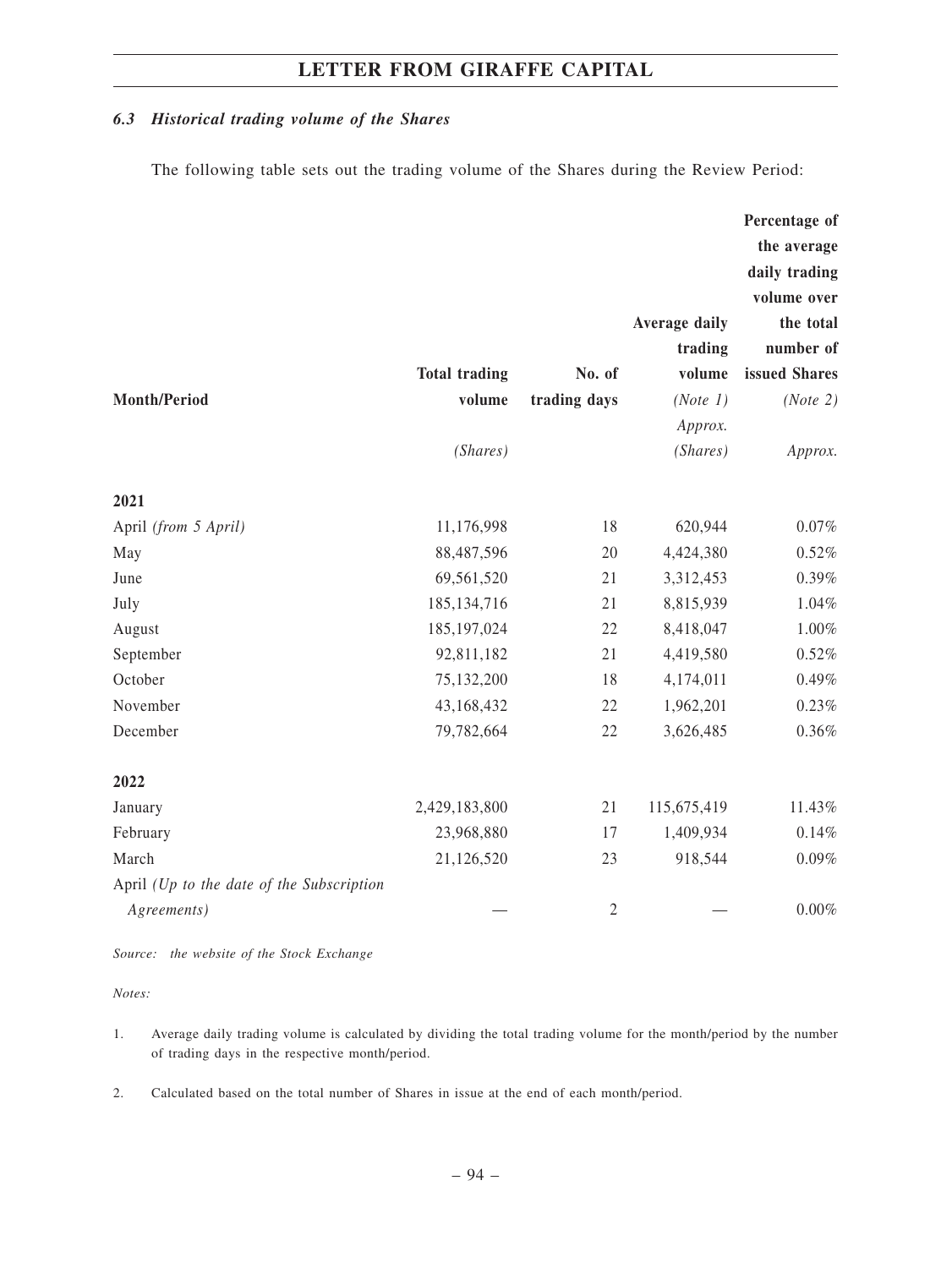As illustrated in the above table, we noted that the exceptionally higher average daily trading volume of 115,675,419 Shares in January 2022 was mainly attributable to the increase in trading of Shares in a few trading days, which is not reflective of the average daily trading volume of the Shares during the Review Period. Save for January 2022, the average daily trading volume of the Shares was low during the Review Period, with around or below 1% for the average daily trading volume over the total number of issued Shares.

Based on the above results, we considered that the trading liquidity of the Shares during the Review Period were relatively thin, if the Company were to raise the necessary funds by way of placing, rights issue or open offer of new Shares, the subscription price would have to be set at a deeper discount to the prevailing market price of the Shares so as to attract subscription from potential investors or existing Shareholders.

#### *6.4 Comparable analysis*

To assess the fairness and reasonableness of the key terms of the Convertible Bonds, we have conducted a research, using our best endeavours, of recent proposed issue or altering conversion price of convertible bonds/notes under specific mandate. Based on our best endeavour and as far as we are aware, we have identified an exhaustive list of 24 comparable issues of convertible bonds/notes under specific mandate (excluding those are perpetual in term and have no maturity date, which we considered to be not comparable to the Convertible Bonds in terms of nature as the perpetual convertible bonds/notes offer a steady stream of interest indefinitely and the principal is generally not redeemable while the Convertible Bonds are redeemable at maturity date) (the "**Comparables**"), which were announced by companies listed on the Stock Exchange from 5 April 2021 to the date of the Subscription Agreements (the "**Comparison Period**"), being one year, to provide a general reference for the recent market practice in relation to the key terms of the convertible bonds/notes under similar market condition. We consider that the Comparison Period is appropriate since it provided, in our opinion, a reasonable and meaningful number of samples for our analysis purpose and the Comparables as a whole provide a fair and representative sample.

Shareholders should, however, note that the businesses, operations and prospect of the Company are not the same as the Comparables. Notwithstanding that, we consider that the terms of the Comparables were determined under similar market conditions and sentiment and hence, provide a general reference on the key terms for this type of transactions in Hong Kong. Therefore, we consider that the Comparables are indicative in assessing the fairness and reasonableness of the terms of the Convertible Bonds. The following table sets forth the relevant details of the Comparables: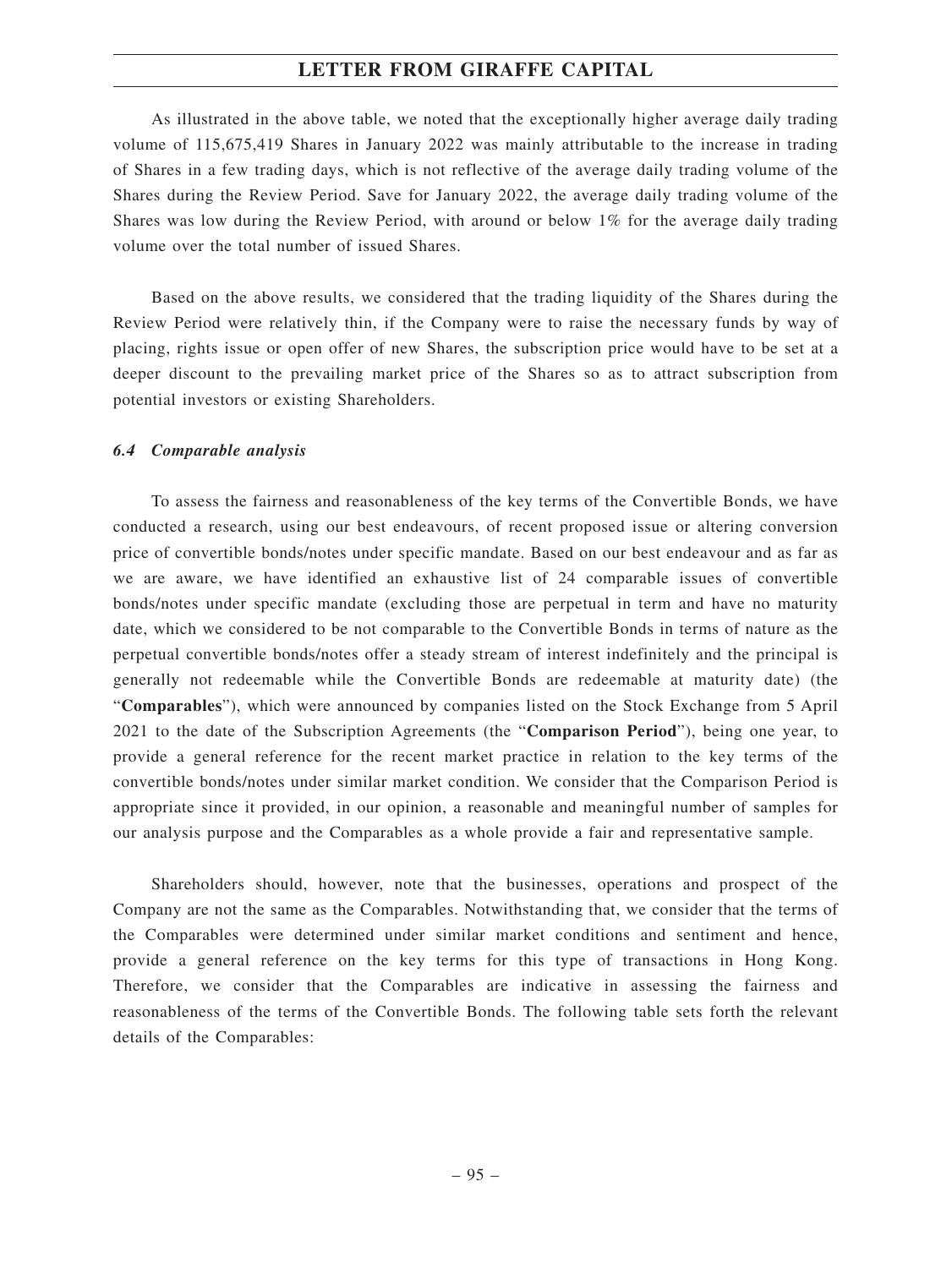|                                                | Maximum<br>(Note $3$ )<br>dilution effect                                                                                          | <i>(percentage</i><br>Approx. | point)      | 39.3                                               | 18.2                                                      | 63.6                                       | 8.5                          | 23.4                         | 10.4                             | 10.1                                   | 14.9               | 0.7                             | 21.5                                     | 51                              | 10.9                                     | 12.4                       |
|------------------------------------------------|------------------------------------------------------------------------------------------------------------------------------------|-------------------------------|-------------|----------------------------------------------------|-----------------------------------------------------------|--------------------------------------------|------------------------------|------------------------------|----------------------------------|----------------------------------------|--------------------|---------------------------------|------------------------------------------|---------------------------------|------------------------------------------|----------------------------|
|                                                | date of the<br>the average closing<br>share price for the last<br>five consecutive trading<br>days prior to/on the<br>announcement |                               | Approx. (%) | $\overline{L}$                                     | $2.0\,$                                                   | (7.8)                                      | $\Xi$                        | (15.6)                       | (7.3)                            | (7.2)                                  | 0.0                | (12.0)                          | (12.0)                                   | (11.8)                          | (33.2)                                   | 5.6                        |
| Premium/(discount) of conversion price over/to | the closing share price<br>on the last trading day<br>prior to/on the date of<br>announcement                                      |                               | Approx. (%) | $\overline{5}$                                     | $0.0\,$                                                   | (6.0)                                      | $10.0\,$                     | 14.6                         | $(2.0)$                          | (10.7)                                 | (16.7)             | 0.0                             | $\odot$                                  | $\overline{\Xi}$                | $0.0\,$                                  | 64                         |
|                                                | redemption at<br>Estimated interest rate<br>p.a. after adjusting for<br>premium/discount on<br>maturity date (Note 2)              |                               | (%)         | 15.0<br>(Note 4)                                   | $0.0\,$                                                   | 8.0                                        | 2.0                          | 0.0                          | 5.0                              | 0.0                                    | 6.0                | 2.0                             | $\Box$                                   | 2.0                             | $\Xi$                                    | 51                         |
|                                                | Interest rate<br>p.a.                                                                                                              |                               | $(\%)$      | $10.0$                                             | $0.0\,$                                                   | 8.0                                        | 2.0                          | $0.0\,$                      | 5.0                              | $0.0\,$                                | 6.0                | $2.0\,$                         | 2.0                                      | 2.0                             | 2.0                                      | $\ddot{1}$                 |
|                                                | Maturity                                                                                                                           |                               | (year)      | 3.0                                                | 5.0                                                       | $\supseteq$                                | $\Box$                       | 3.8<br>(Note $6$ )           | 7.0                              | 5.0                                    | $\Box$             | 3.0                             | 3.0                                      | 3.0                             | 3.0                                      | 3.0                        |
|                                                | Stock code                                                                                                                         |                               |             | 527                                                | 601                                                       | 1269                                       | 8109                         | 8220                         | 1094                             | $872\,$                                | 8187               | 660                             | 660                                      | 1013                            | 1013                                     | 1087                       |
|                                                | Name of company                                                                                                                    |                               |             | China Ruifeng Renewable Energy Holdings<br>Limited | Rare Earth Magnesium Technology Group<br>Holdings Limited | China First Capital Group Limited (Note 5) | Kirin Group Holdings Limited | Bingo Group Holdings Limited | China Public Procurement Limited | Titan Invo Technology Limited (Note 7) | Jimu Group Limited | Wai Chun Bio-Technology Limited | Wai Chun Bio-Technology Limited (Note 8) | Wai Chun Group Holdings Limited | Wai Chun Group Holdings Limited (Note 9) | InvesTech Holdings Limited |
|                                                | announcement<br>Date of                                                                                                            |                               |             | 28 Jan 2022                                        | 18 Jan 2022                                               | $13$ Jan $2022\,$                          | 8 Dec 2021                   | 7 Dec 2021                   | 3 Dec 2021                       | 30 Nov 2021                            | 14 Nov 2021        | 22 Oct 2021                     | 22 Oct 2021                              | 21 Oct 2021                     | 15 Oct 2021                              | 23 Sep 2021                |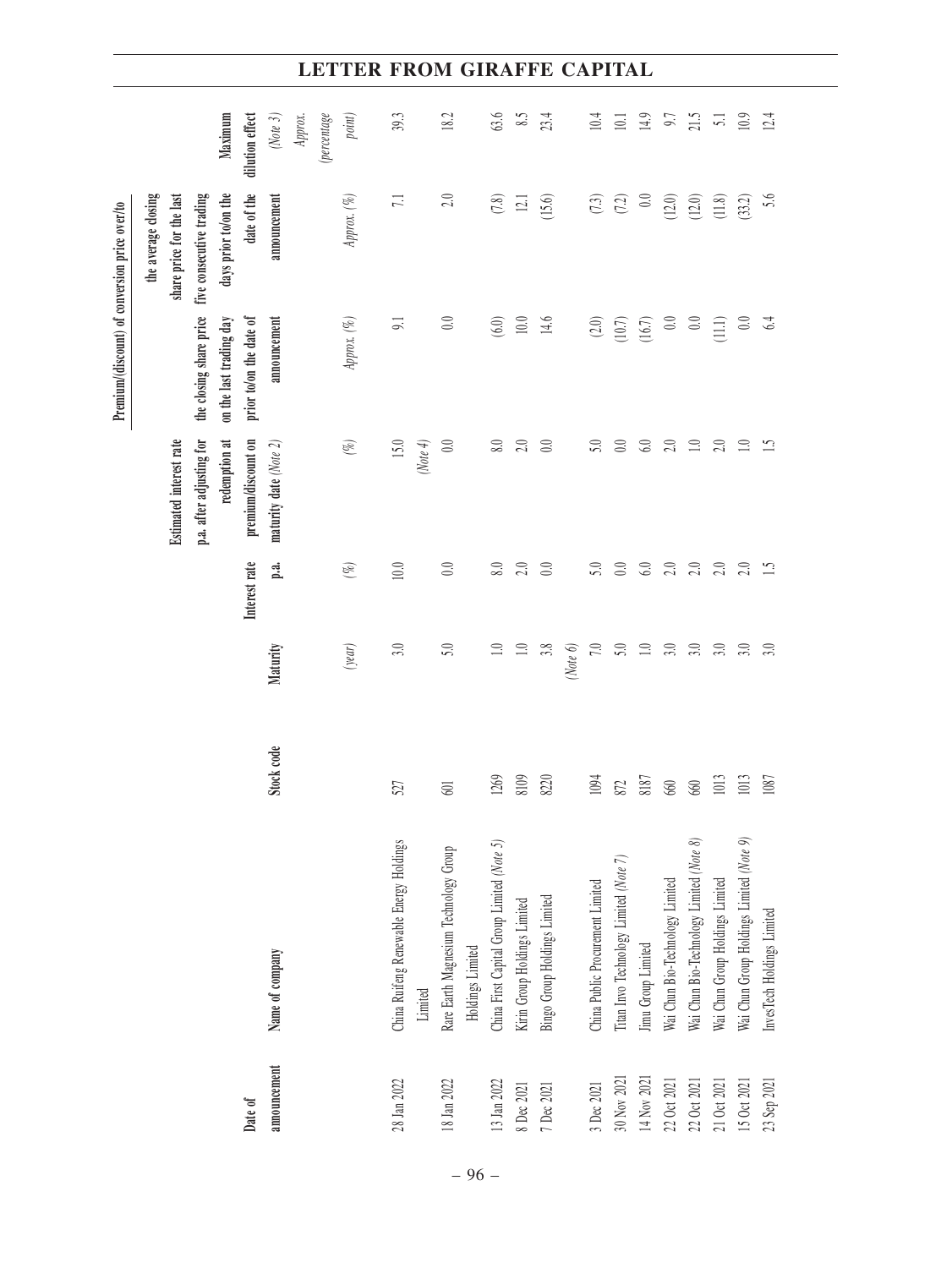|                                                | dilution effect<br>Maximum<br>(Note $3$ )                                                                                          | <i>(percentage</i><br>point)<br>Approx. | $\Box$                                 | $\frac{4}{4}$                            | 26.5                                                         | 39.8                                     | 10.5                            | 70.3                         | 6.2                                                                             | 6.8                              |           | 23.7                                         | 24.7                             | $\Box$            |              | 70.3    | $\mathbf{r}_3$ |
|------------------------------------------------|------------------------------------------------------------------------------------------------------------------------------------|-----------------------------------------|----------------------------------------|------------------------------------------|--------------------------------------------------------------|------------------------------------------|---------------------------------|------------------------------|---------------------------------------------------------------------------------|----------------------------------|-----------|----------------------------------------------|----------------------------------|-------------------|--------------|---------|----------------|
|                                                | the average closing<br>date of the<br>five consecutive trading<br>days prior to/on the<br>share price for the last<br>announcement | Approx. $(\%)$                          | $\Box$                                 | (64.2)                                   | 9.7                                                          | $13.0\,$                                 | $\sqrt{6}$                      | 20.7                         | $\Xi$                                                                           | 44.5                             |           | 9.8                                          | 115.5                            | 102.7             |              | 115,5   | (64.2)         |
| Premium/(discount) of conversion price over/to | the closing share price<br>prior to/on the date of<br>on the last trading day<br>announcement                                      | Approx. $(\%)$                          | 2.6                                    | (71.3)                                   | 13.6                                                         | 17.1                                     | 5.7                             | $22.8\,$                     | $\equiv$                                                                        | 49.3                             |           | 10.2                                         | 104.1                            | 102.7             |              | 104.1   | (71.3)         |
|                                                | p.a. after adjusting for<br>redemption at<br>premium/discount on<br>Estimated interest rate<br>maturity date (Note 2)              | $(\%)$                                  | 2.0                                    | $\Box$                                   | 163                                                          | 3.0                                      | 25                              | 0.0                          | 5.0                                                                             | 12.8                             | (Note 12) | $\frac{1}{4}$                                | $\, 8.0 \,$                      | 2.5               | (Note $13$ ) | 163     | $\mathbf{0.0}$ |
|                                                | Interest rate<br>p.a.                                                                                                              | $(\%)$                                  | 2.0                                    | $\overline{1.0}$                         | 8.0                                                          | 3.0                                      | 2.5                             | 0.0                          | 5.0                                                                             | 4.0                              |           | $\ddot{=}$                                   | 8.0                              | 0.0               |              | 10.0    | 0.0            |
|                                                | Maturity                                                                                                                           | (year)                                  | $\ddot{1.5}$                           | (Note 10)<br>3.0                         | 3.0                                                          | 3.0                                      | $5.0\,$                         | 7.0                          | 2.0                                                                             | 2.5                              |           | $2.0\,$                                      | 2.0                              | 2.0               |              | 7.0     | 1.0            |
|                                                | Stock code                                                                                                                         |                                         | 989                                    | 1450                                     | 646                                                          | 1683                                     | 8319                            | 471                          | 8365                                                                            | 8370                             |           | 2882                                         | $707$                            | 8031              |              | Maximum | Minimum        |
|                                                | Name of company                                                                                                                    |                                         | Hua Yin International Holdings Limited | Century Sage Scientific Holdings Limited | China Environmental Technology Holdings<br>Limited (Note 11) | Hope Life International Holdings Limited | Expert Systems Holdings Limited | CMMB Vision Holdings Limited | Hatcher Group Limited (formerly known as<br>VBG International Holdings Limited) | Zhi Sheng Group Holdings Limited |           | Hong Kong Resources Holdings Company Limited | Asia Television Holdings Limited | ETS Group Limited |              |         |                |
|                                                | announcement<br>Date of                                                                                                            |                                         | 7 Sep 2021                             | $30$ Jul $2021\,$                        | 26 Jul 2021                                                  | $23\,$ Jul $2021\,$                      | $9$ Jul $2021\,$                | $29\,$ Jun $2021\,$          | $11$ Jun $2021\,$                                                               | $2$ Jun $2021\,$                 |           | 31 May 2021                                  | 14 May 2021                      | 10 May 2021       |              |         |                |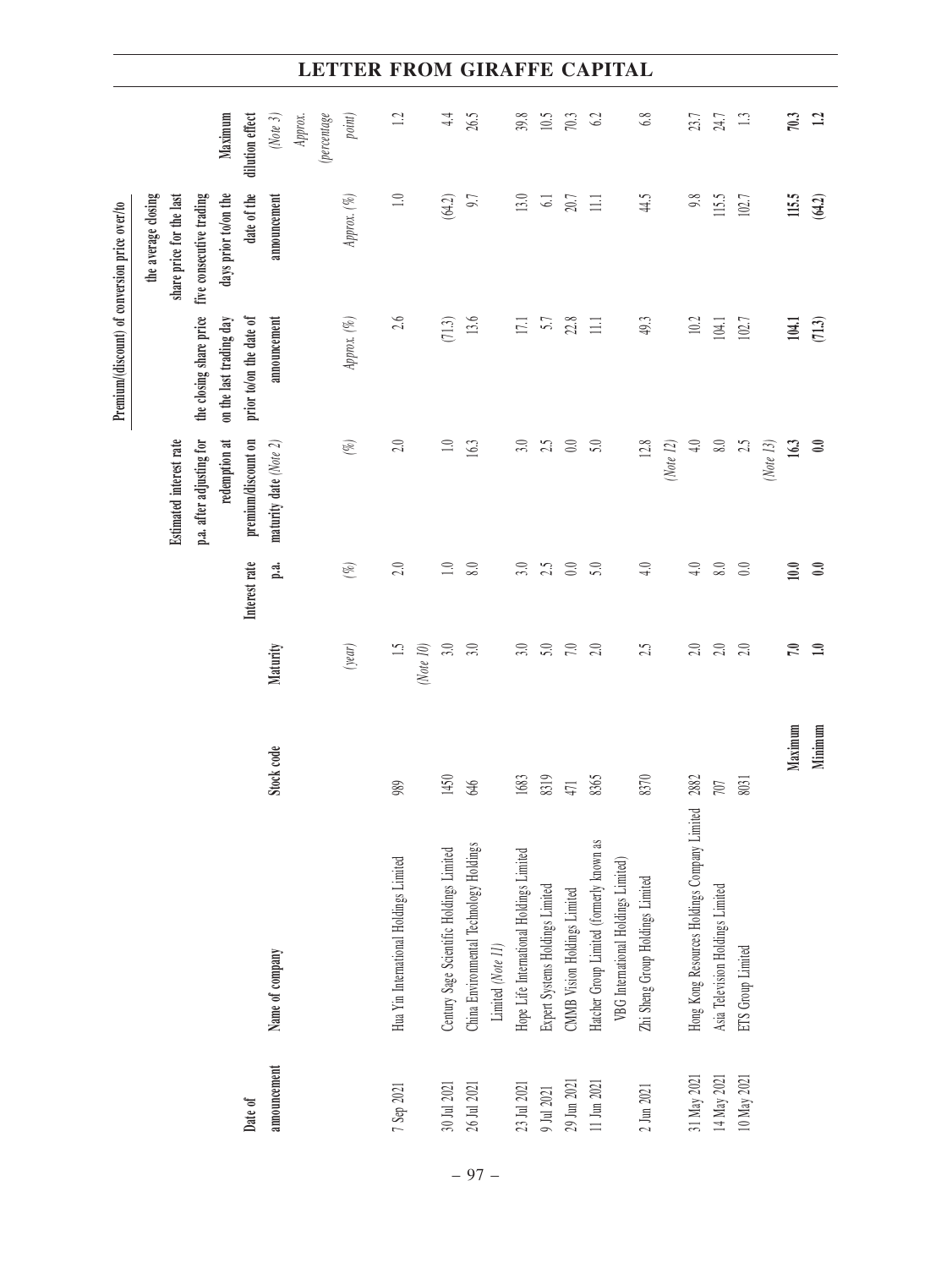|                              |              |                                                                                                                                                                                                                                                                                                                                                                                                                                                                                                                                                                                                       |                        |              |               |                          |                         | Premium/(discount) of conversion price over/to                                                                  |                 |
|------------------------------|--------------|-------------------------------------------------------------------------------------------------------------------------------------------------------------------------------------------------------------------------------------------------------------------------------------------------------------------------------------------------------------------------------------------------------------------------------------------------------------------------------------------------------------------------------------------------------------------------------------------------------|------------------------|--------------|---------------|--------------------------|-------------------------|-----------------------------------------------------------------------------------------------------------------|-----------------|
|                              |              |                                                                                                                                                                                                                                                                                                                                                                                                                                                                                                                                                                                                       |                        |              |               |                          |                         | the average closing                                                                                             |                 |
|                              |              |                                                                                                                                                                                                                                                                                                                                                                                                                                                                                                                                                                                                       |                        |              |               | Estimated interest rate  |                         | share price for the last                                                                                        |                 |
|                              |              |                                                                                                                                                                                                                                                                                                                                                                                                                                                                                                                                                                                                       |                        |              |               | p.a. after adjusting for | the closing share price | five consecutive trading                                                                                        |                 |
|                              |              |                                                                                                                                                                                                                                                                                                                                                                                                                                                                                                                                                                                                       |                        |              |               | redemption at            | on the last trading day | days prior to/on the                                                                                            | Maximum         |
| Date of                      |              |                                                                                                                                                                                                                                                                                                                                                                                                                                                                                                                                                                                                       |                        |              | Interest rate | premium/discount on      | prior to/on the date of | date of the                                                                                                     | dilution effect |
|                              | announcement | Name of company                                                                                                                                                                                                                                                                                                                                                                                                                                                                                                                                                                                       | Stock code             | Maturity     | p.a.          | maturity date (Note 2)   | announcement            | announcement                                                                                                    | $(Mote 3)$      |
|                              |              |                                                                                                                                                                                                                                                                                                                                                                                                                                                                                                                                                                                                       |                        |              |               |                          |                         |                                                                                                                 | Approx.         |
|                              |              |                                                                                                                                                                                                                                                                                                                                                                                                                                                                                                                                                                                                       |                        |              |               |                          |                         |                                                                                                                 | (percentage     |
|                              |              |                                                                                                                                                                                                                                                                                                                                                                                                                                                                                                                                                                                                       |                        | (year)       | $(\%)$        | $(\%)$                   | Approx. (%)             | Approx. (%)                                                                                                     | point)          |
|                              |              |                                                                                                                                                                                                                                                                                                                                                                                                                                                                                                                                                                                                       | Average                | 31           | 33            | $\ddot{ }$               | 10.9                    | 7,9                                                                                                             | 19.3            |
|                              |              |                                                                                                                                                                                                                                                                                                                                                                                                                                                                                                                                                                                                       | 2022 Convertible Bonds | $\mathbf{L}$ |               | 33                       | 61.3                    | 603                                                                                                             | 42.4            |
|                              |              | 2023                                                                                                                                                                                                                                                                                                                                                                                                                                                                                                                                                                                                  | Convertible Bonds      | 21           |               | 24                       | 613                     | 603                                                                                                             | 50.2            |
|                              |              |                                                                                                                                                                                                                                                                                                                                                                                                                                                                                                                                                                                                       |                        | (Note $14$ ) |               |                          |                         |                                                                                                                 |                 |
|                              |              |                                                                                                                                                                                                                                                                                                                                                                                                                                                                                                                                                                                                       |                        |              |               |                          |                         | The Convertible Bonds                                                                                           | 54.3            |
|                              |              | Source: the relevant announcements or circular posted on the website of the Stock Exchange                                                                                                                                                                                                                                                                                                                                                                                                                                                                                                            |                        |              |               |                          |                         |                                                                                                                 |                 |
| Notes:                       |              |                                                                                                                                                                                                                                                                                                                                                                                                                                                                                                                                                                                                       |                        |              |               |                          |                         |                                                                                                                 |                 |
| $\widehat{\cup}$             | bonds/notes. | The relevant figures of the Comparables are                                                                                                                                                                                                                                                                                                                                                                                                                                                                                                                                                           |                        |              |               |                          |                         | with reference of those disclosed in the respective announcements or circular regarding issuance of convertible |                 |
| $\widehat{c}$                |              | This is for illustrative purpose only.                                                                                                                                                                                                                                                                                                                                                                                                                                                                                                                                                                |                        |              |               |                          |                         |                                                                                                                 |                 |
| $\left( \frac{3}{2} \right)$ |              | This is for illustrative purpose only as there are restrictions under the terms of certain convertible bonds/notes that prohibit any conversion which will trigger a<br>mandatory offer obligation under Rule 26 of the Takeovers Code or will cause the public float of the shares to be less than the requirement under main board or<br>GEM Listing Rules. Maximum dilution effect is calculated based on the difference between shareholding of the other public shareholders as at the date of the<br>respective announcement and their shareholding after full conversion of convertible bonds. |                        |              |               |                          |                         |                                                                                                                 |                 |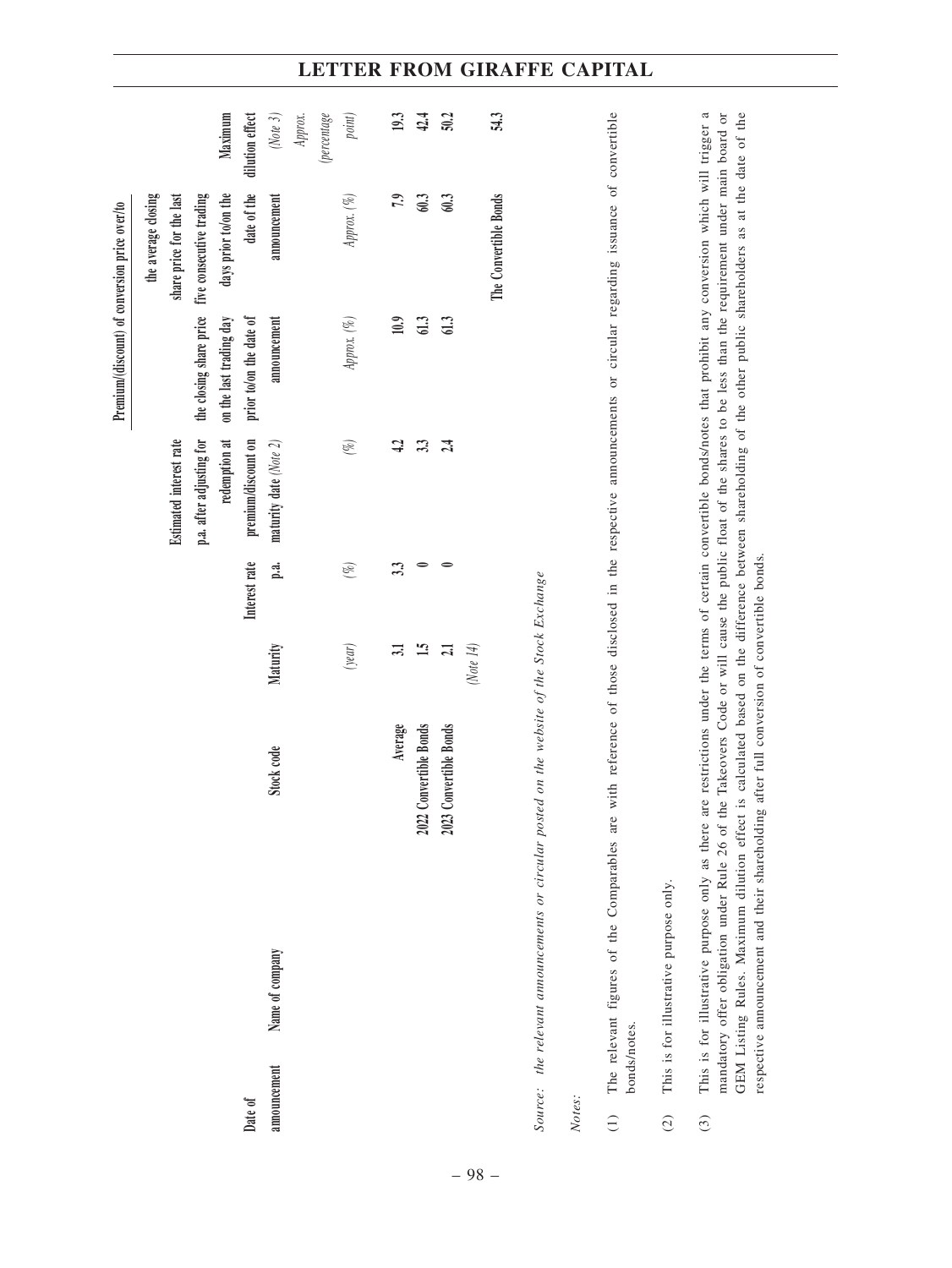| $\bigoplus$   | an amount equal to a gross yield to maturity of 15% per annum (calculated<br>on the principal amount of the outstanding convertible bonds for the period from and including the issue date up to and including the actual date of payment) minus<br>According to the announcement of China Ruifeng Renewable Energy Holdings Limited dated 28 January 2022, the company shall redeem its convertible bonds on<br>(i) 100% of the principal amount of the outstanding convertible bonds plus any accrued and unpaid interest; and (ii)<br>date. Accordingly, 15% p.a. was used for the estimated interest rate p.a. after the adjustment.<br>$\binom{a}{b}$<br>with respect to the outstanding convertible bonds as at the date of the maturity date,<br>the maturity date at such amount equivalent to<br>(b) all interest paid on or prior to the maturity |
|---------------|-------------------------------------------------------------------------------------------------------------------------------------------------------------------------------------------------------------------------------------------------------------------------------------------------------------------------------------------------------------------------------------------------------------------------------------------------------------------------------------------------------------------------------------------------------------------------------------------------------------------------------------------------------------------------------------------------------------------------------------------------------------------------------------------------------------------------------------------------------------|
| $\widehat{c}$ | as<br>certain terms of the convertible bonds issued in 2017, including conversion price and maturity date,<br>to amend<br>ry 2022.<br>China First Capital Group Limited announced<br>disclosed in the announcement dated 13 Januar                                                                                                                                                                                                                                                                                                                                                                                                                                                                                                                                                                                                                          |
| $\odot$       | The maturity date of the convertible bonds issued by Bingo Group Holdings Limited is 31 December 2025. The completion of issuing convertible bonds took place<br>on 17 March 2022 as disclosed in the announcement dated 17 March 2022                                                                                                                                                                                                                                                                                                                                                                                                                                                                                                                                                                                                                      |
| $\widehat{C}$ | revise existing conversion price of the convertible bonds issued in 2018 as disclosed in the announcement dated 30<br>Titan Invo Technology Limited announced to<br>November 2021.                                                                                                                                                                                                                                                                                                                                                                                                                                                                                                                                                                                                                                                                          |
| $\circledast$ | $\vec{a}$<br>and<br>amount<br>only.<br>of the convertible bonds issued in 2020, including conversion price, interest rate,<br>years from 22 October 2021. Accordingly, the interest rate was adjusted for analysis purpose<br>of its principal<br>amount was amended to 98%<br>announcement dated 22 October 2021. The redemption<br>amend certain terms<br>$\overline{\mathcal{L}}$<br>maturity. The remaining term to maturity was approximately<br>Wai Chun Bio-Technology Limited announced to<br>the<br>redemption amount at maturity as disclosed in                                                                                                                                                                                                                                                                                                  |
| $\odot$       | $\overline{a}$<br>Wai Chun Group Holdings Limited announced to amend certain terms of the convertible bonds issued in 2020, including conversion price, interest rate, and<br>the announcement dated 15 October 2021. The redemption amount was amended to 98% of its principal amount<br>approximately 2 years from 15 October 2021. Accordingly, the interest rate was adjusted for analysis purpose only.<br>redemption amount at maturity as disclosed in<br>maturity. The remaining term to maturity was                                                                                                                                                                                                                                                                                                                                               |
| (10)          | October 2021<br>22<br>ed the maturity date afterwards as disclosed in the announcement dated<br>Hua Yin International Holdings Limited amend                                                                                                                                                                                                                                                                                                                                                                                                                                                                                                                                                                                                                                                                                                                |
| (11)          | 26 July 2021. The redemption amount was amended to $125%$ of its principal amount<br>China Environmental Technology Holdings Limited announced to amend certain terms of the convertible bonds issued in 2018, including conversion price, maturity<br>date, and redemption amount at maturity as disclosed in the announcement dated<br>adjusted for analysis purpose only<br>at maturity. Accordingly, the interest rate was                                                                                                                                                                                                                                                                                                                                                                                                                              |
| (12)          | of its<br>122%<br>$\ddot{a}$<br>shall be redeemed<br>convertible bonds<br>Group Holdings Limited dated 2 June 2021, any outstanding<br>only.<br>principal amount on the maturity date. Accordingly, the interest rate was adjusted for analysis purpose<br>According to the announcement of Zhi Sheng                                                                                                                                                                                                                                                                                                                                                                                                                                                                                                                                                       |
| (13)          | Limited dated 10 May 2021, if the closing price of the shares as quoted on the Stock Exchange is equal to or is higher<br>the maturity date, any remaining principal amount shall be redeemed by the company at 105% of such remaining<br>ngly, the interest rate was adjusted for analysis purpose only.<br>principal amount on the maturity date. Accordi<br>According to the announcement of ETS Group<br>than the then applicable conversion price on                                                                                                                                                                                                                                                                                                                                                                                                   |
| (14)          | 2022 Convertible Bonds mature on 24 December 2023; 2023 Convertible Bonds mature on 5 August 2024. For illustrative purpose only, assuming that the<br>completion date of the Subscription occurred on 24 June 2022, the term to maturity of the abovementioned Convertible Bonds would be approximately 1.5 years and<br>2.1 years respectively.                                                                                                                                                                                                                                                                                                                                                                                                                                                                                                           |

– 99 –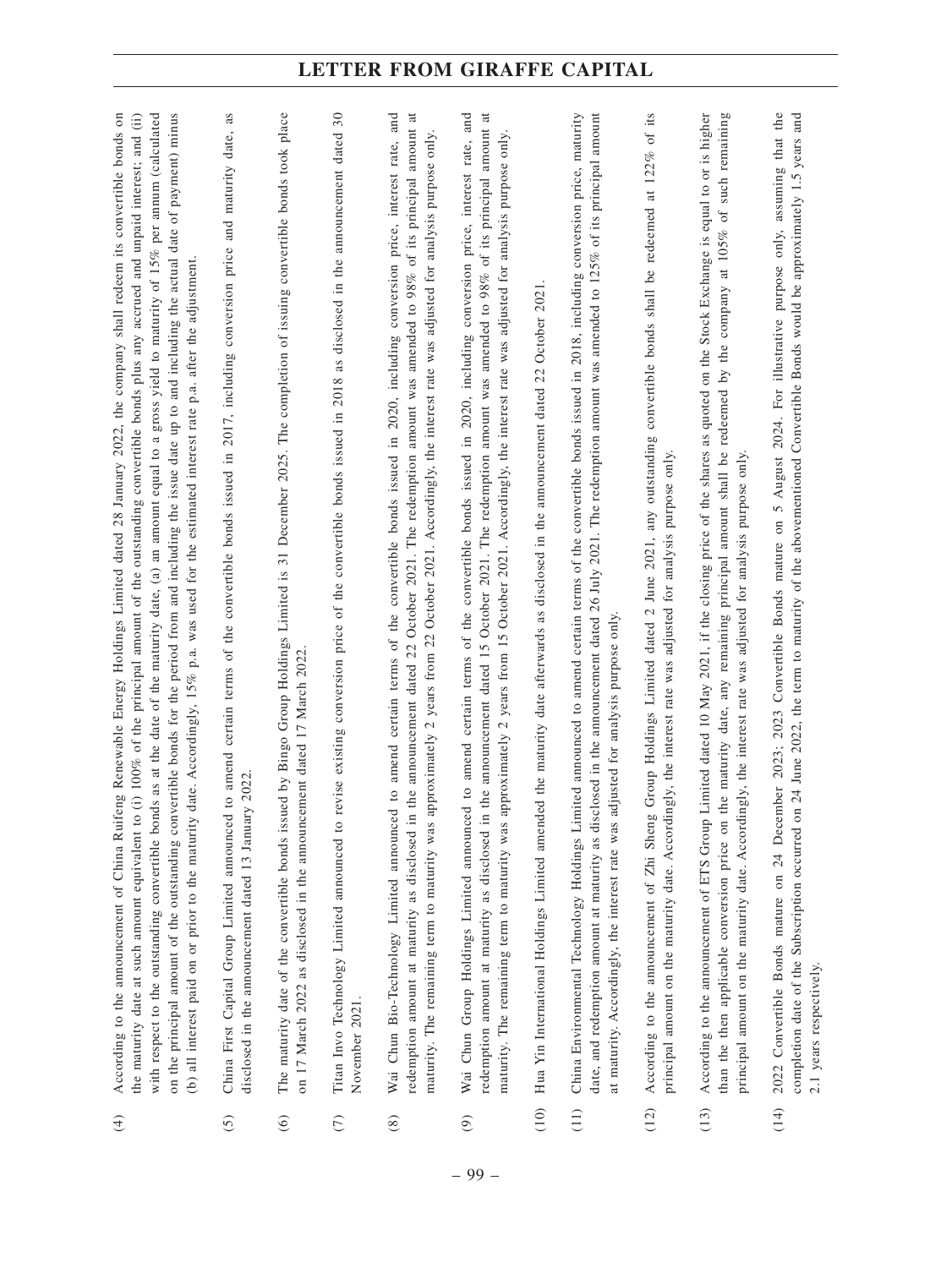#### *Conversion price*

As set out in the table above, we note that the conversion price to: (i) the closing share price on the last trading day prior to/on the date of announcement in relation to the Comparables ranged from a discount of approximately 71.3% to a premium of approximately 104.1%, with the average being premium of approximately 10.9%; and (ii) the average closing share price for the last five consecutive trading days prior to/on the date of the announcement in relation to the Comparables ranged from a discount of approximately 64.2% to a premium of approximately 115.5%, with the average being premium of approximately 7.9%. As the Conversion Price is (i) at a premium of approximately 61.3% to the closing price per Share on the date of the Subscription Agreements; and (ii) at a premium of approximately 60.3% over the average closing price per Share for the last five (5) consecutive trading days immediately prior to and including the date of the Subscription Agreements, the premium as represented by the Conversion Price is within the range of the premium of the conversion prices of the Comparables. Furthermore, as discussed with the Management, the Conversion Price is a commercial decision negotiated between the Company and the Subscribers, arrived at considering, among other things, the recent market price of the Shares, the prevailing market conditions, and the amount of funds and capital needs.

With reference to our analysis above regarding the Comparables, we concur with the Directors' view that the Conversion Price is fair and reasonable so far as the Independent Shareholders are concerned.

#### *Interest rate*

As shown in the table above, we note that the interest rate of the Comparables ranged from nil to 10.0% per annum, with the average being approximately 3.3% per annum. Pursuant to the terms of the Convertible Bonds, the Convertible Bonds are non-interest bearing; however, the Company shall pay 105% of the outstanding principal amount of the Convertible Bonds on the maturity date. For analysis purpose, we adjusted the interest rate based on redemption at premium/discount on maturity date (the "**Adjustment**") of the Comparables. The estimated interest rate after the Adjustment with respect to the Comparables ranged from nil to 16.3% per annum, with the average being approximately 4.2% per annum. Considering (i) the term to maturity of the 2022 Convertible Bonds and 2023 Convertible Bonds were approximately 1.5 years and 2.1 years respectively, and (ii) the redemption at 105% as mentioned above, the annual interest rate after the Adjustment is estimated to be 3.3% and 2.4% respectively, both of which are still at the low end of the range and below the average interest rate after the Adjustment of the Comparables. Furthermore, the Company or any of its subsidiaries may at any time prior to the maturity date redeem the Convertible Bonds at any price as mutually agreed between the Company or its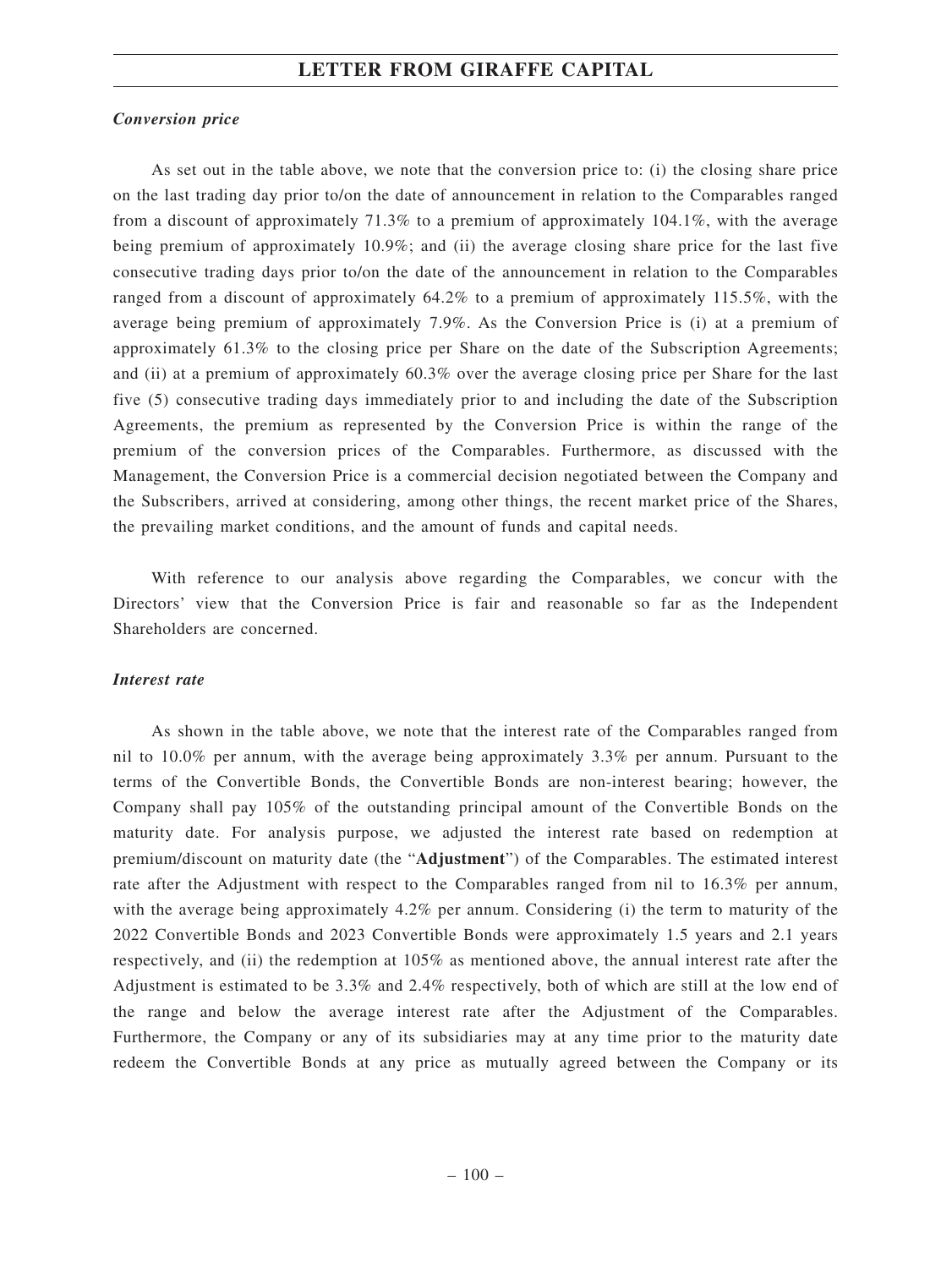relevant subsidiary and the holder(s) of the Convertible Bonds. Accordingly, we concur with the Directors' view that the interest rate is fair and reasonable so far as the Independent Shareholders are concerned.

#### *Term to maturity*

The term to maturity of the Comparables ranged from 1 year to 7 years, with the average being approximately 3.1 years. Considering that the term to maturity of the 2022 Convertible Bonds and 2023 Convertible Bonds, which is approximately 1.5 years and 2.1 years respectively, falls within such range, we concur with the Directors' view that the term to maturity of the Convertible Bonds is fair and reasonable so far as the Independent Shareholders are concerned.

Having considered the above analysis, we are of the view that the terms of the Convertible Bonds are on normal commercial terms, fair and reasonable, and in the interests of the Company and the Shareholders as a whole.

#### **7. Potential dilution effect on the shareholding of the Company**

With reference to the shareholding table in the section headed "Change in the shareholding structure of the Company" of the Letter from the Board and as confirmed by the Management, assuming that there are no other changes to the total number of Shares from the Latest Practicable Date to the completion, the shareholding in the Company held by the other public Shareholders will be diluted from approximately 63.89% as at the Latest Practicable Date to approximately 9.63% upon completion and assuming full exercise of the conversion rights attaching to the Convertible Bonds. However, such dilution effect is for illustration purpose only as, subject to the terms and conditions of the Convertible Bonds, the bondholder shall not have the right to convert the Convertible Bonds to the extent that immediately after such conversion (i) there will not be sufficient public float of the Shares as required under the GEM Listing Rules; or (ii) the bondholder together with parties acting in concert with it will, in aggregate, control or be interested in 30% or such percentage of the voting rights of the Company which the bondholder would be obliged to make a general offer under the Takeovers Code.

We are aware of the potential higher dilution effect as a result of the conversion of the Convertible Bonds based on the Conversion Price. Nonetheless, having considered that (i) the Conversion Price is set at a huge premium over the closing price of the Shares on the date of the Subscription Agreements, therefore the Convertible Bonds are currently out-of-money; (ii) the Group's financial performance and position; (iii) the Group's immediate needs for financial resources to settle 2014 Convertible Bonds; (iv) the Convertible Bonds are the preferred option over other equity and debt financing alternatives; (v) the terms of the Subscription Agreements and the Convertible Bonds are fair and reasonable so far as the Independent Shareholders are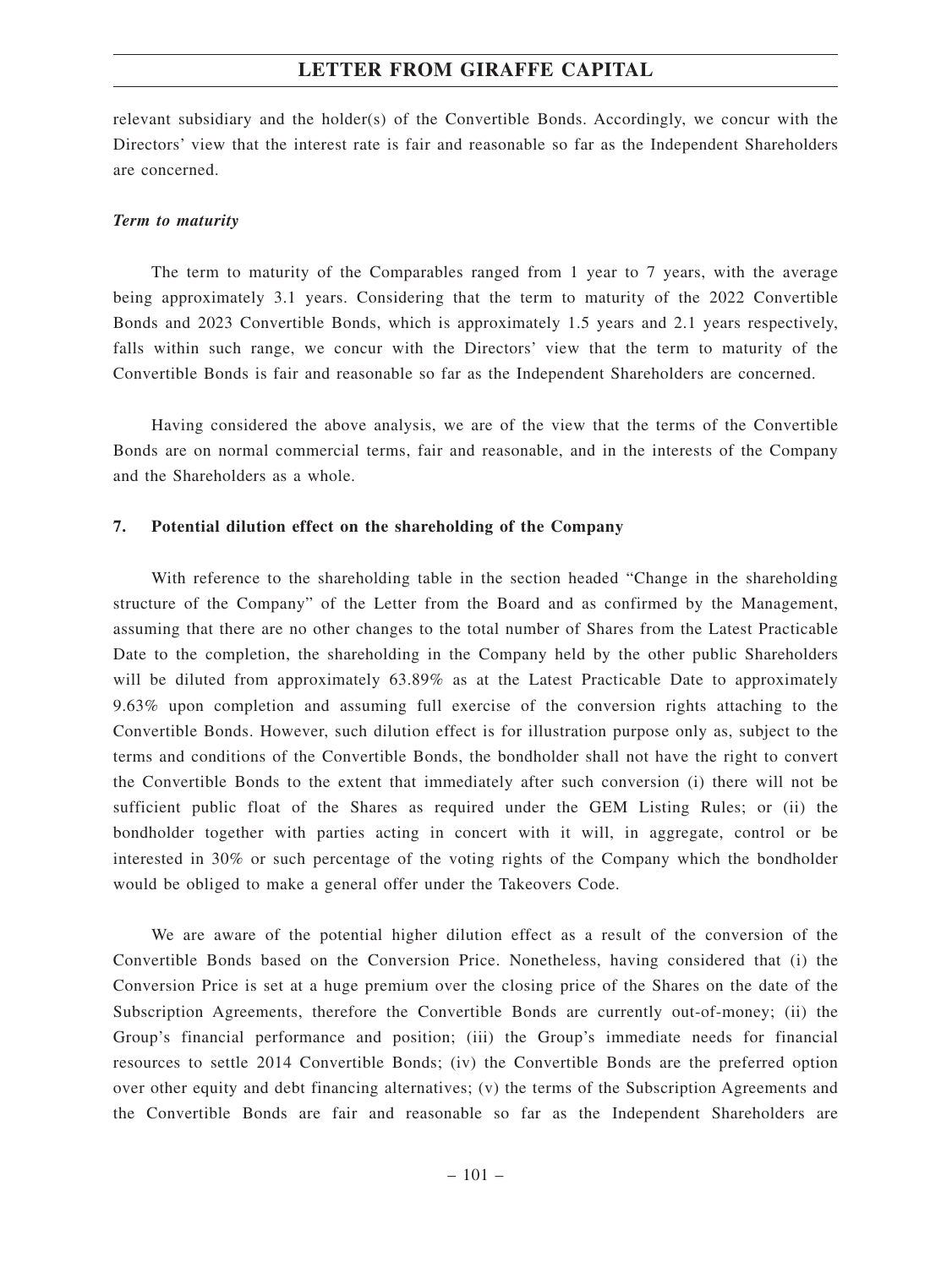concerned; (vi) the Convertible Bonds, when converted into Conversion Shares, will be recognised as equity of the Company and will hence enlarge the capital base and potentially improve the net asset position of the Company; (vii) there is conversion restriction in order to comply with the GEM Listing Rules; (viii) the maximum dilution effect of the Convertible Bonds is within the range in respect of the Comparables as shown in the table above; and (ix) the reasons for and benefits of the Subscription as mentioned above, we concur with the view of the Management that such potential dilution effect on the shareholding interests of the existing public Shareholders resulting from the Subscription is justifiable.

#### **8. Financial effects of the Subscription for the Convertible Bonds**

#### *a. Effect on liquidity*

According to the Annual Report 2021, the cash and cash equivalents of the Group was approximately HK\$95.9 million as at 31 December 2021. As the consideration payable by the Subscribers under the Subscription Agreements will be satisfied by setting off the aggregate outstanding principal amounts of the Existing CBs, there will be no proceeds arising from the issue of the Convertible Bonds. Accordingly, there will be no additional cash or fund injected into the Company upon completion. Save for the cash outflow of the expenses relating to the professional advisory fees and ancillary costs to be incurred by the Company in relation to the Subscription, there would be no material cash flow impact on the Company upon completion as confirmed by the Management.

#### *b. Effect on gearing ratio*

According to the Annual Report 2021, the gearing ratio of the Group was approximately 3.7 times as at 31 December 2021, calculated based on the total debts of approximately HK\$281.2 million over shareholder's equity of approximately HK\$75.0 million. In any event the bondholder or the transferee of the Convertible Bonds exercises the conversion rights attaching to the Convertible Bonds, assuming no other factors affecting the financial position of the Group, the gearing position would improve and the conversion of the Convertible Bonds by the bondholder into Conversion Shares would enlarge the capital base and increase the net asset value of the Group. On the other hand, if the conversion rights attaching to the Convertible Bonds are not exercised within the maturity period, the gearing position of the Group may be slightly increased due to redemption of 105% of the outstanding principal amount on maturity date, which would potentially increase the liability component of the Convertible Bonds. The Management expects that there will not be any material adverse impact to the gearing of the Group as a result of the issue of the Convertible Bonds, subject to the valuation to be prepared by an independent valuer.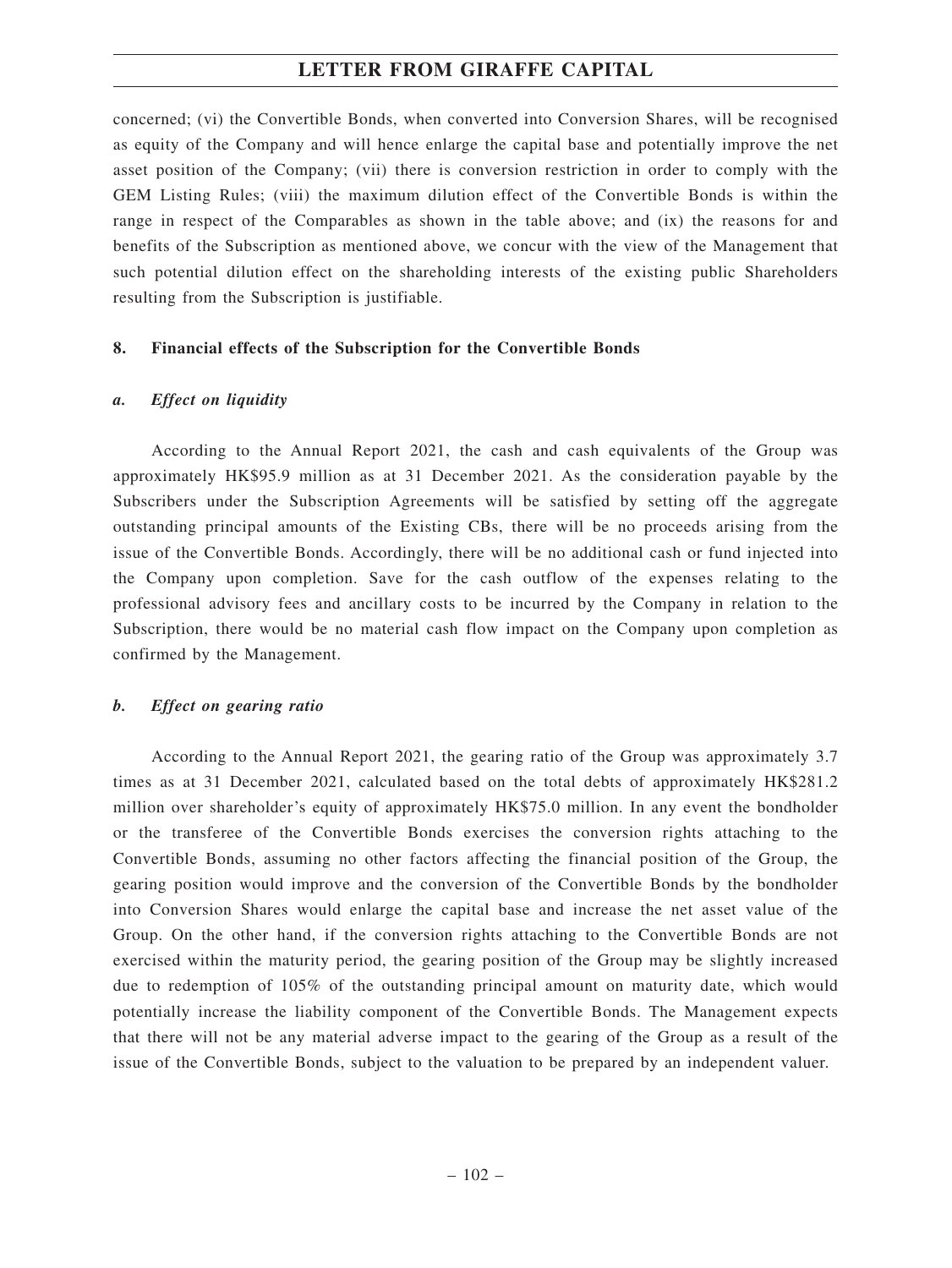#### *c. Effect on net assets*

According to the Annual Report 2021, the equity attributable to owners of the Company was approximately HK\$75.0 million as at 31 December 2021. As the consideration payable by the Subscribers under the Subscription Agreements will be satisfied by setting off the aggregate outstanding principal amounts of the Existing CBs, there will be no proceeds arising from the issue of the Convertible Bonds. The Subscription for the Convertible Bonds therefore would not lead to any increase in cash and cash equivalents of the Company. The exact amount of the respective fair value of the liability and derivative components of the Convertible Bonds and their financial impacts to the Company will be subject to the review by the auditors of the Company and/or the assessment and valuation by an independent valuer at the time of completion of the Subscription for the Convertible Bonds.

The aforementioned analyses are for illustrative purpose only and do not purport to represent how the financial position of the Group will be after the Subscription.

#### **RECOMMENDATION**

Having considered the above principal factors and reasons, we are of the opinion that although the entering into of the Subscription Agreements was not in the ordinary and usual course of business of the Group, the proposed issue of the Convertible Bonds to the connected persons of the Company at the subsidiary level, the Subscription Agreements and the transactions contemplated thereunder, are on normal commercial terms, fair and reasonable so far as the Independent Shareholders are concerned and the Subscription is in the interests of the Company and the Shareholders as a whole. Accordingly, we recommend the Independent Board Committee to advise the Independent Shareholders to vote in favour of the relevant resolution for approving the Subscription Agreements and the transactions contemplated thereunder at the SGM.

> Yours faithfully, For and on behalf of **Giraffe Capital Limited Johnson Chen** *Managing Director*

*Mr. Johnson Chen is a licensed person registered with the Securities and Futures Commission and a responsible officer of Giraffe Capital Limited to carry out Type 1 (dealing in securities) and Type 6 (advising on corporate finance) regulated activities and to undertake work as a sponsor. He has over 14 years of experience in the field of corporate finance advisory.*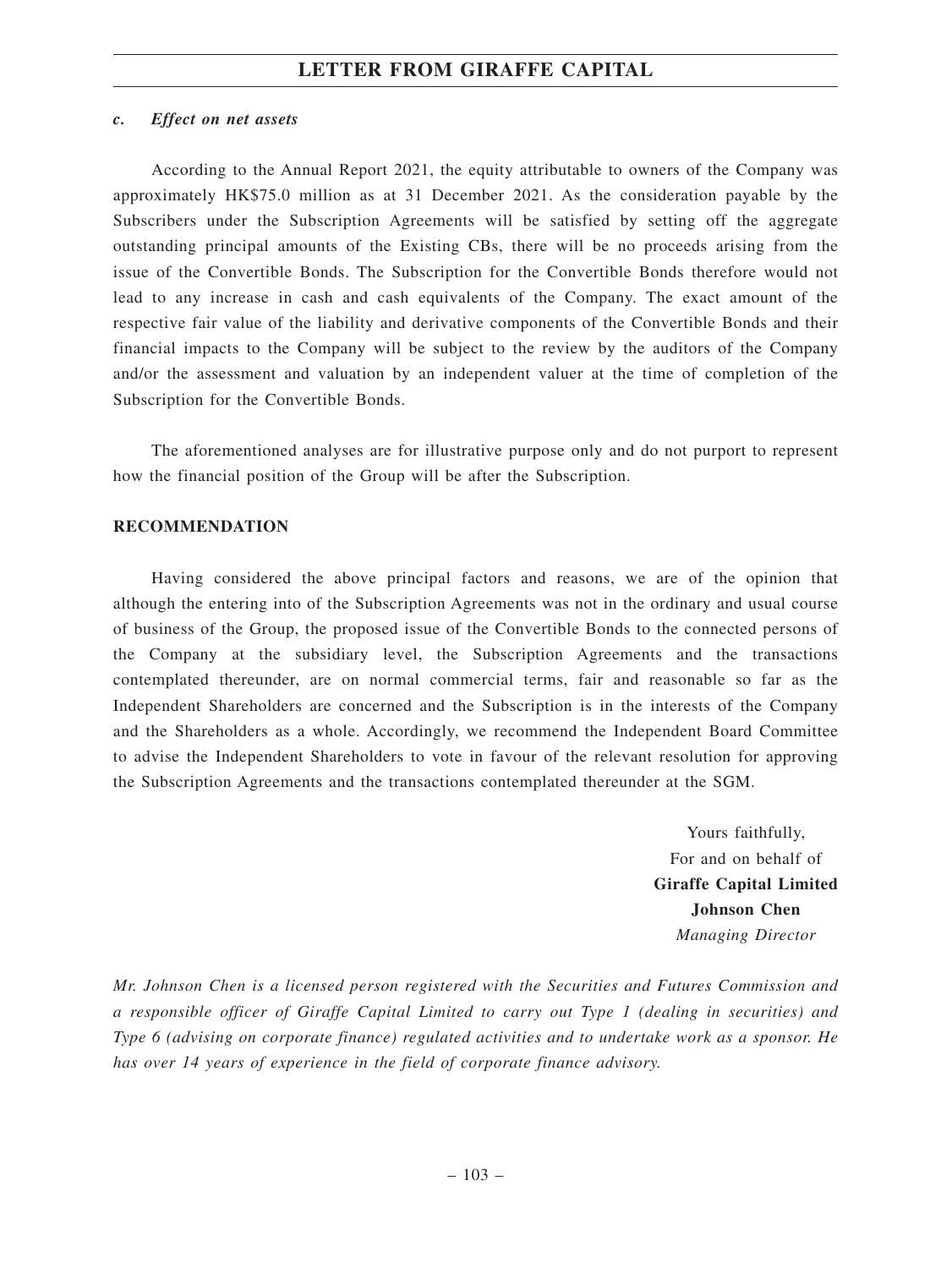### **1. RESPONSIBILITY STATEMENT**

*(i) As at the Latest Practicable Date*

This circular, for which the Directors collectively and individually accept full responsibility, includes particulars given in compliance with the GEM Listing Rules for the purpose of giving information with regard to the Company. The Directors, having made all reasonable enquiries, confirm that to the best of their knowledge and belief the information contained in this circular is accurate and complete in all material respects and not misleading or deceptive, and there are no other matters the omission of which would make any statement herein or this circular misleading.

#### **2. SHARE CAPITAL**

#### **The authorised and issued share capital of the Company**

| Authorised:                              | HK\$             |
|------------------------------------------|------------------|
| Shares of HK\$0.05 each<br>2,000,000,000 | 100,000,000.00   |
| <i>Issued and fully-paid:</i>            |                  |
| Shares of HK\$0.05 each<br>1,011,829,233 | 50, 591, 461. 65 |

*(ii) Immediately following the Increase in Authorised Share Capital (assuming no change in the number of issued Shares)*

| Authorised:                   |                                                                                                            | HK\$             |
|-------------------------------|------------------------------------------------------------------------------------------------------------|------------------|
| 20,000,000,000                | Shares of HK\$0.05 each                                                                                    | 1,000,000,000.00 |
| <i>Issued and fully-paid:</i> |                                                                                                            |                  |
| 1.011.829.233                 | Shares of HK\$0.05 each                                                                                    | 50,591,461.65    |
|                               | 5,704,800,000 Conversion Shares to be allotted and issued upon<br>full conversion of the Convertible Bonds | 285,240,000.00   |
|                               | 6.716.629.233 Shares of HK\$0.05 each                                                                      | 335.831.461.65   |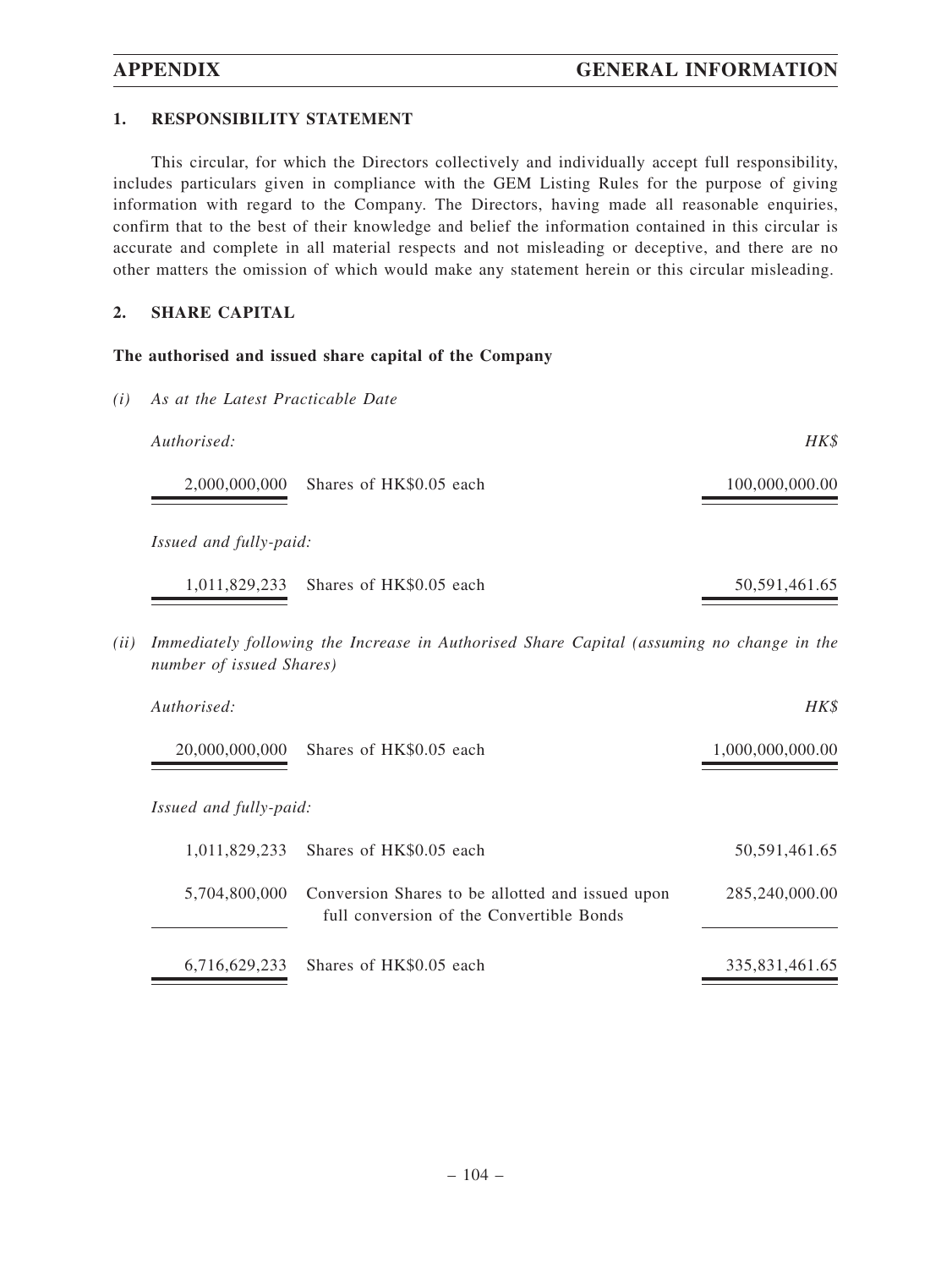All the Shares in issue are fully-paid and rank *pari passu* in all respects including all rights as to dividends, voting and return of capital.

The Conversion Shares to be issued will be listed on the Stock Exchange. No part of the share capital or any other securities of the Company is listed or dealt in on any stock exchange other than the Stock Exchange and no application is being made or is currently proposed or sought for the Shares or the Conversion Shares or any other securities of the Company to be listed or dealt in on any other stock exchange.

As at the Latest Practicable Date, there is no arrangement under which future dividends are/will be waived or agreed to be waived.

As at the Latest Practicable Date, save for the Existing CBs, the Company had no other outstanding warrants, options or convertible or exchangeable securities in issue which would otherwise confer any right to subscribe for, convert or exchange into Shares.

#### **3. DISCLOSURE OF INTERESTS**

### **(a) Directors' and chief executive's interests and short positions in shares and underlying shares**

As at the Latest Practicable Date, the interests and short positions of the Directors or chief executives of the Company and their associates in the Shares, underlying shares or debentures of the Company or any of its associated corporations (within the meaning of Part XV of the SFO) which (i) would have to be notified to the Company and the Stock Exchange pursuant to Divisions 7 and 8 of Part XV of the SFO (including interests or short positions which they were taken or deemed to have under such provisions of the SFO); or (ii) were required to be entered in the register referred to therein pursuant to section 352 of the SFO; or (iii) were required to be notified to the Company and the Stock Exchange pursuant to the Model Code for Securities Transactions by Directors of Listed Companies contained in the GEM Listing Rules, were as follows:

*Long and short positions in Shares and underlying Shares*

| <b>Name of Director</b> | Nature of interest | Number of<br>Shares/underlying<br><b>Shares</b> held | Approximately<br>percentage or<br>attributable<br>percentage of<br>shareholding |
|-------------------------|--------------------|------------------------------------------------------|---------------------------------------------------------------------------------|
| Mr. Zhang Wei           | Beneficial owner   | 127,377,920(L)                                       | $12.59\%$                                                                       |
| Ms. Li Wei              | Beneficial owner   | $72,652,800$ (L)                                     | 7.18%                                                                           |

*(L) denotes long position*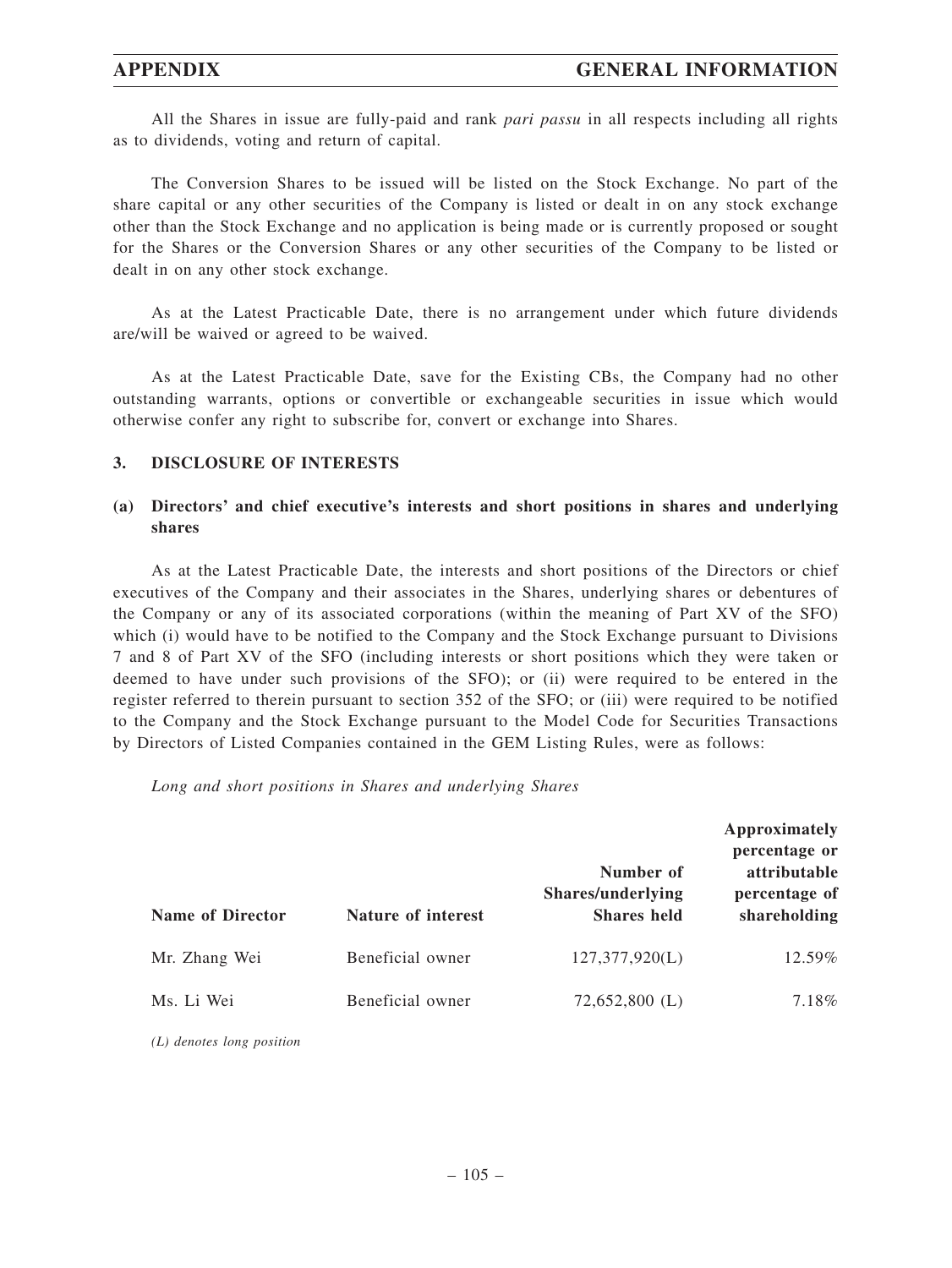Save as disclosed above, as at the Latest Practicable Date, none of the Directors nor the chief executives of the Company had or was deemed to have any interests or short positions in the shares, underlying shares or debentures of the Company and its associated corporations (within the meaning of Part XV of the SFO) which (i) were required to be notified to the Company and the Stock Exchange pursuant to Divisions 7 and 8 of Part XV of the SFO (including interests or short positions which they were taken or deemed to have under such provisions of the SFO); or (ii) were required, pursuant to section 352 of the SFO, to be entered in the register referred to therein; or (iii) were required to be notified to the Company and the Stock Exchange pursuant to the Model Code for Securities Transactions by Directors of Listed Companies.

As at the Latest Practicable Date, none of the Directors is a director or employee of a company which had, or was deemed to have, an interest or short position in the Shares or underlying Shares which would fall to be disclosed to the Company and the Stock Exchange under the provisions of Divisions 2 and 3 of Part XV of the SFO.

#### **(b) Substantial shareholders' interests and short positions in shares and underlying shares**

As at the Latest Practicable Date, so far as any Directors are aware, the interest or short positions owned by the following parties (other than the Directors or chief executives of the Company) in the Shares, underlying Shares or debentures of the Company which are required to be disclosed to the Company under Divisions 2 and 3 of Part XV of the SFO or which were required to be recorded in the register of the Company required to be kept under section 336 of the SFO, or who were, directly or indirectly, interested in 10% or more of the issued voting shares of any member of the Group were as follows:

|  |  |  | Long and short positions in Shares and underlying Shares |  |
|--|--|--|----------------------------------------------------------|--|
|  |  |  |                                                          |  |

| Name of substantial<br><b>Shareholder</b>          | Nature of interest | Number of<br><b>Shares/underlying</b><br><b>Shares</b> held | Approximately<br>percentage or<br>attributable<br>percentage of<br>shareholding |
|----------------------------------------------------|--------------------|-------------------------------------------------------------|---------------------------------------------------------------------------------|
| Hui Kwan Wah Hugo<br>Yip Sze Pui Fione<br>(Note 1) | Beneficial owner   | 155,330,000(L)                                              | 15.35%                                                                          |
| Exuberant Global<br>(Note 2)                       | Beneficial owner   | $102,285,714$ (L)                                           | 10.10%                                                                          |
| <b>Bustling Capital</b><br>(Note 3)                | Beneficial owner   | $61,337,142$ (L)                                            | $6.06\%$                                                                        |

*(L) denotes long position*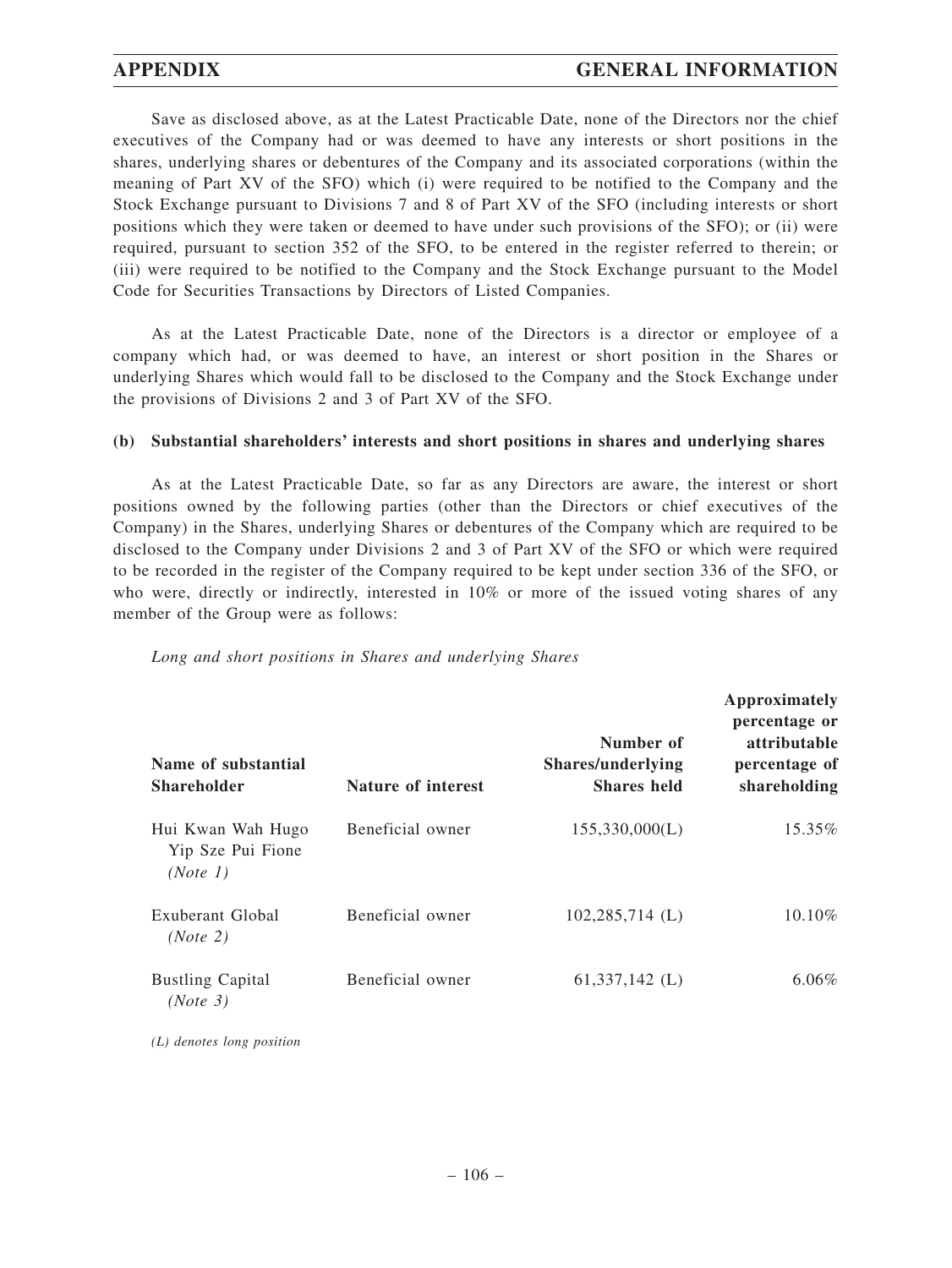*Notes:*

- 1. According to the filings, the 155,330,000 Shares are jointly held by Mr. Hui Kwan Wah Hugo and Ms. Yip Sze Pui Fione.
- 2. The 102,285,714 Shares held by Exuberant Global represent 102,285,714 Shares to be issued upon full conversion of the Existing CBs. Exuberant Global is wholly and beneficially owned by Mr. Dai Di. Accordingly, Mr. Dai Di is deemed to be interested in the 102,285,714 underlying Shares held by Exuberant Global.
- 3. The 61,337,142 Shares held by Bustling Capital represent (i) 10,000,000 Shares and (ii) 51,337,142 shares to be issued upon full conversion of the Existing CBs. Bustling Capital is wholly and beneficially owned by Ms. Jin Yu. Accordingly, Ms. Jin Yu is deemed to be interested in the 61,337,142 underlying Shares. In addition, by virtue of being the spouse of Ms. Jin Yu, Mr. Dai Hao is also deemed to be interested in 61,337,142 Shares held by Bustling Capital.

Saved as disclosed above and herein, as at the Latest Practicable Date, the Directors are not aware of any interests or short positions owned by any persons (other than the Directors or chief executives of the Company) in the Shares or underlying Shares of the Company which were required to be disclosed to the Company under Divisions 2 and 3 of Part XV of the SFO or which were required to be recorded in the register of the Company required to be kept under Section 336 of the SFO, or who were, directly or indirectly, interested in 10% or more of the issued voting shares of any member of the Group.

#### **4. DIRECTORS' SERVICE CONTRACTS**

As at the Latest Practicable Date, none of the Directors has entered into any service contracts with any member of the Group which does not expire or is not terminable by such member of the Group within one year without payment of compensation (other than statutory compensation).

#### **5. DIRECTORS' INTERESTS IN CONTRACTS AND ASSETS**

Save as disclosed herein, as at the Latest Practicable Date, none of the Directors, directly or indirectly, had any interest in any assets which have been since 31 December 2021 (being the date to which the latest published audited consolidated financial statements of the Group were made up) acquired or disposed of by or leased to or by any member of the Group, or are proposed to be acquired or disposed of by or leased to or by any member of the Group.

#### **6. INTERESTS IN COMPETING BUSINESS**

As at the Latest Practicable Date, to the best knowledge of the Directors, none of the Directors or the controlling Shareholders or their respective associates had interests in any business which competes or may compete, either directly or indirectly, with the businesses of the Group or has or may have any other conflicts of interest with the Group pursuant to the GEM Listing Rules.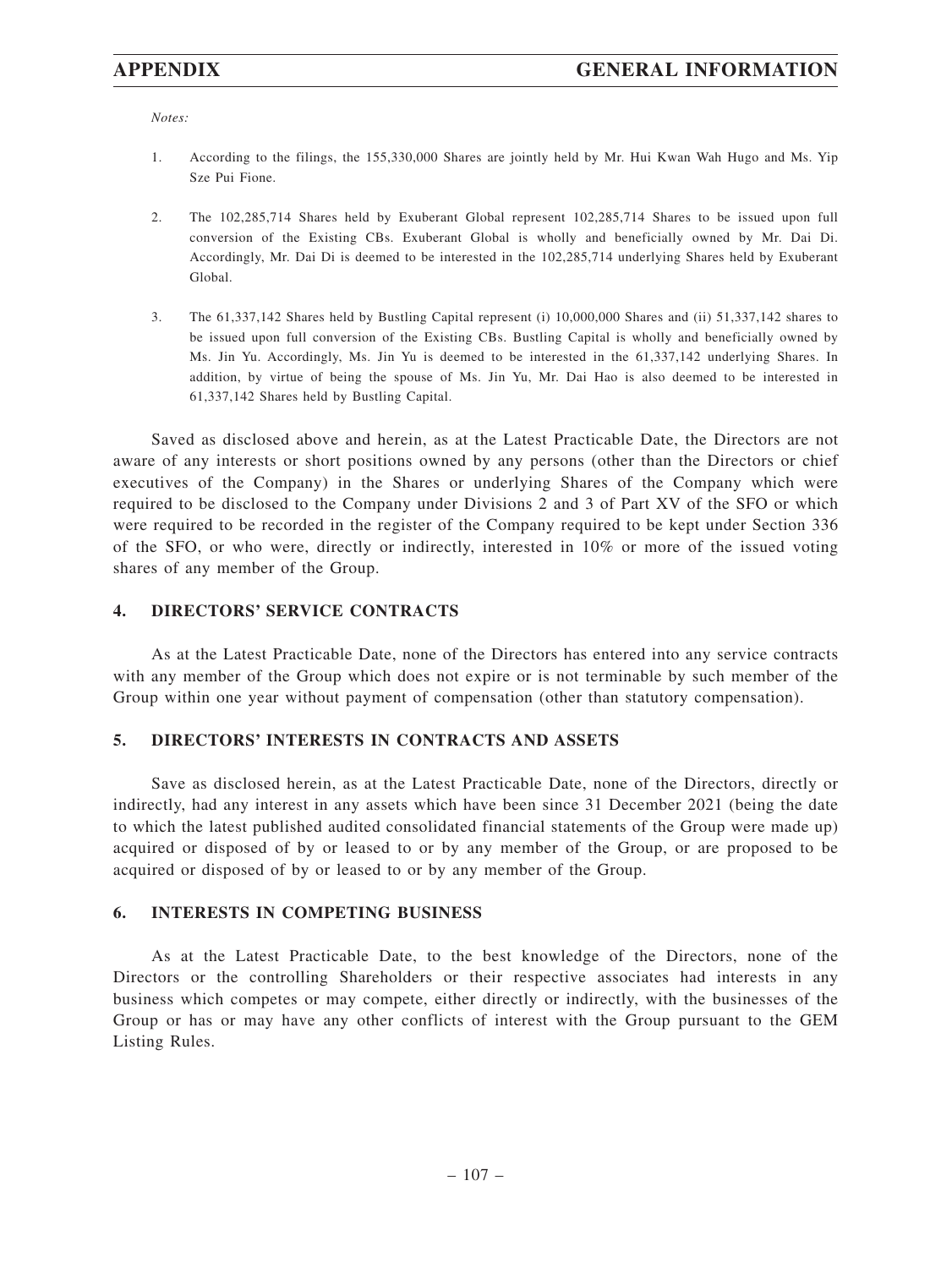## **7. LITIGATION AND CLAIMS**

As at the Latest Practicable Date, there was no litigation or claim of material importance pending or threatened against any member of the Group.

## **8. EXPERTS AND CONSENTS**

The following sets out the qualifications of the expert $(s)$  who have been named in this circular:

| Name            | <b>Qualifications</b>                                                                                           |
|-----------------|-----------------------------------------------------------------------------------------------------------------|
| Giraffe Capital | a licensed corporation to carry on Type 1 (dealing in<br>securities) and Type 6 (advising on corporate finance) |
|                 | regulated activity under the SFO                                                                                |

Giraffe Capital has given and has not withdrawn its written consent to the issue of this circular with the inclusion herein of its letter or report (as the case may be) and references to its name, in the form and context in which they respectively appear.

As at the Latest Practicable Date, the above expert:

- (a) did not have any shareholding, either directly or indirectly, in any member of the Group;
- (b) did not have any right (whether legally enforceable or not) to subscribe for or to nominate persons to subscribe for securities in any member of the Group; and
- (c) did not have any interest, either directly or indirectly, in any assets which have been acquired or disposed of by or leased to any member of the Group, or which were proposed to be acquired or disposed of by or leased to any member of the Group since 31 December 2021 (being the date to which the latest published audited consolidated financial statements of the Group were made up).

The letter from Giraffe Capital dated 13 June 2022 set out on pages 47 to 103 in this circular was given for incorporation in this circular.

# **9. NO MATERIAL ADVERSE CHANGE**

As disclosed in the quarterly report of the Company for the three months ended 31 March 2022 (the "**Period**") dated 13 May 2022, the Group recorded a net loss of HK\$25.3 million for the Period which is principally attributable to (i) an increase in charge of loss allowance for expected credit losses on loans to customers (net of corresponding deferred tax impacts) for the Period by approximately HK\$6.1 million as compared to that for the three months ended 31 March 2021 mainly due to the resurgence of COVID-19 pandemic since early 2022 which has brought an adverse impact on the financial condition of certain customers of the Group, resulting in a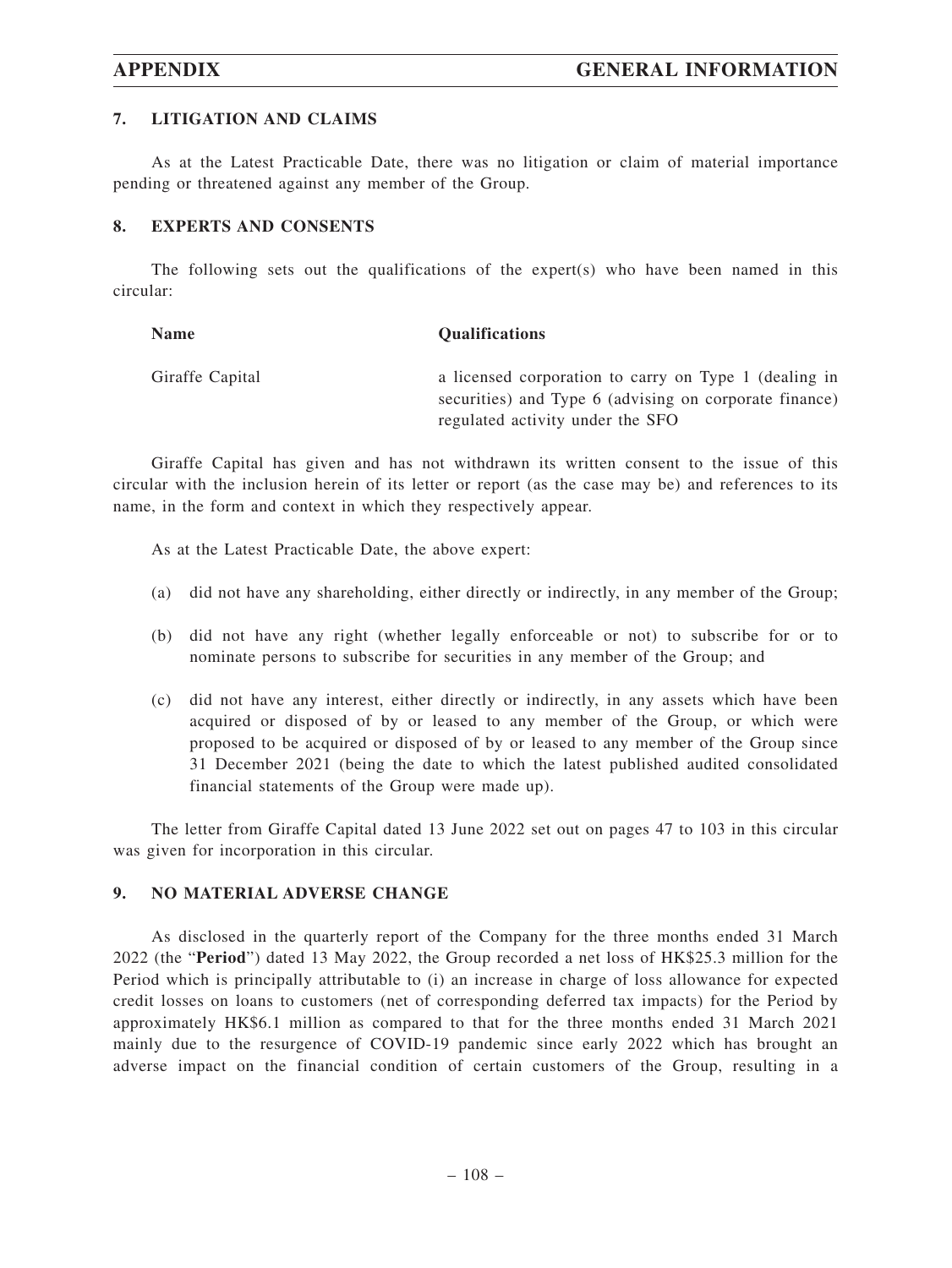deterioration of the customers' aging; and (ii) a fair value loss on financial assets at fair value through profit or loss of approximately HK\$8.6 million due to an unrealised loss recognised from the listed equity investment.

Save as disclosed above, the Directors confirm that, as at the Latest Practicable Date, there had been no material adverse change in the financial or trading position of the Group since 31 December 2021, the date to which the latest published audited consolidated financial statements of the Group were made up.

### **10. DOCUMENTS ON DISPLAY**

Copies of the following documents will be published on the website of the Stock Exchange and the website of the Company for a period of 14 days from the date of this circular:

- (a) the Subscription Agreements;
- (b) the supplemental agreements dated 6 June 2022 and entered into between the parties to the Subscription Agreements;
- (c) the letter from the Board dated 13 June 2022, the text of which is set out on pages 7 to 44 of this circular;
- (d) the letter from the Independent Board Committee dated 13 June 2022, the text of which is set out on pages 45 to 46 of this circular;
- (e) the letter from Giraffe Capital dated 13 June 2022, the text of which is set out on pages 47 to 103 of this circular;
- (f) the letter of consent from Giraffe Capital dated 13 June 2022 referred to in the above paragraph headed "8. Experts and Consents" in this appendix; and
- (g) this circular.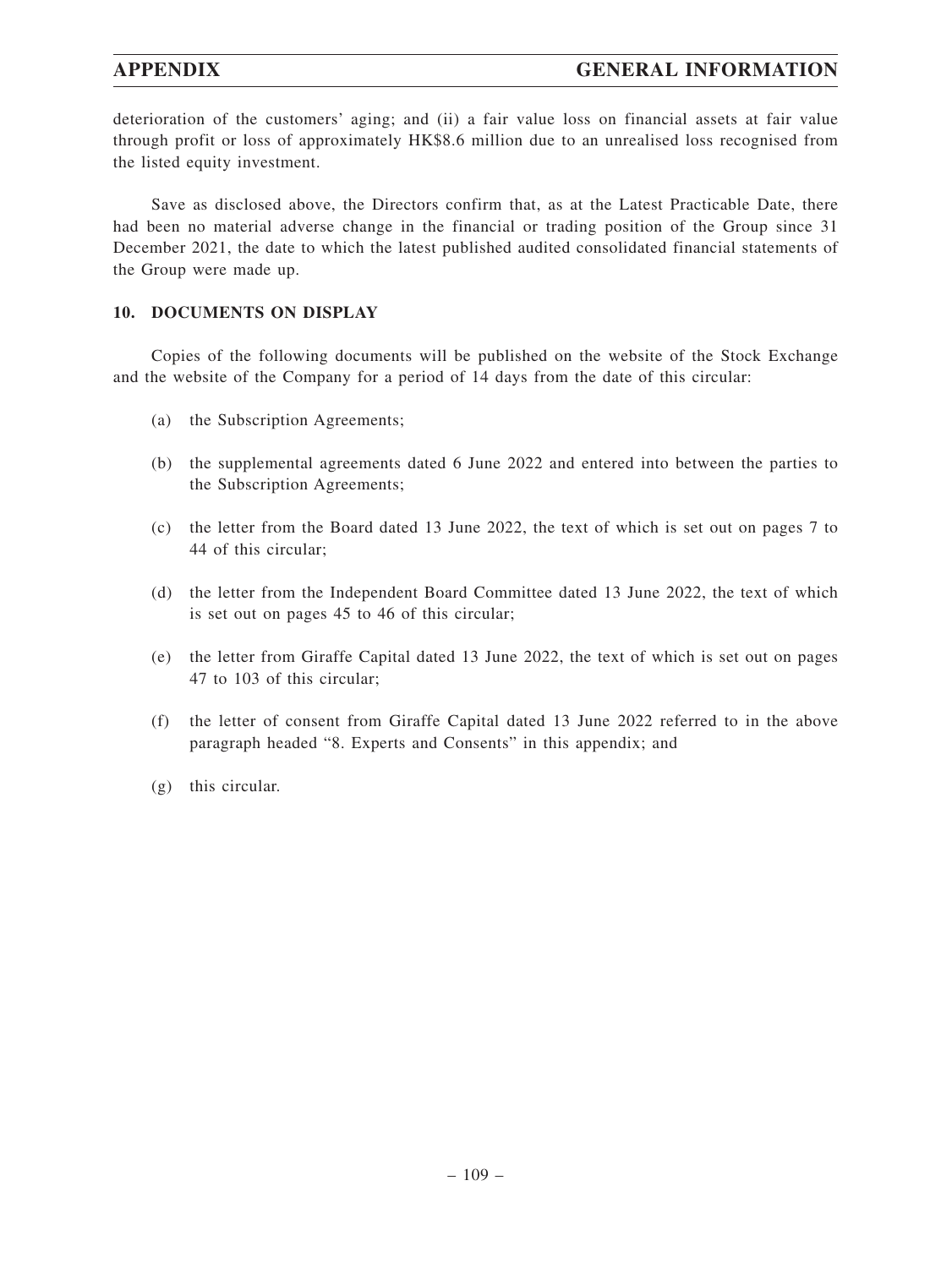# Ħ **Capital Finance Holdings Limited 首都金融控股有限公司**

*(Incorporated in the Cayman Islands and continued in Bermuda with limited liability)*

**(Stock code: 8239)**

**NOTICE IS HEREBY GIVEN THAT** a special general meeting (the "**SGM**") of Capital Finance Holdings Limited (the "**Company**", together with its subsidiaries as the "**Group**") will be held at Unit 2613A, 26th Floor, Mira Place Tower A, 132 Nathan Road, Tsimshatsui, Kowloon, Hong Kong at 3:00 p.m. on Tuesday, 28 June 2022 for the purpose of considering and, if thought fit, passing with or without amendments, the following resolution as ordinary resolutions of the Company:

# **ORDINARY RESOLUTIONS**

# **1.** "**THAT**

- (a) the authorised share capital of the Company be increased from HK\$100,000,000 divided into 2,000,000,000 ordinary shares of HK\$0.05 each (each a "**Share**") to HK\$1,000,000,000 divided into 20,000,000,000 Shares by the creation of an additional 18,000,000,000 Shares (the "**Increase in Authorised Share Capital**"); and
- (b) any one or more of the directors of the Company (the "**Director**") be and is/are hereby authorised for and on behalf of the Company to execute all such documents, instruments and agreements and to do all such acts or things deemed by him/her/them to be incidental to, ancillary to or in connection with the matters contemplated in and for completion of the Increase in Authorised Share Capital."

# **2.** "**THAT**

(a) the conditional subscription agreements (the "**2022 CB Subscription Agreements**") dated 4 April 2022 (as amended and supplemented on 6 June 2022) and entered into between the Company as issuer and each of Bustling Capital Limited and Choice Magic Limited as subscribers respectively in relation to the issue of unlisted convertible bonds (the "**2022 Convertible Bonds**") in the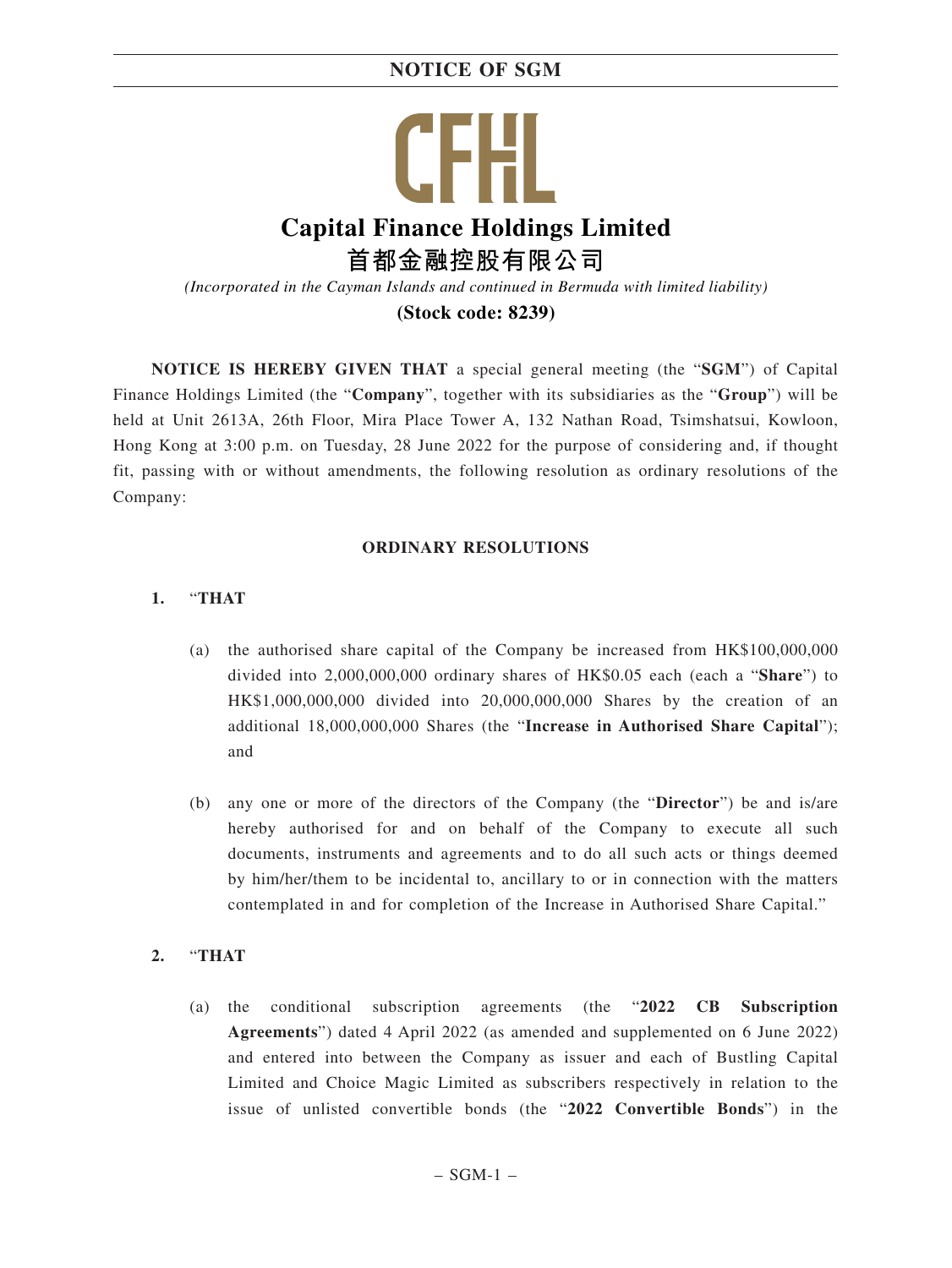principal amount of HK\$99,840,000 by the Company (a copy of the 2022 CB Subscription Agreements and the supplemental agreements having been produced to the SGM and marked "A" and initialed by the chairman of the SGM for the purpose of identification), and the transactions contemplated thereunder (including but not limited to the issue of the 2022 Convertible Bonds and the allotment and issue of the conversion Shares (the "**2022 CB Conversion Shares**") upon exercise of conversion rights attaching to the 2022 Convertible Bonds) be and are hereby approved, confirmed and ratified;

- (b) the board of Directors be and is hereby granted a specific mandate to allot and issue the 2022 CB Conversion Shares upon exercise of the conversion rights attached to the 2022 Convertible Bonds in accordance with the terms and conditions of the 2022 Convertible Bonds; and
- (c) any one or more Director(s) be and is/are hereby authorised to implement and take all steps and do all acts and things and execute all such documents (including under seal, where applicable) which he/she/they consider(s) necessary, desirable or expedient to give effect to the 2022 CB Subscription Agreements and the transactions contemplated thereunder and to agree with such variation, amendment or waiver as, in the opinion of the Directors, in the interests of the Company and its shareholders as a whole."

# **3.** "**THAT**

(a) the conditional subscription agreements (the "**2023 CB Subscription Agreements**") dated 4 April 2022 (as amended and supplemented on 6 June 2022) and entered into between the Company as issuer and each of Exuberant Global Limited and Mr. Liu Yongli as subscribers respectively in relation to the issue of unlisted convertible bonds (the "**2023 Convertible Bonds**") in the principal amount of HK\$185,400,000 by the Company (a copy of the 2023 CB Subscription Agreements and the supplemental agreements having been produced to the SGM and marked "B" and initialed by the chairman of the SGM for the purpose of identification), and the transactions contemplated thereunder (including but not limited to the issue of the 2023 Convertible Bonds and the allotment and issue of the conversion Shares (the "**2023 CB Conversion Shares**") upon exercise of conversion rights attaching to the 2023 Convertible Bonds) be and are hereby approved, confirmed and ratified;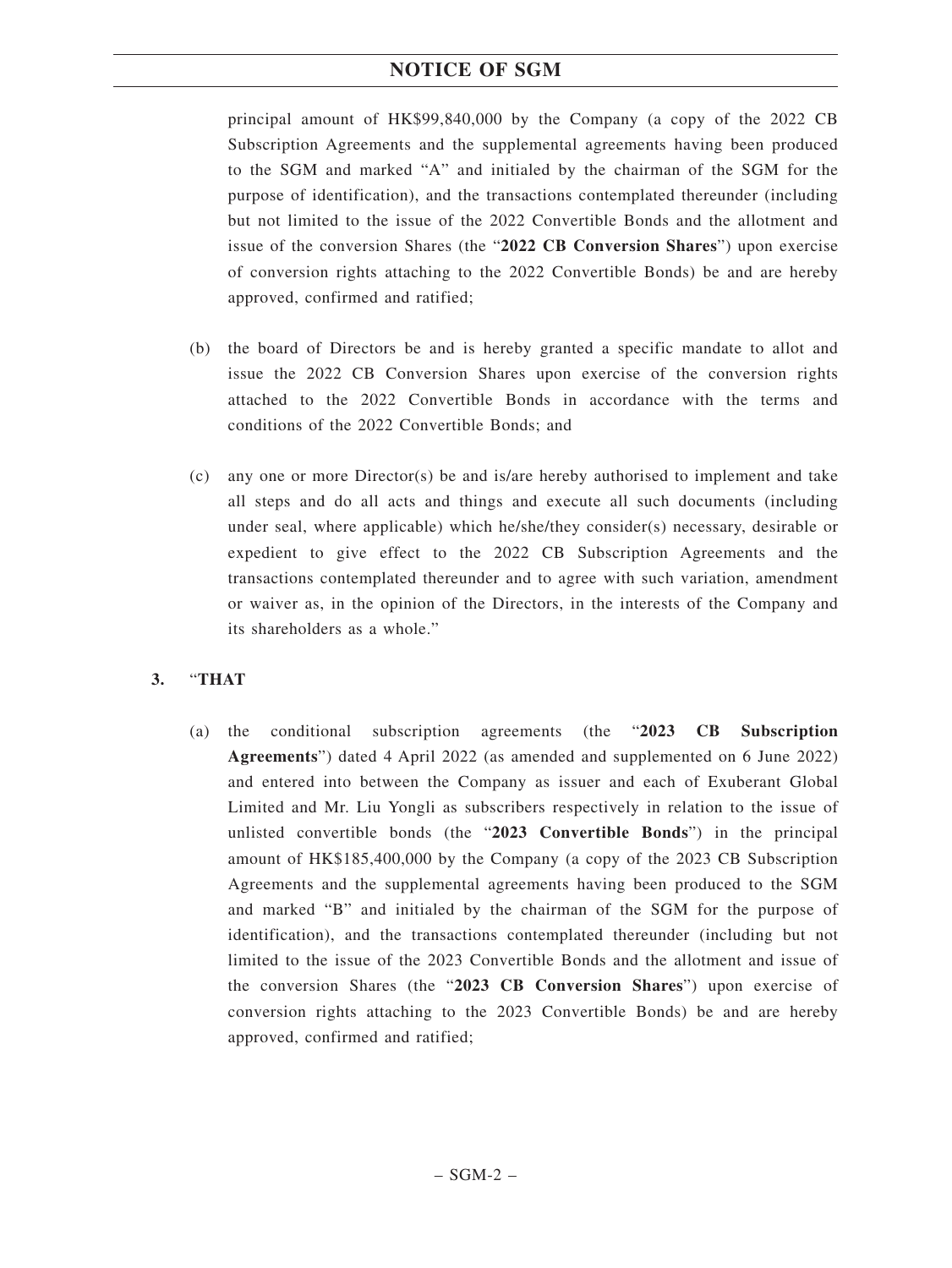- (b) the board of Directors be and is hereby granted a specific mandate to allot and issue the 2023 CB Conversion Shares upon exercise of the conversion rights attached to the 2023 Convertible Bonds in accordance with the terms and conditions of the 2023 Convertible Bonds; and
- (c) any one or more Director(s) be and is/are hereby authorised to implement and take all steps and do all acts and things and execute all such documents (including under seal, where applicable) which he/she/they consider(s) necessary, desirable or expedient to give effect to the 2023 CB Subscription Agreements and the transactions contemplated thereunder and to agree with such variation, amendment or waiver as, in the opinion of the Directors, in the interests of the Company and its shareholders as a whole."

By order of the Board **Capital Finance Holdings Limited Zhang Wei** *Chairman and Executive Director*

Hong Kong, 13 June 2022

*Registered office:* Clarendon House 2 Church Street Hamilton HM 11 Bermuda

*Head office and principal place of business in Hong Kong:* Unit 2613A, 26th Floor Mira Place Tower A 132 Nathan Road Tsimshatsui Kowloon, Hong Kong

*Notes:*

- 1. Any member of the Company entitled to attend and vote at the SGM shall be entitled to appoint another person as his proxy to attend and vote instead of him. On a poll vote may be given either personally or by proxy. A proxy need not be a member of the Company. On a poll, votes may be given either personally or by proxy.
- 2. The instrument appointing a proxy shall be in writing under the hand of the appointer or of his attorney duly authorised in writing or, if the appointer is a corporation, either under its seal or under the hand of an officer, attorney or other person authorised to sign the same.